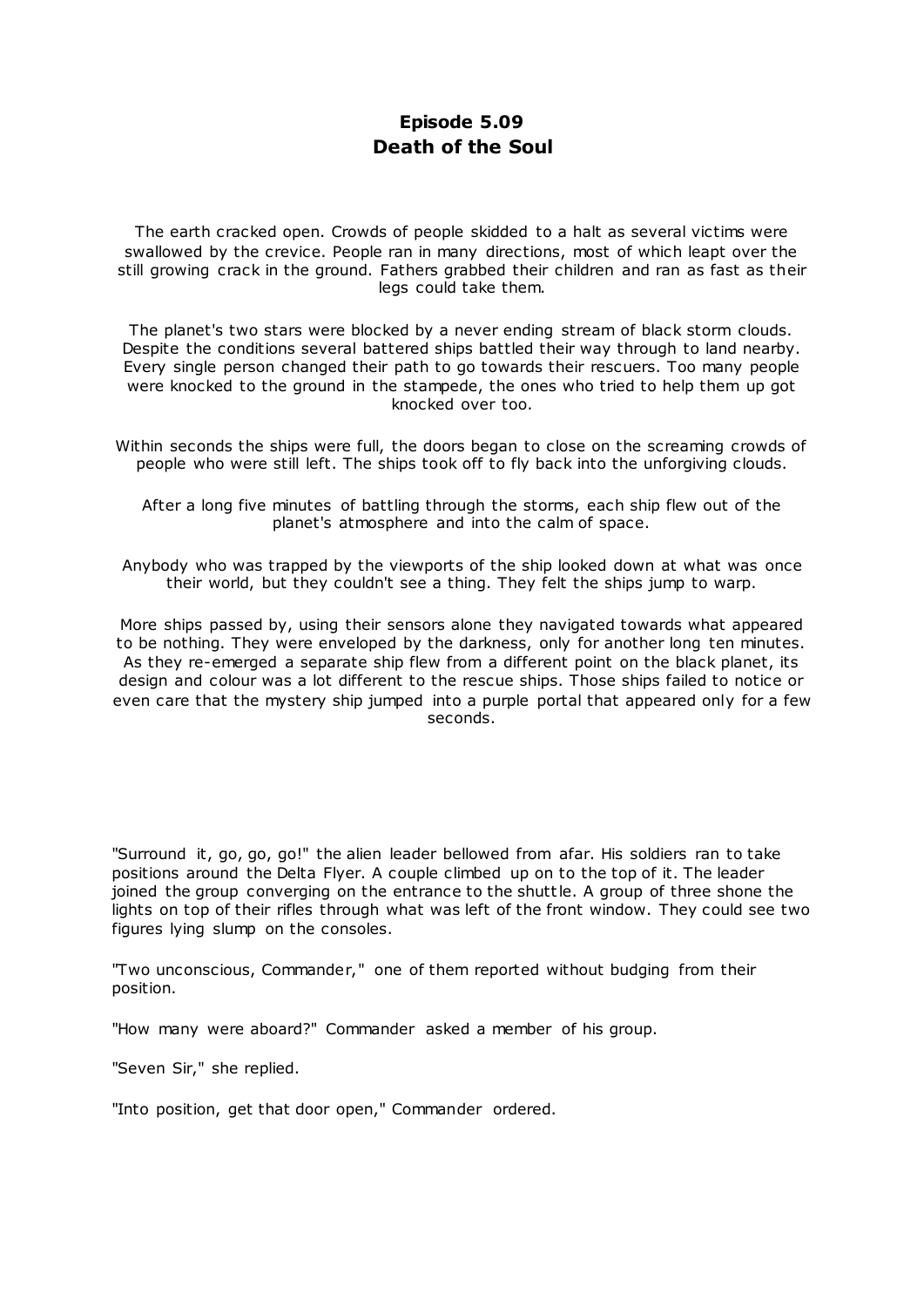He stepped back as his soldiers aimed their rifles at the doorway. They fired along the lines of the door to force it to open. Eventually it did, with a thud it fell to the ground. Immediately three phaser rifles were pointed back at them.

"Don't, it's on wide. One shot is all I need!" Craig yelled at them.

The aliens did not budge. "I'm afraid not, boy. We're all around you. It's not like we're here to kill you. Surrender."

"Oh, so you weren't the ones who shot us down here?" Craig retorted.

"We had no choice. Lower your weapons!" Commander threatened.

"Wait, if you're not trying to kill us, what do you want?" Nathan asked him.

Shar rolled her eyes, "not caring, Nath."

"This isn't a negotiation. You can't get to all of us before we get you. Just come with us," Commander calmly said.

"Oh, so you need us?" Craig said. He pressed a button on the rifle; it made a powering up sound. The fingers of the soldiers nearby tensed on their fire button. "Better earn it then."

Shar smirked as she was about to do the same. Nathan looked between them both. "God guys, be cheesier and more psycho please." He reached over to undo what Craig had done.

"Good, now put the weapons down," Commander ordered.

"No, you obviously need us, so you won't kill us," Nathan said.

Commander scoffed, "we only hinted that we didn't want to. We'll do whatever we must to save our world. We only need..."

A loud phaser fire interrupted the argument. Even though it clearly wasn't him, everyone instinctively turned to Craig. He looked just as confused. The aliens at the front then noticed their teammates guarding the side and rear of the shuttle were down. Commander gestured his hand, the remaining soldiers knew what to do.

Everyone then heard a thud against metal coming from the Flyer. The men on top of it turned to fire on something behind them. One lost his weapon right away, he got it right back in the face. The force of it threw him off the shuttle and to the ground. The second man was tripped over, and fell face down onto the roof.

Craig shrugged, and then aimed straight ahead of him at the other att ackers. They had already spread out, and taken cover. Shar and Nathan followed suit.

Commander looked out from behind the tree he chose to use as cover, frowning at the roof of the shuttle. He aimed to fire. The man lying on the roof went flying towards him just as he fired, taking the full shot. Still airborne, he crashed straight into him, knocking them both into the tree.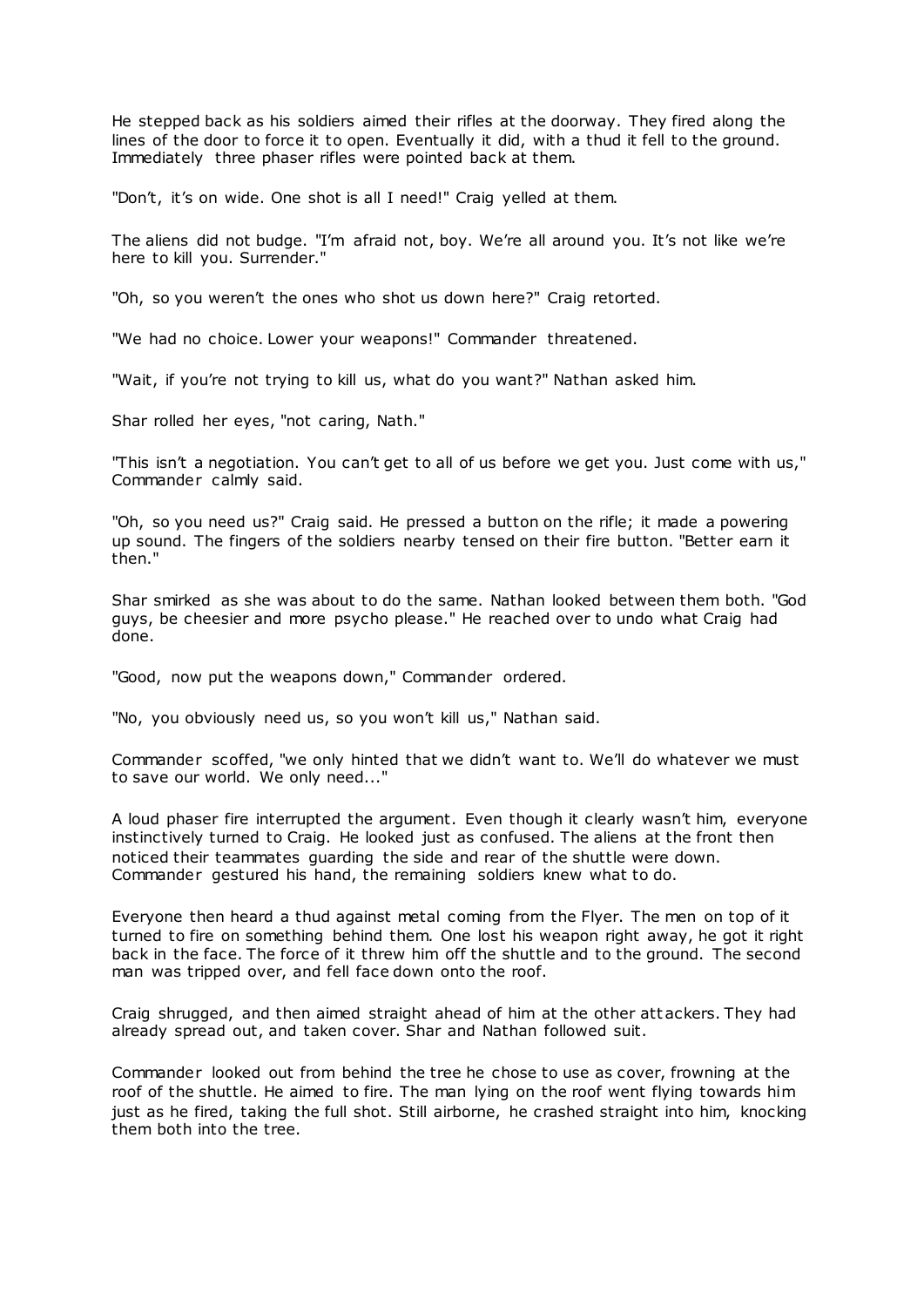Several of the front team threw themselves at the Voyager team before they could be fired at. Shar responded to one with a knee to the ribs, then a fist to the face. Craig and Nathan seemed happy enough to use their rifles against their melee attackers.

With only a few attackers left, a figure jumped off the roof, landing nearby Craig. Startled, he swung around to punch whoever it was in the face. He quickly regretted it as his fist felt like it was on fire. He looked to see who or what he hit, but was given a fist to his own face for the trouble.

Shar meanwhile knocked another guy back, and then shot him in the chest. She and Nathan then noticed the nearby ship, and over a dozen new soldiers were running for them.

"Drop your weapons, do it now!" many of them yelled.

Nathan shrugged and hit one last guy in the head.

The earlier arrival stepped closer to the Commander. With just a gentle nudge the man who had crashed into him was rolled out of the way. Commander looked up in time to see a rifle pointed at his head. "Stop!" he commanded.

The soldiers lowered their weapons. Shar and Nathan kept their weapons anyway.

"Your people too," Commander said to his attacker.

"I'll think about it," James said.

The conscious Voyager crewmembers looked in their direction, staring at him with a bewildered expression on their faces.

"If you lose the weapons, and treat my wounded," James finished.

Commander shook his head, "you hurt more of mine than we yours."

"You could have killed someone in that crash, you may have," James said. He dug the rifle into the man's cheek. "Do you really want to even the score?"

Commander sighed, "you heard him. Treat their wounded." The conscious soldiers dropped their weapons and headed back to their ship.

"How... what?" Nathan stuttered.

"Later. See if the others are ok," James ordered.

"From what I saw, just Jach and Chinny were hurt; bump on their heads. Craig, well..." Nathan replied, smirking a little. On cue Craig groaned from the floor.

Shar sighed, "just when I thought this trip would be dull. We'll keep an eye on the new doctors, shall we?" She turned to go into the shuttle, Nathan followed.

"Ow, how many head pieces do I have?" Craig groaned.

James shook his head, "it was your own fault. Why did you hit me?"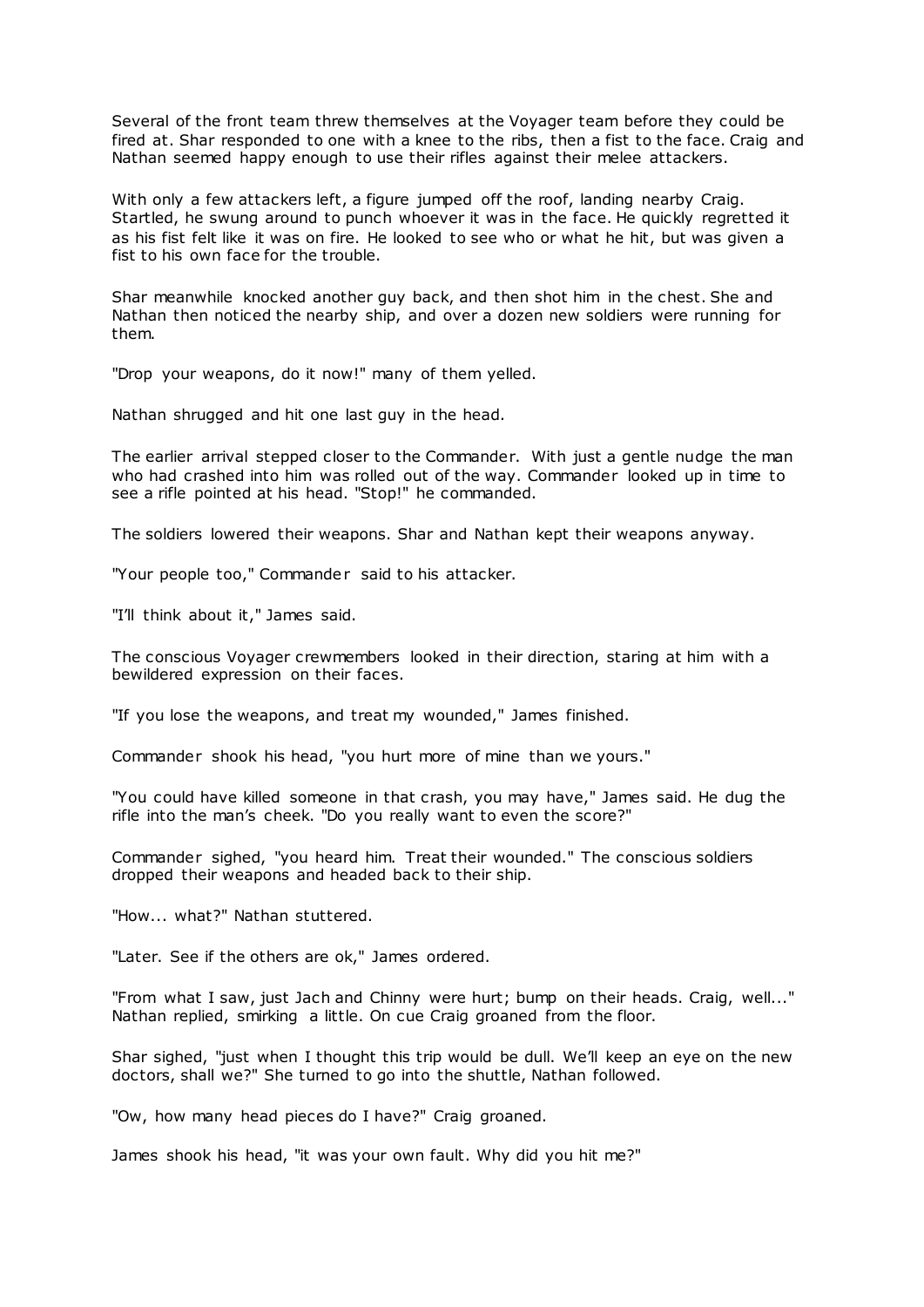Craig looked up, ignoring the pain he got for looking mad. "You came out of nowhere, you git. I was confused. I think the question is; why did you hit me?"

James only answered with a shrug, leaving Craig to grumble at him. He held a hand out for him. Reluctantly Craig used it to help himself up as quickly as possible.

Commander got up just as a few soldiers came back with medical supplies. A few of them went inside the Flyer, the others spread out amongst the downed soldiers. One checked the man who had knocked the Commander over.

"I have to say, I'm impressed. We knew we'd have to capture a Slayer, but we thought twenty of us would be enough," Commander said.

"Sure, ignore the bloke on his side with the broken face," Craig muttered.

"It was a team effort," James shrugged. He glanced briefly at Craig, "more or less."

"Would have been nice if we were in on the plan, or any plan," Craig mumbled.

"What made you even think that our shuttle had one aboard, anyway?" James asked.

Commander smiled, "well, we have our secrets, like you seem to."

"Hmm yeah, creepy. If you wanted him, you could have just asked," Craig commented.

"You mean like the last time we asked your Voyager for help. Unfortunately this is the only way that seems to work," Commander said.

"As we're the winners of this round, maybe you could drop the cryptic crap and leave us to fix the mess you made," Craig grumbled.

Commander sighed, "I'm afraid your shuttle will be down for quite a while. Days, weeks. You won't survive on your own that long."

"Good thing we've got your ship in the bargain," James said.

Commander's smirk left his face. "Do you think we are fools? We didn't take any chances in this mission. You could have beaten us, and then taken our ship. What would we get for our troubles then?"

"Cryptic boy strikes again," Craig commented.

"You've disabled your own ship," James said.

Craig looked at him with a frown, "you're kidding?"

"You'll find nothing in it to repair your own either," Commander said. "Don't get me wrong, we can help you fix your vessel, for a price."

Craig shook his head. "You only want him, why screw us over for?"

"I doubt he'd co-operate otherwise," Commander replied with a smile.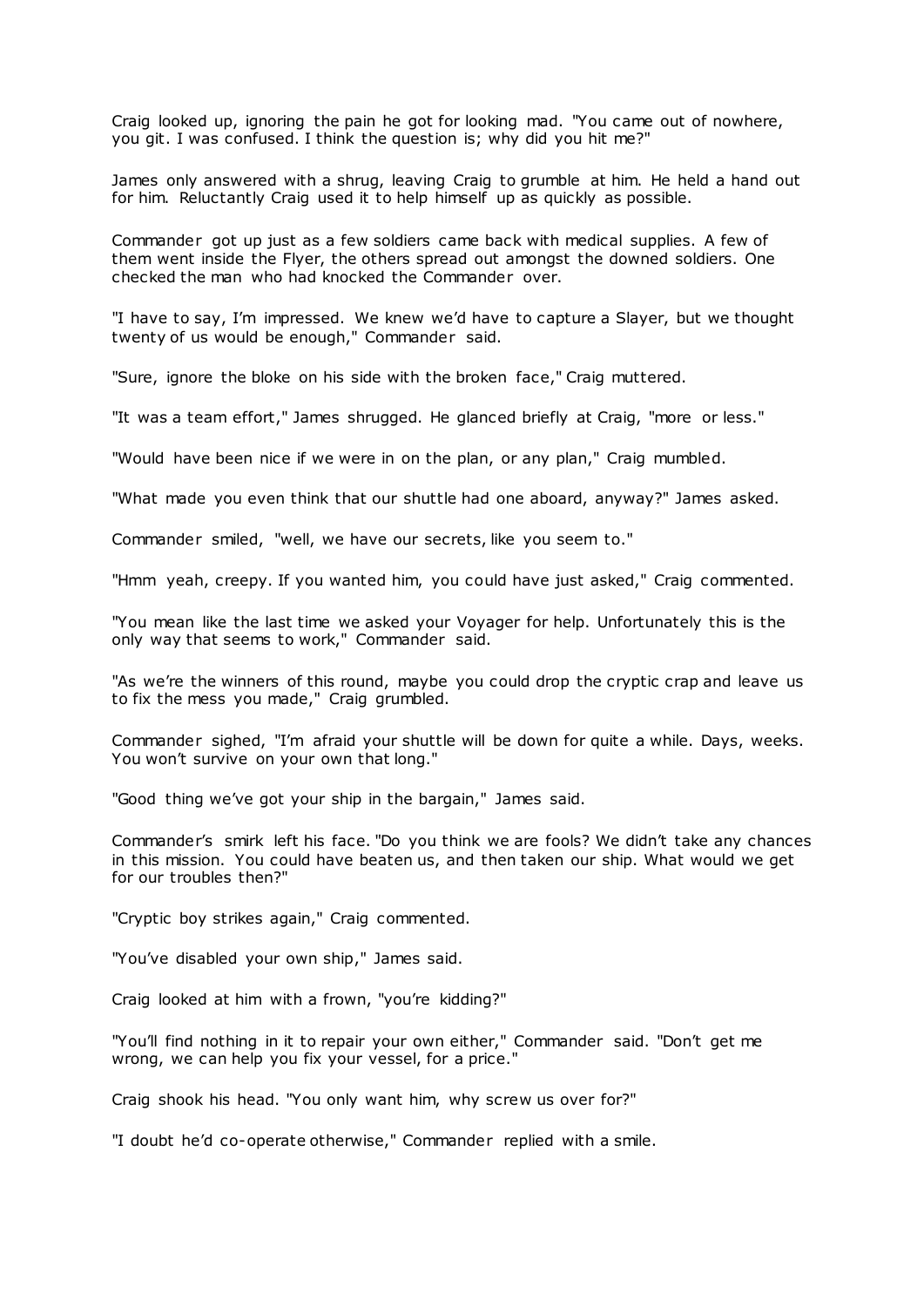"Why don't we find that out," James said casually, stepping closer. The Commander backed off twice as far.

"We wouldn't do something like this if we weren't desperate," he stuttered. "Please, at least hear us out."

Craig shook his head, "doesn't take much to scare them, huh."

James passed him a bemused look, just briefly. "For all we know you would do something like this, just for the hell of it. You shot down an innocent shuttle, set a bomb near where civilians were..."

"That wasn't us," Commander butted in. Craig raised an eyebrow. "The second one, I mean. The government do this all the time. They're trying to turn the people against us."

"Shooting a small shuttlecraft down is still a bit fishy," Craig commented.

"Didn't you say earlier stuff like this works better for you?" James added on.

The Commander sighed, his shoulders slumped in defeat. "Fine, you don't believe us. Why don't you see for yourselves?"

"Haven't we already?" Craig muttered.

"No," Commander bluntly said. "Come with us to one of the power plants this so called government are running."

"This is the master plan? I have to say, I've heard better," James said.

The Commander looked around briefly. "You need convincing, right? You won't help us till we show you what horrific things they're doing to this planet. Why else would we force you down here?"

"Since you mentioned him, I'd say kill him and the innocent us," Craig replied. "Otherwise I'm not buying it. Why go to all this trouble to recruit a Slayer into the terrorist gang that bombs power plants."

"We have no reason to hurt or kill him, do we? We have a very good reason for bringing him here," the Commander said.

James shook his head, "enough of the third person, ok. If this is so important, why don't you just tell us the whole thing, instead of badly being vague?"

"Because when I was told what was happening, I didn't believe it either," the Commander replied. "That was until I saw it with my own eyes."

"Wow, this guy really doesn't want to give away the plot," Craig commented, he turned his back away from them.

"As a gesture of good faith, we'll help restore your shuttle's power. Our scans told us it would take days to repair. In return, just come with us on this one incursion," Commander said. "Then I'm sure once you've seen it, you'll help us."

"Good faith, he doesn't even know what that means does he?" Craig grumbled.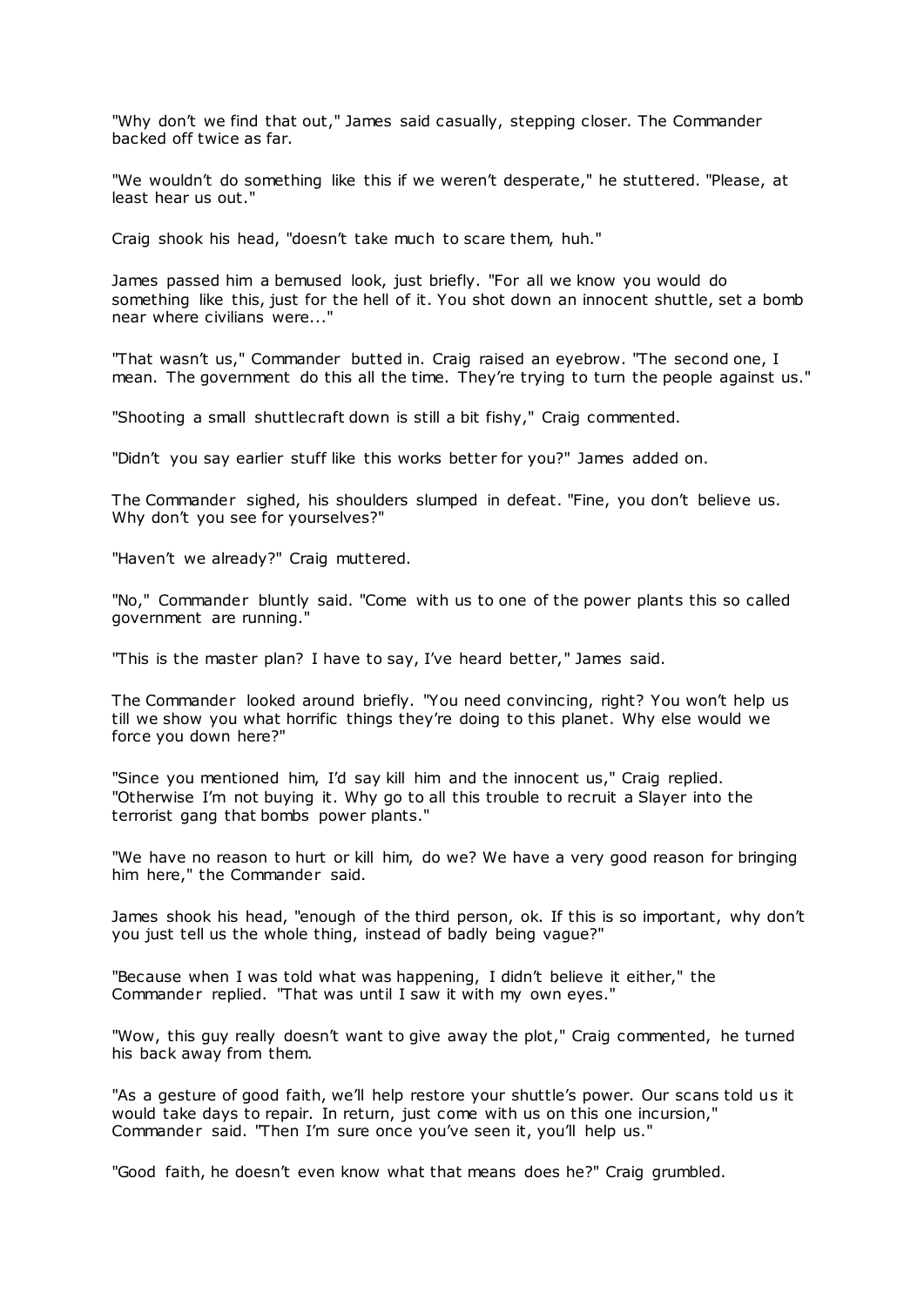"Fine," James answered. Craig swung around to stare at him, his eyes widened. "On one condition."

"We already named it," Commander said.

"You're on your own then. Since you shot down our ship, we'll take yours as well. Whether it helps repair our ship or not, it doesn't matter," James said.

The Commander clenched his teeth, and closed his eyes tightly shut. "What's the other condition?"

"Well it's not so much a condition really, just a warning," James replied. "If I think you're up to no good..." He unsheathed a thin sword from his leg, and a bigger one from his back. "It'll be quick."

Craig smiled to himself before turning back away from them. He had time to see the horrified look on the Commander's face.

"You wouldn't," he managed to splutter out.

"One of those bombs on the space station was metres away from my family. I think what you should have said was you haven't yet?" James said.

"If you were just going to do that anyway, why did you..." Commander muttered. "I already told you it wasn't us."

"Just let me talk with my crew, then we can go whenever," James said as he walked back towards the shuttle. Craig followed him.

"All right, when are you going to tell me what's going on?" he asked as they got to the door.

James glanced briefly at the Commander, who had quickly rushed off to talk to some soldiers. "Now, pretty much."

Craig rolled his eyes with a sigh, "you can be a right drama queen sometimes. Not that I didn't enjoy the last part. So where exactly did you hide on the Delta, for two hours?"

"I didn't," James replied. Craig frowned at him. "Think about it."

He groaned, "we couldn't even see this ship, yet you were able to sneak aboard unnoticed. Yeah, not buying it."

"They only cloak during battles," James explained.

"Right," Craig again groaned. "So you sneaked aboard their ship, hours before they decide to shoot us down to get you. You knew, didn't you?" James gave him a nod as a reply. "So knocking the watchers into a coma before they decided to train the newbies, didn't occur to you?"

"In case you haven't noticed already..." James said, gesturing his head towards the shuttle. "They're a tad more powerful than we are. I didn't want them trying to do the same to Voyager or the Leda. Besides, what they're complaining about, we need to be here for it."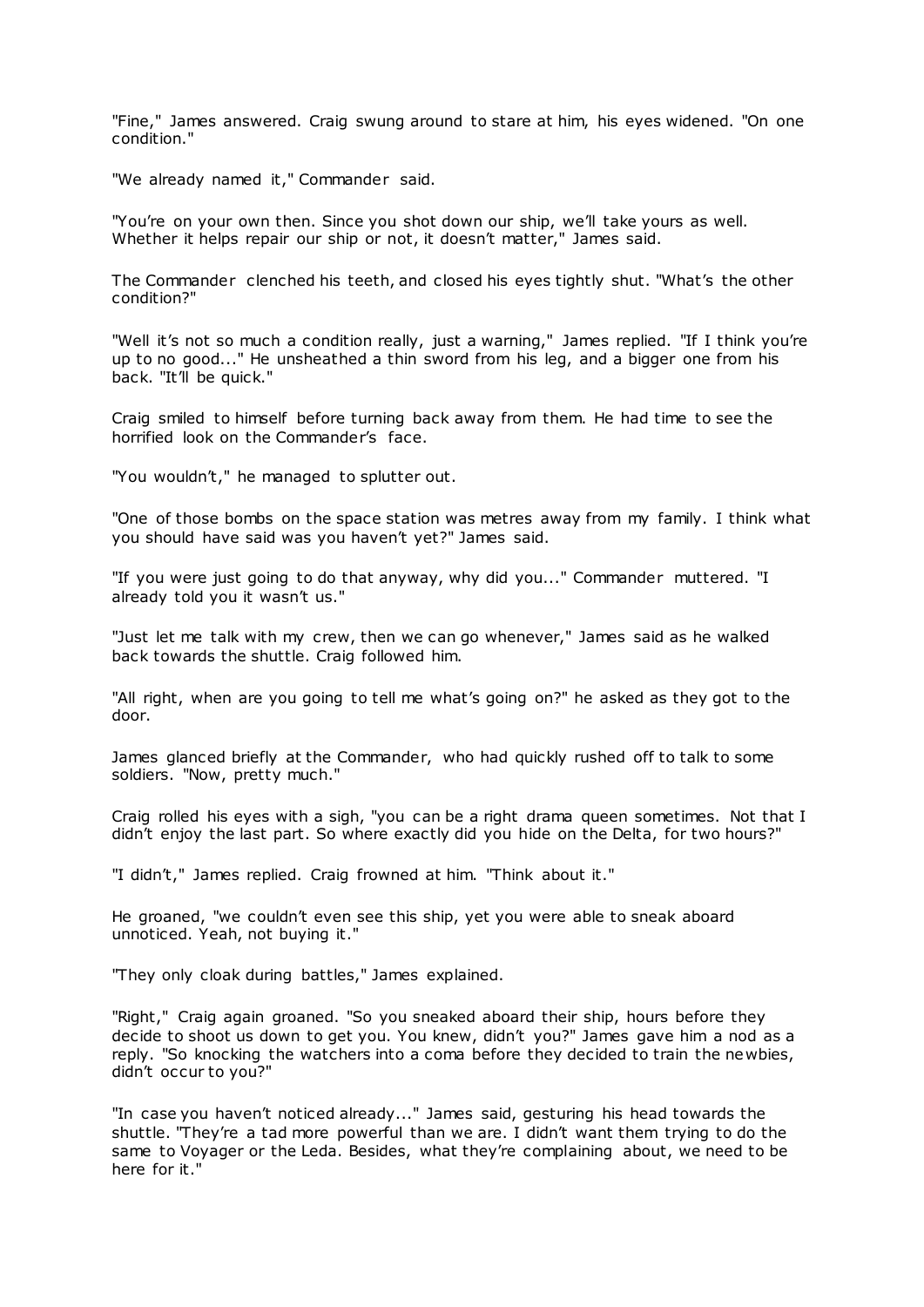"We?" Craig muttered.

"Look, do you want to know or do you just want to pick holes?" James groaned.

Craig shrugged, "it's not my fault that this plan has more holes in it than the Titanic ."

"All right, I'll just fill in one of the trainees or Li'Chin," James said.

"It's your way or the high way today, right?" Craig said with a sigh.

James shrugged, "yeah."

Craig looked confused, "what is a high way?"

"I dunno, a taller, higher up... way. Now..." James muttered.

"While we're on the subject of stupid sayings, the Titanic one. More holes in it than the giant, what?" Craig said. James turned to go inside the shuttle, Craig smirked to himself and tried to quickly grab his arm. "Wait, kidding. I'm not that stupid."

"Fine. Remember that vision I was talking about?" James asked with a sigh.

"Demons attacking the crew, Jessie stabbed, something at something percent. Yeah," Craig replied.

"Right, well it's a little more up to date now," James said.

Craig pulled a face as he glanced around at the nearby soldiers. "These guys have something to do with it?"

"That's the thing, I don't know. Where they want to go though definitely is," James replied.

"Hmm, so they could be telling the truth about their world about to blow, or they could be the ones who do it," Craig mumbled to himself. "Either way; bye, bye planet... while we're still on it. Why are we here again?"

James shook his head, "forget it. At least one of us has to go with them, we need to know if they're behind it or not."

"Of course they are. If all they needed to do was blow up a power station that's killing them, then they don't need you for that. Well unless the power station's security system is a vamp or something," Craig commented.

"If you remember they just want me to go to this place, to prove what's happening. They probably want me for something else, god knows what," James said.

"Right, so this vision hasn't shown you that part?" Craig stated. "You're being almost as vague as uptight soldier guy."

"Look if I could make sense of it all so I could explain it, I would, but I can't," James snapped. Craig shrugged. "All I know is that this planet is definitely going to die, and not neatly. Voyager gets invaded, while the ship's under attack from someone. The rest of it was all mixed images."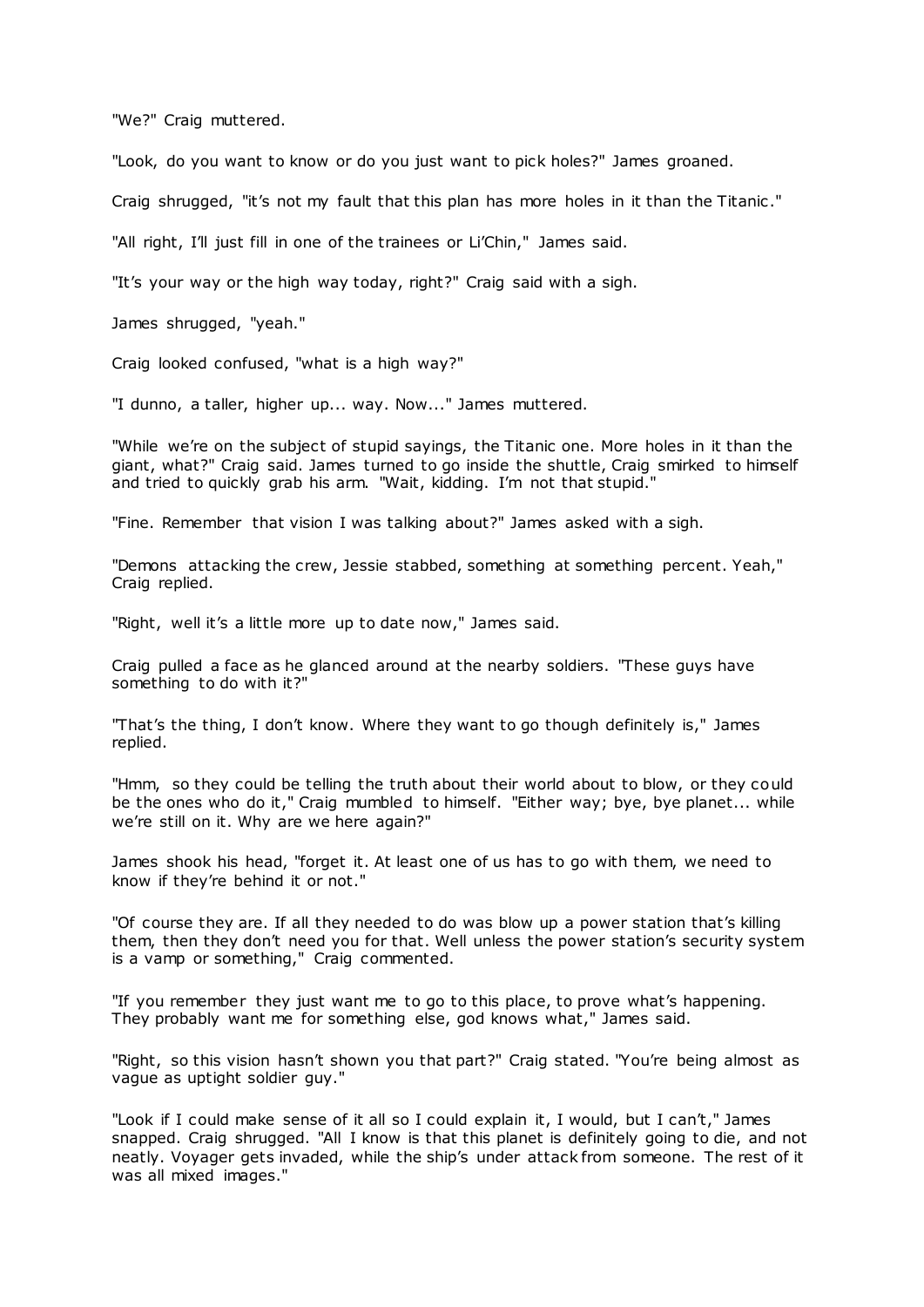"Two events, one vision. Voyager's attack probably happens while we're gone..." Craig said.

"They're linked. I just don't know how yet," James said.

Craig folded his arms, cringing as a headache came out of nowhere. "What about Jess, then? I figured you'd have brought her, to stop her annual stabbing."

"Funny. She knows to avoid the Bridge, or Voyager itself. She should be ok," James said, not sounding fully sure.

# **Meanwhile**

"Prepare for trouble!" A familiar voice bellowed over-dramatically.

The only response was an awkward silence.

"Ahem. To cause the Vovager crew aggro and grief."

More silence.

"Hmph! To denounce the evils of bad writing and grammar." The man's voice tried badly to sound like a woman, "to spread our annoying Slayer/witch spawn across the stars."

The speaker got a deserved punch in the face. "Waste of Space!"

The man rubbed his sore cheek, "Slayer groupie." With his other arm outstretched he finally continued in his normal voice, "the great Damien continues on against pain and strife."

"Oh for god's sake, get a life."

The two aliens looked at each other. "Anyway!" they managed to say unison.

"I see what you mean," the original one said to the ex-rabbit. He only nodded in response.

Jessie marched forward to close the gap between her and them. "You'd better have a good reason for kidnapping me, with him."

The original alien raised a small phaser like weapon. "Don't worry, my dear, we do."

Jessie's eyebrow twitched, "my dear?"

"No you didn't. Obviously you only wanted one of us," Damien butted in. He sighed and shook his head. "Honestly, the goody two shoes always need things explaining to them."

"You're mistaking me for a goody two shoes again?" Jessie grumbled at him. "I understood just fine."

"Yes. You were brought here to help us with a little problem," the shapeshifter remarked. A smirk grew on his face, "however I couldn't resist the two for the price of one deal."

"I see. You heard of the powerful Damien, and you went to all that trouble just to meet me," Damien boasted. Jessie meanwhile pulled a few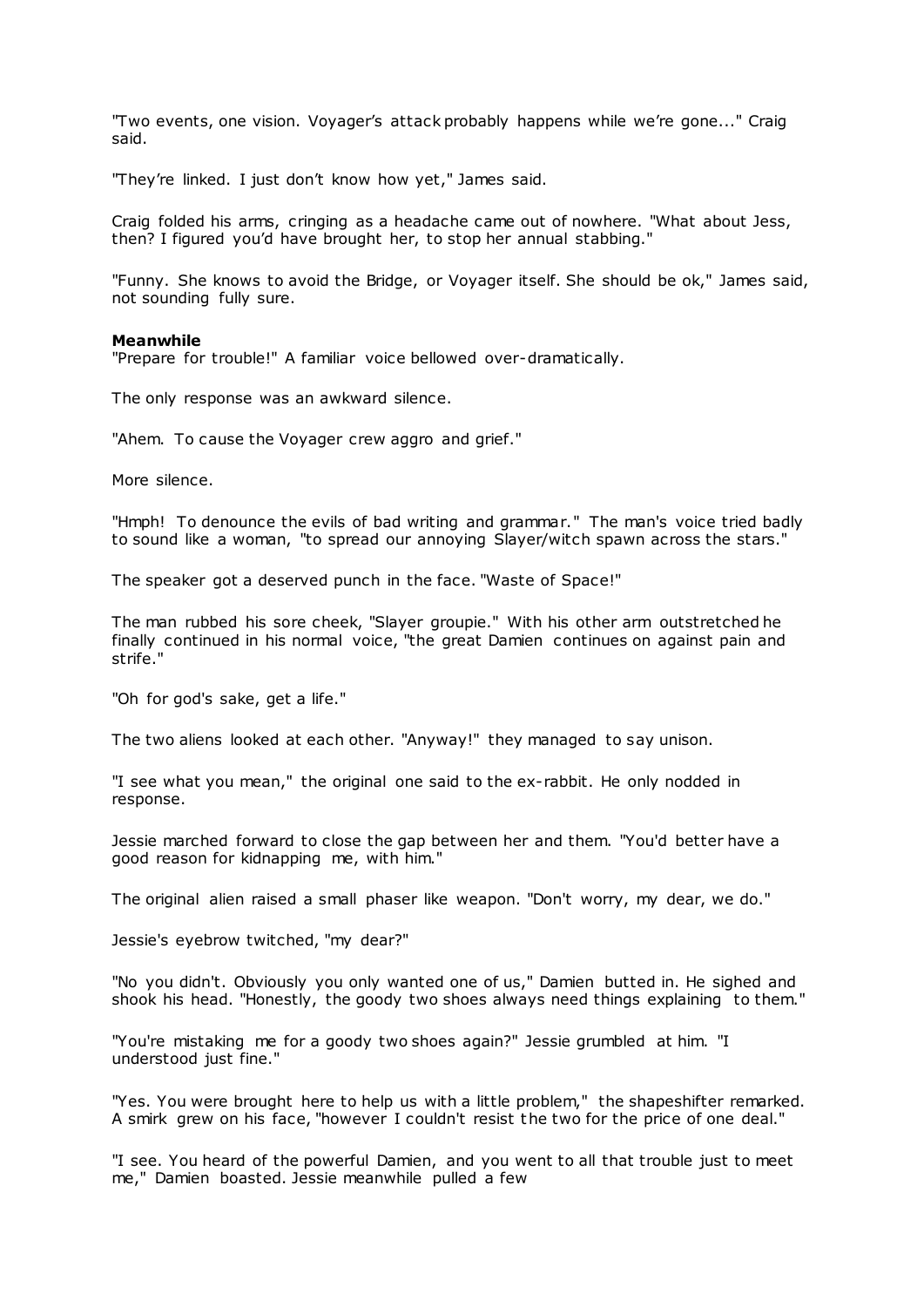The two men looked at each other with a knowing smile.

*Lieutenant Commander Paris' Log, Stardate 58... erm, 2382: Since the bomb accusation has been cleared up, we've been cleared to dock with the trading station again, at least until we hear from the Flyer. In the meantime we're still preparing for a possible invasion. In other news we've got a surprise visitor, and the bridge is still feeling a little tense.*

Chakotay cleared his throat loudly enough to make Tom jump almost out of his chair. He looked around to see him and Kiara staring at him.

*See what I mean?*

He quickly leaned over to press a button on the side panel. "Well nobody said anything for ten minutes."

"In answer to an earlier question, Starfleet must have been stoned," Chakotay said, turning his head towards Kiara. Unable to bear looking at him, she turned her head away.

"Give me a break. I can't handle awkward situations, and this one needs a stronger word than that," Tom stumbled.

The turbolift doors opened, Kevin strolled out with a chirpy smile on his face. "Hey guys, reporting for... woah!" He redirected himself towards Kiara. "Good job growing up, or should I say hot."

"Oh god," Tom groaned.

Chakotay clenched his fists, while Kiara seemed too dazed to react.

Jodie looked even more nervous as she read from her station. "Um..."

"No!" Tom nervously snapped at her.

"She's eight," Chakotay seethed.

Kevin turned to look in his direction, "eight what?"

Tom quickly jumped onto his feet. "Guys, guys. Kevin wasn't here when Kiara looked her age, nobody's told him, probably. Now can we please..."

Chakotay talked over him, "years old! Don't think that I can't beat that stupid grin off."

Jodie shook her head, "no, no, this isn't important. At all."

"Ah, don't get your knickers in a twist. I didn't know that. I'll wait till she's sixteen next time I call her hot," Kevin smiled.

Tom covered his face with his hands, "oh god!"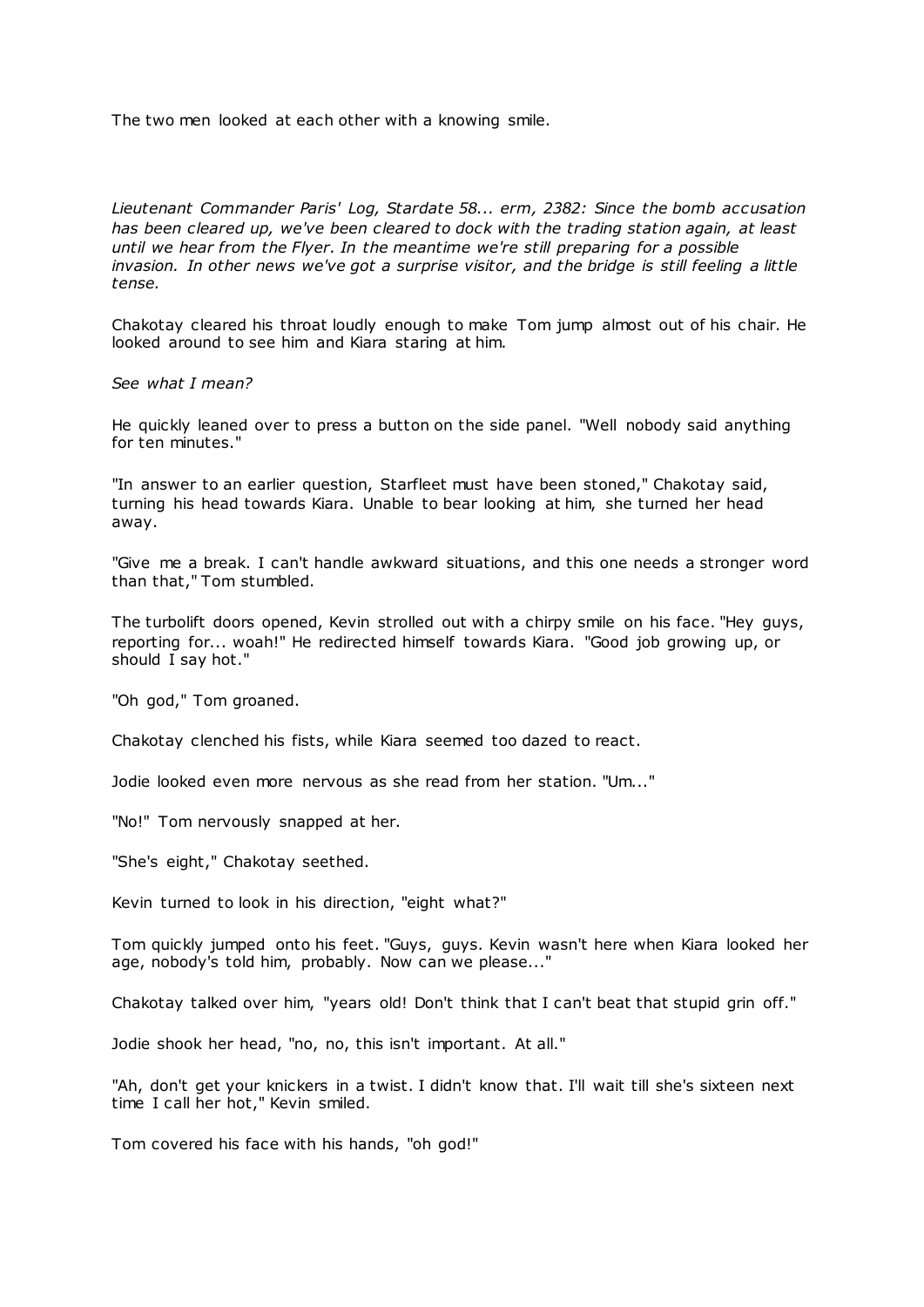"I mean, yeah if it was just Damien, but Jessie's gone too," Jodie muttered over everybody else.

"Do that, and I'll do what I did to the last so called Slayer that pissed me off," Chakotay growled.

Kevin snorted, "what, try to drown me in a bathtub?"

"No, actually yes... that's better. Now can we get back to some norm..." Tom stuttered. He suddenly swung his head in Jodie's direction. "Wait, what about Jessie?"

"Finally!" Jodie sighed. "I detected an energy surge in the Conference Room, and..."

"Look man, Tom's the only one buying the evil Chuckles image. Cut it out," Kevin commented as he headed for the helm.

"Am not," Tom complained. "Ok, energy surge?"

Chakotay shook his head, "yes, because the universe revolves around Jessie Sue."

"Who?" Kevin asked.

"Ok energy surge, the sensors didn't detect it right away. Now the computer's just telling me both Jessie and Damien aren't aboard," Jodie explained.

"You probably just don't know what you're doing," Chakotay grumbled.

Kiara picked up a tricorder, and without a second thought threw it towards the viewscreen. It bounced, without leaving any crack, and nearly went flying into Kevin's face. He ducked in time. Everyone slowly glanced her way. She opened her mouth to speak, instead she waltsed into the turbolift without saying a word.

"Kiara," Chakotay called for her. He rushed to get there before the door closed, but he was too late.

"Didn't take the Lena news well, I see," Kevin commented from the helm.

Tom closed his eyes and wished he was back in the Delta Quadrant. "We didn't even get that far."

"Ouch," Kevin whistled.

Everyone's eyes were now on Chakotay as his shoulders slumped in defeat. Everyone relaxed as he entered a different turbolift.

"It's all right. Ylara went on the Flyer mission," Tom sighed. "One disaster at a time."

Jodie nodded, "I've scanned the Leda and the station, there's no sign of Jessie or Damien."

"Great. Check the Leda's scanner logs, see if they caught the energy surge a little better..."

Kevin looked confused, he quickly butted in. "Ylara's still on Voyager."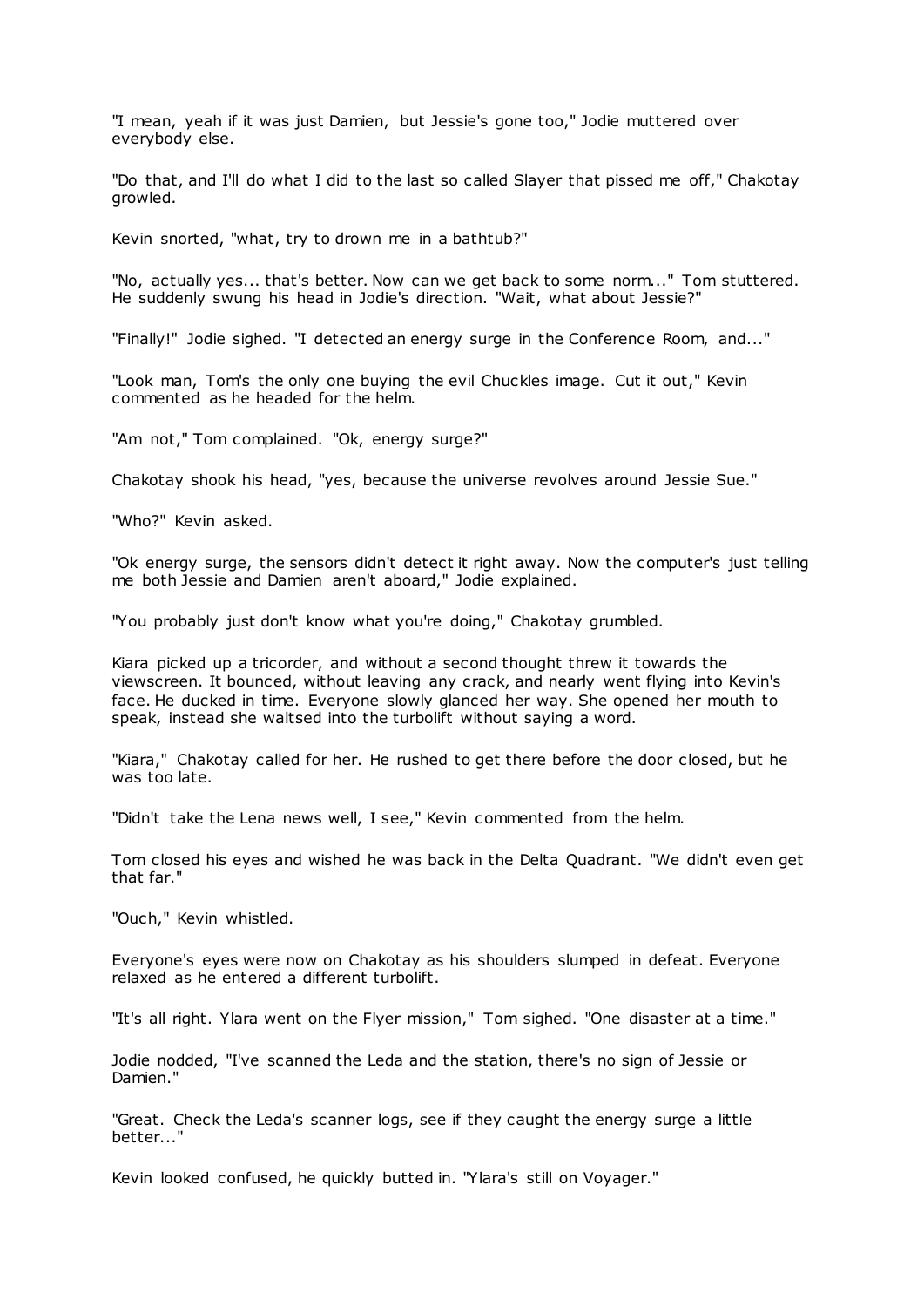Tom's face went deathly pale. "Wha... what?" He managed to get even paler as he remembered something. "Oh, of course she is. The visions, right. Well..."

Jodie looked on in sympathy. "I'll check Conference, then the logs on the Leda if they're not there. It's probably just Damien playing a prank." She headed into the Conference Room.

Tom looked towards Kevin expectantly, hoping he'd throw him a bone as well. He just shrugged.

"Maybe you could go and warn Ylara, tell her to go somewhere Lena wouldn't. Or even just a little message to everybody, not to say anything about her?"

"That sounds like a Security job, and it's helm time now," Kevin answered.

"We're not going anywhere," Tom muttered, his last remaining patience was running out.

Kevin pretended to think about it. "No."

"No?" Tom almost squeaked.

"We know demons attack the Bridge, wouldn't it be safer if I was here?" Kevin smugly explained for him.

Tom sighed. "All right, fine. Some random person will tell Kiara that her mother is not only dead, but is possessed by the girl who *killed* her. Then we'll find out Kiara didn't finish her *not to blow things up when I'm emotional* course when the ship is in a few tiny pieces. Then when those demons appear to invade the bridge, they'll just be floating around in space, while your gallant microscopic parts try badly to finish them off. You're right, definitely stay right here. It could mean the difference between death and death."

"Wow," Kevin could only say. Tom relaxed a little as he thought he won. "You think I'm gallant?"

"That's the part you pick up on?" Tom groaned into his hand. "Just do it. If any demons arrive, you'll hear me screaming anyway."

Kevin snickered. "Ok," he finally agreed. He pressed a few buttons on the helm, the comm activated. "Bridge to everyone on Voyager. Do not mention..." Tom quickly ran forward to turn it off.

"Are you really that thick?" he bewilderedly asked.

"No, just making a point," Kevin replied.

"Fine, I'll go ask somebody else," Tom said in defeat.

The opps station beeped as an unknown walked over to man it. "Um, we're being hailed. Audio only."

Tom rubbed his sore forehead, "fine. Let's hear it." The unknown nodded.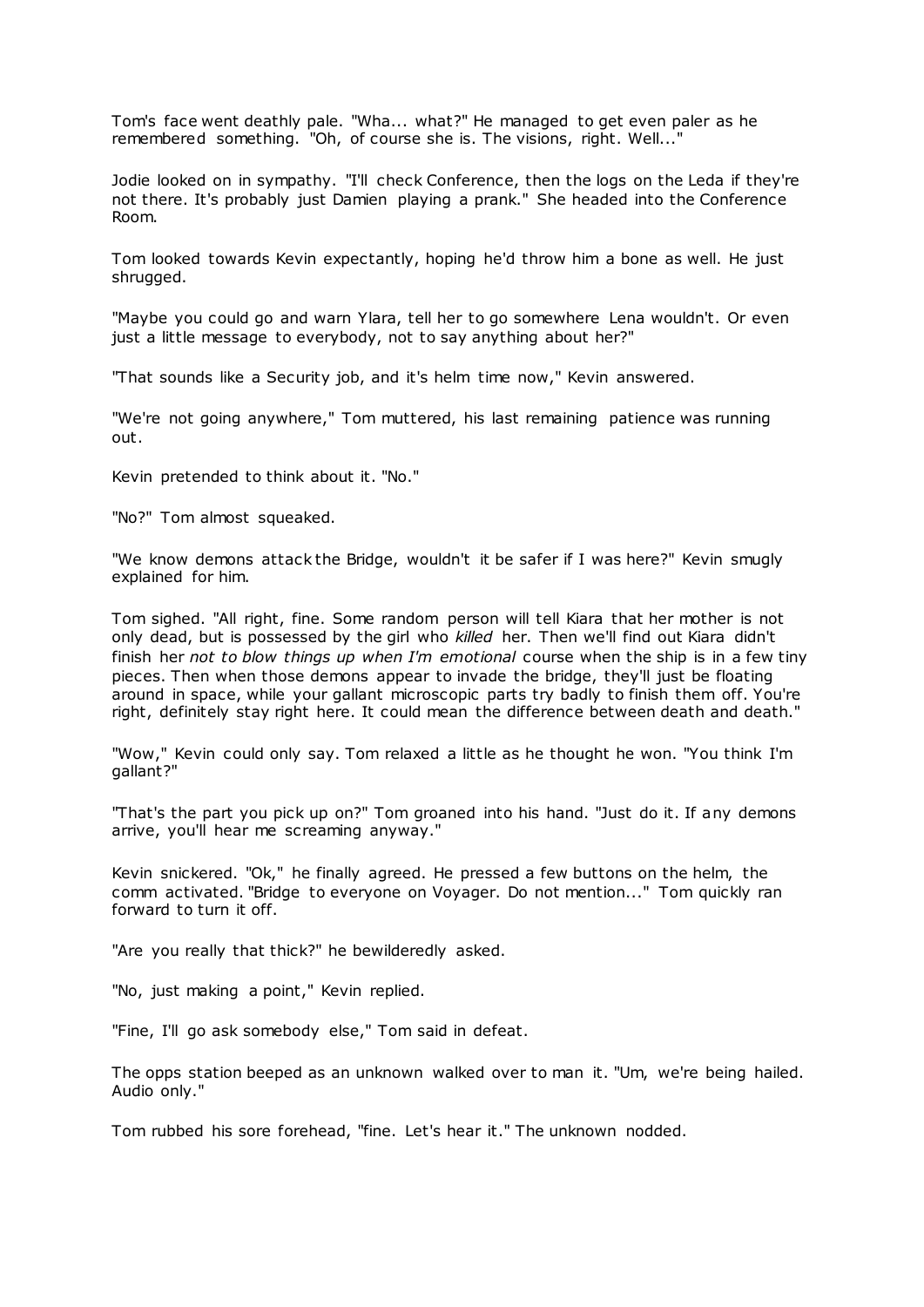*"USS Voyager, your presence is no longer welcome amongst us. If you do not leave within one hour, your crewmembers will die. There will be no more warnings, and no negotiations."*

Tom was about to speak but the intercom beeped. "What the..."

The unknown crewmember looked very nervous. "Um, that's not all."

"Yay?" Kevin commented.

"All of our communications from the station came from the relay station. This one was masked, I have no idea where it came from."

"No negotiations? What does that mean?" Tom stuttered. Before anyone could interrupt with a smartass remark, he grunted loudly. "What I mean is, what if we do leave? What happens to Jessie then?"

"And Damien," Kevin said with a smirk.

Tom rolled his eyes, "yeah sure."

"Um," the unknown stuttered. All eyes went back to him. "I've scanned the station. There are no Human lifesigns there."

"What's Damien again?" Kevin asked without looking back. Tom shook his head.

"Suggestions?" he eventually asked. The Bridge's response was silence for once. "Naturally."

"Well James isn't around, so we can stick around for the hour without fear of death," Kevin commented.

"I thought you were here to bodyguard the Bridge, Kevin?" Tom said, finally smiling like he used to. "We needn't have worried."

Kevin just laughed, then shook his head nervously.

"Here's what we do. We'll have a chat with the station, then we leave the area for the time being. We'll discuss it amongst ourselves at a safe distance."

"What about the Leda and the Flyer?" Kevin asked.

Tom closed his eyes, "one thing, at a time!" He turned to opps. "Hail the station."

"They're not responding," the opps crewman said.

"Open a channel anyway," Tom ordered. He nodded. "Kadin Station, this is the Starship Voyager. We have just received a very strange message threatening us to leave, they also claim credit for two missing crewmembers. We must discuss this at once. Voyager out." He sighed, "ok people, we'll wait for half an hour. If we don't get an answer, take us a lightyear away."

"Check," Kevin responded. "If it were them, let's hope just communicating with them hasn't killed Jessie, hmm?"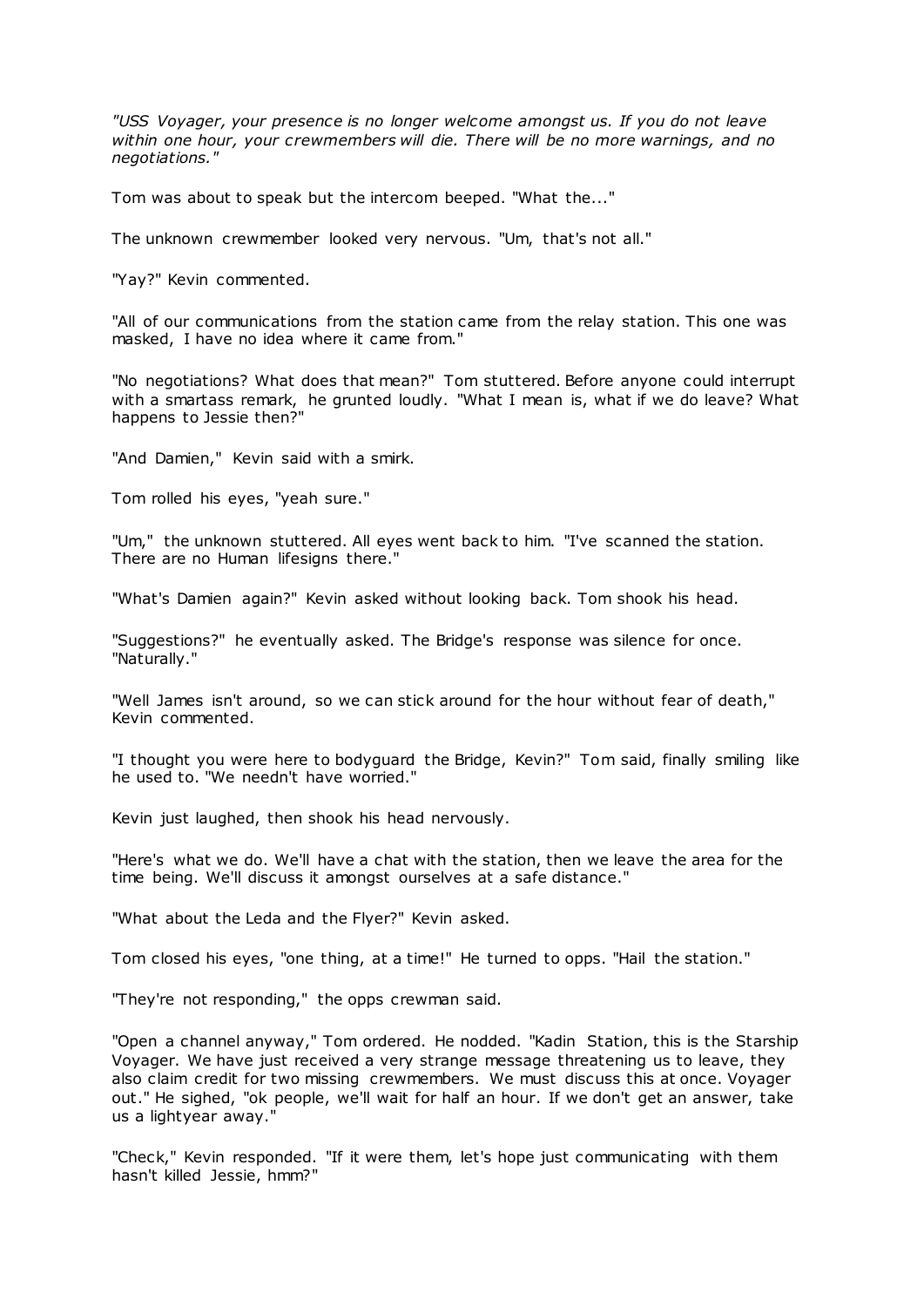"I'm not worried," Tom said.

"Right, you're just in an invisible shower, right?" Kevin smirked.

Tom quickly wiped the sweat from his brow, "it's warm in here."

*"Harris to Paris... hey that rhymes."*

Tom groaned, "oh god." He tapped his commbadge. "Yes it does, what is it?"

*"The Leda detected the same thing, and no matter where I scan, there are no signs of Jessie and Damien. They're not on either ship or the station."*

"Change of plans. While we wait for the station to get back to us, Conference," Tom muttered.

"What about it?" Kevin asked seriously.

"Why don't you stay behind and guard the bridge. Oh and if the Flyer contacts, give them an update," Tom shook his head. He headed for the Conference Room. "Paris to all senior staff, report to the Conference Room immediately."

Once Tom was gone, Kevin smiled to himself. "I got it."

"This is our target."

An alien computer screen activated to show a small tower, with a sphere as a top floor. Several lines of alien text highlighted higher parts of the image.

"Right, you guys are not terrorists," Craig commented in an uninterested tone.

The Commander bit his tongue for the time being. "Disabling this tower alone wouldn't do anything. It is connected to one of three much larger towers, here..." He keyed in a few commands. The screen revolved around to show an aerial view, then zoomed out. They could now see four more towers just like it, surrounding a much larger structure in the centre. Blue lines connected the smaller towers together, as well as to the centre tower.

"We already have planted devices in Towers 1 through to 4. Once we plant one in 5, we'll activate them. Our theory is once they're disabled, the power to the centre will be disrupted. If this is successful, we move on to the other two structures."

"What exactly is the bigger building?" James asked.

Commander sighed. "It is supposed to be the power distribution centre. The five towers generate the power, and the centre sends it out to the people."

James raised an eyebrow, while Craig just shook his head. "You don't believe that?"

"Three distribution towers brimming with power, yet even cities can spend days without power. Most villages have resorted to sitting next to campfires to stay warm," Commander explained, the frustration in his voice growing. "Meanwhile these massive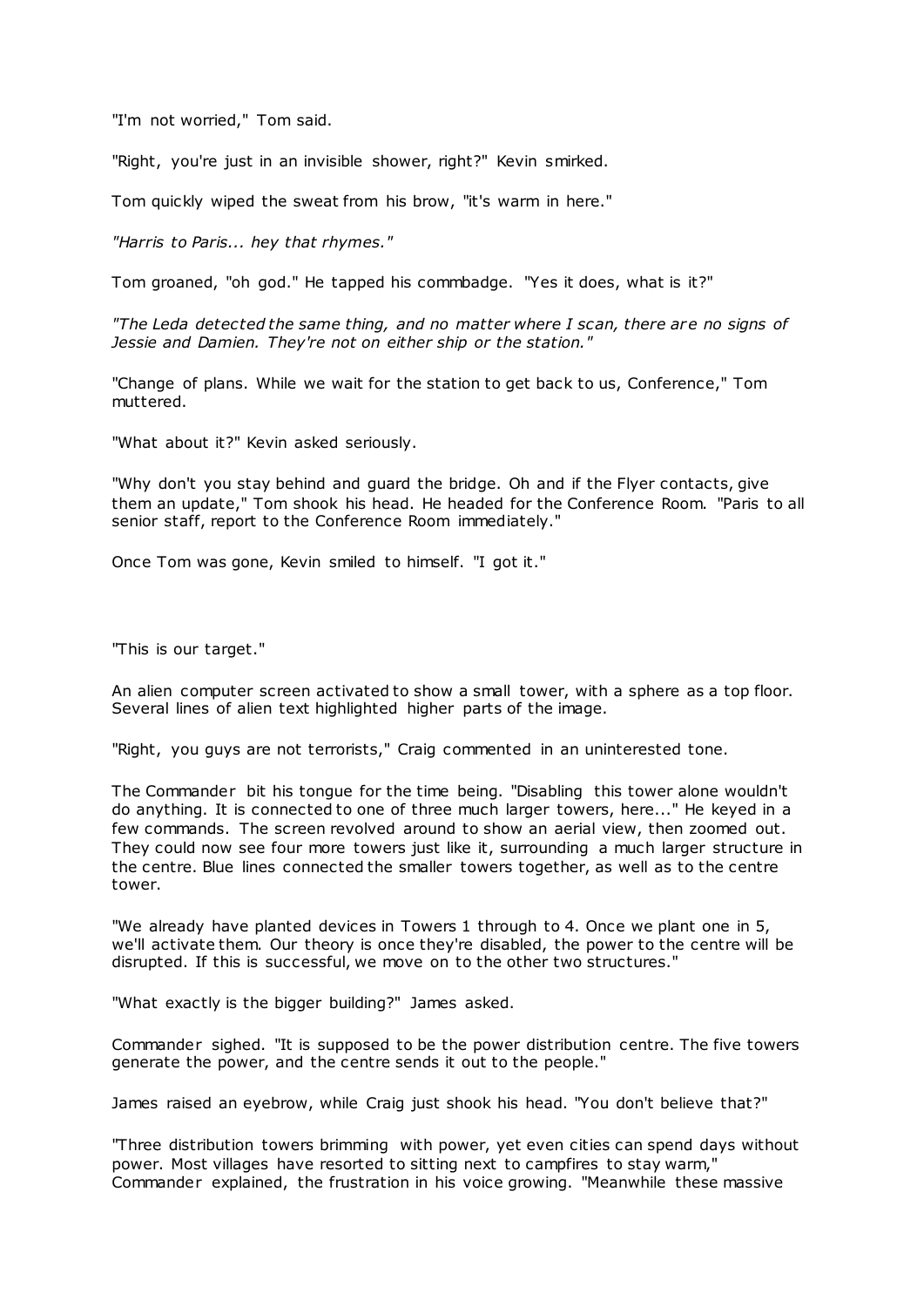buildings are lit up brighter than our star. Not to mention that ever since these blasted things were built, the soil has become brittle, trees have been dying in the summer, other plant life have withered and died. The only way to get food now is to replicate it, but guess what?"

"There's no power to do that, yeah we get it," Craig commented.

Commander narrowed his eyes. "Is the idea of millions of people starving to death boring you?"

Craig thought about replying, but he decided just to shake his head and pace.

"Once you *disable* the power station, those cities you mentioned are going to end up like the villages. Powerless," James said for him.

"If we don't, the planet will completely die," Commander bluntly said. "We make it look like an accident, on their part. The people overthrow the current government as a result. Whoever takes over, uses a different power source. The planet recovers. Do I really need to explain this any clearer?"

"I'm sick of asking this but, if that's all you want to do, why get him to help you?" Craig asked, gesturing his hand to James.

"If you must know. When we infiltrated the last two towers, we uncovered something," Commander replied.

"Something like, what?" James questioned.

"You wouldn't believe me, you have to see it for yourself," Commander repeated himself. This earned a scoff from Craig, he walked away shaking his head again.

"Let's say you're right for the moment. How is three buildings generating way too much power, killing this planet?" James asked.

Commander's eyes cast downward.

"You don't know, do you? This whole thing could be just a coincidence," Craig commented.

Commander's eyes shot back up. "It is not!" He turned around to march out of the door. Once he got there he stopped to look over his shoulder. "We leave in ten minutes." He continued on his way.

"You can't go with this clown," Craig said.

"If he's lying to us, I don't want to not be there," James said.

Craig paced again, "why is he avoiding telling us this *something*. That alone is fishy, but the whole thing stinks."

"You think they're terrorists, yet you want to leave them to it?" James asked him.

"God," Craig groaned as he folded his arms. "Fine, you're right. However, if I were you, I'd badger what that *something* is, out of him before you go."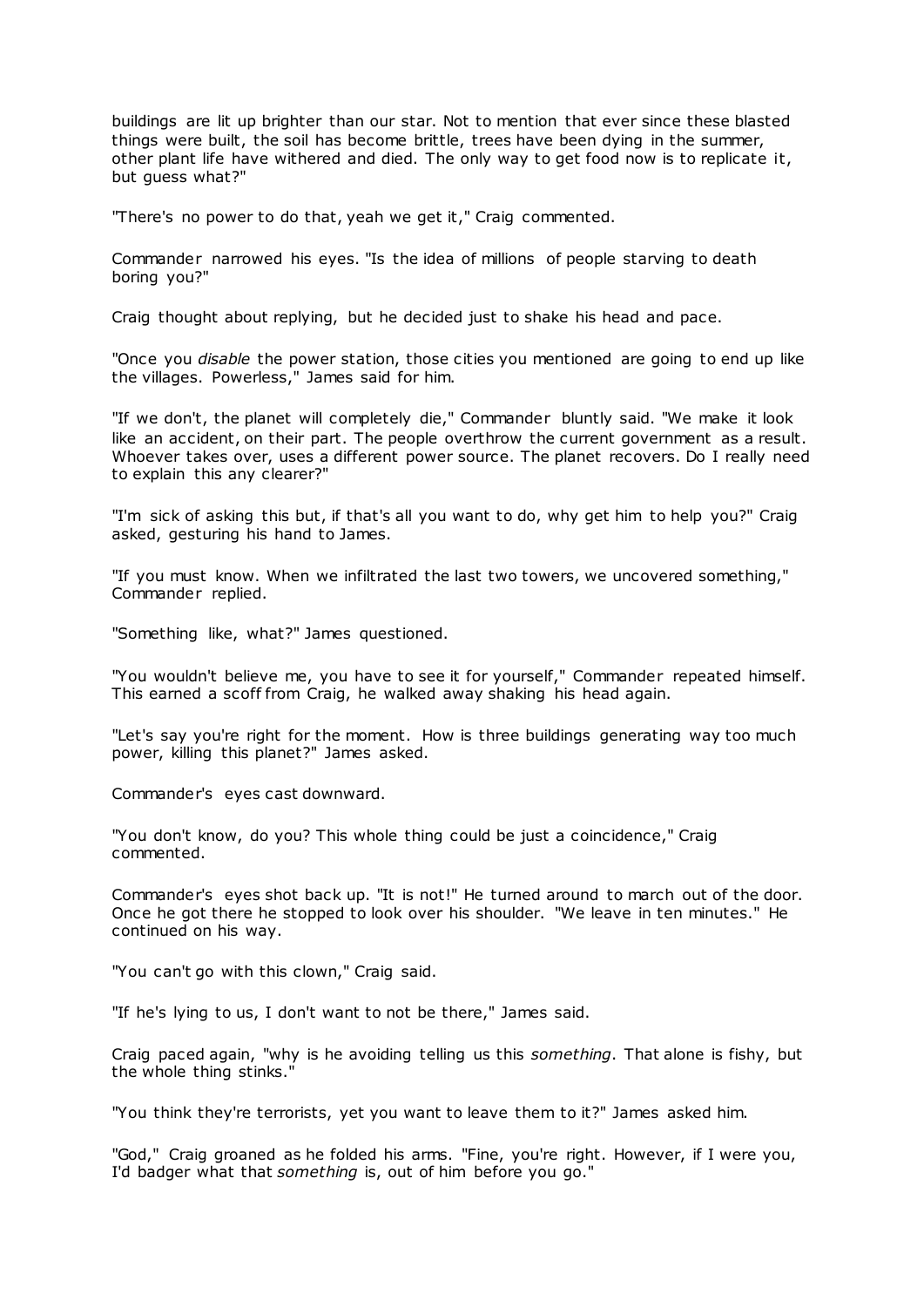James frowned as he remembered something, Craig watched him with a worried look. "They're draining the life from the planet."

Nathan appeared at the doorway, he stayed where he was. "They're what?"

"Where did you get that from?" Craig asked, glancing briefly at the newcomer.

"When they first contacted Voyager. I think that's what they told us," James quietly said.

"So, what? Their power comes from plants, or soil?" Nathan asked, not seriously.

Craig shrugged, "that could be anything. Our planet mined coal, oil... So that's it, these idiots are loony extremists. No wonder he got pissed when he mentioned campfires. He's a tree hugger."

James rolled his eyes, "yes, that's it. Episode solved."

Craig shook his head and turned around to look at Nathan. "Shouldn't you be watching the Flyer?"

"Everyone's been treated, and Chinny is getting into a tizzy about what's happening," Nathan replied with a smile. "He's not happy that you hid your plan from him."

"Yeah, that's terrifying," Craig commented with a smirk.

James smiled as well, "tell *Chinny* to keep his glasses on. I'll update everyone when I get back."

"I'm so glad you said glasses," Nathan sniggered as he turned to walk out.

"Until then, what do we say to the expendables?" Craig asked.

James turned to frown at him. "Expendables?" Craig casually shrugged. "Just tell them to get the Flyer fixed. We need someone to make sure the aliens don't forget their part of the bargain."

"Oh they won't, I know just the man to pester them if they don't," Craig said.

"We don't know if they deserve Li'Chin yet," James commented.

Craig smirked, "they shot us down, I say they do."

"All right, do what you have to," James shrugged. He headed for the doorway.

Craig sighed to himself, "good luck."

### **Voyager**

# **The Conference Room:**

Almost everyone had gathered around the table. When I say almost, one unfortunate person had to stand.

"Ok, is everybody here?" Harry asked from the head of the table.

"No," Jodie answered.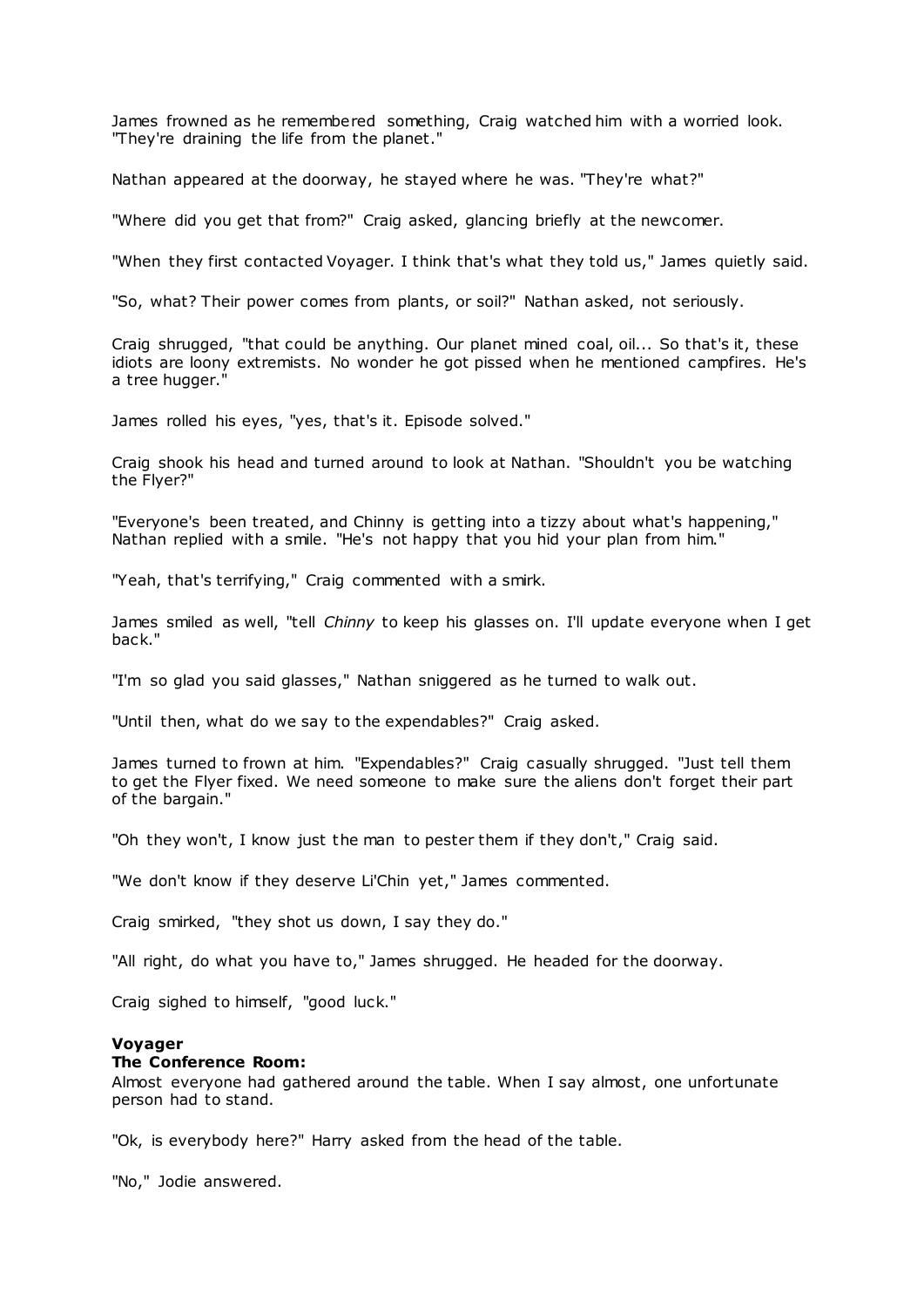Harry smirked and shook his head, "funny stuff." He leaned back in the chair, sighing as he relaxed into it. "This is a sweet chair."

"Of course it is," Tom grumbled. Everybody turned their heads to look at the lone stander. He stood in a huff, with his arms folded. "I'm the Captain, why do I have to be the one who stands?"

"You didn't call shotgun," Harry grinned.

"I was serious," Jodie grumbled to herself. "No one listens."

Tom stared at the empty seat on the opposite side of the table to Harry. "Seriously?"

"Knock yourself out," Harry commented.

Tom didn't listen, he rushed over to the chair. At the same time the door opened, Chakotay marched over and swiped the chair before Tom was about to sit on it. He fell butt first on the floor while Chakotay sat himself down, without a care in the world.

"Now that is comedy," Harry snorted as everyone else laughed.

"It's ok, I only broke my ass bone. I'm totally fine and will get up right away," Tom squeaked from the floor, almost in tears.

Chakotay looked down at him, "you only have one ass bone? News to me."

"It's called a Coccyx," Doctor Jones calmly said as he got up. He headed over to the poor ex-helmsman.

"You're right, all better," Tom cried. The Doctor smiled as he tended to him. "With Danny around, you had to be careful with words like that."

"I see," Doctor Jones commented.

"What's the huge emergency anyway?" Chakotay grumbled.

Harry shrugged, "Tom's the one who called the meeting. I only know about the old emergency."

Doctor Jones helped Tom to his feet, then gave him a hypospray. "Sickbay after this."

"Uh huh, not going to argue Doc," Tom stuttered. He winced at ever step he took, he decided to stay still after a few. "Jessie and Damien have been kidnapped, and..." He winced as even the slightest movement hurt him. "Somebody on, ah, the station has taken credit, eeeh. Um, ah... or the station itself has, ow. Oh, there we go." He relaxed a little as the pain killers kicked in, he ignored everybody's smirks.

"That's not all," he continued. "Kiara's back."

A few people smiled, then it quickly dawned on them and their faces dropped quickly.

"Oh dear," Harry could only muster.

"Did you find her?" Tom asked in Chakotay's direction.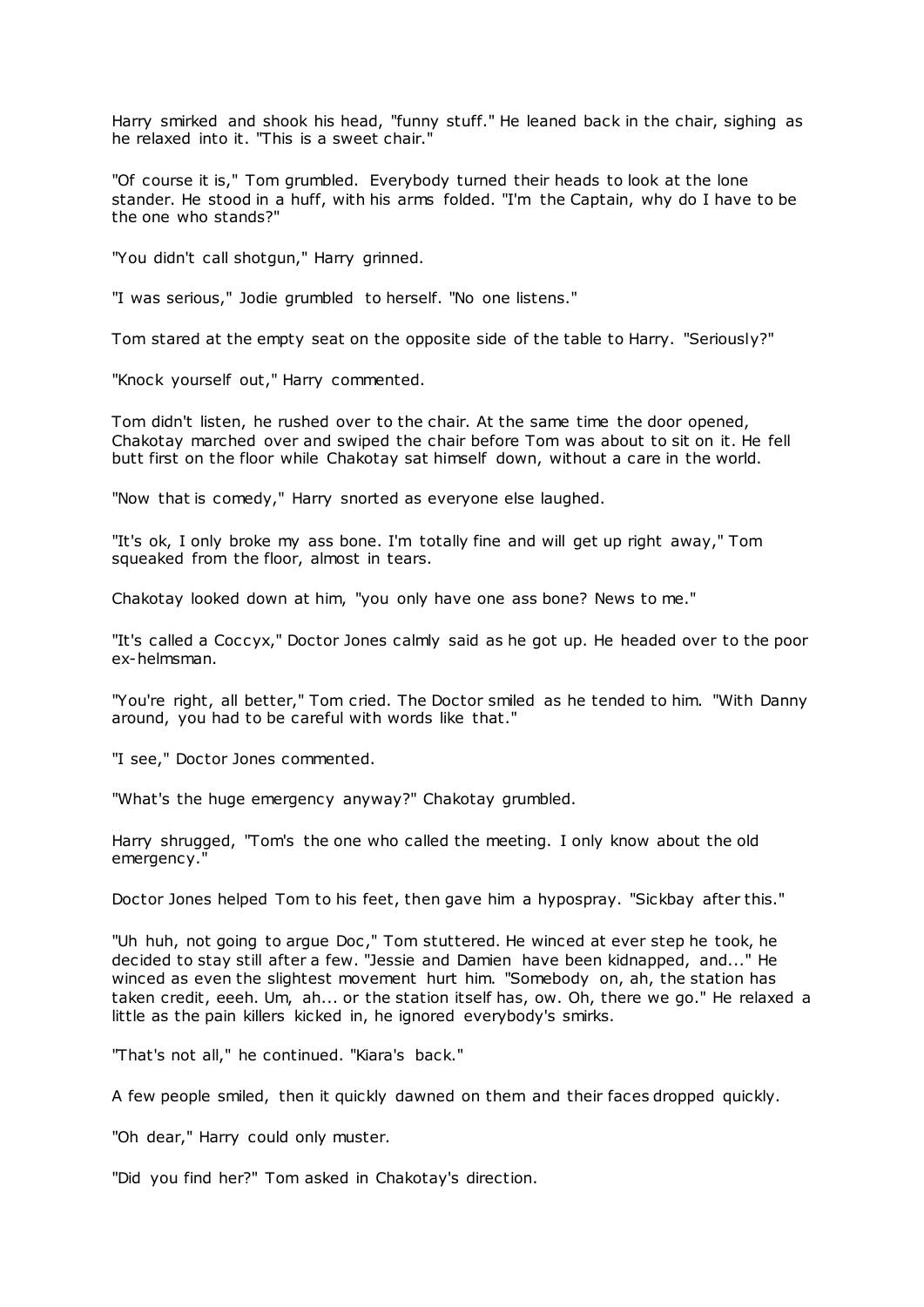"No," he replied quietly.

Harry's face seemed to turn a little purple, "where is Ylara anyway?"

Tom shuddered slightly, "it's ok, don't panic . She's not senior staff."

"In different circumstances I'd recommend sending her to the Leda," B'Elanna commented.

"Speaking of which..." Tom began to say.

"It should be done now as we speak," Harry quickly replied. "Though I didn't expect this."

Jodie looked around at the two of them. "What's the problem? My sister's missing, and I think Ylara can defend herself. That's sorta the whole point."

"Are we really sure she and Damien didn't just get beamed to the Leda?" Harry asked with a frown.

Tom shook his head, "no... I mean yeah we are. Damien chased her into the Conference Room with a rabbit, the energy surge was there."

"And we also have a message from unknown origin," B'Elanna added on. "If it was the station, why would they try to hide it?"

"They said to leave the station, and they're not calling us back," Tom said.

B'Elanna drummed her fingers across the table. "You said Damien chased her, he's had it in for her before."

"Well we can only hope she returns the killing her favour," Chakotay commented.

Tom shook his head, "I don't think it's him. He's got nowhere to go anyway. He wouldn't want us to leave the station either, it doesn't add up if it's him."

"The station wouldn't change their communications tactics, and they've already cleared us of the bombing," Harry muttered. He looked towards Tom. "Are there any ships with us at the trading station?"

"There was one, but it left before they disappeared..." Tom replied. His face turned a little ghostly white. "They left before the bomb went off."

B'Elanna raised an eyebrow, "how do you remember that?"

"I remember it as it was a sweet looking thing," Tom commented. B'Elanna shook her head.

"Well that means they're likely to be the bombers, not our kidnappers," Harry said.

"The terrorist ship," Chakotay bluntly said.

"They never docked at the station, I'm sure. If they did the station security would be all over them," Harry said. "They weren't even in transporter range of it."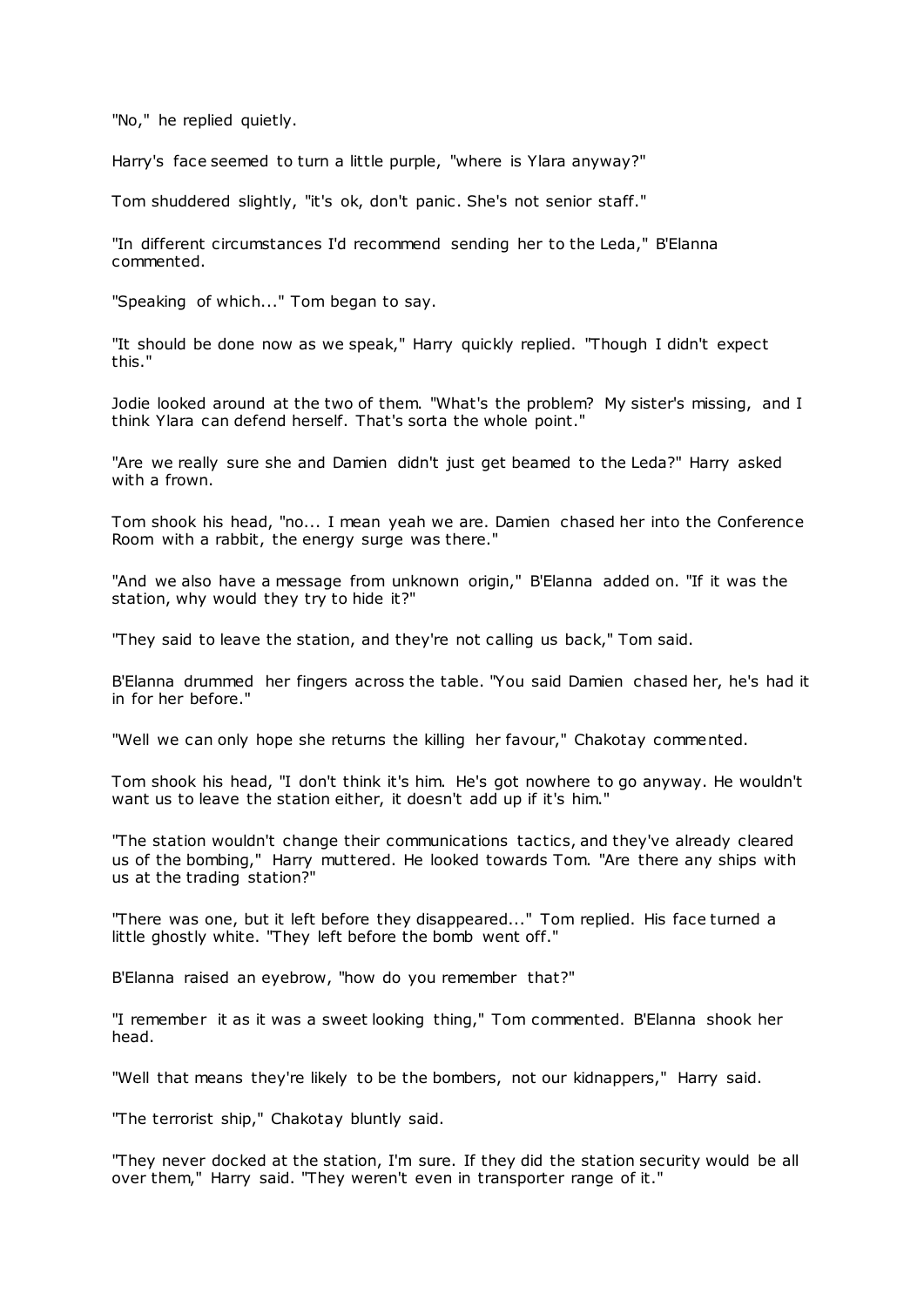Chakotay groaned, "maybe they have more than one ship."

"Completely different design," Tom remarked. "I'd suggest checking the lifesigns on it, but we have enough problems."

"I noticed we left the station for half an hour," Chakotay mumbled. Everyone turned their heads in his direction. "It seemed a bit odd to me to follow the Flyer for a while then come back."

Tom looked a little uncomfortable, this made the pain come back. "We were just making sure they were ok, it is a bad time to be sending them away."

"Uh huh," Chakotay narrowed his eyes suspiciously at him.

"Who cares about that, Jessie was still here when we did it," Jodie snapped. "We're still nowhere forward."

"I hate to say it but the demon attack and..." Tom said, glancing briefly at Chakotay. "The other thing are our biggest problems."

"So what about the Flyer?" Harry asked. Tom panicked and shushed him.

"What about it?" B'Elanna also asked. She looked around the room to see if anyone knew what the fuss was about.

"Nothing, I just think we have to prioritise," Tom stuttered. He was fooling no one. "Look, we need to find out where Kiara is and also warn Ylara somehow. Convince Kiara to join the Leda for the time being, we need Ylara here." He wiped the sweat off his brow. "If she finds out about her, we're as good as toast. Then unless we're being attacked by demons, we deal with the kidnappers. OK?"

"If we stay here any longer we'll be dealing with killers," Jodie grumbled.

"We'll leave the area closer to the deadline, it should give us more time. Hopefully..."

The intercom beeped; *"Clarke to Paris. That station is hailing us."*

The relief in Tom's sigh could be heard on three decks. "Put them on screen in here." He turned around slowly to avoid aggravating the pain that was getting worse again. As he did the screen on the wall changed to show the alien from the previous communications.

"You have an interesting imagination, Mr Paris. Kadin Station does not trade or steal people."

"The person who messaged us said we weren't welcome here anymore," Tom said. "Since it was masked, we know it couldn't be official channels."

The alien looked a little annoyed, "our Security teams are second to none. We'd notice if some unscrupulous characters were kidnapping people, and sending ransom notes."

"Sure, like you noticed them planting bombs," Chakotay commented.

"We believe that the terrorist group were responsible for that," the alien muttered.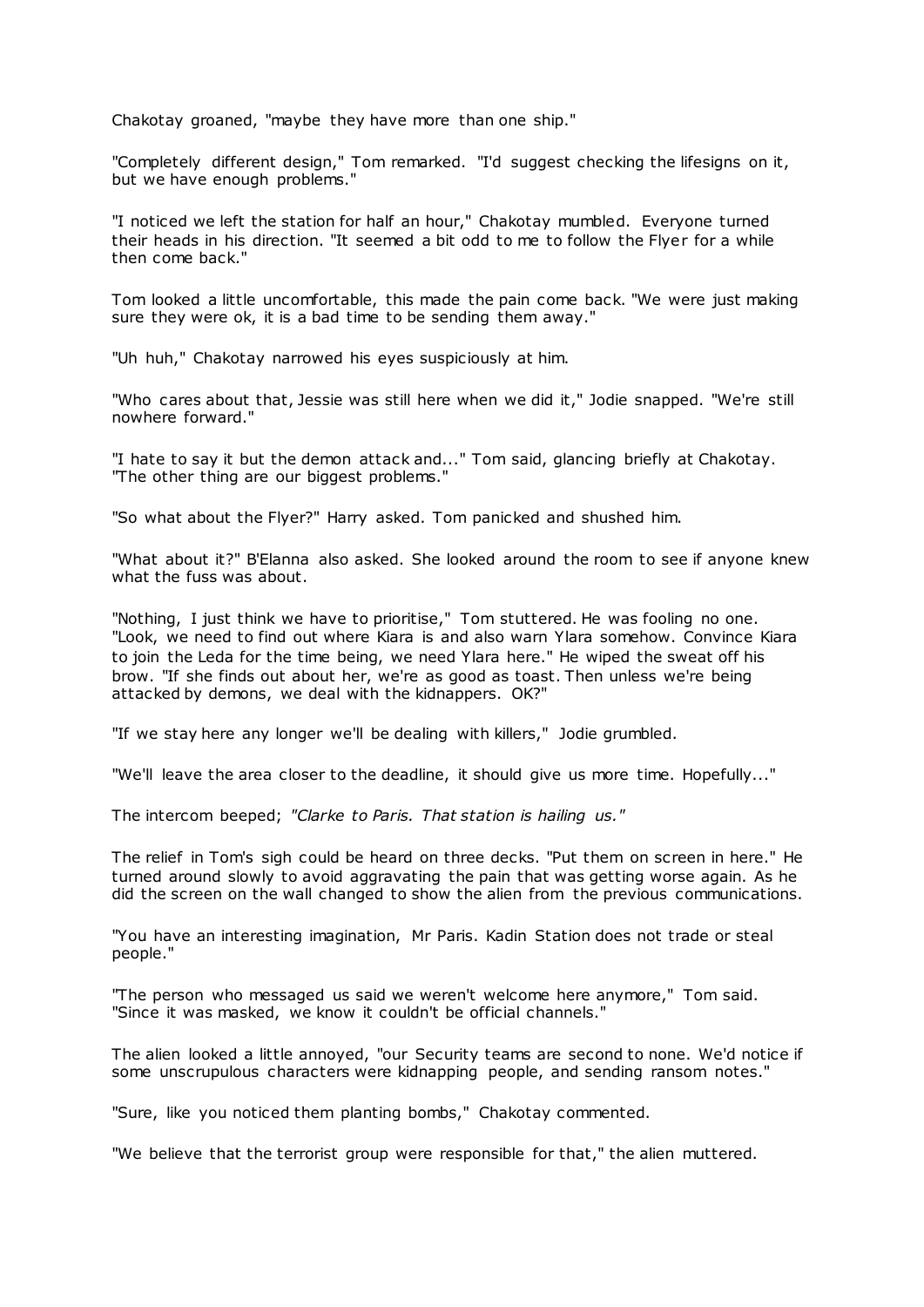Chakotay smiled and shook his head. "So you did notice them then, my apologies."

The alien started copying Tom's nervous sweating. "All I mean is when it comes to savages planting bombs on themselves, we're powerless."

"All I mean is that the two people who have been kidnapped, were the prime suspects of this *savagery*. Meanwhile the third one is conveniently missing from this senior staff meeting," Chakotay said, shifting his glance to Tom. He looked back and smiled in a charming way to the alien. "Of course that last one isn't your doing."

"Okeydokey!" Tom almost squeaked. By now he was close to drowning in his forehead sweat. "Creep factor achieved, now can we please ask for your help in finding our crewmembers?"

"Of course. Your three crewmembers were cleared of any terrorist links..." the alien commented. A few people scoffed a little as they remembered Damien was one of them. "... And it is our duty to help, as this is a crime that has taken place within our space."

"Great, thanks," Tom said.

"We will review our scanner logs, and carry out searches. I am confident though that your people are not here," the alien said. "We will keep you informed. Kadin out." The screen turned off.

Chakotay got up out of his chair. "How long are we going to keep this charade up, Tom?" He walked over to close the gap. "I'm no fool, what's going on?"

"What, you think we turned over James or something, then they took Jess and Damien as well?" Tom stuttered. "You're out of your mind, but we knew that already."

"If you did, you'd tell me. You know I'd be the first one to applaud you for it," Chakotay said.

Tom's collar suddenly felt a little tighter. "I don't know what to tell you. Jessie and Damien were kidnapped, nothing to do with me. Honest." Jodie looked at him with some contempt. "Oh my god, this isn't a conspiracy. I don't know anymore than you do about that."

"Chakotay raised a good point, as I tried to say before," Jodie grumbled, staring at Harry briefly. "James isn't here."

"I definitely don't know about that. He's probably training or something," Tom fidgeted slightly. B'Elanna looked at him with some sympathy, while the rest of the room stared accusingly at him.

"Right," Chakotay groaned. "Computer, locate James Stuart."

The computer responded, *"James Stuart is on Deck Eight, section three."*

Chakotay's face fell, Tom seemed a bit shocked to hear that which everyone noticed. "Well..."

"See, he probably just forgot to come," Tom said with relief. "If I said what the meeting was about he wouldn't have."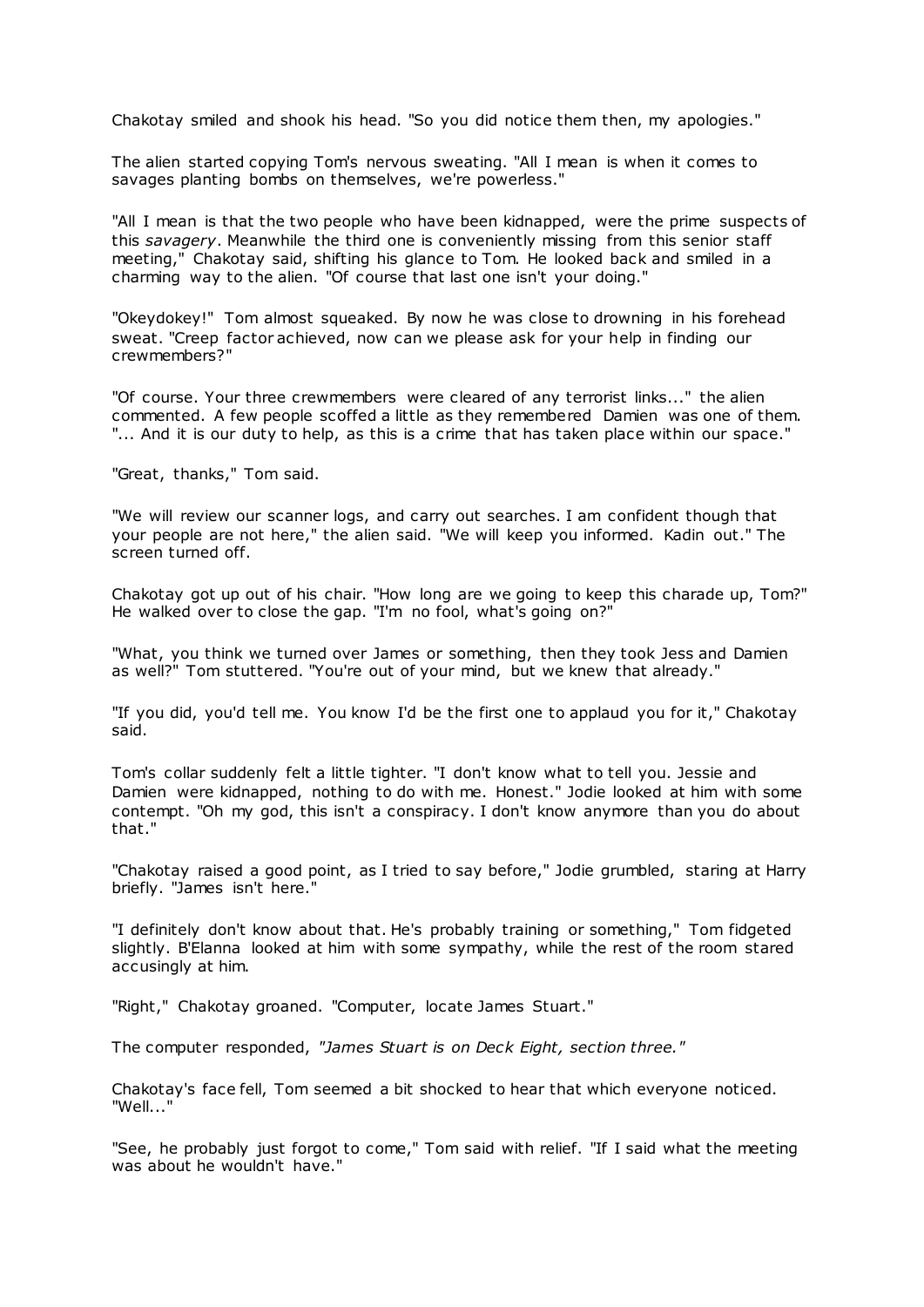"So our theory about the station kidnapping the people they accused of bombing is out?" B'Elanna questioned, giving Tom a brief knowing glance. "Maybe now we can concentrate on finding them and Kiara, hmm?"

The rest of the room didn't seem too convinced, but most of them nodded in agreement anyway.

"Yes, dismissed," Tom said.

Everyone but he, B'Elanna and Chakotay evacuated the room, muttering to themselves.

Chakotay didn't need to say anything else, the look he gave Tom was a message alone. His whole body shivered as the man who used to be gentle, left the room staring daggers at him.

"You're a really bad liar," B'Elanna said with some affection in her voice. Tom relaxed a little. "Would you tell me?"

"I can't, it's for everyone's safety," Tom replied. "I can tell you though that Jessie being taken is definitely not planned. On the contrary, that's the last thing we want."

"All right, I trust you. The problem is, nobody else does," B'Elanna said sadly. "Everyone is creeped out by Chakotay, but if they start to take his side..."

"You aren't seriously thinking they'll listen to him over me? I know nobody listens to me anyway but... no, he's so far gone, he's in Kazon space. He doesn't care that Jessie is missing, he's just trying to prove I'm not command worthy."

"Exactly, don't play his game," B'Elanna said, placing a comforting hand on his shoulder. "You're better at it than they all think. Prove it."

Tom gave her a warm smile. "I don't deserve you."

"You're right," B'Elanna teased.

#### **Bridge:**

"Well!" Chakotay demanded.

Harry shook as the man glowered at him. "I only know that Voyager left for a short time, to follow the Flyer. Nobody told me why. That's why I asked, ok!"

"Fine," Chakotay grunted. He moved away giving Harry some space to breathe safely. "We used to be a great team. Now Kathryn is gone you're a bunch of lying, deceiving misfits. Who else knows, huh?"

"Take a chill pill man," Kevin commented.

"No I won't, *dude!*" Chakotay growled at him. "She really was the glue that held you freaks together, wasn't she?"

"You're overreacting," Harry boldly piped up. "We are in danger of being invaded, and those watchers stupidly thought it would be a great idea to send half of our newly trained fighters away. Tom probably just wanted to make sure they didn't get attacked by the terrorists, or crash."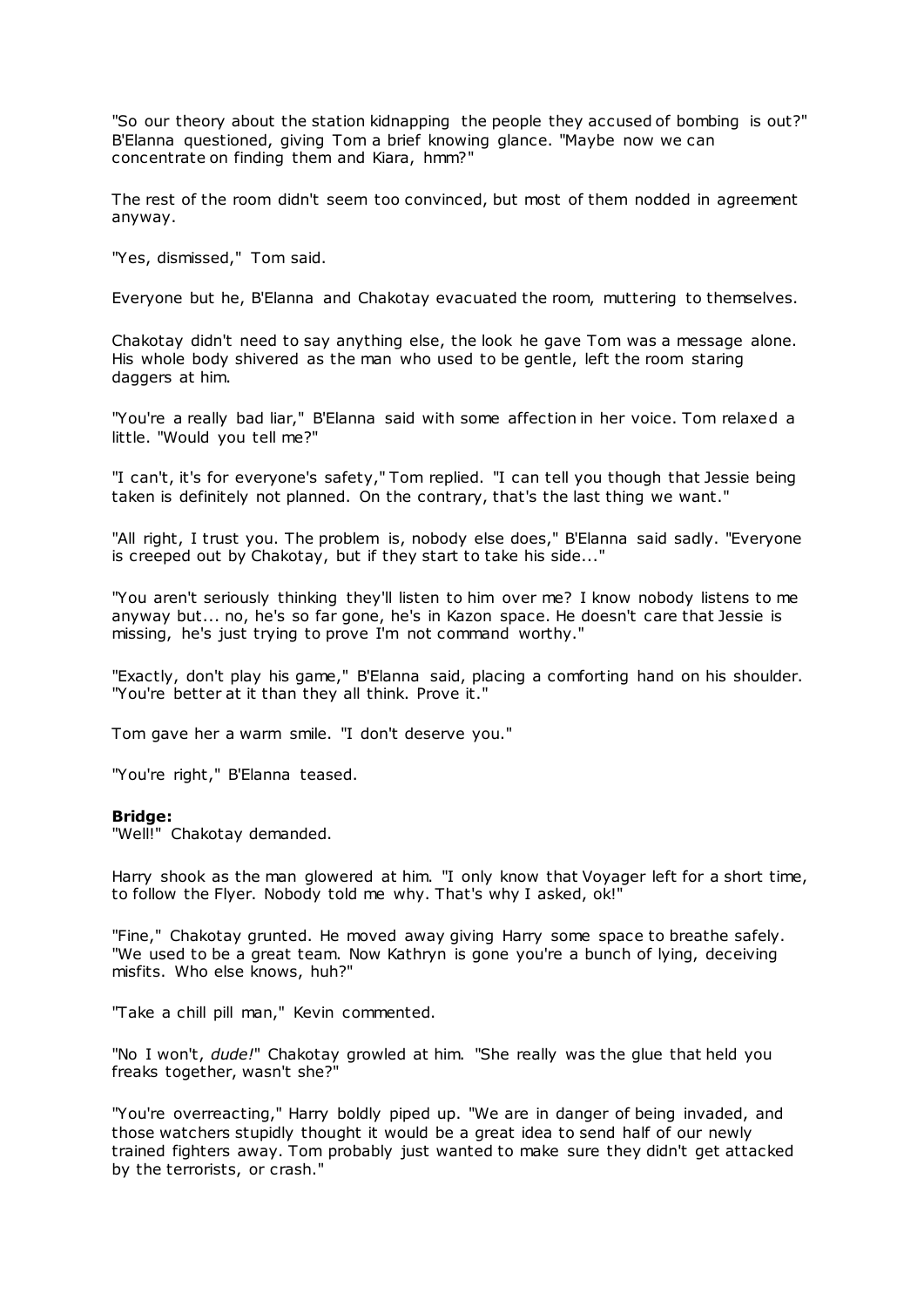Kevin looked deep in thought for once, "I'd be more suspicious of those watchers."

"If that was all it was, I wouldn't be suspicious, would I?" Chakotay said.

"Uh, yes you would. It was what you brought up first," Jodie commented.

"And you were wrong about your last one," Harry finished.

"Right, right. Why not follow the Flyer to its destination? Why move a lot of Voyager's personnel to the Leda first? Why hasn't James come to the meeting about his missing wife?" Chakotay nagged at them all. Everyone just shook their heads at every question. "Why were him and Tom plotting away behind everyone's back just this morning?" This got everyone's attention.

"What?" Harry muttered.

"Uh huh. Those two don't get along, but they still hung around that Ready Room for two hours," Chakotay said.

"Maybe 'cos they're the ones in charge," Jodie grumbled sarcastically. "We don't have time for this moronic paranoia. Your grandkid, who was training to control her destructive Q side, doesn't know her mother's permanently possessed. My sister has disappeared, and with Damien of all people. Also the ship's going to get invaded pretty soon. We have enough problems, so stop trying to make some."

"You know..." Chakotay quietly said. "I'm getting really tired of people lecturing me."

Kevin half smirked, "we're just as sick of you whinging."

Chakotay's shoulders slumped again in defeat. He raised his hand to cover his face.

"We're not getting anywhere arguing about it. Let's just find Ylara, and keep her somewhere Kiara won't go. Then work on the kidnapping," Harry suggested. "We obviously can't do anything about the invasion, that we're not already doing, until it happens."

"Sounds good to me," Kevin commented.

"Now Harry thinks he's the Captain. This can't get any worse," Chakotay grumbled, obviously forgetting that those words are an eternal jinx.

The turbolift doors opened, Annika skipped out of the lift wearing a flesh coloured catsuit. "Hey guys, when's the meeting?" Everyone almost gagged and turned away to shield their eyes.

The tower loomed over the group, casting an intimating large shadow over them. Two men stood by the doors, rewiring the control panels. One woman and a man stood guard, each pointing the rifles in the other direction. Commander stood with his arms folded, monitoring them all.

"We're in."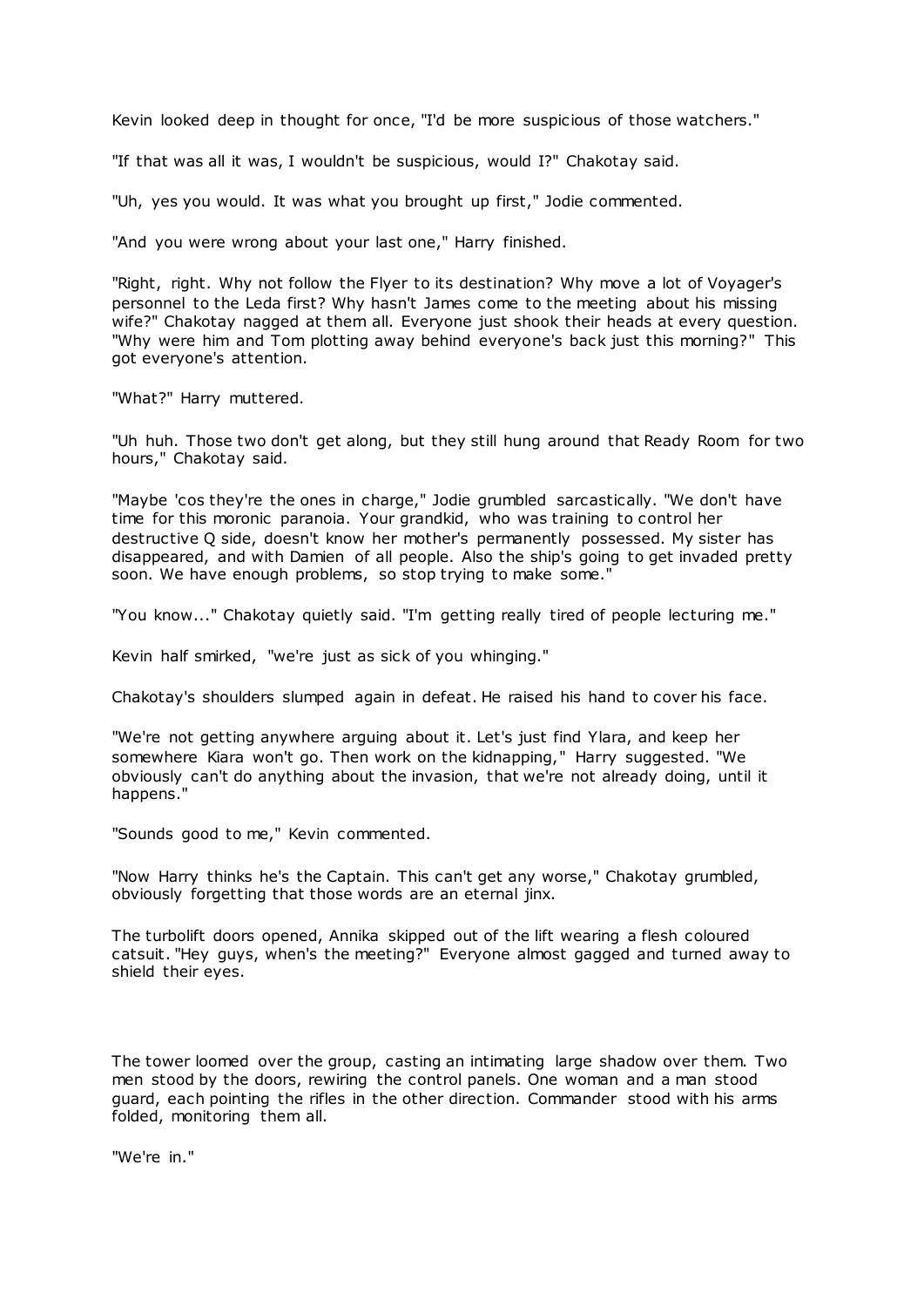"Excellent, we're getting quicker," Commander approved. He turned to nod at his guards, they looked and nodded too. He turned to James, "shall we?" He then followed the two hackers, who quickly rearmed themselves, into the building. James looked back at the guards, they waited for him to go as well. He did so, the guards stayed a safe distance behind him.

"Do you always have no guards to deal with?" he questioned.

Commander smiled to himself, "right now, they have no reason to believe we're after the towers. They won't know till it's too late."

"I'm just saying, if they were that dangerous, they'd have people guarding," James commented.

"They have their workers, they're likely to be trained to deal with intruders. We've avoided them so far," Commander said in a smug tone.

The group made their way to double doors, which lead to a seemingly never-ending stairway.

"Do not worry, we are not going to the top," Commander said in a hushed voice. "It would be too obvious to have it at the top, wouldn't you think."

"No, I'm thinking you should stop boasting, you're not impressing anyone," James said.

Commander frowned, he passed his front guards, they smirked back at him. They all made their way up the stairs. After five floors they broke off the stairs, and stood guard at the double doors. One of the men used a scanner on it, "it's clear, hurry." He opened the doors, he and the other front guard rushed through, guns first. The rest followed them down a small corridor, and through an office door.

The office though was a control room, full of computers with screens filled with images of the building. The first two men in headed straight for the computers.

"Once we disable a few security cameras, we're good to go," Commander explained.

James rolled his eyes, he went to one of the computers. The Commander looked at a bit uneasy, so he nodded at the guards at the door. They kept a close eye. "Commander," one of them said as James was about to press something.

"What are you doing?" he demanded.

James continued anyway, "you lot are a jumpy bunch, aren't you?"

Commander walked over, holding his rifle protectively. "You don't know what you're doing. You could jeap..." He stopped when he noticed he'd tapped into something other than security footage. The screen showed a schematic of the tower. "You can't access that here, they'll notice."

"No they won't," James shook his head. "You wanted to show me something, right?"

"Yes, emphasis on the word *you*," Commander muttered. "If they catch us..."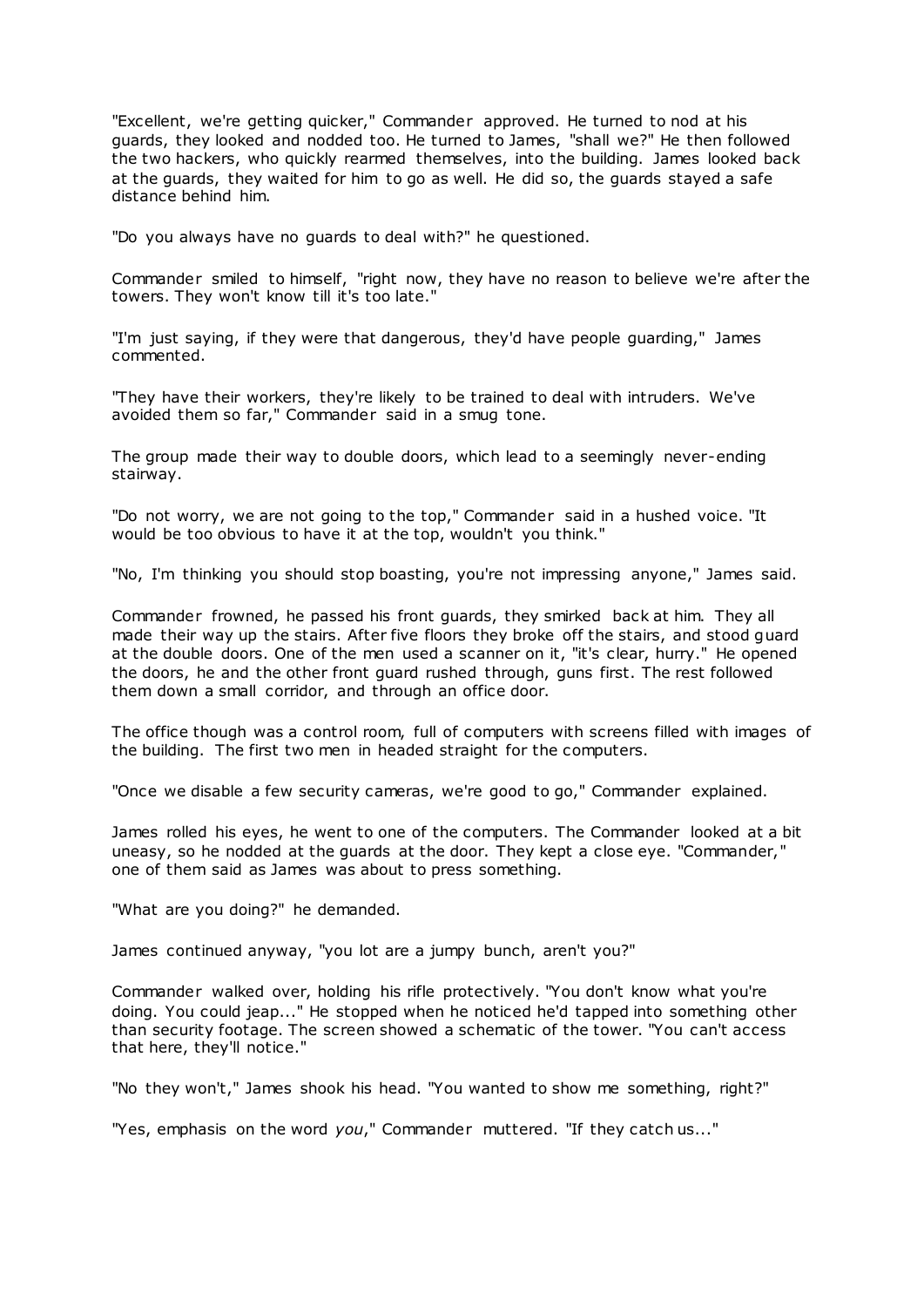James wasn't listening by this point, he was staring at the schematics with a frown on his face. A few more commands changed the display to show the larger tower. The Commander's face at this point had gone from tense to relaxed.

"This... this is impossible," James finally said.

"You know what this is, what it means?" Commander said, his voice sounded too cocky for his own good. "Why we needed you?" James turned his head to look at him briefly, then back at the schematics. "We should continue our mission."

"No," James quickly said. The group ignored him, Commander put his hand up to stop them.

"I thought you'd understand," he grumbled. "You must know what's at stake!"

"I do, that's why you shouldn't do this. It's a waste of time," James tried to explain.

"Sir, we haven't got much time to argue about this," one of the hackers said.

Commander nodded, "a waste of time? This planet has a population of five billion. These things are sucking whatever life this planet has left. This'll be no more than a rock if we don't disable it. We won't be able to evacuate everyone in time, we'd be condemn..."

"Save the speech," James butted in. He pressed a button to move the bigger tower schematic on a bigger screen, one of the smaller ones appeared next to it. "The power's not being drawn from these towers, then sent to the big one. It's the other way around. These things, they're a ruse. Are you too dense to see that?"

Commander growled, he raised his rifle. James shook his head and grabbed it off him. "You'll jeapardise everything we've worked for." He turned to his team, "we'll do this mission without you. You're on your own." The team started to leave.

"Once you set the charges or whatever you're doing to the last tower, and activate all of them, they'll know what you've done. They probably already do," James quickly said. Commander stopped at the doorway, his fists clenching. "You'll lose your chance to disable the real problem. Stop and think about that for a minute."

"Sir!" one soldier tried to interfere.

"Don't you think we would have seen what you're talking about, if it were true," Commander grunted. "We brought you here to see the power source after all. I have no idea why you want to stop us, but we'd rather die than let you. Let's go."

"Fine," James sighed. Commander turned to the door again. He then felt the rifle against his back. "Then you'll die." The others pointed their rifles at him. "All you'll do is kill the people in the towers, the people living near them, and for what? I've killed for a lot less."

"Lower your weapons," Commander ordered his team.

"Sir, the security cameras will reactivate in ten minutes," one of the hackers stuttered.

"I knew it was a mistake to recruit this... this freak," one of the men growled.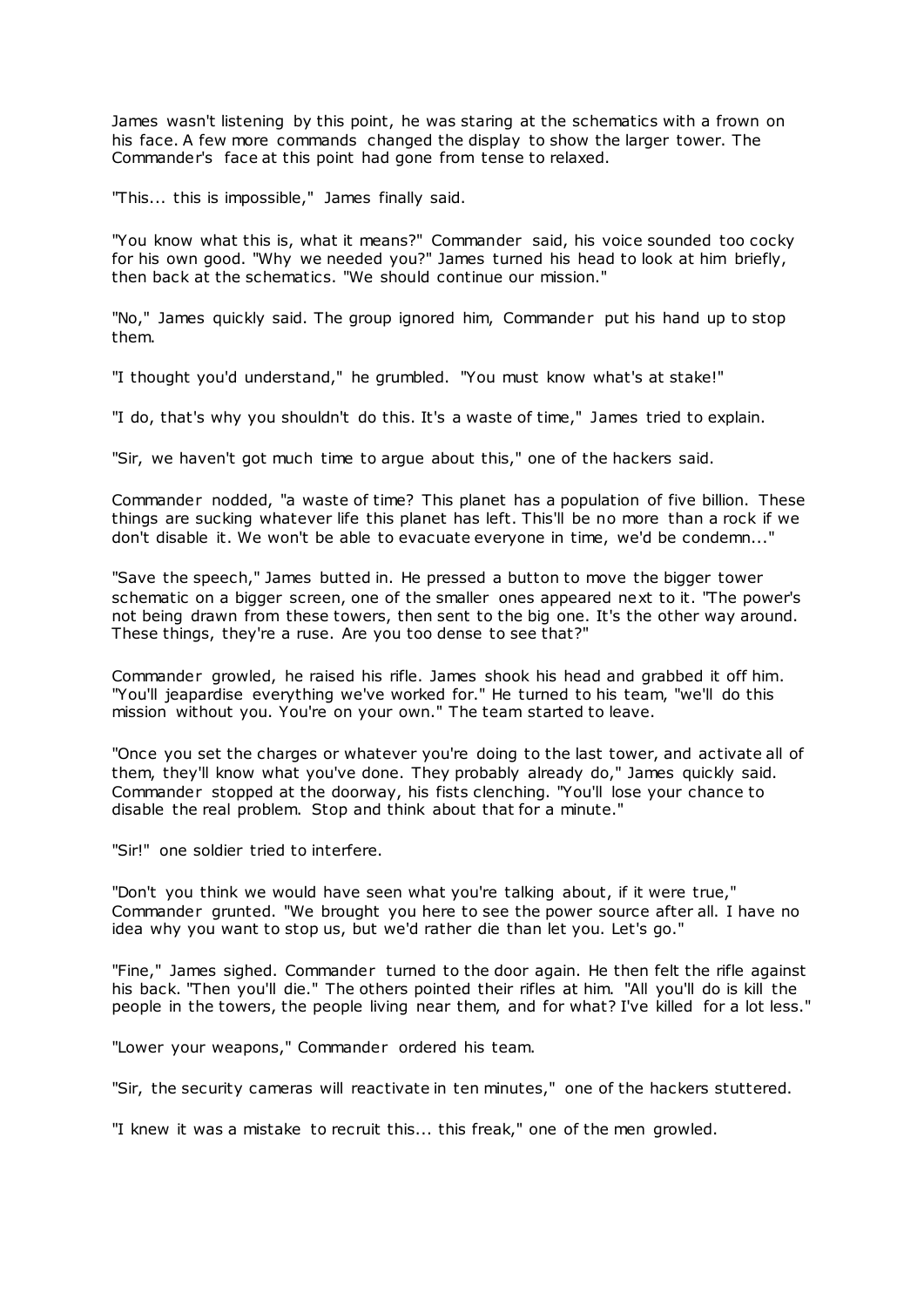"Do it!" Commander ordered, passing them a knowing glance. The team understood and reluctantly lowered their rifles.

"So you're not willing to die for this?" James commented.

Commander grunted, "there are only five of us, that'd be easy for you. We'd lose our chance."

"You probably already have. It's time to leave," James said.

Commander smiled, "I don't think so. You underestimate us." He nodded at his team. They went to fire, James did too but nothing happened. He pushed the Commander into two of them, but it was too late.

"Good work," Commander smiled as he climbed back to his feet with the others. He looked down at James, then nudged him with his foot, he got no response. "Is he?"

"Just stunned sir," the woman replied.

"Good. Let's finish what we started. I'm sure he can get himself out of here," Commander said. The team made their way to the stairs again.

"How did you know, sir?" one man asked. "That he'd take your broken rifle?"

Commander smiled again, "these things usually do get a bit overconfident." The group continued on their mission.

# **Meanwhile:**

"Ugh no!" Jessie groaned behind her hand.

Damien stood in front of her with a mischievous smile on his face, while she sat on the floor against the wall. "You just said, you don't know what it is..."

"I don't need to. Just no!" Jessie snapped.

"Well you obviously need some help, considering your past choices," Damien snorted.

"For the last time, I'm not naming my kid after you," Jessie almost growled. Her eyebrow twitched a little, "my kids have great names, what the hell do you mean by that!?"

Damien laughed as he started to pace. "Duncan sounds like he'd go great with a bowl of soup."

Jessie gave him a deserved kick in the ankle, he lost his balance and fell into a heap.

"I heard it was B'Elanna's idea, why get so bitchy about it?" he complained, nursing his ankle.

"No, I asked her to name him that. I heard the name when I was little, and I thought..." Jessie grumbled. "I don't need to explain myself to somebody who names a little rat Snugglebumps!"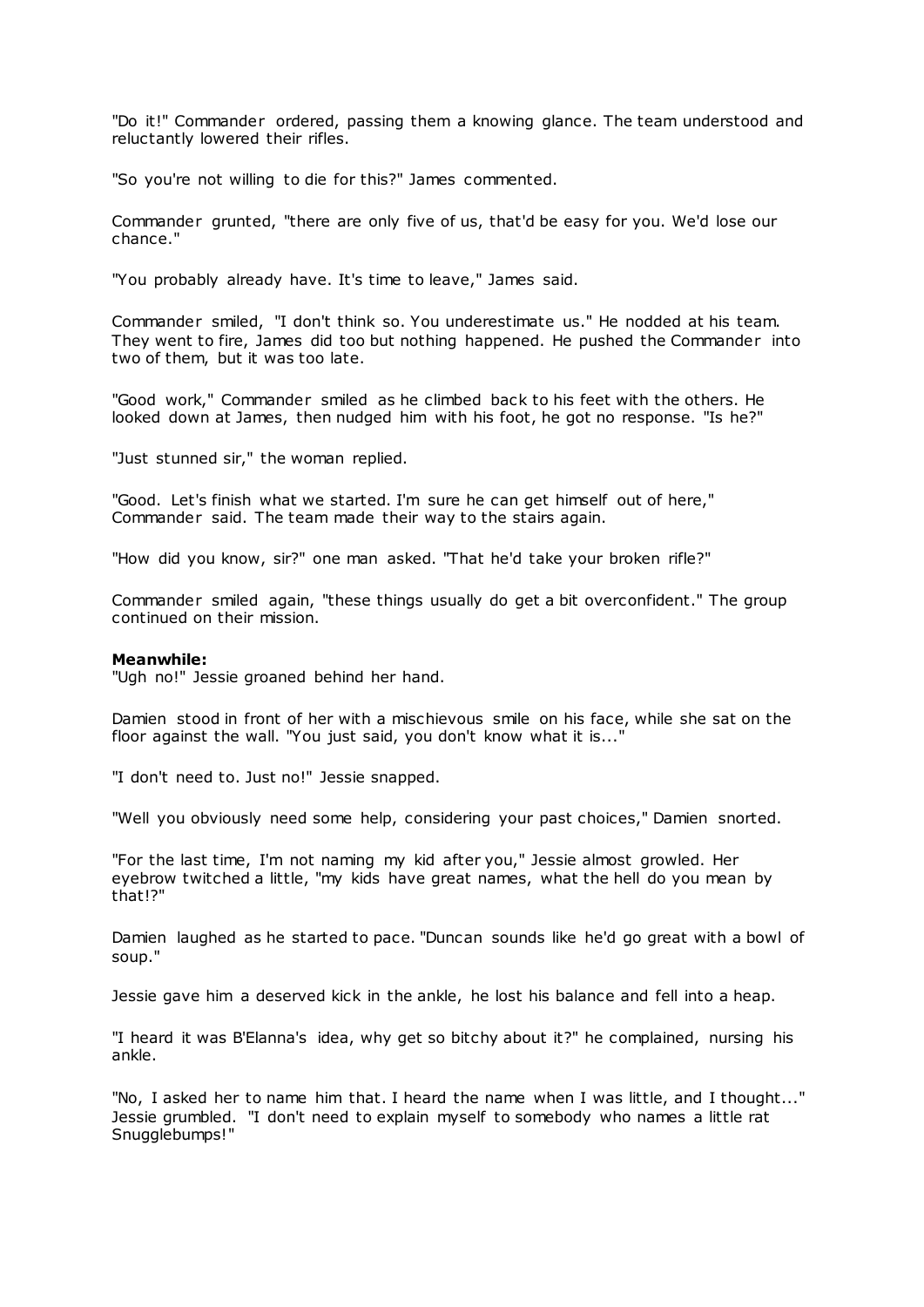Damien seemed very offended, his mouth was agape and he was speechless for a whole five seconds. "He was cute and snuggly!" He maneuvered himself to sit instead, still cradling his ankle. "You do know Sasha is short for a boy's name, right? Though, that must be a family tradition."

"No, no it's not, and my name can be for a girl or a boy, but it sounds girly anyway," Jessie said, her lack of resolve slipping.

"Right," Damien huffed. "Don't even get me started on the cutesy useless one. Nobody with two names and a hyphen in there introduces their full name. You might as well called her Pain-In-The-Ass-Amy."

Not as he expected, Jessie smiled sweetly at him. Within seconds she had jumped on top of him, smacking him a few times in the face with the back of her hand, in between shaking him roughly by the front of his shirt.

Two of the aliens walked in, they smirked at the scene in front of them. Of course they decided not to break it up.

"What are you going to name..." Damien managed to blurt out before he was hit again. "The next one?" Another smack interrupted him. "Dead Sister-Janeway?" Jessie decided this time to clench her fist, she raised it.

"Ahem!" one of the aliens cleared his throat.

The two stared in their direction. Jessie shrugged and hit him anyway.

"Not that, that wasn't entertaining, but we're on a schedule," the alien commented with a smile.

Jessie climbed onto her feet, brushing herself down like Damien was dirty. "Gross, all over me." She moved back to her old sitting spot. "If any of you touch me, the same will happen."

"Hmm, that won't be necessary," second alien commented wryly. He gestured at Damien, who now looked a bit worse for wear. A group of Security aliens walked in. Two of them leaned over to help him to his feet.

"Huh, you want him? Not that I'm complaining but, huh?" Jessie stuttered.

The first alien stepped forward as they dragged Damien out. "Don't worry, we haven't forgotten about you." He smiled as he turned around to leave.

"Quite the opposite," the other alien laughed as he followed him out the door. They slammed it shut behind them.

Darkness crept over the Delta Flyer crash site. Craig stood watch as two of the aliens carried a large piece of equipment from, in his eyesight, nowhere. His eyes travelled up to watch as the last rays of sunlight creeped over the horizon. In the far distance he swear he could see what looked to him like streetlights blinking. Then he noticed that the last batch of aliens had come from that general direction. His attention was literally miles away as Nathan walked up behind him and tapped him on the shoulder. Nathan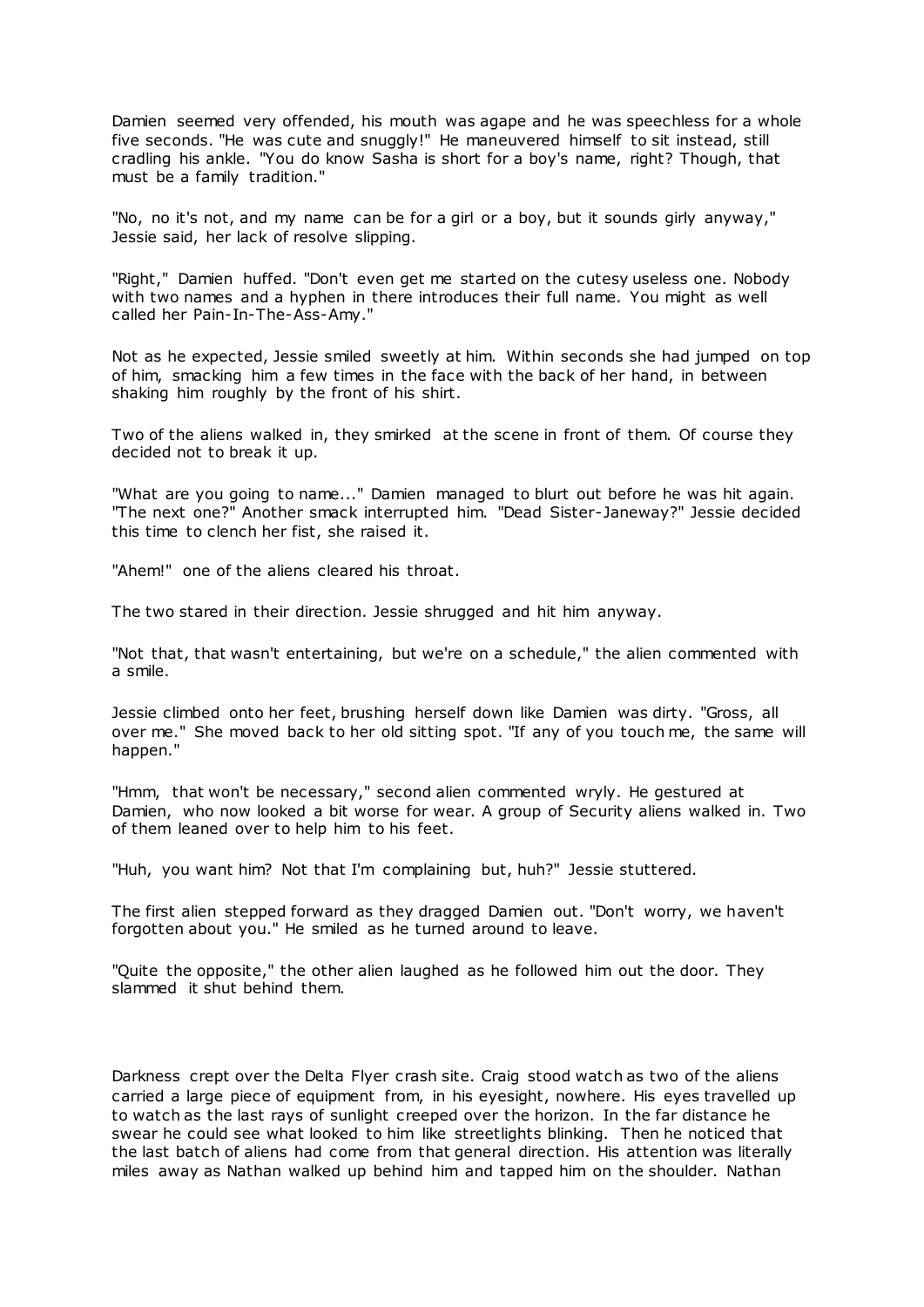smirked as he ducked, but Craig only just turned around after a little jump in the shoulders.

"Learnt your lesson, huh?"

"What do you want?"

Nathan still passed him a friendly smile. "That was the last of them for the night. They're inviting us to their base."

"You mean they're trying to lure us away from the shuttle," Craig said skeptically.

"Yeah, while we're gone they can go rogue, slap some wheels on it and push it around. Little joyriding scamps," Nathan teased him. This earned him only a blank stare. "Look, you're never going to ask, so I'm just going to tell you anyway."

"No," Craig butted in. He turned to go back to the Flyer.

"Believe it or not, but I've been where you are, man," Nathan followed him.

Craig scoffed to himself, he climbed into the shuttle, almost bumping into a leaving alien. "Yeah we're all here."

"Your girl wouldn't want you to be a little grouch forever. At some point, you just have to get on with it," Nathan said.

"Did he..." Craig turned around with some fire in his eyes. "Does James really think it's funny to talk about his sister like that?"

Nathan widened his eyes, and raised his hands into the air. "That's a leap. Keep it up and we may get off this rock yet."

Craig shook his head, "why do I never understand what you're yammering about?"

"I've heard it from a few people. The only thing James said about his sister was that he had a few," Nathan replied. He pulled a face, "that sounded wrong."

"Yeah, just a little," Craig shriveled his nose in disgust. "Maybe you should stop talking to avoid future stupid comments."

"Harsh. Don't waste the rest of your life, ok. I wasn't always this charming. It took some years of acting like a you before I hit rock bottom," Nathan said.

Craig stopped the last of the aliens as they were leaving. "Some of us will go to your little camp."

"I really wouldn't recommend leaving people to guard, it can get very brisk during the night," she said.

"We'll manage," Craig mumbled. He went further into the shuttle where the rest of the team were.

Nathan smiled to himself, "fine, ignore me." He followed.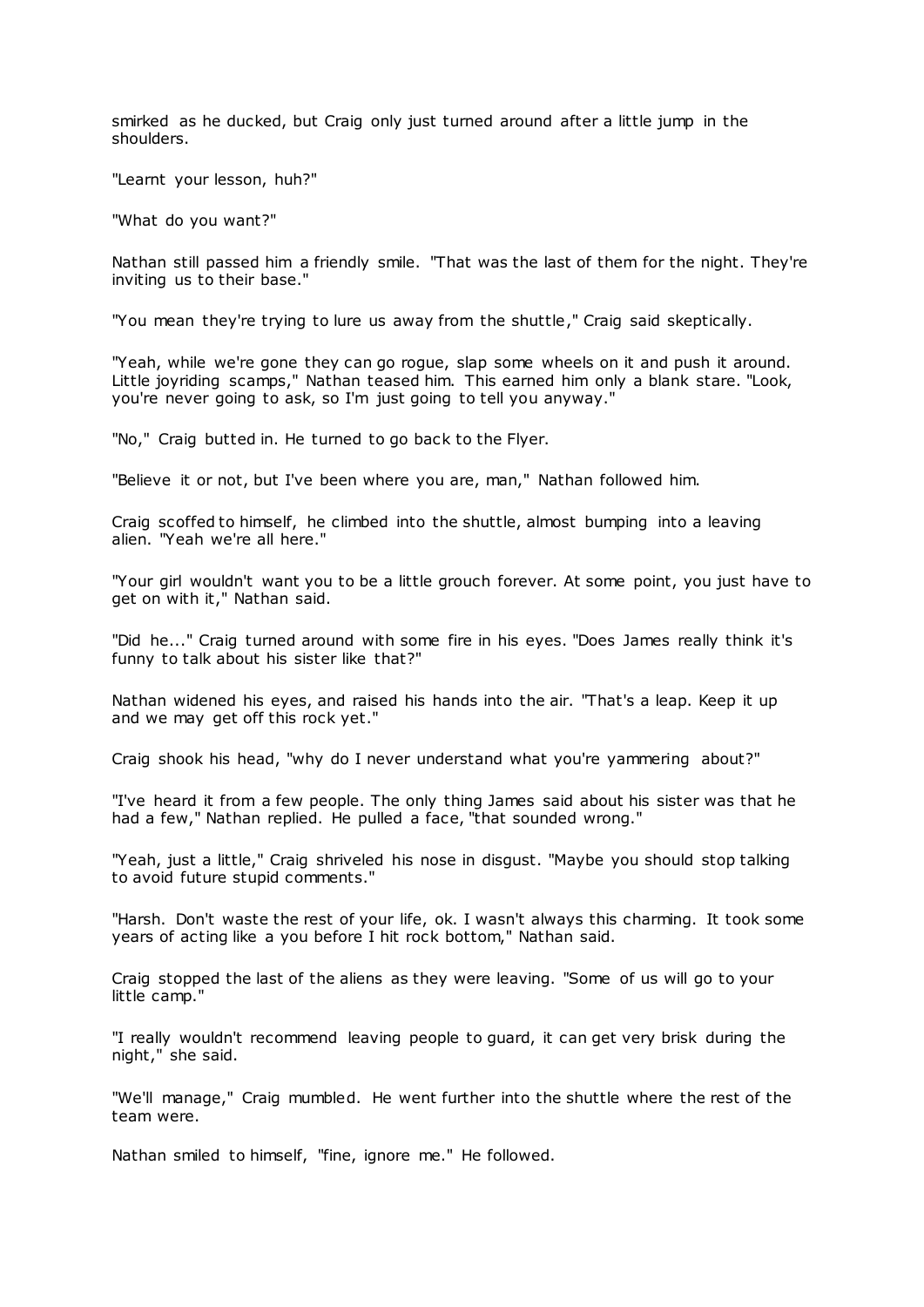"Anybody who wants to go to this camp can go. I'd watch your back though," Craig said.

"Ah yes, a good nights rest and we can pick up tomorrow," Li'Chin said with a chirpy smile.

"You didn't really listen to me, did you?" Craig muttered.

Li'Chin stood up, he clapped his hands enthusiastically. "That is why I'm here, you and I are a team on this exercise. Are we not?" Craig just shook his head. "I'm glad we agree. If it'd make you feel better, I'll stay awake and keep an eye on everyone.

Craig almost laughed, "right, that'd be just creepy." The team all nodded in agreement. "I can be one, but I'll need two people to stay behind in the Flyer."

"Until it's fixed, the Flyer's not steal worthy," Janet commented. She looked to Jach as if to confirm that, he just shrugged. "Right?"

"It's our only way home, you airhead," Shar grunted.

Jach raised his hand, everyone looked at him surprise. "Miss B'Elanna has been teaching me a few things, I've been helping already. The sooner we get it fixed, the better right?"

"It's going to get a little frosty in here," Nathan warned.

"I prefer the cold," Jach said with a confident smile.

"There you go, you got a huddle buddy," Nathan grinned at Craig. He just pulled another disgusted face.

"Ah, I'd recommend that our second in command get some sleep," Li'Chin butted in.

Craig stared blankly at him, "hang on, James just showed up randomly after saying he wasn't coming. How come he..."

Li'Chin stamped his foot, "no, I'm the first in command!" The others sniggered behind him.

"Oh," Craig mumbled. "I'll never complain about him again."

"Where is he anyway?" Li'Chin asked.

"Anyway!" Nathan stepped forward. "We need somebody good to guard little Jachy here."

"Hey," Jach complained. Shar gave him a raised eyebrow. "I'm not complaining, I just resent the little."

Li'Chin looked around at the trainees one at a time, like he was judging them. "In our current group, I'd rate Shar, Nathan and Janet the top of the class."

Craig this time laughed, "Janet, her?"

Janet pouted, "hey, I'm kick ass."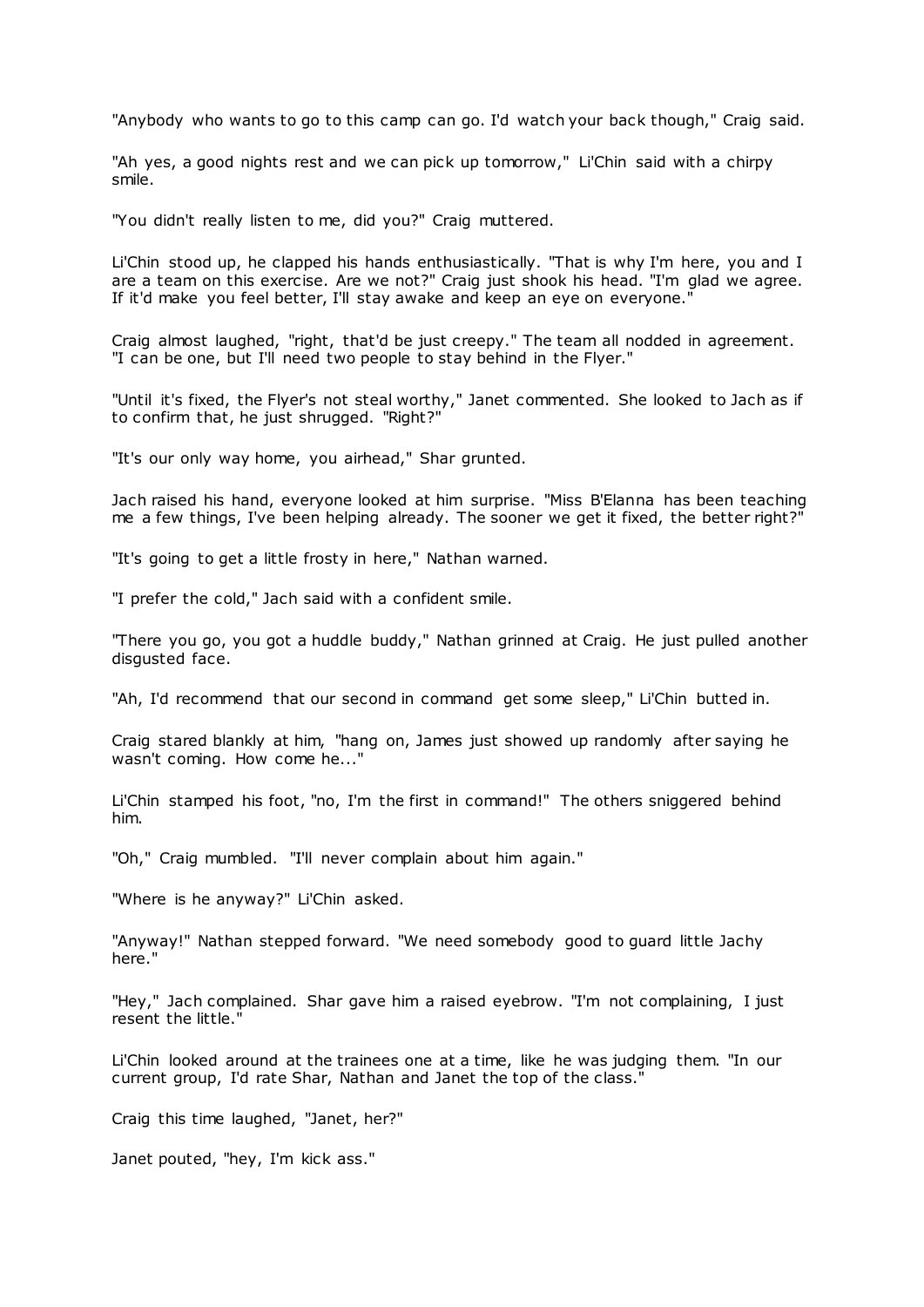"Indeed she is," Li'Chin laughed as he pushed his glasses closer to his head. "Out of the three of you, I'd eliminate Shar. Those two don't get along very well."

"Thank god," Shar huffed.

"Gee thanks," Jach commented. She gave him a glare that made him feel two inches shorter.

"I'll leave the rest to the two of you. Let's go everyone," Li'Chin said. He more or less skipped out of the shuttle. Shar and Binene waited a minute before following him.

Nathan folded his arms, "soo, do you want to go, or..."

Janet shuffled over to sit right next to Jach, he by this time looked petrified. "That's ok. I'll keep this cutey safe, promise."

"Um..." Jach squeaked.

"Ok, have a blast. Come on sulky," Nathan laughed. He headed out, pulling Craig by the arm.

"Why?" Jach squeaked again.

Once they were out of the shuttle, Craig pulled his arm back.

"Now, now. I was just giving them some privacy," Nathan winked at him.

Craig sighed, "you're insane, you all are." He marched off towards the lights he saw earlier.

"Oooh that's some fighting talk you got there," Nathan sarcastically said. He ran to catch up with him.

# **Voyager:**

The corridors were eerily dark, the yellow lights flashing were the only source of light. Tom and Harry were the only figures walking down it, both with an uneasy look on their faces.

"I don't know Tom. I quite like the idea of being at ship's length of him," Harry was saying as they turned a corner.

"Do you really want to leave Chakotay in charge of a few hundred people?" Tom retorted, allowing himself to smile for a second.

Harry shuddered so much he felt he had to stop. "No, but I'd prefer the idea of swapping ships with him, if you catch my drift."

"He won't be of much use here," Tom warily sighed. He stopped too, and stood in front of his friend. "Yeah I know, he's a bit psycho. Everyone believes he's more bark than bite though. Even if they were wrong, he may not help."

"I don't know," Harry mumbled. "I get the impression he still cares about Voyager, because of the Captain."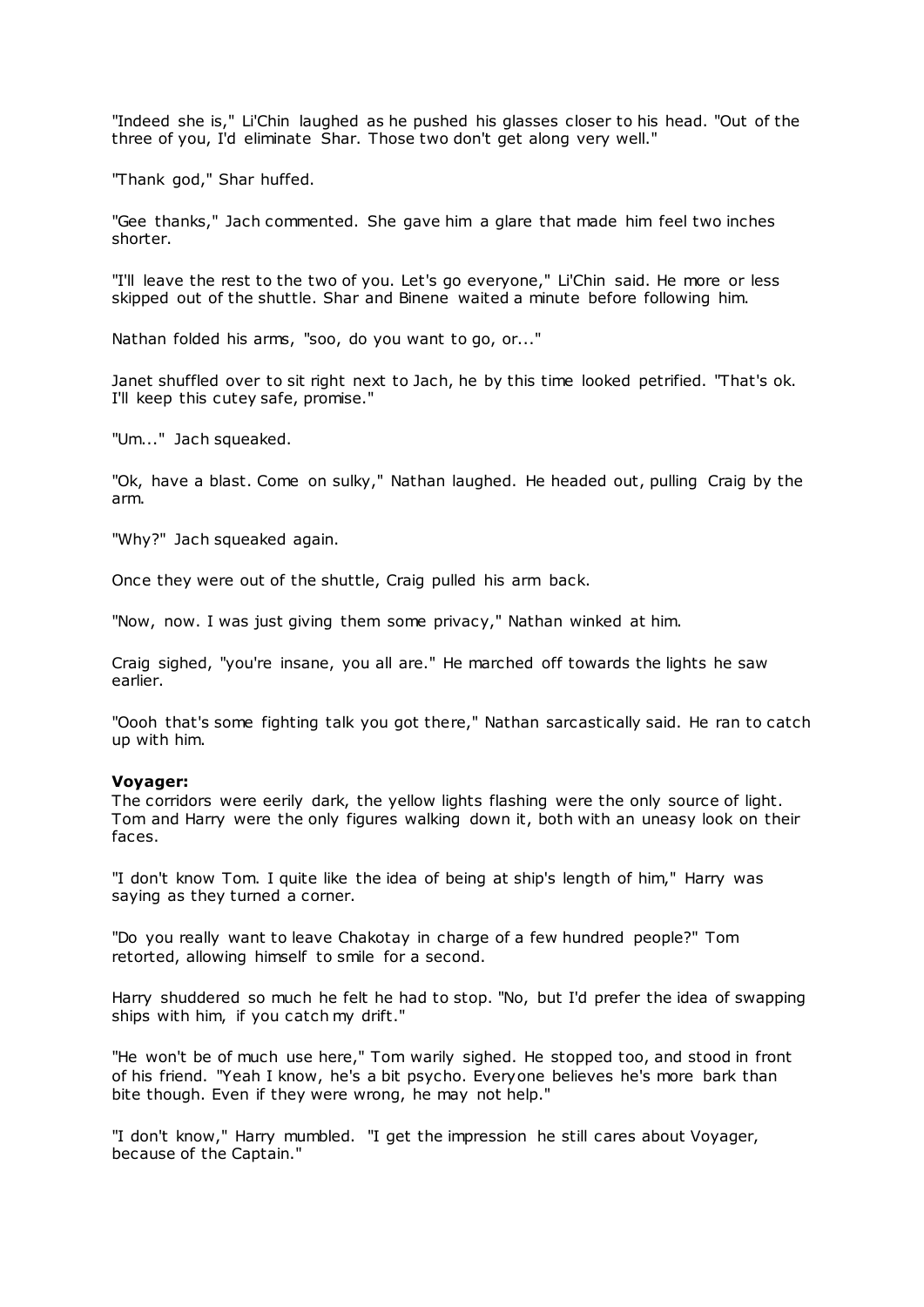Tom looked around, his eyes cast downward. "It's just not the same. Voyager isn't Voyager without a few crewmembers gossiping in the halls, Neelix stinking the Mess Hall out with Leola. God, I even miss the Doc singing Lady Gaga in Sickbay."

Harry couldn't help but laugh, "um, what?"

"I think somebody who doesn't like opera reprogrammed him," Tom laughed too. "I think I preferred the opera tunes."

"It is a little creepy here," Harry sighed. "Though having monsters running around, and chaos sounds like Voyager too."

Tom raised his shoulders, his smile faded. "The Security checks, the lifesigns and demonic scans... It was all for nothing, wasn't it? Too bad we don't have enough witches, we could do with another anti-demon shield, or heck even an anti vampire one."

Harry's face lit up, "maybe that's it." Tom stared at him, he was way behind him. "Maybe that's what Jessie was doing before she died, and maybe..."

"That's why she's been kidnapped," Tom finished for him, finally catching on. "The last time she did that though, she had to be brought back from the dead because we only had two or three witches. We only have Annika this time, eugh."

"Hmm, and didn't James say she was working a console. Seems a bit odd," Harry's optimism faded. "Damn, so much for progress."

"Nah, you're probably right, at least about kidnapping her anyway. Why Damien though?" Tom thought outloud.

"Didn't he admit to dealing with demons before. We've seen that ourselves," Harry responded.

The two men stood in silence for a while, both of them thinking furiously. Harry eventually turned his head, with another idea look on his face. Tom did the same. They smiled knowingly at each other, they were thinking the same thing.

"Damien kidnapped her, because he knows..." Tom said at the same time as Harry spoke.

However Harry said, "the kidnappers want to know..." They stared with raised eyebrows at each other. "Ok, I thought we were in synch. What were you going to say?"

"You first," Tom said with a heavy sigh. "Yours is probably the right one."

"All the more reason to hear the wrong one first," Harry said, allowing himself a chirpy smile.

"He kidnapped her now knowing that she'll try to prevent the demon attacks. He's attacked us like this before, only he disabled the shield first," Tom said, ignoring the smile and comment from his best friend.

Harry nodded, "I suppose, but... For years he was interested in taking or destroying this ship, having power over people and for people to fear him. Then for some reason he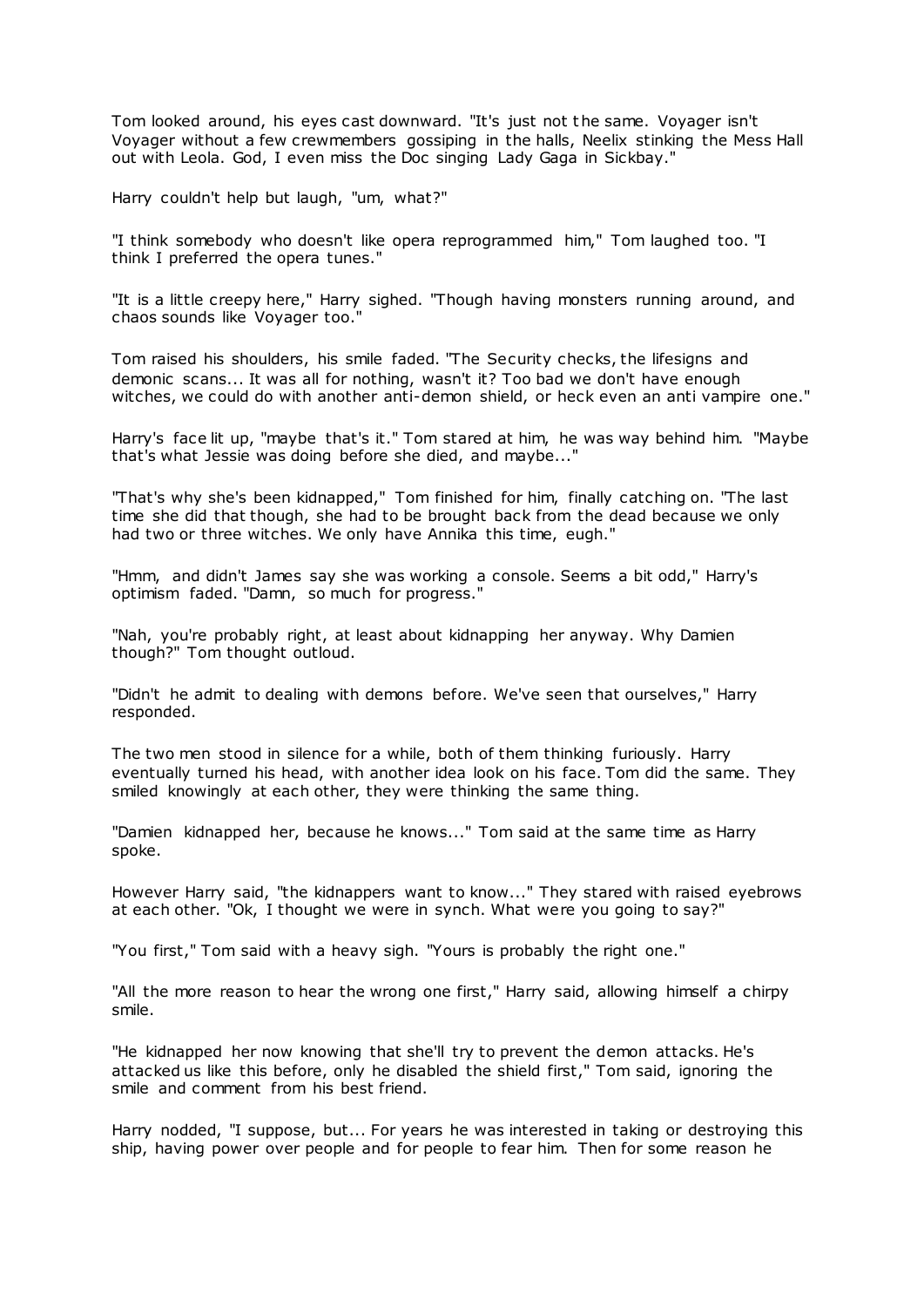decided to focus on more demon like goals, killing Jessie for example, trying to take her kids."

"So erm, it's him. I was right. Go Tom," Tom smiled to himself.

"Not long after he tried that, he went back to his usual routine though. I think he, as usual, took credit for stuff he didn't come up with," Harry said.

"Uh Harry?" Tom mumbled.

"Oh... sorry, got a bit carried away," Harry stuttered, shaking his head. "I just think cos of that, it's far more likely he's been kidnapped, with Jess, to either get information about the demons he's worked for or with, or even controlled."

"Why though?" Tom asked with a confused look on his face.

"Why not?" Harry responded.

The intercom beeped, *"Bridge to Paris. The station's hailing us, and FYI we only have five minutes."*

"Route him here," Tom groaned.

*"Mr Paris. I thought you'd like to know that we've found no masked signal, or any other evidence of a transmission. We've searched thoroughly, there's no sign of your people."*

"Great," Tom sighed. "I'm afraid we'll have to take the threat seriously, but can you keep investigating?"

*"If I were you, I'd look into those terrorists. They asked for your help, tried to frame you... it seems likely they kidnapped your people for leverage."*

"Where would we normally find them?" Harry asked.

*"If we knew, we'd certainly do something, don't you think? We'll look into it on our end, but I'm afraid you're on your own. Kadin out."*

"They said their world was dying. Maybe we should check out some habited planets that are nearby," Harry suggested.

Tom looked at him, his face was getting strangely pale. He tapped his commbadge. "Bridge, set a course out of here, slowly. We don't know how far they want us away. Tell the Leda to follow." Harry looked at him, half in concern and the other half in curiosity.

*"To where?"*

"Anywhere. Spin somebody around, wait till they stop and go in that direction. It doesn't matter yet," Tom grumbled.

*"Ok check."*

"What's the matter?" Harry asked.

Tom shook his head, he continued down the corridor.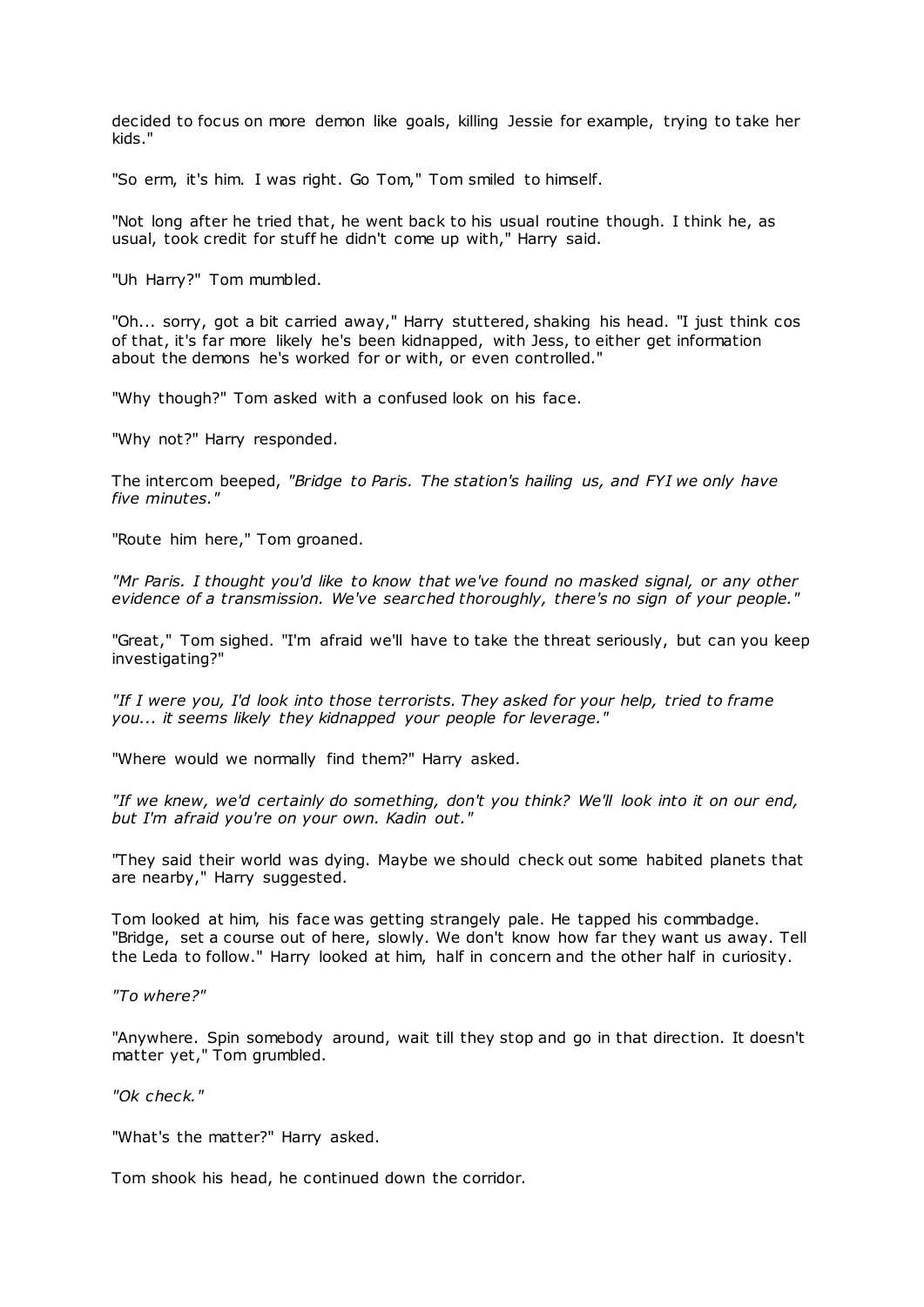The console flickered back to life, much to the relief of the young alien trainee. However it was short lived. With a sigh, he fell back to his knees and crawled underneath the station, armed with a spanner.

Janet stood by, and couldn't resist checking out his butt for a few seconds. "Nyah, I've seen better," she said to herself. With a sigh she decided to have a look outside. Her eyes felt like they clouded over as they tried to adjust to the complete darkness. She could just see the outline of the alien ship standing mere metres away. Then she averted her gaze to the lights in the distance.

The only light in the shuttle came from a large torch lying on the floor, it had been attached to another console. It began to flicker on and off, this got Jach's attention. He quickly stumbled out of the station, bumping his head in the process.

"Damn," he mumbled as he rubbed the sore part of his head. The light flickered again, reminding him of what he was going to do. The young man rushed over to the other console to check the connection. "No, no..." he stuttered.

In the corner of his eye he saw what appeared to be a humanoid shadow creep across the floor. Just before the light went out completely, it disappeared. His whole body shook, the grip on the spanner tightened.

Janet tried to amuse herself by humming softly to herself. It seemed to calm her nerves a little. Her whole body tensed up as she heard something drop on the floor inside the shuttle. Quickly turning on her heel, she ran into the shuttle with her phaser ready to fire.

"Jach?" she stuttered. Using the light on the phaser she inspected the cockpit, to her horror it was now empty. "This isn't funny!" Janet knelt down carefully next to the station he was working on, he was not back under there. All she could find was his spanner. A rustle in the branches just outside startled her, she swung around to point the rifle towards the front window.

"Oh no," Janet stuttered as she tapped her commbadge. "Ackleys to..." was all she had time to say.

James' eyes shot open. With a groan he pushed himself to his feet. His attention went immediately to the security cameras.

The picture on one of the screens was filled with static . A quick look at the console and the tower schematic told him where the camera was pointing. He carefully checked the exit was clear, before running for the stairs.

Only a few floors above him, screams and shouting were echoing down the stairway. When he reached the floor he was aiming for, both weapons he kept on his leg and back were pulled out.

The door he was about to open, swung open. James got out the way in time as a body flew through them, colliding with the stairs metal banister. He looked briefly to check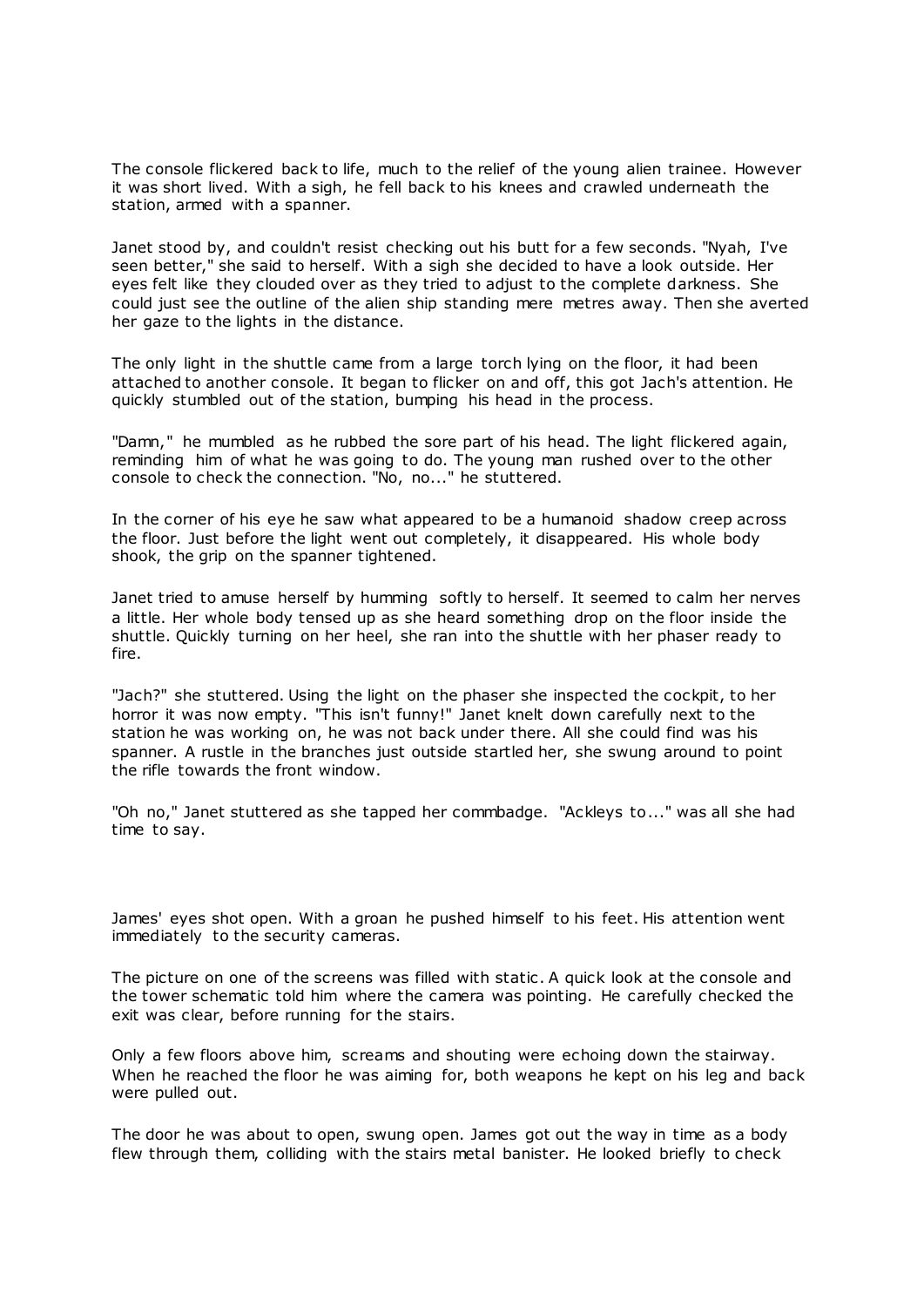who it was, quickly turning his attention back on the door. James now found himself face to face with an unfamiliar alien, her cold black eyes stared right into his own.

He took a big step back as it swung a couple of long daggers in his direction. James swung his lighter sword to block another barrage of swipes. The alien hissed as it couldn't break through, she hunched down and rolled passed him. He turned around and it attempted to kick the weapon out his hands, he was surprised that the force of it almost did and made his wrist sting for a few seconds.

A second figure emerged from the door, with a sword in hand he grabbed a hold of James around the shoulders. Before he could do anything to retaliate, the alien woman lunged for him. With a swift kick, the girl flew backwards into the banister.

The newcomer swung his sword holding hand around to go for the kill. All he got instead was a heavy elbow to the ribs, which made him drop the weapon. He quickly tried to move his grip to his victim's neck, but James switched his weapon to his other hand and grabbed it first. He flipped the alien over his head. The alien groaned as he was dropped into the hard cement floor, even leaving a crack in it behind.

Without even blinking, the woman lunged forward again to slash with the knives. She managed to get him in the arm before he dodged. On her second swing, James grabbed her wrist. Staring right at him with no expression on her face, she pushed him backwards into the doorframe. Clenching her spare hand, she took a swing at his head. He ducked just in time, the fist went straight through the wall instead like it was paper.

James let go of her other wrist, quickly evading to his left. At the same time the girl had pulled her fist and dagger out of the wall. James looked down at both of his swords, then at the girl in front of him. She had no qualms about killing him, but he knew he couldn't. Taking a chance, he tossed them to the side. The alien didn't even register this, she charged forward with the same blank stare on her face. He dodged all the hits she could throw at him, the final swing left her open. He swung his own fist into her face, as hard as he would hit a demon. This was enough to knock her down and keep her there.

He heard a groan from behind him. The body who had flown through the door tried to cover a gaping chest wound. Blood pooled through his finger tips. "My people..." Commander stuttered. "Please, check them."

James rushed over to kneel at his side. His hand quickly went to the wound, but then he noticed the man was no longer breathing. Standing back up, his eyes focused on the open doorway. Now that it was calm, he could see four figures lying on the floor in the room.

As he walked passed the second attacker, movement from one of the bodies caught his eye. The figure was struggling to get back onto their feet. James hurried over to help him, but he managed on his own.

"The others," he stuttered.

James looked around at the other three bodies, then at the Commander. "I'm sorry."

The man's eyes cast downward, then his focus was averted to the two aliens lying on the floor. "They were so strong, really strong, like..." He looked back at James. "Like you."

"We should go before they recover," he said quietly.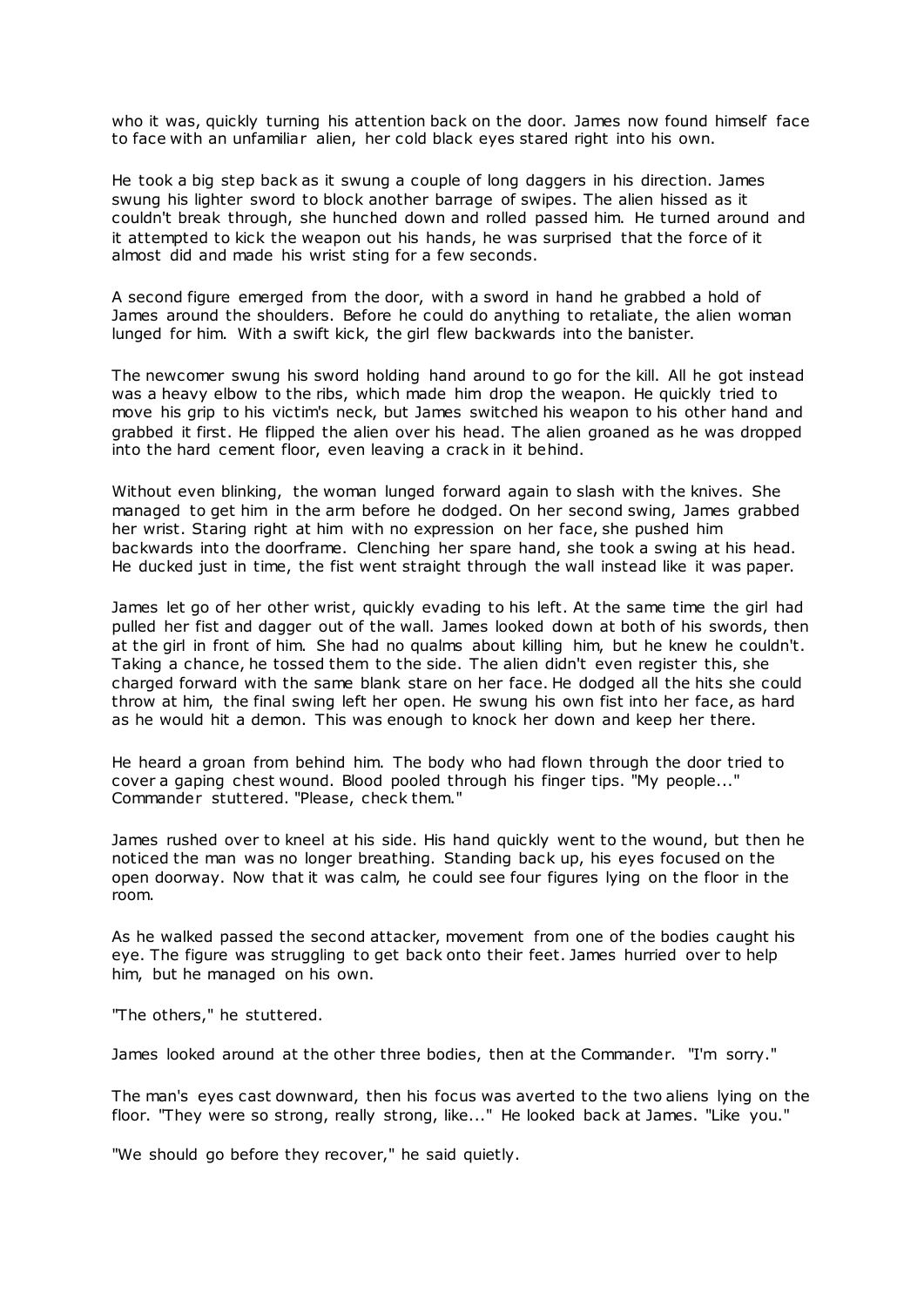They both headed back out of the room. The alien man grabbed James' leg as they passed, he shook it slightly to get him off. His black eyes stared up at him, not even blinking. "What... what are you?"

This sent a chill up both of the men's spines, the alien continued to stare with no emotion on his face. They quickly left the room, James grabbed the weapons he dropped before heading back down the stairs.

"You really should hurry up with that. I don't really fancy sharing a brig with a screaming baby," Damien grumbled from the floor. He had a few more bruises on his face. Whether he got those from his kidnappers or Jessie, it wasn't clear.

Jessie decided to just sigh loudly as she continued fiddling with the door panel. It sparked when she tugged on a wire, she pulled her hand away in time. "I thought that was my problem."

Damien smirked at her, he rested his arm on his knee. "You're next, you know." She seemed to ignore him. "They think they've hit the jackpot, capturing the Slayer's *playmate.*"

Jessie rolled her eyes, "enough already."

Damien sighed and shrugged. "I tried to help, tell them you were no use to them. I suggested poking you enough to turn evil, then..."

"Is that what you're doing now?" Jessie muttered.

"I bet you were embarrassed that it was me they were after, not you. It's an easy mistake to make. You're always an easy target," Damien yammered on.

A few wires were pulled out, this time there were no complaints.

"Your only use though seems to be spitting out future ass pains, and being Evil Slayer fodder," Damien continued. "Considering what they were asking of me, both seem unlikely. Quite boring actually."

Jessie swung around and chucked the wires at him. "I'm trying to concentrate here!"

"You're not even curious what happened to me, hmm?" Damien said anyway.

"Only you care about you," Jessie grumbled back at him.

"Too bad," Damien sang badly, taunting her. Jessie cringed, wishing she had more than just wires to throw. "It could help us both, but... it is rather nice in here, hmm?"

"Just this once," Jessie groaned to herself. "What did they ask you?"

"I'm assuming these morons are having demon issues. Who else to ask but thee demon expert?" Damien smiled confidently.

"Then why didn't they kidnap Ylara, Zare... heck even Kevin?" Jessie smugly asked him.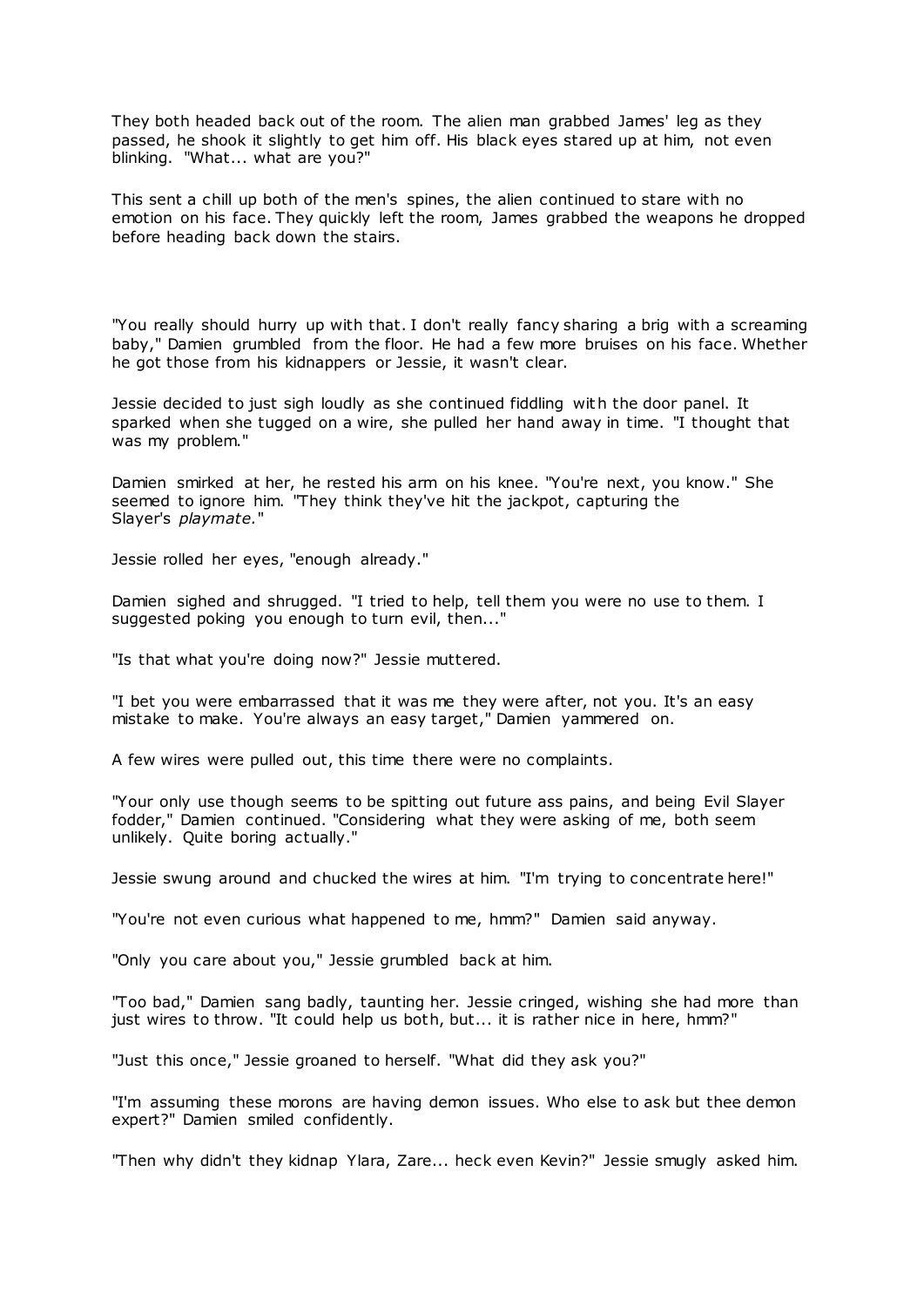Damien's smirk faded surprisingly quickly. "Why do I care?"

"You cared five seconds ago," Jessie briefly laughed. "What did they ask you?"

"You remember that little shield you put up years ago, which I breached?" Damien climbed to his feet. His usual cocky smile returned to his face. "You can work the rest out."

"Do you ever answer simple questions?" Jessie grumbled. "You didn't breach it anyway. Some idiot messing about with magic, killed the anti-demon shield." Damien was about to butt in but Jessie was too quick for him. "Also, if they wanted to know how to get a shield, it'd be me they wanted, not you."

"Right. Did you ever manage to get that shield back up, or maybe beef it up with the anti-dead people shield?" he asked, even more smugly than usual. "I didn't think so."

"As per usual, you don't know what you're yammering about. Did they ask you specifically about the shields, did they ask how to be the biggest time waster, or were you even listening at all?" Jessie snapped.

Damien sighed in slight defeat. "They just asked over and over, *tell us about the shield.*"

Jessie frowned, "that's it?"

"No. They said they'd get it out of you if I didn't co-operate," Damien shrugged, like it didn't matter.

"So what did you tell them?" Jessie asked.

Damien smiled at her, "I told you. I mentioned you're quite obsessed with your hair. To call your daughter Dumb Hyphen Ass. Oh and ask for details about your, um... baby exploits."

Jessie half rolled her eyes, groaning to herself. "Great, thanks."

"They were really pissy about this shield," Damien said to himself. "Oh, and they said one more thing."

"What?"

"*The more time you waste, the better it is for us*, or something," Damien muttered. "Which makes no sense. Wouldn't that be worse for them?"

Jessie frowned for a moment, then it hit her. Her eyes widened, "oh god."

# **Meanwhile:**

Harry paced the Leda's Bridge, his face was full of sweat and he was grimacing. Chakotay watched him in amusement, actually so did everyone.

"You missed a bit," he pointed at a spot in front of him.

Harry felt like he could cry at any moment. Instead he just continued mopping.

"Voyager's slowing down. We must be far enough away," Naomi said from the helm.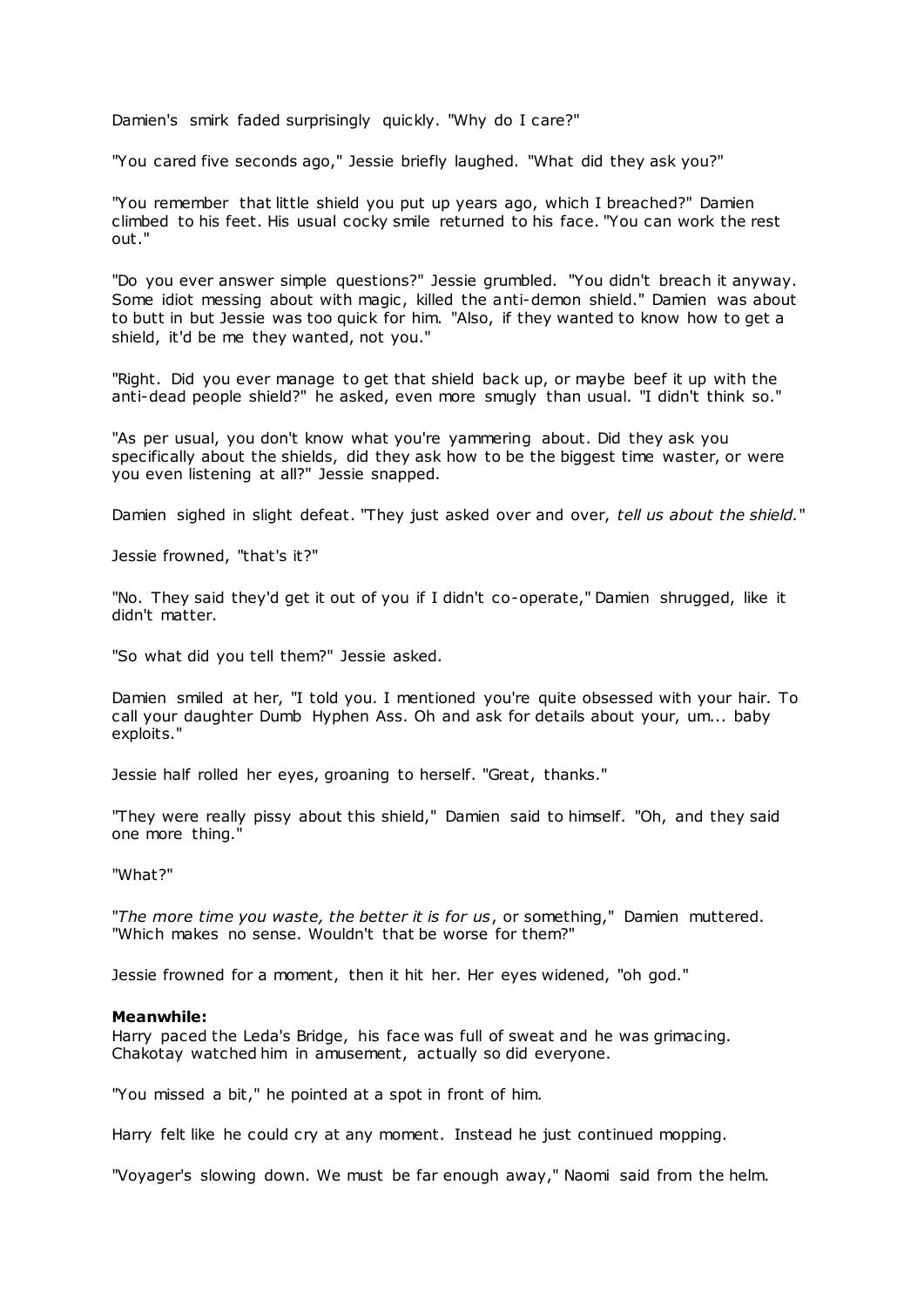Chakotay sighed, "fine, don't slam the brakes. Take us out of warp at the point they did."

Naomi pouted, "cheeky, I can fly better than you."

"We don't know how far away they wanted us to be," Harry piped up. Chakotay narrowed his eyes at the poor Lieutenant. He continued mopping.

The Opps station beeped furiously. "Um, Commander?"

Chakotay swung his head around to glare at the person manning it. "Why the hell is Neelix manning a station!?"

"For once we're running out of characters," Harry replied nervously. He was still scrubbing away so he felt a little braver. "If Original Voyager can do it, why can't we?"

Neelix by this point had started sweating, "I'm detecting some energy readings, starboard bow, only fifty kilometres behind us... and following."

"I got them too, they look familiar," Faye said from Tactical. Her station beeped at her, her face whitened.

Still flying at warp speed, the Leda was being followed by a blue energy ball, half the size of the ship and growing. Four smaller white lights shot out of the energy ball. They flew right through the shields like they were nothing, slamming right into the hull. Two hit each of the warp nacelles. The small ship dropped out of warp, slamming to almost a dead stop.

"Tom!" B'Elanna yelled from the Engineering station. "Something's just hit the Leda."

Tom turned on his heel so far he nearly fell over. "What? What has?"

B'Elanna worked furiously at her console, her head shaking. "I don't know, some kind of energy signature. I'm analysing now."

"They're dead in the water," Jodie mumbled. "They were ten minutes behind us at warp."

"They were supposed to attack Voyager. We evacuated this ship as the Leda would be safe. There are three hundred people on that ship," Tom panicked. "Did they know?" Nobody knew the answer, or they didn't want to voice it.

"If we go to help them, the visions will likely become reality," Kevin pointed out.

Tom raised his shoulders, closing his eyes. He clenched his fists tightly. When he opened his eyes, he had made his decision. "What are we waiting for?"

Kevin smiled proudly, "aye aye." He tapped on his station with one hand, the other clutched a large knife he had on his belt.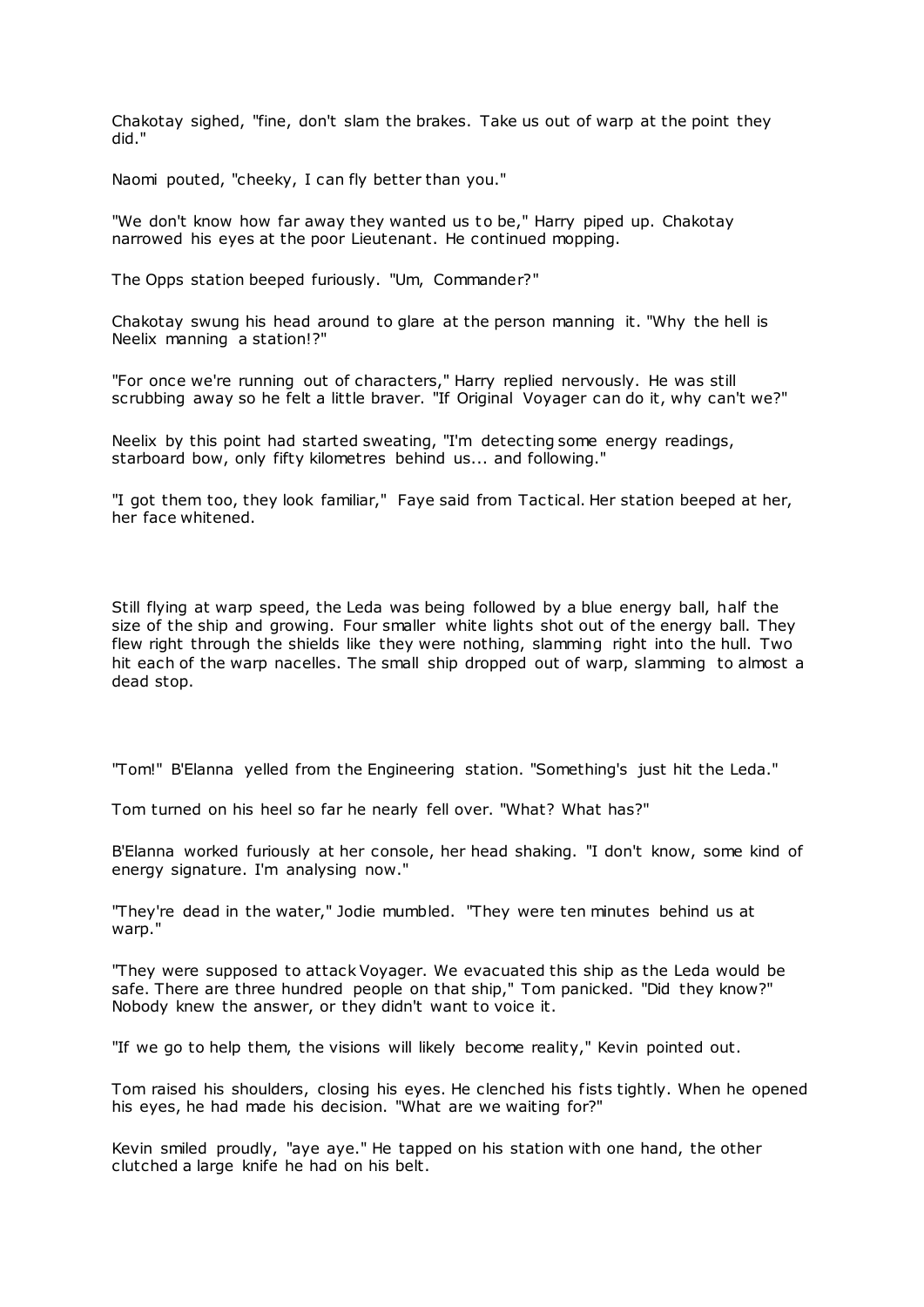Nobody could really see anything on the Leda's bridge. Dark suffocating smoke hovered over everything. The source of it, the raging fire at the back stations seemed contained by a recently put up forcefield. Consoles sparked, their users ducking each time.

Chakotay pulled himself up, coughing madly as the smoke filled his lungs. "Put that... fire out!"

Neelix had his arm covering his mouth, his other arm working Opps. "The forcefield's up, but..." he stammered. "The ventilation systems are damaged."

"At least the inertial dampers did their job," Harry coughed. He chucked his broken mop aside. "Damage report, dare I ask."

Faye shook her head, "warp nacelles took a direct hit." She coughed badly, then pulled her shirt up to cover her face. "The warp core is designed to shut down at that much damage, to prevent a breach. Nacelles are leaking plasma though."

"What the hell hit us?" Chakotay growled.

"It appeared to be torpedoes," Faye stuttered. "The energy reading's gone."

"Where?" Harry demanded.

"I don't know," Faye mumbled. "It was like it was following us, maybe it overtook."

Chakotay's face tightened, "Voyager. We were just in the way."

"No, they just didn't want us to be," Harry stuttered.

B'Elanna looked up from her station, "there it is again. It's half a lightyear away... and closing."

Tom collapsed into his chair, he gripped his armrests securely. "This'll be it. Red Alert! All hands, what's left of you, battle *stations*."

The lights dimmed, the red alert klaxon rang around the tense bridge.

"Drop us out of warp. We want to be a *little* more evasive than the Leda was," Tom ordered.

"Yep," Kevin acknowledged. He looked back, "I have one suggestion."

"I'm ok with anything right now," Tom said.

"You take the helm," Kevin looked back. "I don't fancy abandoning the helm when we're under attack, outside and in."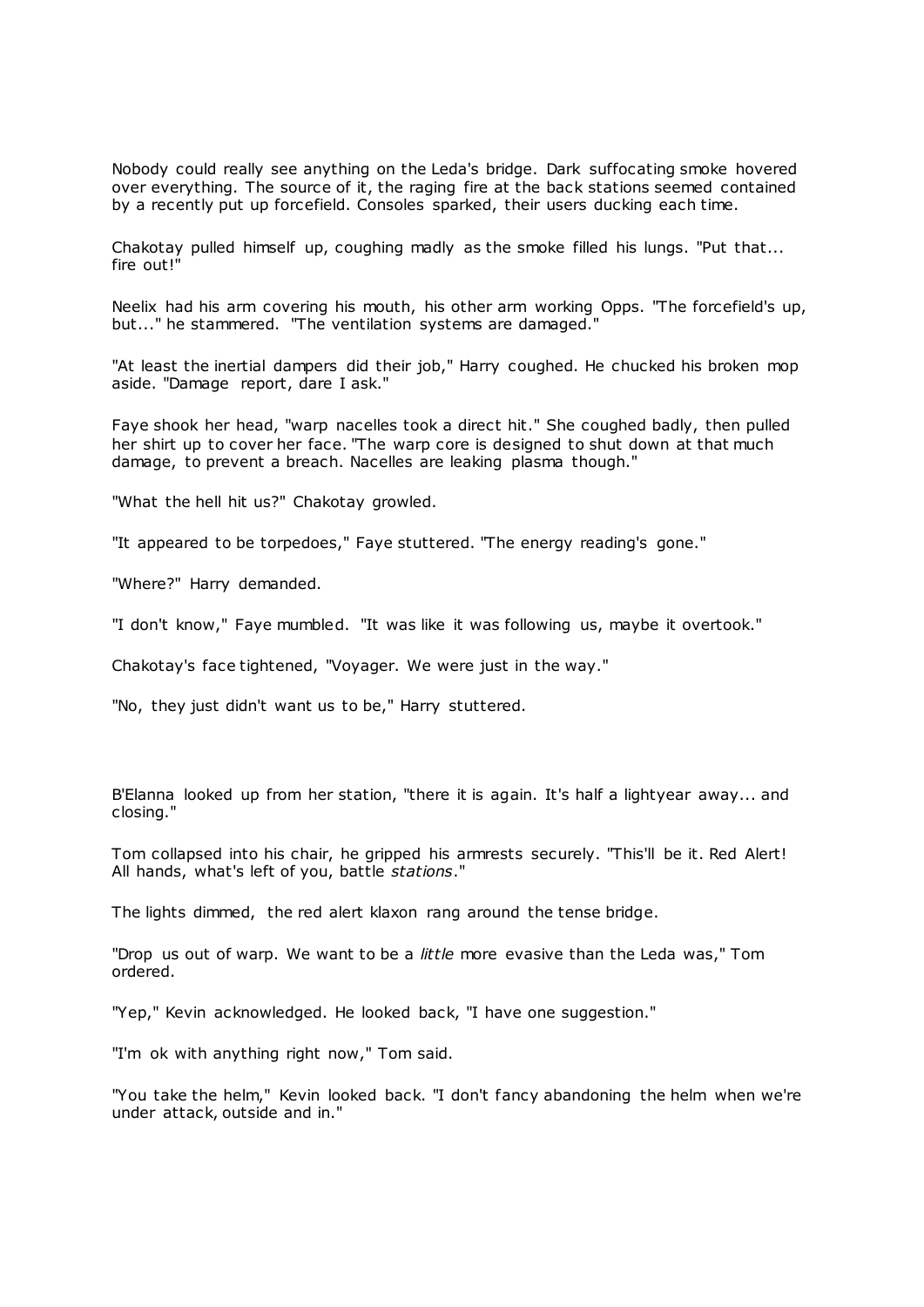Tom smiled, "I thought you'd never ask." He rushed forward to take Kevin's place. "Put that thing on screen when it's in range." Kevin meanwhile picked up a bag from behind the helm. "Jodie, you know what to do."

Jodie nodded, "that I do." She keyed in a few commands. "Done, once whatever that is gets here, it'll think we have a full crew compliment."

"Hopefully that'll stop the thing changing its mind, and going for the Leda," Tom muttered to himself.

Kevin pulled out a phaser rifle, and a folded down axe. "Until they board us anyway."

"Then lets give it a good fight," Tom looked at him, eyeing the axe with worry.

"Incoming!" B'Elanna bellowed. The viewscreen changed to show the blue energy ball appear from a flash of white. It closed in, but slowly.

"What the hell?" Tom stuttered. He looked down to key in some commands anyway. "If it thinks we're going to stand here and stare at it, it's got another thing coming." He pressed the big orange button. "Computer, activate Manual Steering, Paris Three."

Kevin stared with his mouth open as the right part of the helm opened up, and a completely new panel appeared in its place. It looked a lot like his Delta Flyer helm design.

"Nobody told me that was there!"

"Duh, I haven't used it yet," Tom commented with a smile.

B'Elanna smiled her *that boy* smile, shaking her head. Her smile soon faded as she read her station. "You're not going to believe this."

"At this point, I'll believe anything," Tom said.

"That energy reading matches the readings we got off Death Corridor," B'Elanna answered him. "It's almost on top of us."

Tom nodded, "it's ok, we're ready."

Voyager swerved out of the way of the energy ball, just as it started to expand. What seemed like endless small silver and purple ships flew out of it, breaking into different formations. Voyager tried its best to dodge each wave, but they were soon surrounded in every possible direction.

"Uh... I'm afraid to ask," Tom almost squeaked.

B'Elanna pulled a worried face, "yeah, don't. The good news is, their shields are barely registering, and each ship is only big enough to be manned by one person."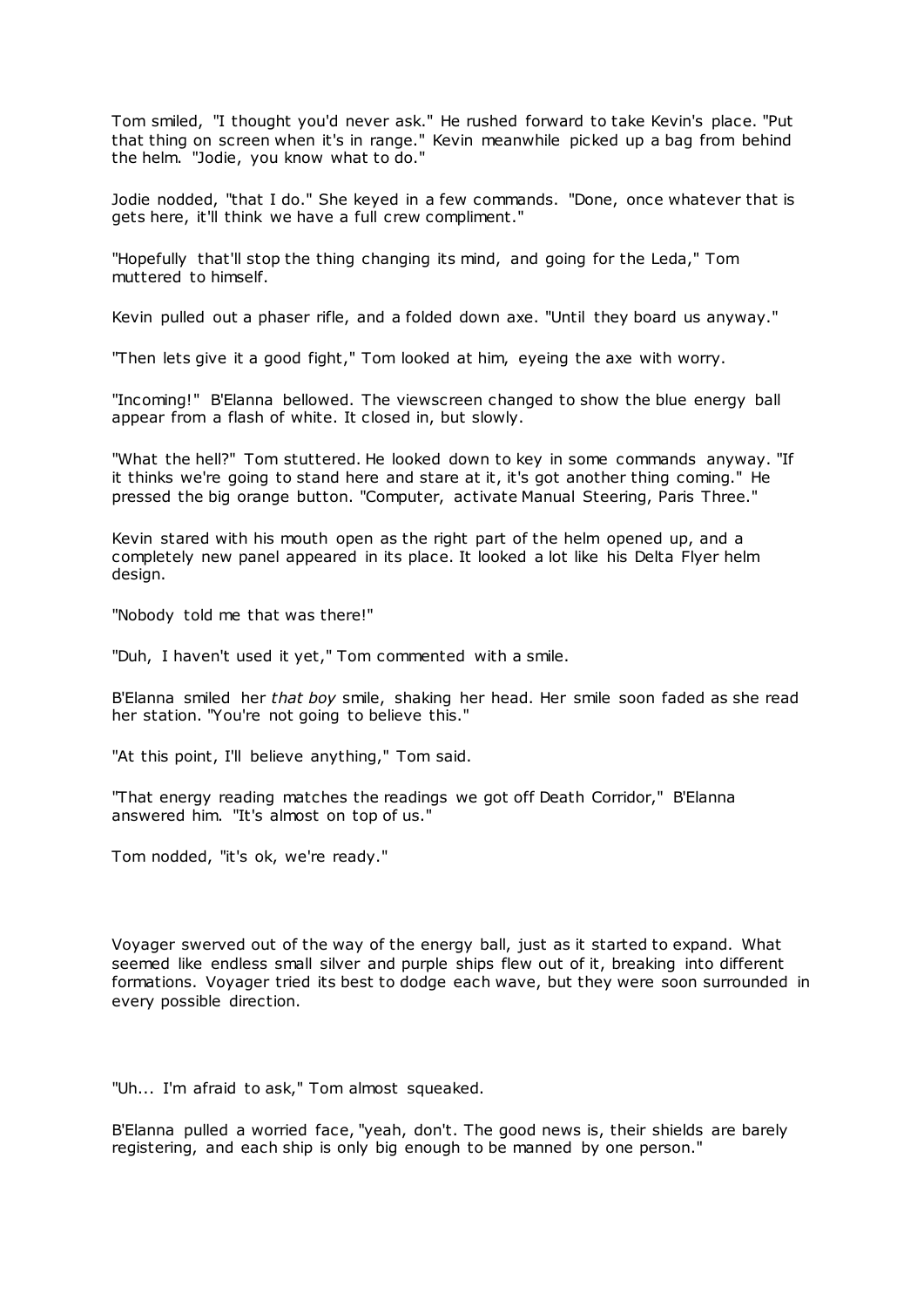"Maybe we should hail them," Jodie giggled nervously. "Ask them nicely."

Tom tensed his hands over his helm controls, "what are they waiting for?" He watched one of the formations of ships on the screen, each of them fired a sky blue beam towards them. "Note to self, shut up."

Jodie swallowed hard, "they're scanning us. At least I think that's what that is."

B'Elanna shook her head, "I don't think so." The red alert klaxon which had just recently turned off, was soon replaced by the deeper intruder alert. "Energy signatures on Decks 15, 13, 11, 8, 5... and 2."

Tom quickly pressed in a few commands on the normal station. "Paris to all hands, if possible break up and secure decks 15, 11, 8 and 5. Team S1, secure 13." He turned to Kevin, "make sure they don't break into the kitchen, that could be deadly."

Kevin smirked at him, "Neelix took his Leola with him."

"Then make sure they don't get to the Bridge," Tom ordered, nervously smiling back.

Kevin gave him a hand to the forehead salute, before rushing for the turbolift, carrying his bag over his shoulder.

"Which team's S1?" Jodie asked nervously.

"Hopefully Ylara, if Kiara hasn't zapped her out of existence," Tom replied. Jodie made a little confused noise, "you weren't here when 13 was a demonic target sign. Best to have our strongest there, just in case it still is."

"What about James?" Jodie commented.

Tom could only shake his head, it wasn't time for this now. "Those beams are holding us still, as well as generating the energy on those decks. Suggestions?"

"We need to get out, now," Jessie grunted as she tore apart the panel. Damien watched in amusement.

"You don't want to miss your stabbing, huh?" he sniggered.

Jessie grumbled, "I was obviously trying to use a shield to stop the invasion. That's what the 80% was."

"So you think these people kidnapped you to stop it, even though they were obviously winning," Damien sneered. He briefly shook his head while rolling his eyes. "You were working an anti-demon spell from a computer panel, of course, it's so obvious!"

Jessie firmly ground her teeth as she worked. The door continued to stay closed, even though the panel was now bare. "Oh come on, there's no locking thingy. Why won't this open!"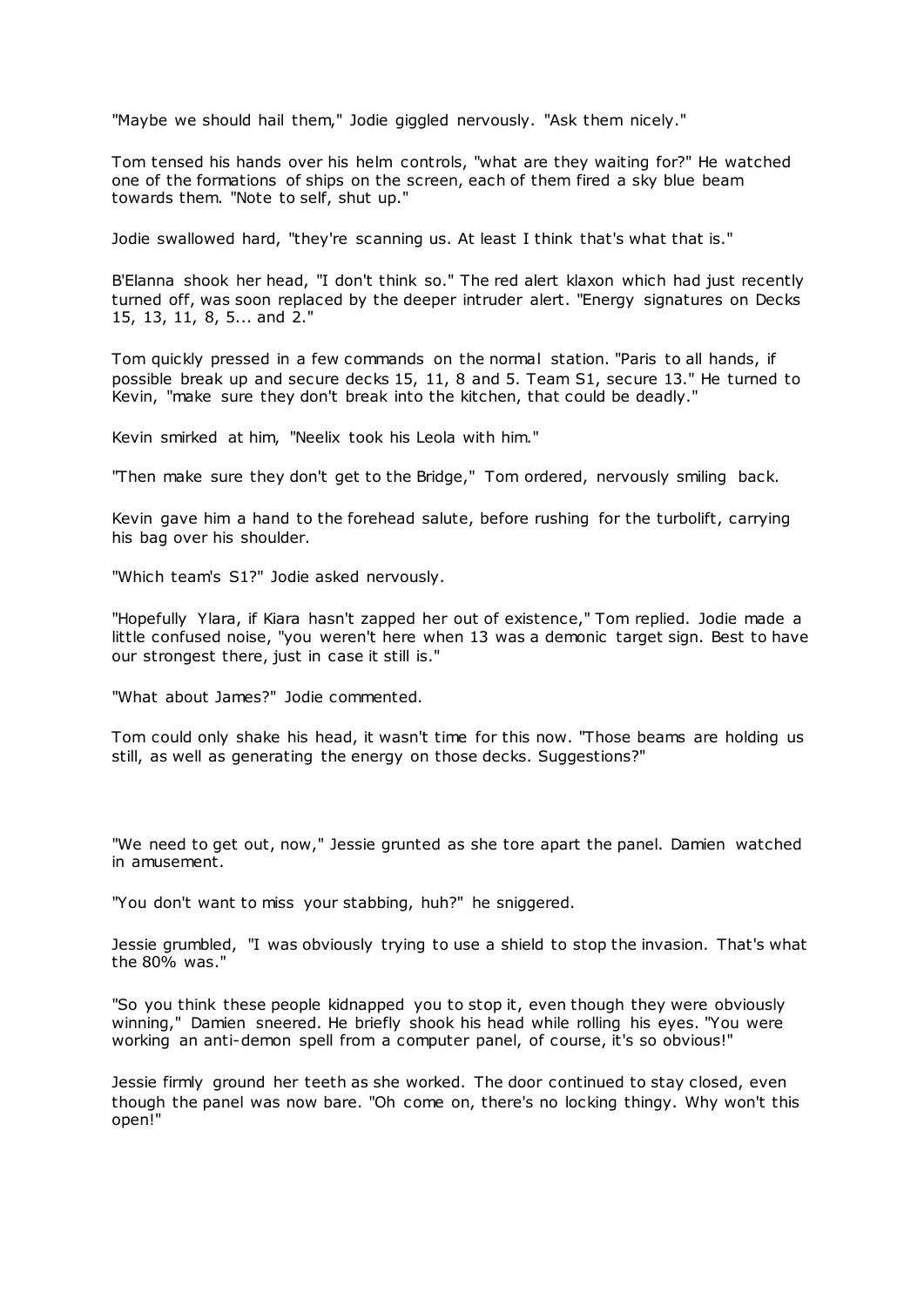"Probably because you've broken the door," Damien smiled in a superior way. Jessie turned around, her fists were now clenched. "Hey, you were the one who did it. Might I suggest something?"

"Only if it's useful. Otherwise, your jaw will be smashed," she grumbled.

"You're a witch. Learn a few spells," Damien commented.

"How will that help me now!" Jessie screamed at him.

Damien couldn't help but laugh, "now whose fault is that? If you can't even open a door, what chance do you have of making your own anti-monster shield. Hmm?"

Jessie calmed a little, then she pulled a disgusted face. "You're right."

"Wow," Damien mockingly gasped. "Telling me something I already know. You're learning."

"What was I doing then?" Jessie asked herself. She glanced briefly at a smug Damien, then turned her back on him. "You wouldn't make a shield, you'd be the one trying to get through it. Kidnapping either of us, it doesn't make sense."

"You're forgetting, and I don't know how, that I'm a genius," Damien explained. Jessie scoffed at him. "Fine, forget the fact that the shapeshifter changed to a rabbit. They wanted me, and they got you as a bonus. I've worked with demons before, it makes plenty of sense. Though, I hate to say it but you're right about something. I wouldn't be offering to help, would I?"

Jessie turned around to stare directly at him, raising her right eyebrow. "Worked *with*?"

"Yes, you tried to infect me with a virus only the other day to find that out," Damien grumbled. "Though it's easy to forget, it has been years since that episode."

"Funny choice of words," Jessie said with a suspicious tone of voice. "You said with. It's not like you to help anyone."

Damien gave her a sly smile, "you're smarter than you look, or seem... or are."

"What, are? Genius my ass," Jessie muttered.

"Just making a point," Damien smirked. "If it helps me, I'll help. It's really not that complicated."

"Saving Voyager from demons and attacking ships would help you, you're stuck with us," Jessie said.

"Not anymore," Damien shrugged. He pulled a face, "just you. Eugh. The door's broken now, I think even a genius would have trouble. You really need to learn some simple transporting spells."

"If you're really a genius, fix it," Jessie grumbled.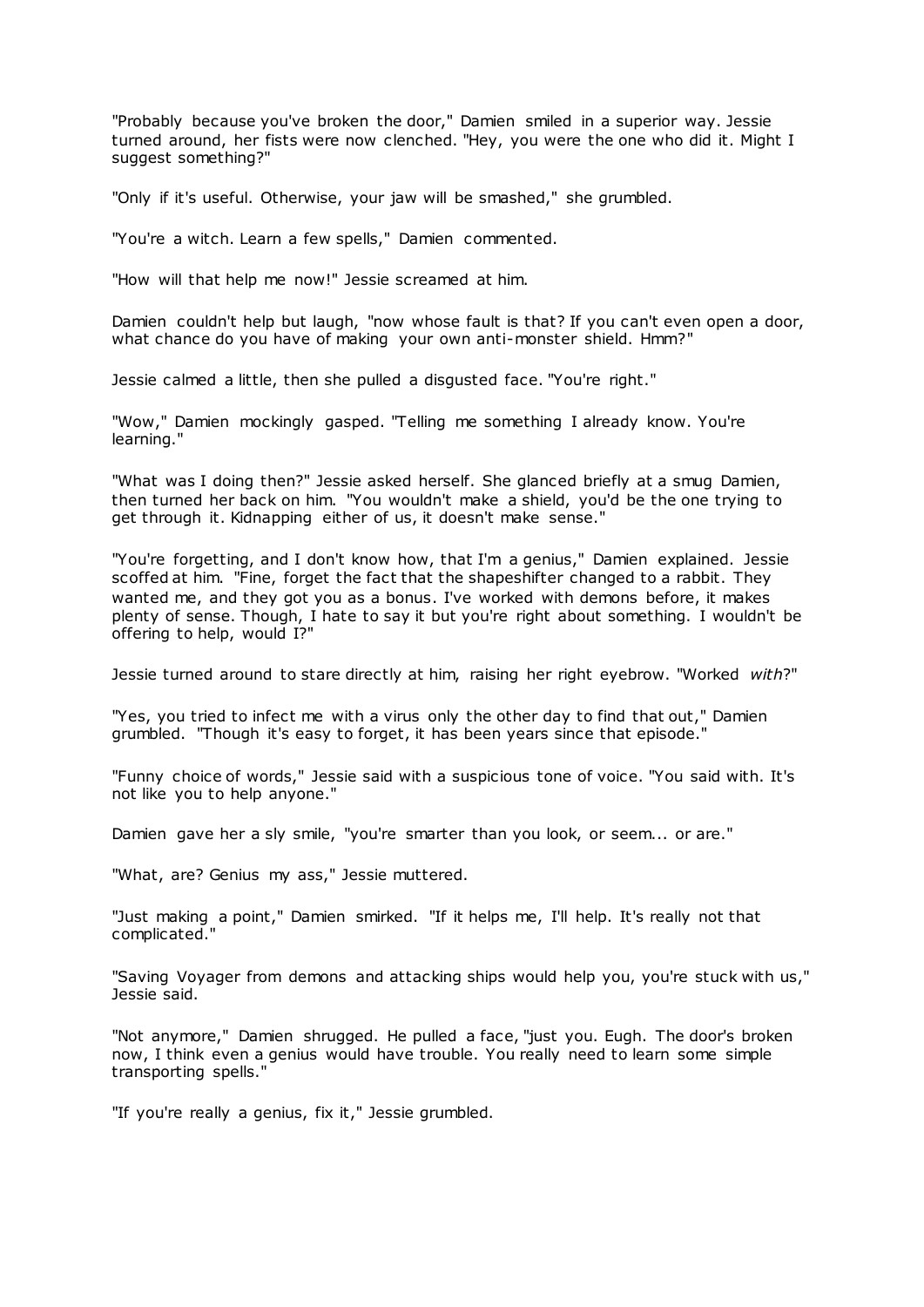"What's the point? Voyager could be gone for all we know. Since I'm not there, I couldn't care less," Damien commented. With another shrug, he smiled to himself. "This shield, it's a shame, I bet it would have been beautiful. RIP Damien Shield."

Jessie stared at the insane man, her mouth hanging open in disbelief. "Oh my god. Can you still make this shield, so it can get you away from me?"

"I'm not a demon," Damien said in a mocking tone.

"Then your shield has the wrong name. You thought I had bad naming skills," Jessie said.

"Oh I see, very clever. Not," Damien muttered, clearly offended again. "You know I have new found respect for your freak of nature husband. One hour or so with you, and I'm cracking up. You must be an ace in the bedroom or something, cos ugh!"

Jessie's face managed to outdo Janeway's old deathglare, she raised her fist. The pair then disappeared in a white flash.

They reappeared in a different room, and they were not alone. Damien was soon on the floor, nursing his jaw.

"Damn, beat me to it!" a familiar voice complained.

Jessie turned to the source, her face lit up. "Kiara?"

"Hey Jess, sorry it took me so long," Kiara said with a sad smile. She turned to Damien, "how is he not dead?"

"Maybe I don't turn evil as easily as I used to," Jessie replied. She looked around at her surroundings, "this isn't Voyager."

Kiara looked a little nervous, she rubbed the back of her head. "Yeah, I've been in the continuum learning not to use my powers so much. I'm a little rusty."

"Another potential power, gone to waste," Damien muttered to himself. He climbed to his feet. "Why was I so keen on kidnapping you both for my crew? I'm actually doubting my intelligence. Me! This is sacrilegious."

Kiara clicked her fingers, Damien's mouth disappeared and was replaced with just skin. "Better."

Jessie nodded, but then she looked disappointed as Damien was still making noises. He stamped his foot as well as making groaning noises.

"It's the least I can do, considering what he did to my grandma," Kiara grumbled. Jessie stared with concern. "Yeah, it didn't take long for someone to blab it. I just wish it didn't take me so long to locate him. Then he was getting interrogated, so waiting seemed good."

"Usually I'd agree, but Voyager's in trouble. We know at the very least one of us is needed there," Jessie explained. Damien made a high pitched groan noise, his eyes rolled. "Can you?"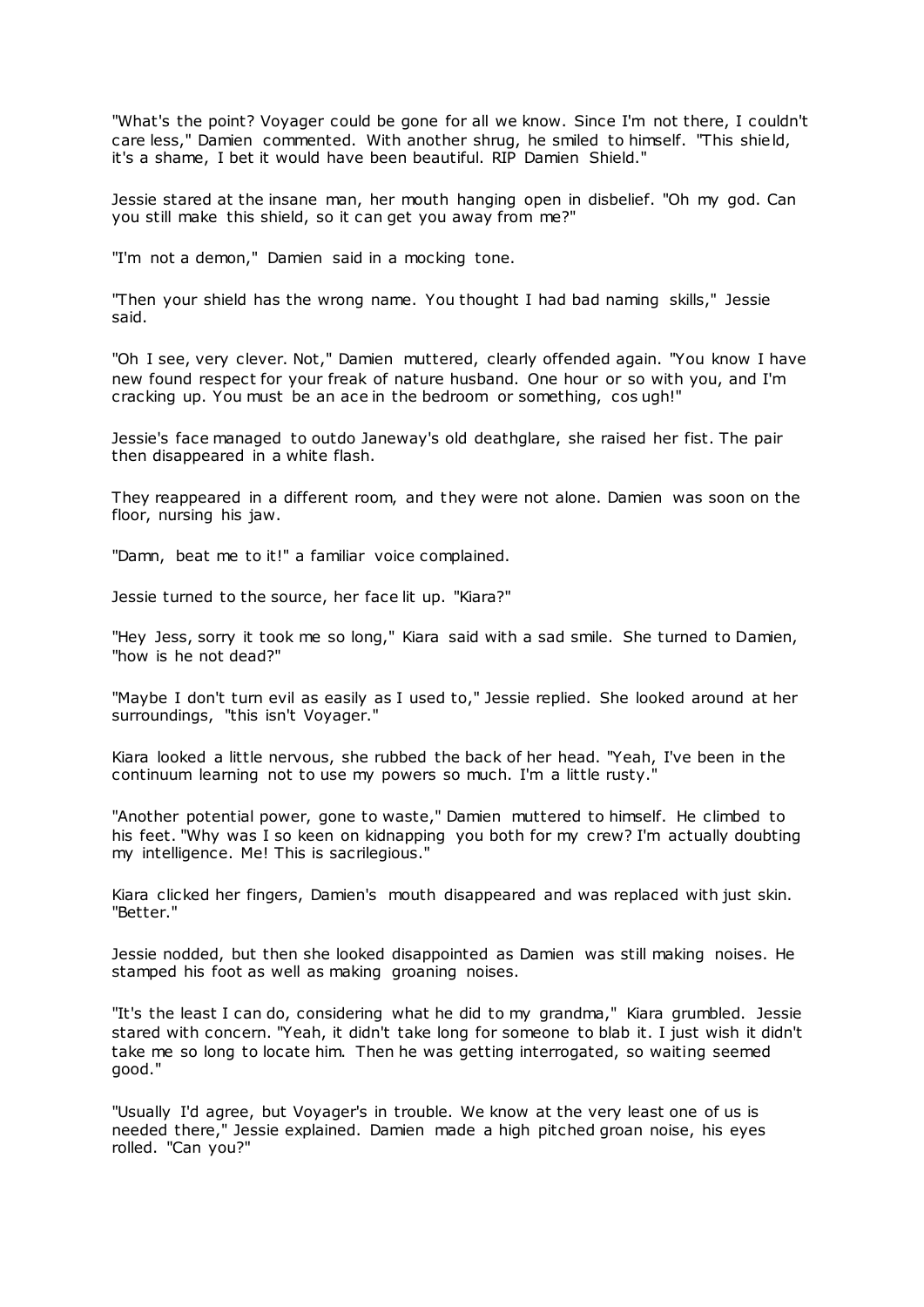"I'll try," Kiara nervously said. She clicked her fingers, but nothing happened. "Oh no, for god's sake..." She stamped her foot, "that first one shouldn't count! That was me coming home, damn!"

Jessie frowned, while Damien could only make squeaks. "What?"

"The Q wanted me to stay, but I said I wanted to go to my family. We agreed that I can be mortal, but only use minor powers five times in a month."

Damien made a desperate squeak, Jessie couldn't help but laugh behind her hand. "Oh I'm loving this, sorry."

Kiara didn't seem happy though, "that'll wear off I'm afraid. Jeez, you'd think they wouldn't count my first transport."

Jessie sighed in disappointment, "well we're out. Maybe we can find a shuttle or escape pod off this station."

"Station?" Kiara mumbled in confusion. "This isn't a station."

"Uh, that was the only thing around. What else could it be?" Jessie asked.

Kiara turned and pointed at a wall panel, showing a schematic map of a ship. Damien laughed slightly. The girls looked at him, his mouth was back. "Crafty, I like it."

"Great, at least with a station we'd know where we are. We could be anywhere on a ship," Jessie muttered.

Kiara nodded, "at least we have a map of the ship, it's a start."

Craig walked around the side of the Flyer, squinting as the bright alien torch reflected off the hull and briefly into his eyes. He reached the other side of the vessel, joining Nathan and Shar standing in front of the shuttle's tip. The main window now had a neat circle shaped chunk taken out of it, big enough for somebody to fit through.

"Why?" Craig could only say.

Nathan shook his head, "they're not in the camp, or in the alien ship. If our friends took 'em..."

"No, these guys were competent. That doesn't sound like them," Shar said. She pointed at the window, "they managed to do that without even making a peep."

"These guys have infiltrated a few towers before," Nathan pointed out.

Craig shook his head, "she's right. Somebody else did this." Nathan stared at him quizzically. "They didn't want us in the Flyer at all. It's not like they killed them and took the shuttle, it's still here. Whoever did it, wanted them."

"I think we're back to why," Shar muttered.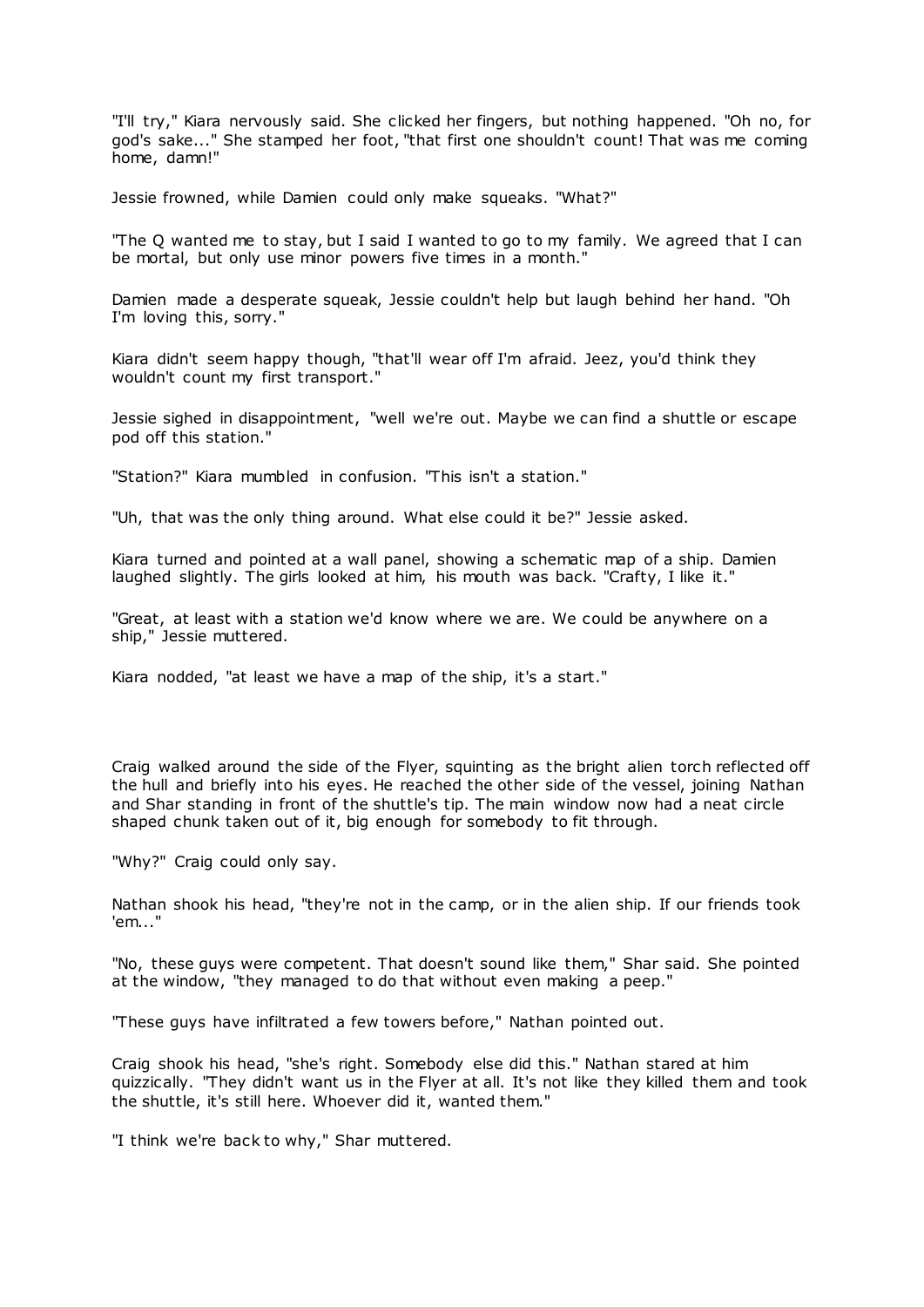"I don't think you want to know," the female alien said as she joined the group. "I was afraid of this."

"Not afraid enough to warn us," Craig grumbled.

The alien stared with narrowed eyes. "It's not like them to take aliens. They usually take people straying from villages looking for food. Kidnapping visiting aliens, that's a risky move for them."

Craig was beginning to lose patience, "who's they?"

"Our enemies of course," the woman replied.

Nathan laughed like he didn't believe any of it. "Are you saying your government have a habit of kidnapping its own people? The way you were going on, you'd think they'd be voted out by now."

"As if the people in villages or small towns would be allowed to vote," the woman snarled. "Nobody in the big cities would even know this was happening."

"We're still on why," Shar commented.

The woman sighed, "when I said you didn't want to know, I meant we don't even know ourselves. We only have theories. People just vanish."

"I think we have a good idea." Everyone turned to look and point their flashlights at the source of the comment. They could just see James and the injured man walking up to them.

"Ohno," the woman stuttered. "Are you all that's left, what happened?"

"Never mind that, he needs medical attention," James muttered. The woman nodded, she rushed over to another group.

"I know these guys are so vaguely annoying, but you already know beating them up doesn't help," Craig commented.

James allowed himself to smirk briefly, "it never does."

The group rushed over to tend to their comrade, they took him away to the ship.

"Dare I ask though?" Craig said.

Nathan shrugged, "saying that is asking."

"What happened here?" James questioned.

Craig looked back at Nathan and Shar, then pointed at the window. "Jach and Janet stayed behind to guard the shuttle. That didn't work out too well."

"That's not true, the shuttle's still there," Nathan pointed out. Craig clenched both his fists and his jaw.

James sighed, "I wish that was the worst thing happening right now."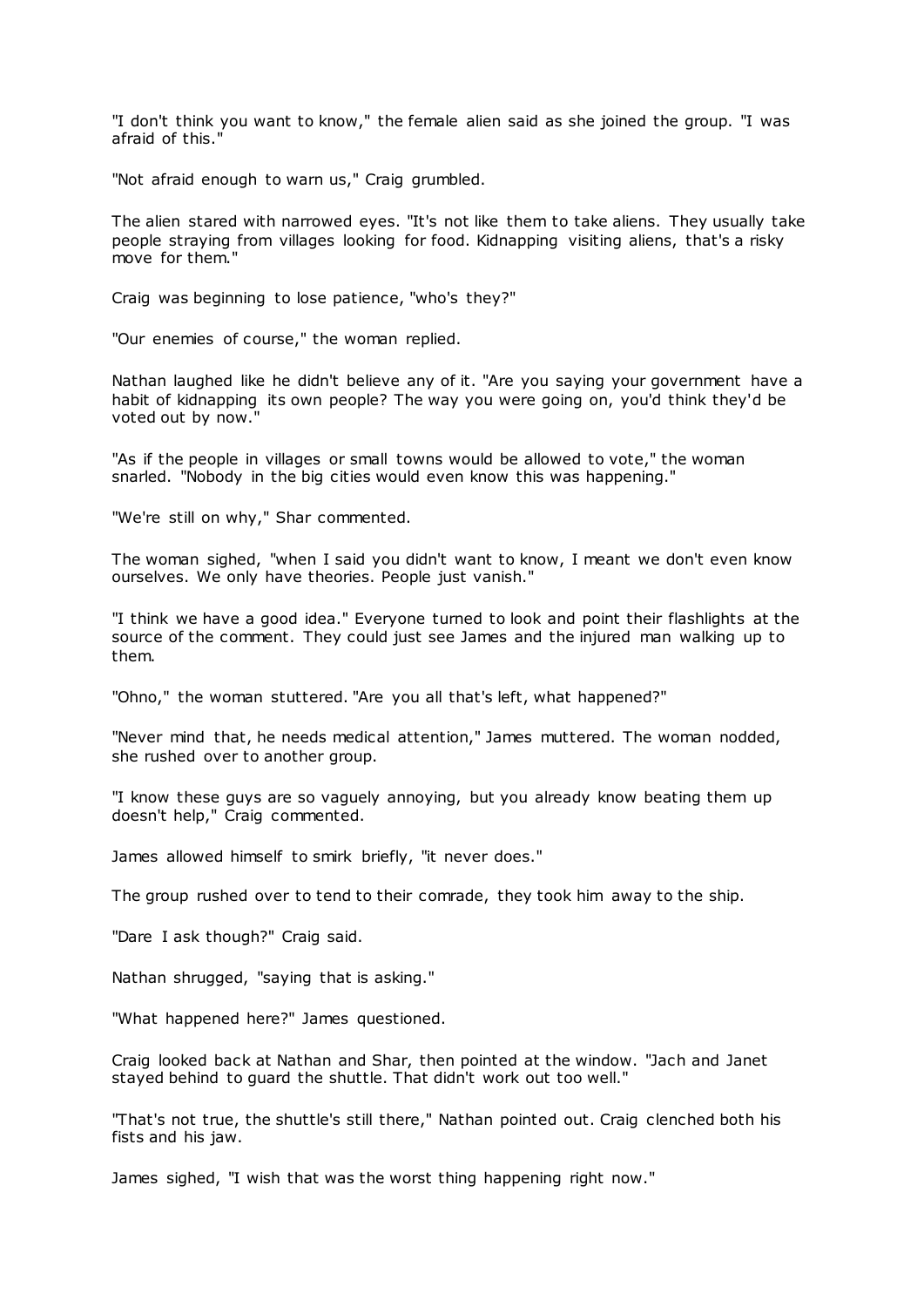"Did they even get a chance to do what they wanted to the tower before... you know," Shar asked.

"No, their bomb was still in its case," James replied.

"What about the something?" Craig questioned.

"Oh it was something alright," James commented. He looked back at the Flyer with a worried expression on his face. "We need her fixed, top priority."

"It wasn't before?" Nathan teased.

"He means it's more important than Janet and Jach," Craig said with a roll of his eyes.

Shar's eyes flashed with fury, she marched forward. "You're not serious are you? I know you're not a real human when you pull crap like this!"

James swung his own head in her direction, he stepped forward to close the gap between them. Nathan quickly put an arm in the way. "Ok you two, enough with the testosterone display, we've got more important things to worry about. Yes?"

Shar turned and slapped him hard in the face. "Are you accusing me of being a slimy man!?"

"Um, ow," Nathan complained, he rubbed his sore cheek. "And yeah, you can be very mannish."

"Jerk," Shar grumbled, she stomped on his foot and stormed off.

Craig tried his best not to look amused, he cleared his throat. "Ok, so we fix the shuttle and then what? We don't know where those two will be."

"No worries, I already have an idea where they'll be," James said.

"Mind lending me that crystal ball when you're done hogging it?" Nathan commented with a smile.

James passed him a raised eyebrow, though he missed it in the dark. "They'll likely be in the central tower."

"Likely?" Craig muttered.

"Do you want me to waste time explaining, or do you want to rescue them before there's nothing to?" James snapped at him.

Craig seemed a bit taken aback for a second. "You think they took them to kill them?"

"No," James replied.

Nathan frowned, "so *nothing to* refers to... what?"

James looked down then back at them, "to the things that attacked us."

Nathan and Craig stared at each other, then back at him.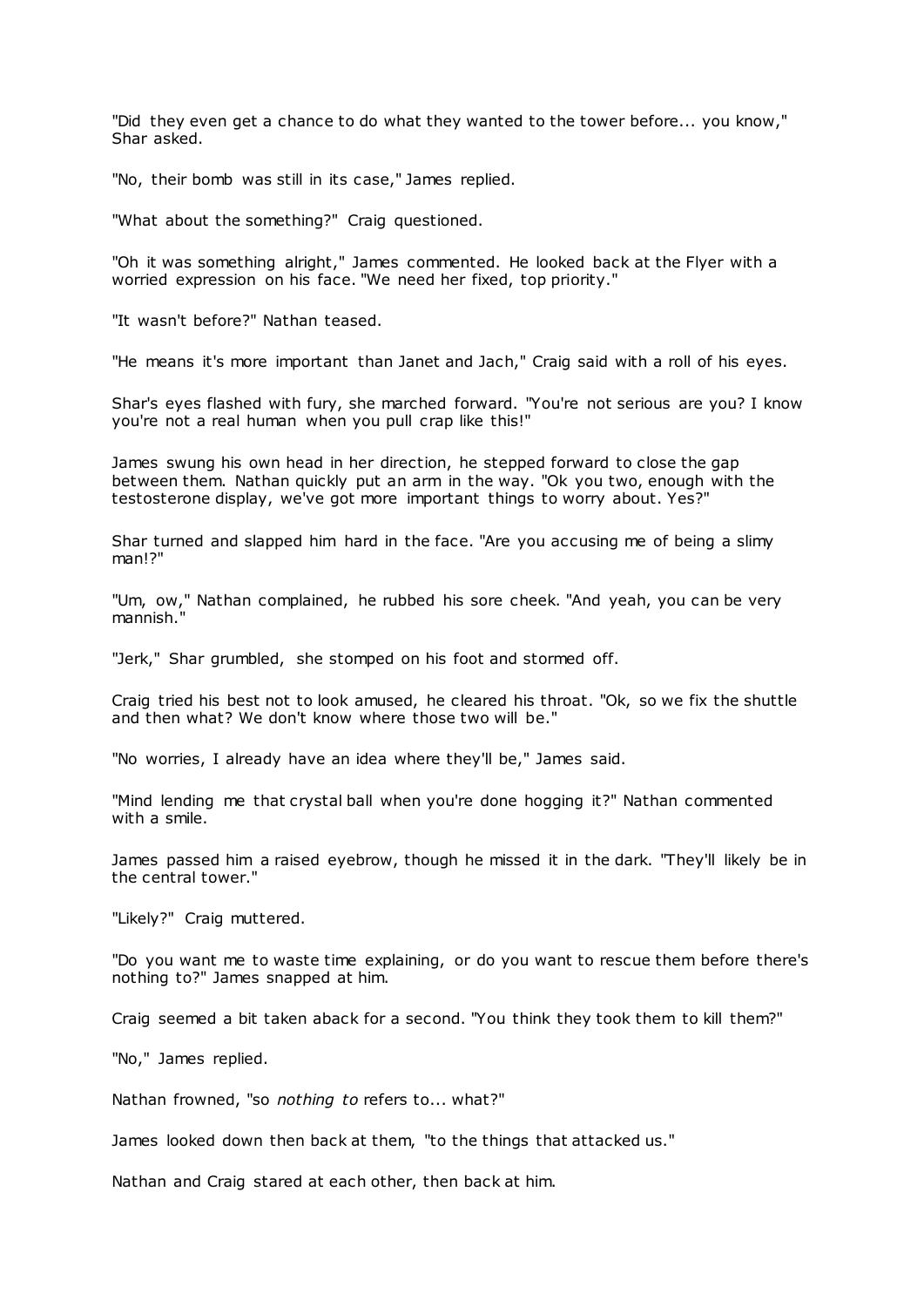"Whatever they were, they were strong," James continued.

"Great, demons?" Craig groaned. James shook his head. "What, ok... vampires? Robots?"

"They looked just like our alien friends," James replied. Craig was about to say vampires again, but he quickly interrupted him. "They were alive."

"Dude," Nathan said to himself. He then pulled a face as the others stared at him. "I've been around Kevin too much." He shook his head, "your theory is they were lab rats?"

"Oh come on!" Craig groaned. "How did you make that leap? James is just as vague as those idiot alien terrorists, how can you..."

"Not demonic but strong, plus evil government kidnapping people. I was always good at maths," Nathan smiled.

Craig threw his hands up in the air, scoffing as he walked away. They heard him mutter, "they could have been witches."

Nathan bit his bottom lip and raised both of his eyebrows. "He's a bit touchier tonight."

"Good. I'll need a team to go get them back," James said.

"Ho boy, this should be good," Nathan laughed.

Craig walked back over to them, passing a glare at the older man. "What about the Flyer?"

"Anyone who stays behind, fixes it. If those aliens are still here, they help or guard," James replied. "It isn't the hardest of plans, is it?"

"Fine, I'll come with you," Craig said. He cringed as Nathan raised his hand. "No, one sarcastic asshole is bad enough."

Nathan opened his mouth and placed a hand to his chest. "I'm not sarcastic, you wound me."

"No, you're just flamboyant now," Craig groaned.

"We're definitely using our big words tonight," Nathan commented. "I'd normally say leave him behind to cool his jets, but he may get it out of his system."

"Guys, save it for the stronger than you aliens," James butted in. "We'll leave once you're ready, make sure you bring more than just a phaser."

### **Voyager:**

"Are you sure?" Tom asked nervously.

*"Positive. They do look like portals, but nothing's coming out. Yet."*

"Those beams are what's generating them," B'Elanna read from the ex Engineering station. "They share the same signatures, and they're pointed in the right places."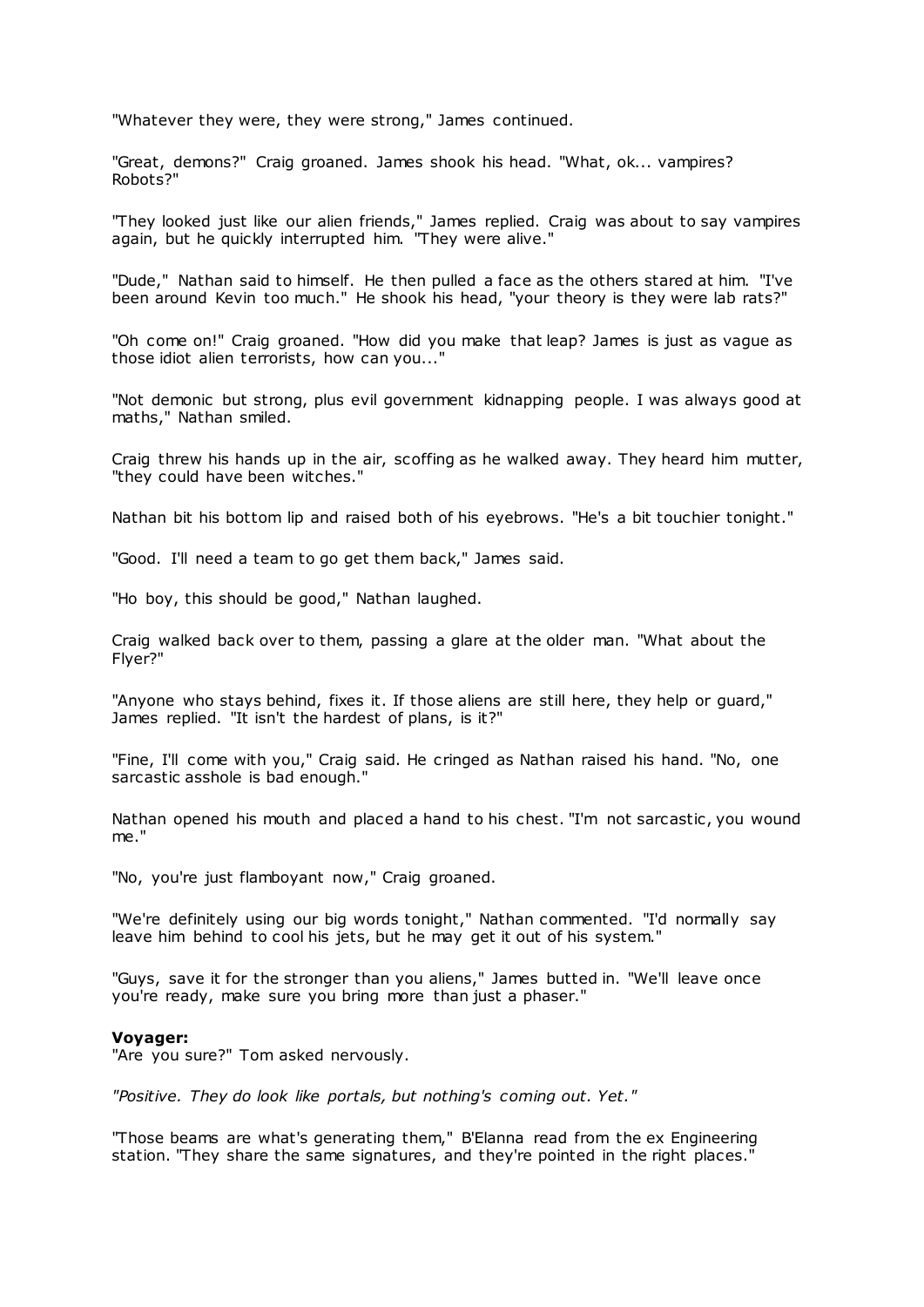"All we need to do is get out of them then," Tom mused to himself.

"You said that these things are similar to Death Corridor," Jodie reminded everyone. "It was Jess that helped us out in there."

Tom briefly looked back at her. "Let's not start panicking until we're being invaded. She used a spell that time, you don't use a console for that." A light switched on his head. "B'Elanna, let's try constantly re-modulating the shields. It may throw them off."

B'Elanna nodded as she worked quickly at the console.

"We can't keep doing that with these guys surrounding us," Jodie warned.

Tom smiled confidently, "leave that to the pilot." He hovered his right hand over the control stick, grasping the small lever with his left.

"It's working," B'Elanna sighed in relief. "The energy signatures are fading. Maybe it's time for a more permanent option."

"Can't we fire at some of them, clear a path," Jodie suggested.

"I'm glad we're all on the same page," Tom remarked, breaking into a grin.

"If we fire at any of the close by ones, the blast may weaken our shields." B'Elanna turned briefly to the back part of the station, then back again. "The beams are loosening their grip."

"Things may get a bit bumpy," Tom commented. Everyone on the bridge looked at somebody else with worry. Tom's hand pushed the lever forward.

Outside, the alien ships closely changed their formation. The ones firing the beams seemed to close a tight net around their prey. A dozen more encircled the front saucer, charging up another attack.

They didn't notice, or didn't have time to react as Voyager's warp nacelles lifted. One flash later, Voyager was gone, leaving a trail of alien debris scattered in its wake.

Everyone clutched to their stations, even though nothing was happening at the moment.

"I hope they don't catch us anytime soon. The forward shields are at twelve percent after that stunt," B'Elanna remarked.

Tom pulled a half smile. "Better than the alternative."

"If they catch us, we'll end up like the Leda," Jodie mumbled to herself. She dared to let go of her station. "Speaking of which, are we..."

This lowered Tom's spirits, his shoulders fell. "No, they want Voyager. They're not interested in them, and I'd like to keep it that way."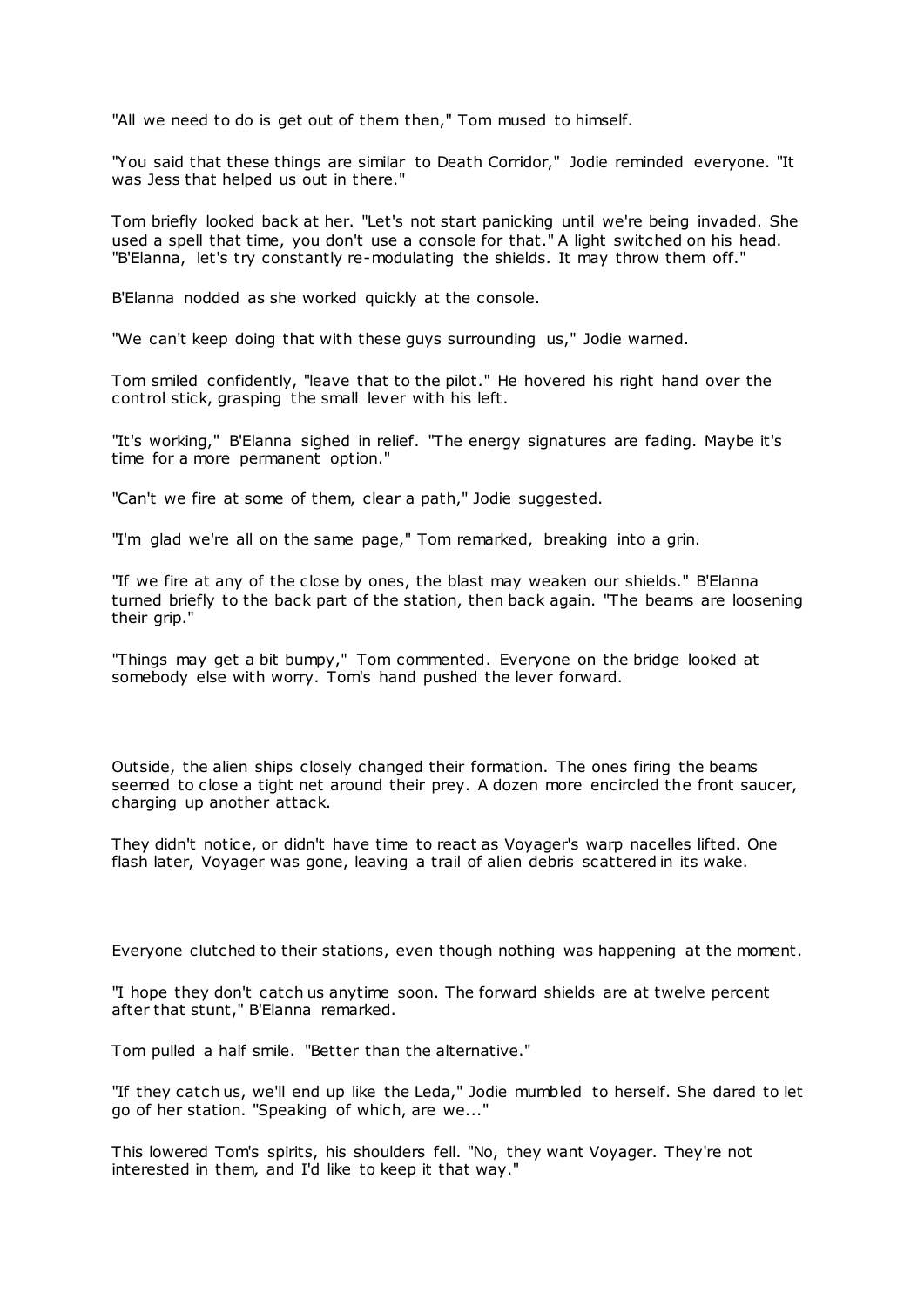*"Astrometrics to the Bridge..."*

Everyone's face turned very pale, they also remained deathly still like the voice was in the room with them.

Tom mouthed, "what is Annika still doing here?"

"Fodder," B'Elanna also mouthed, shrugging.

*"Helloooo?"*

Tom reluctantly tapped his commbadge with the hand that wasn't on the speed lever. "What is it?"

*"That was a very efficient way of dealing with those meanies, Captain Paris. Couldn't have done better myself."*

"You definitely could have, just tell the aliens you were on board," Jodie commented.

Tom shook his head. "Yeah, thanks. Is that all?"

*"Only ten minutes away there's a planet with two satellites. One of them we could easily hide in its pole."*

"Um... which one?" Tom asked with a sense of dread all over his face.

*"Either pole will do sweetie."*

Tom almost gagged, his hand went to his mouth just in case. B'Elanna came to his rescue, "he means which planet, you bimbo." She turned to Jodie, "honestly, she was a lot less annoying as the Mary Sue of the series."

Jodie seemed genuinely confused, "she's always been crackers. Not just any old crackers; she's crackers with Edam cheese and butter spread."

"She was lucky enough to miss out on Season One, B'E," Tom remarked. "Anyway, there's got to be a better solution than sitting around and waiting for them. I say we try to outrun them. Are they chasing us?"

"There's no sign of them, but you can count on it," Jodie replied.

"I knew I should have made Annika torture Damien into giving us his cloak specs," Tom muttered to himself.

*"Me? Oh no, violence is part of the old me."*

B'Elanna sighed, "I have a feeling that they'll catch us if they want to. They came out of nowhere, and those readings..."

"Yeah, I vote for hiding. The magnetic poles may make it harder for them to find us," Jodie said.

"But... if they can't find us, they may go for the Leda. We can't risk it," Tom stuttered.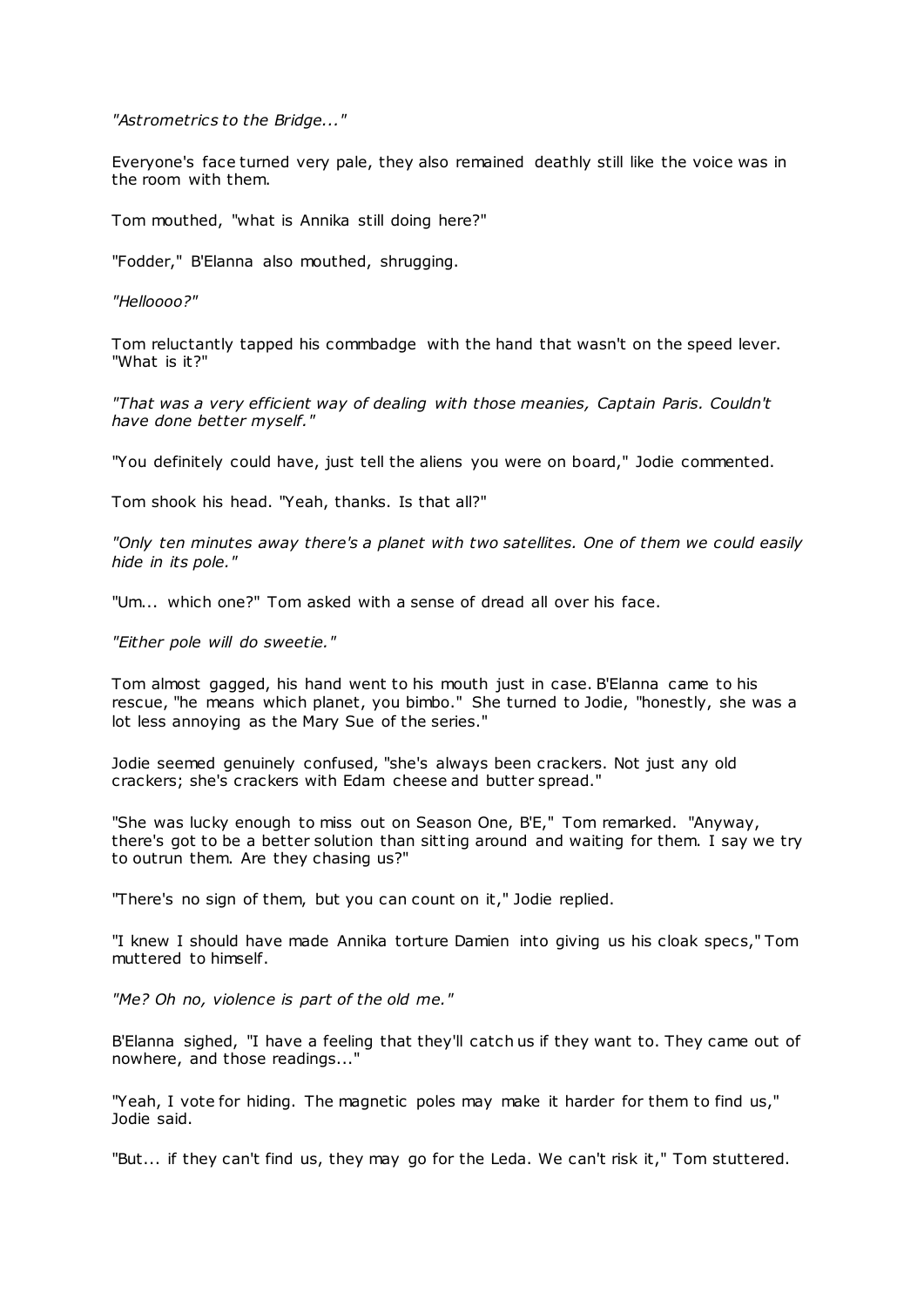"We don't have to stay there too long. Just long enough to fix the shields and investigate what happened. You said it yourself, they're not after the Leda. They disabled them and left," B'Elanna explained.

Jodie frowned, "yeah, but why? What's so special about Voyager?"

"I've been asking this for years," Tom sighed in response. "Is that planet habited Annika?"

*"Yes, it's a dingy looking M class planet. Oh, what a coincidence."*

B'Elanna looked amused, "it is? It doesn't help us one bit."

"You're right there," Tom quietly said to himself.

*"No no, silly. The Flyer was heading in that general direction. If we're not hiding there, we should at least go to say hi."*

"I don't know why I even bothered," Tom groaned to himself. "Send the co-ordinates to the helm, we might as well go meet our fate."

Jodie frowned, "what the hell does that mean?" B'Elanna flashed her a fiery glance. "Jeez, everyone's so touchy. I figured it would be me."

*"Yes, being touchy is fun."*

Everyone almost gagged yet again. Jodie pressed the cut off button like it was covered in slime.

"Ok, here goes nothing," Tom sighed. He lowered the lever slightly, and then guided the control stick to the left.

After walking for a good while in complete darkness, the bright light they were faced with made it extremely difficult to keep their eyes open. As the alien Commander had described to them, the looming centre tower was covered in blinding lights. The five small towers surrounding it could only been seen from the tower's light reflecting off them, even though they were about a couple of miles away.

Standing guard at the large glass doors, were two aliens holding large plasma rifles. Ten metres directly in front of them stood a seven foot tall electric metal fence, surrounded and hidden by large, but dead trees.

Behind one large tree, stood the three Human soon to be trespassers. Each of them armed with a phaser rifle with a strap hanging off their shoulders.

Nathan pointed towards the fence, then at a tree branch almost touching it. "I'm definitely getting the bad guy vibes here. Even the trees aren't safe."

Craig shook his head as if it would help in ignoring him. "How do we get in without proving it? We run in, get shot. We shoot first, we get noticed."

"As if he needed you to explain what you meant," Nathan commented.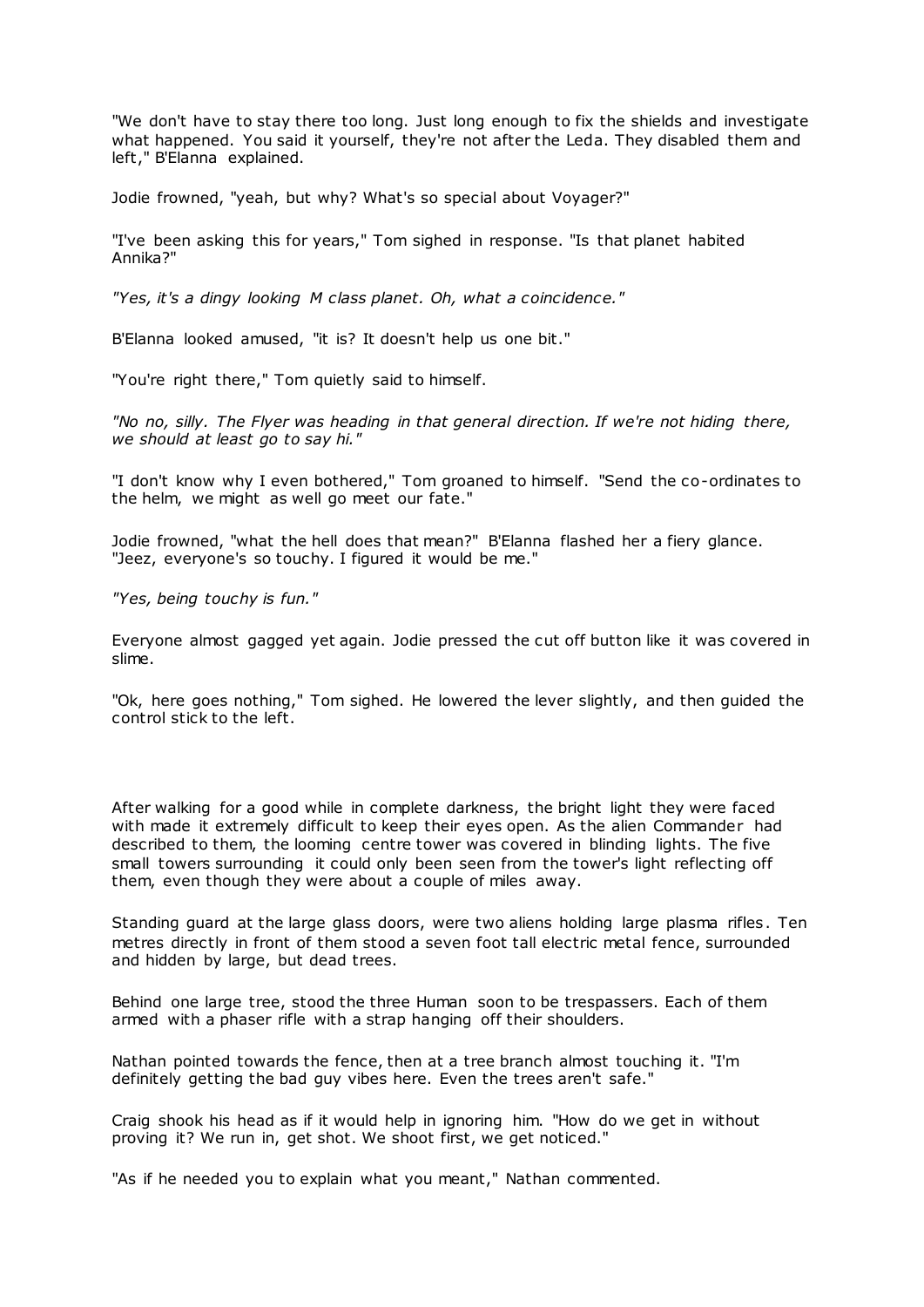James looked up to the tower, squinting his eyes a little. "There's plenty of windows."

"Yeah, and every one of them belongs to an occupied room," Craig said.

"Not necessarily. We know these guys are huge energy hoggers. I bet they all went home and left the lights on," Nathan commented with a smirk.

"There's also a fence with a sign on it. A huge energy plant wouldn't put some flimsy fence up, hire two guards and chuck a Keep Out sign on," Craig said.

Nathan sighed, looking a little disappointed. "Did we have to bring Mr Negative with us?"

"Why not, it's usually me," James commented. He turned back to the others, his eyes still burning a little from the light. Craig showed him the tricorder he was using. "He's right, it's an electric fence. That's an easy fix though."

The other two glanced towards the fence, then looked back at him. Nathan smirked while Craig looked a little unsure. James pulled out a knife from near his pocket.

"Oh, we're not digging underneath are we?" Craig complained.

Nathan's smile grew wider, "oh, I hope we are."

James stared at them blankly, then shook his head. "With a knife?" He handed the knife to Nathan, "go ahead. Craig and I will meet you back outside when we finish the mission, and you're still in the hole."

Craig shrugged, "well you have been over dramatic lately, how was I supposed to know?"

Nathan pouted a little as he handed the knife back. "You guys need to have fun sometimes, really."

"Anyway, we just pick where we want to go through the fence, and I'll take care of it," James said, already starting to lose his patience.

"I dunno, stabbing a fence might take some good aiming and patience," Craig muttered. "You don't have one of those, at least."

James covered his face with his spare hand, "well at least we're closer to what I had in mind." He walked away from the others, keeping a close eye on the tower.

Nathan frowned in Craig's direction. He shrugged and followed, Nathan did as well.

They didn't have to go far, as James stopped near the left side of the building. He raised the knife.

"Um, electric and metal equals yikes," Nathan warned. He then brushed his hair back, "next thing you know, spiky hair."

Craig rolled his eyes, "yes, cos that would be the worst thing that could happen."

"It's got a rubber handle, so shut it," James muttered.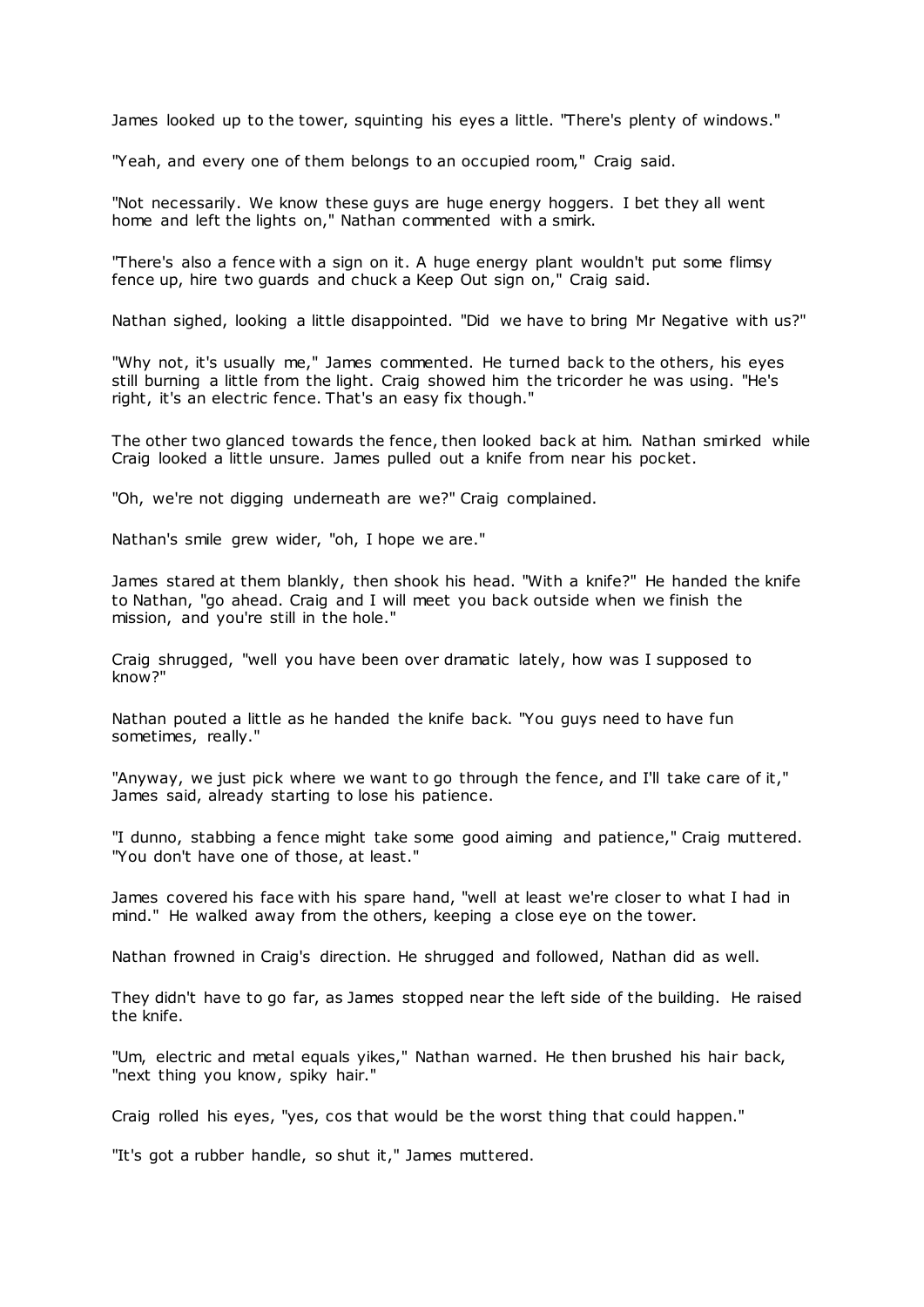Nathan smirked at his impatient voice, while Craig just sighed to himself. "I'll keep a look out," he eventually said, turning his back to the others.

"How do you expect to cut through metal with a knife, even if it wasn't electrified?" Nathan asked. "Rubber handle or not, metal hits metal and whoosh!"

James didn't listen to him, he held out his spare hand. "Tricorder." Craig handed the tricorder to him, then turned his back on them again. After fiddling with it a bit it began to beep, he then knelt down and put the tricorder on the ground right next to the fence. "That should do it." Carefully he placed the blade of the knife against a part of the fence.

"Um, my question's still valid. That's metal you want to cut through," Nathan muttered.

"And?" James only said as he then sliced at the thin metal. The knife went clean through without any resistance, electrical or otherwise.

Nathan looked speechless for once, he looked to Craig for help but his back was still on them.

"Well, first the appearing out of nowhere, now this. I thought my sis was the witch of the couple," he eventually said.

Craig pulled a confused face as he looked back over his shoulder. James didn't react as he seemed too busy to be listening.

It didn't take long to cut a bigger hole in the fence. Once it was done, James knelt down to pick the tricorder back up. "I'll go first, to check it out." This time he didn't get any vocal protesting. Ducking his head he carefully climbed through, rearming himself wit h a bigger weapon. Nathan followed, and finally Craig.

By the time Nathan and Craig reached the wall, James was having a peek through the window nearby with his eyes and the tricorder.

"There's no one there," he said.

"Great, got any more tricks up your sleeve? Breaking a window may get some attention we don't want," Nathan questioned.

"Nope, just the same trick," James replied, gesturing with the knife again. Nathan pulled a face as a headache started to form, he again looked to Craig for help.

"What's your problem?" he only mouthed.

Moments later James lifted his leg over the window sill, then climbed inside. He had a look around the small office while Nathan did the same.

Craig climbed in while keeping a lookout behind him. "That thing must be blunt by now."

James briefly looked at the jagged knife before putting it away. "It pretty much was before the window."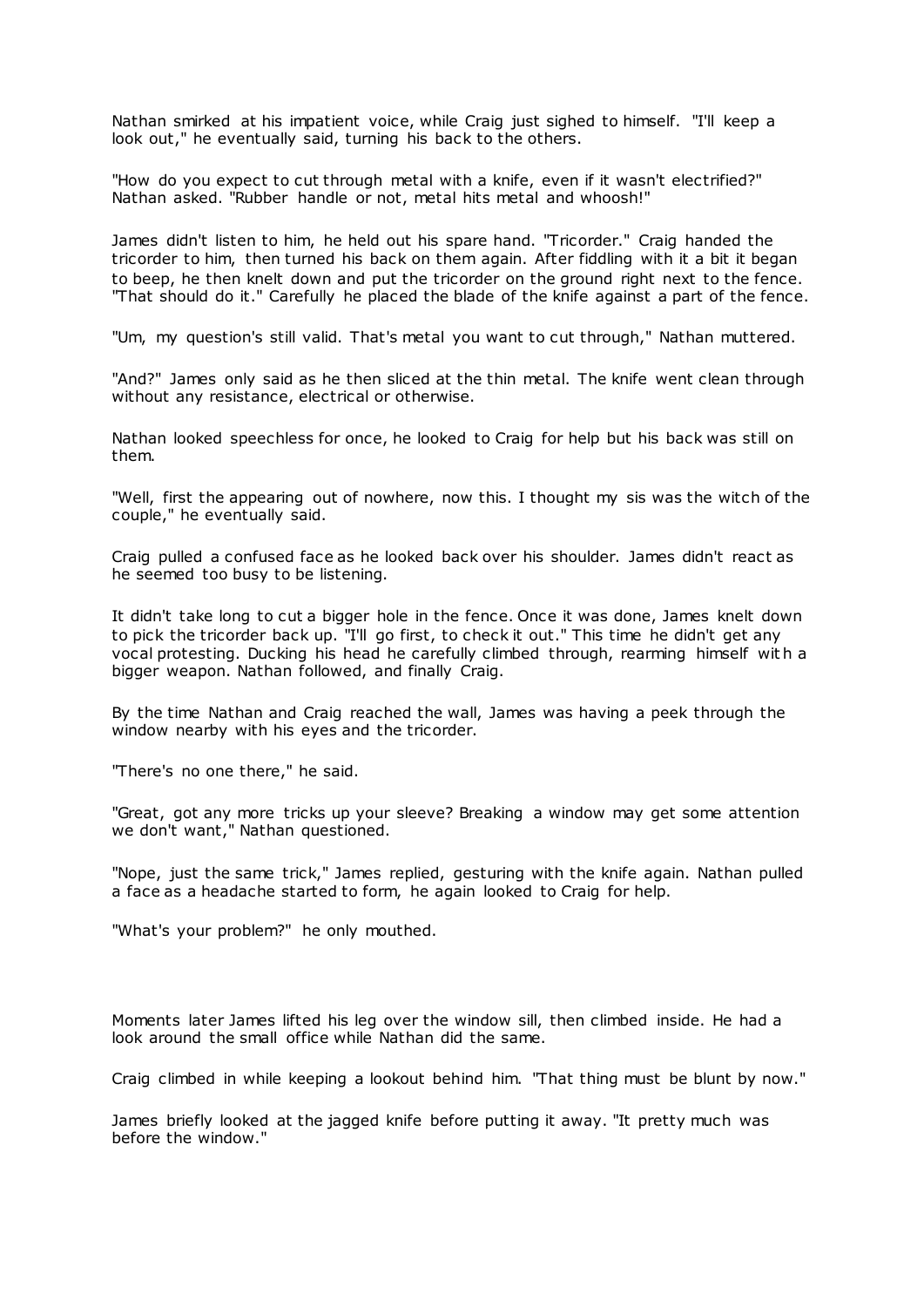Nathan looked on, wincing slightly. Craig walked forward to nudge him in the arm with his elbow.

A tricorder scan stopped James from going any closer to the door. "There's people outside."

Craig shook his head, only then he noticed something at the corner of his eye. He turned towards the wall on his left. "I have a really bad idea." The other two stared at what he did; a small square vent near the ceiling.

"Well, it's better than going through the door," Nathan muttered. His attention went to the desk nearby, "instead of fighting over who gets to pick up who, why don't we..." James walked over to it, Nathan cringed a bit when he grabbed it. "Not drag it across the floor."

James tossed him a bemused look before he lifted the desk off the floor with one hand, and carried it across the room like it was a padd.

"You're not going to give me a weird look for that too, are you?" Craig complained in Nathan's direction. His mouth was already open to say more things, but decided against it.

James put the desk down next to the wall, and climbed on top of it. The vent was just in arm's reach, so he carefully pulled the metal grating off.

"We're still going to be fighting over who carries who," Nathan sighed. "Craig's the tallest, but..." Craig passed him a narrowed eyes stare. "He's the grouchiest kid this side of the quadrant, so he'll probably drop us."

"Prick," Craig muttered under his breath.

James smirked at them both. "We just need to decide who goes first. Whoever does, has to make sure the coast's clear, and if not, find another route."

"Surely that's you," Nathan said.

"Sure, if you want him to pull your arms out of their sockets on the way up to the duct," Craig said.

Nathan widened his eyes while James stared blankly at him. Craig's response was just to shrug his shoulders.

"When have I ever done that?" James complained.

"Um, ookay. I'll take charge, being the oldest and wisest," Nathan stammered. "I'll go first, James second, Craig third so he doesn't have to do anything, agreed?" He didn't wait for an answer, he climbed on to the table with James, then reached up to grab the edge of the vent. As he had to stretch his arms just to grab it, he didn't have much luck lifting himself up.

Craig scoffed to himself. "Looks, like you're first to lift people, or last to push them. Your choice," he then said in James' direction.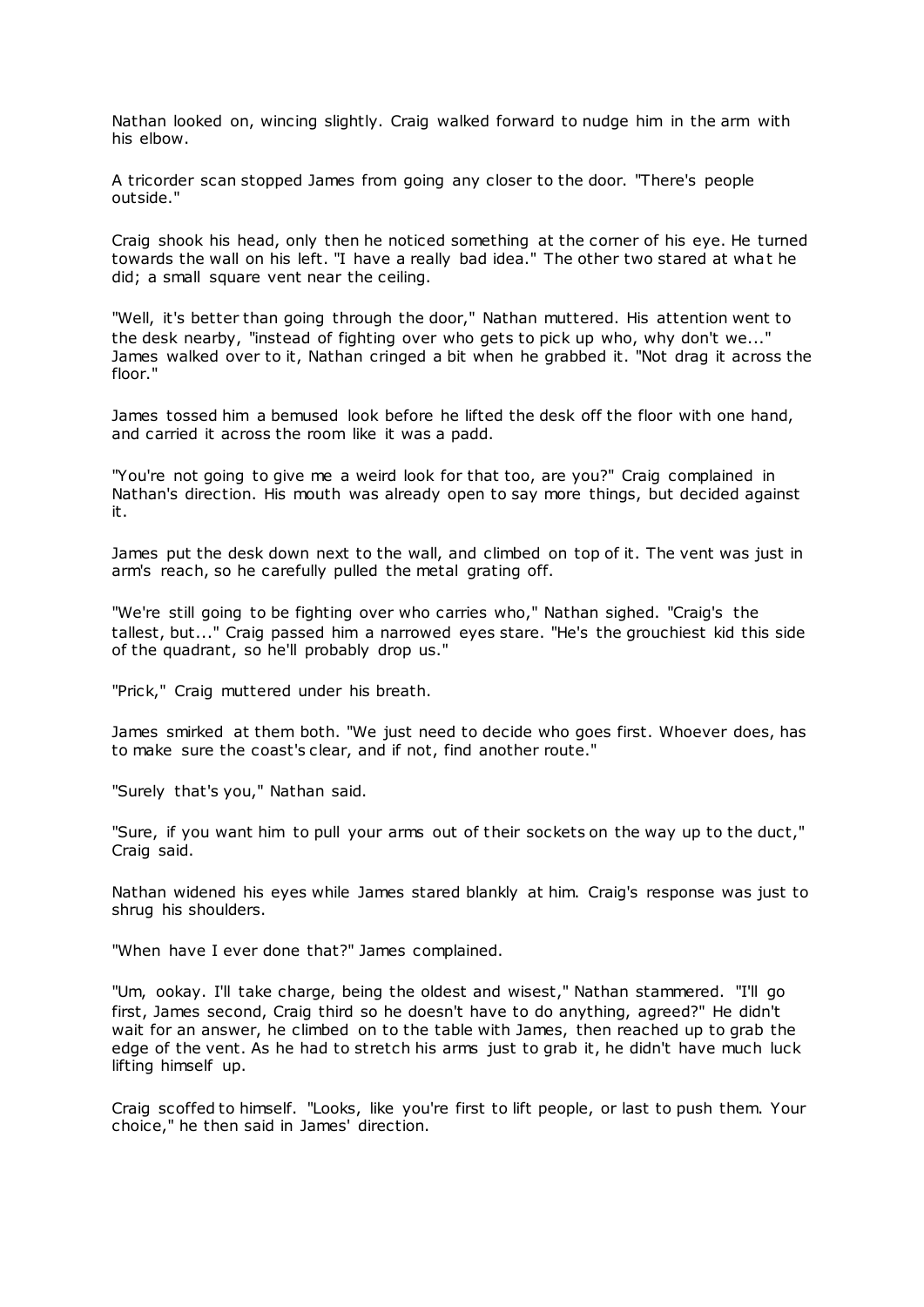Nathan stopped what he was doing, and turned to James with his face extremely red. "I forgot the tricorder."

"Yeah sure," he said with a smile, handing him the tricorder. Once Nathan put the tricorder away, he tried again. Craig couldn't help but laugh quietly as James grabbed Nathan by the legs to lift him up. He yelped a little once his head was in the vent, which echoed down it. That made Craig laugh even more.

"Ssshhh!" James shushed him, while trying not to laugh himself.

"What happened?" Nathan's voice echoed.

Craig shook his head, he climbed up next. "I'd put the table back, in the rare chance that the whole building doesn't know we're here, no thanks to Nathan's squealing."

Inside the vent, Nathan could only hear muffled voices as he maneuvered himself into a sitting position. "Seriously, what happened?" He dragged himself backwards a bit, just in time to see Craig appear in the vent just as quick as he did.

"Scooch," he whispered.

Nathan stared at him, not believing his eyes. He inched back again as Craig rotated around so his back was to him.

"More than that."

"Right," Nathan mumbled. Using his arms he dragged himself back another metre.

Craig leaned forward so his arms were hanging out from the vent. Meanwhile James had put the table back and was heading back. He lifted the vent grate over to him.

"The arm and socket comment comes back to mind," he said, closing his hands into a fist.

"For the last time, I'm not that heavy," James muttered. "Move then."

Craig pulled a face as he retreated back into the vent, James grabbed the grate back off him.

"What are you... we're leaving him here? He is shorter than us, he won't reach if I couldn't," Nathan commented.

Craig looked at him, bemused. "Yeah that extra inch really helped you get up here."

Nathan frowned just as one hand grabbed onto the edge, his eyes widened yet again as James seemed to jump up and climb into the vent on his first try. He moved around to face the hole to maneuver the grate back where it was.

"Oookay, you said the security system will be three floors up so..." Nathan stammered. He began to crawl off down the the tube. "This way gents."

"Why does he always do that?" Craig asked, looking back at James.

"What?"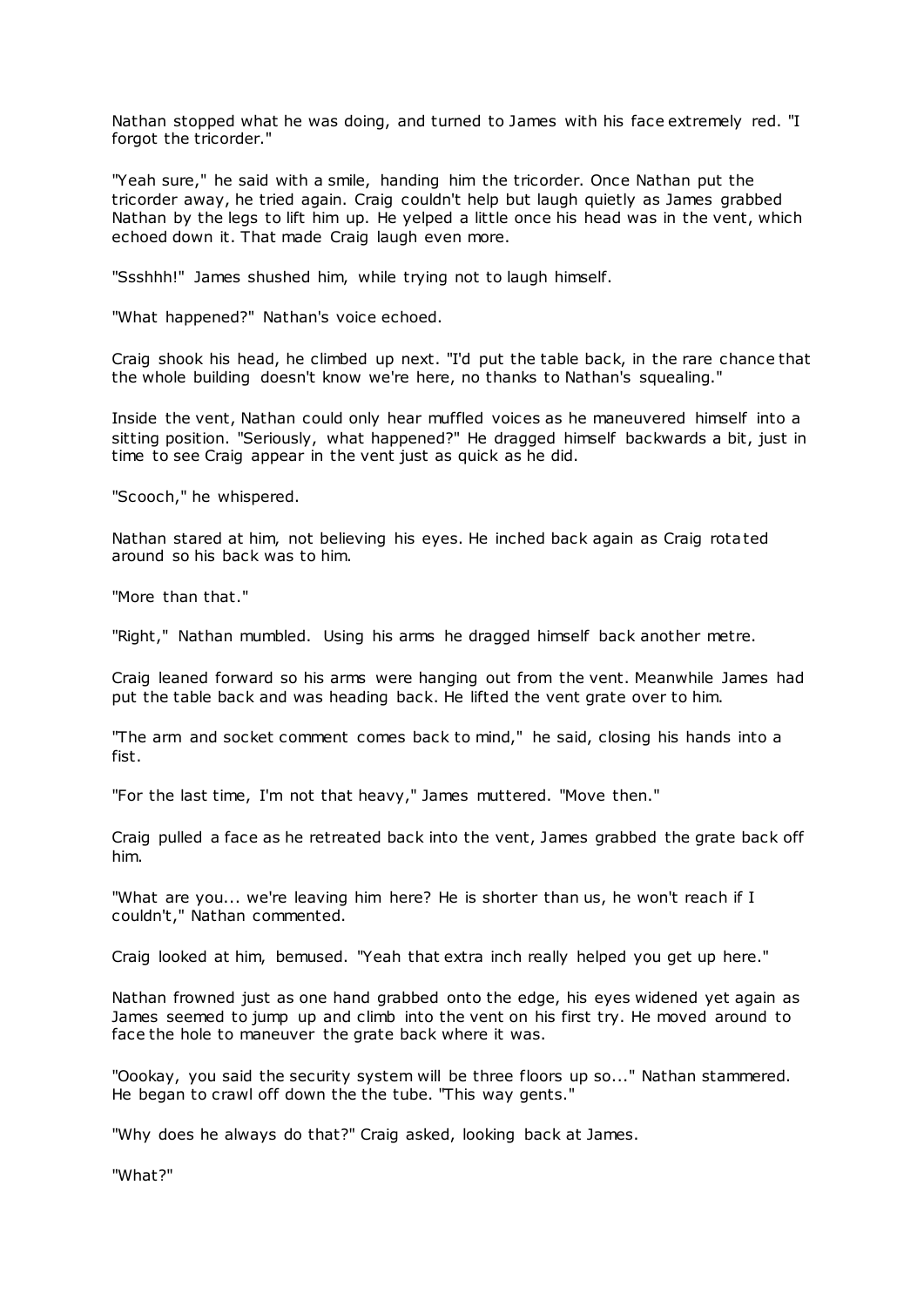Craig shook his head, he turned around to start crawling after Nathan. "You haven't noticed?"

"I dunno, I just assumed eccentricity runs in the family," James replied when he did the same.

Craig bit his lip to stop himself from sniggering loud enough to be heard. "Not that, and I'm telling Jessie you said that."

Nathan meanwhile had stopped crawling as he reached a dead end, at least ahead of him anyway. He looked up to see the vent continued vertically for three metres. "And they said I wasted too much time on slides."

Craig and James looked at each other briefly as Nathan stood up. His hands pressed against the vent, then he straightened his back up against the other side.

"Is it wrong that I want him to muck this up?" Craig whispered.

"Depends how much noise he makes when he does it," James answered with a smirk.

To both of their disappointment, Nathan lifted his knees up to lean against the vent. He was gone from their sight in a few seconds.

"Looks like it's up to you to muck that up," James said.

Craig scoffed. "You wish, I'm not going to do that." He crawled forward to reach the end, and carefully looked up. He got there just in time to see Nathan's leg disappear over the edge. He tried to copy off what Nathan did, but by the time he went to put his knees up, he stumbled back down. Immediately he got back up, this time deciding to try to jump and reach where Nathan was.

"Aaaw, was someone slide deprived as a little tyke?" Nathan's voice taunted him. He offered both of his hands.

"I can do it," Craig huffed as he tried to climb again. James shook his head and began to crawl closer. "Don't even think about it!"

"Gee, fine," Nathan huffed, thinking he was yelling at him. "I'll scout ahead, shall I?"

"You do realise that one of us still isn't keen on closed in spaces, so..." James commented.

Craig grunted as he tried to get his legs up, one at a time. "Not my fault you're a little wuss..." he said breathlessly. James groaned in repsonse. Just as Craig got his other leg up, he started to tumble again. Only this time James grabbed him by the legs, and pushed him up.

"Yey he did it," Nathan laughed, looking back. He did a double take as Craig was now lying face down, with his head against the ground.

"Hurry up!" James' voice yelled from down the bottom.

Craig lifted his head, "I hate him."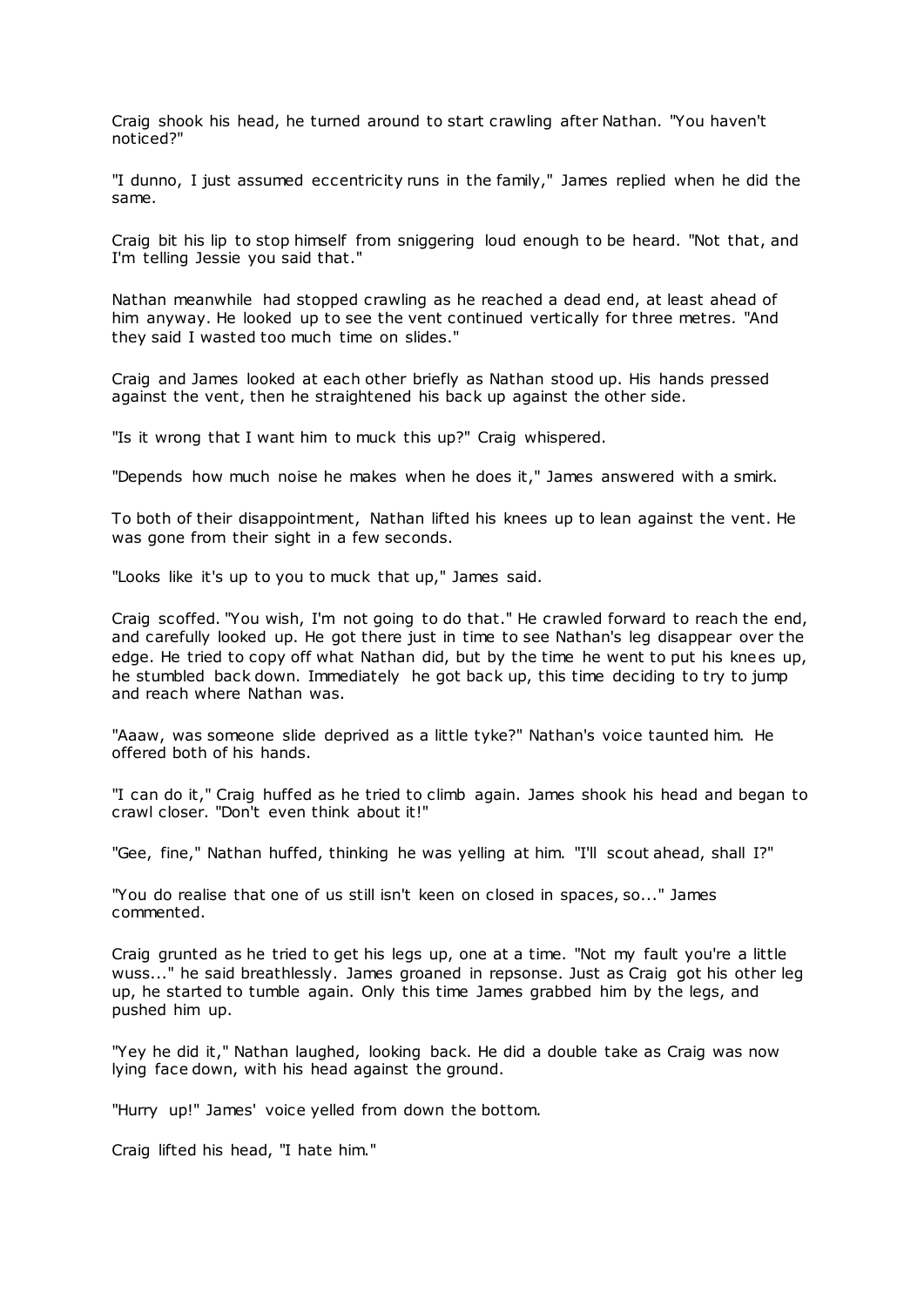Inside a small room filled with alien computers, another grate fell from its vent onto the floor. Nathan popped his head out, as well as the tricorder in his hands.

"Yep, definitely clear."

He swiveled his legs around so he was in a seating position, then jumped down onto the floor.

"Am I the only one wondering why a room this important is unmanned?" Craig's voice mumbled. He then came into view.

Nathan looked around towards the door as he jumped down into the room too.

"Yeah, cos we're too busy wondering if Craig ever listens," James commented as he was next to leave the vent.

Craig pulled a face as Nathan turned to him. "The Security room's still one floor up, mate.

"But you said... three floors, I'm pretty sure there were three..." Craig stuttered.

"Three's how many times it took you to get up the last part," Nathan smirked. "It's ok, I don't blame you for losing count."

James walked forward to join Nathan, so he could take the tricorder. "So, how are we getting up to the next floor?"

"Easy," Nathan smiled. He pointed to the door, "that leads up to a large room containing a pair of stairs. The room we want is just up them."

"Great, so we climbed through the hell vents, cut open an electric fence, just to walk into reception," Craig muttered.

"Easy hissy fitter, there's no one around. I guess the only people still in the building are the few desk lackeys on night shifts," Nathan said.

James went over to the door. "Or the guards."

"And or, or," Nathan commented with a smile.

Craig was not impressed. He quickly walked forward to join James.

"There are people around who could probably reach us in time."

"Um yeah. Night time or not, surely somebody would be guarding a large area like that. I mean, what else would it be?" Craig questioned.

"So your solution is to waste time chatting about it?" James commented. He turned back around to face Nathan. "You know the plan, if you listened anyway."

"Yep. Get to security room, locate our friends with it, do what we did before to get here. Check," Nathan replied.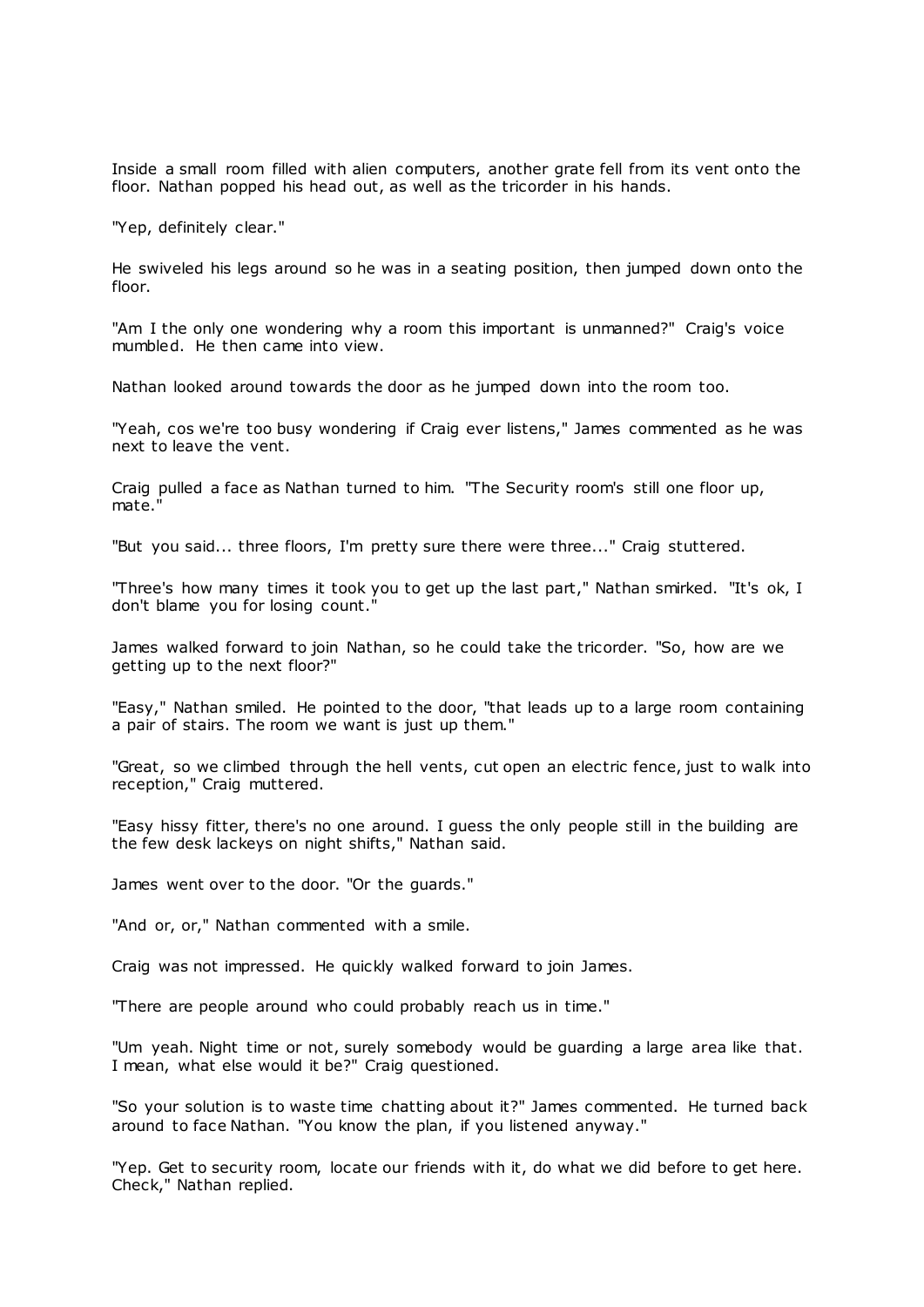James shook his head as his hand went to grab the door handle, "just a yes... never mind."

As soon as the door opened, the trio crept through it one by one. Just like Craig expected it would be, the room they entered appeared to be a large reception area. A large desk stood in between the two large stairs leading up to a raised walkway above the back of the room.

James lead the way up the stairs, keeping half of his attention on the tricorder. Nathan remained in between him and Craig, clutching the rifle hanging against his front while Craig had chosen to hold it properly, while pacing backwards.

The pair stopped as James did half way up the stairs. "Change of plans."

"Great, which chairs do we need to take cover from?" Craig muttered.

"Get to the security room, now," James ordered as he turned back to go down the stairs. Nathan held out his arm to stop him. "No time. There's a group coming this way, I'll make them think there's only one us."

"Are you crazy?" Nathan whispered. Craig poked him in the back with the rifle, or rather nudged him. "But..." He reluctantly continued up the stairs, so did Craig. However he stopped just as he got to where James was, he handed him the tricorder.

"If we have time to get there, surely..."

"Just get Jach and Janet out," James whispered back.

Craig nodded, he rushed up the stairs to join Nathan on the platform. At the dead centre there was a door, surrounded by dark windows. They both ducked their heads so if anybody was in the room, they couldn't see them coming. When they reached the door they crouched down onto their knees.

"I can't see in, it's like a mirror on this side," Craig whispered as he handed Nathan the tricorder. He began to work on the panel next to the door.

They froze as they heard some doors slamming open directly beneath them, then some voices yelling in an alien language.

"Hurry," Craig whispered harshly. Nathan threw him an angry glance which surprised him.

Just underneath them eight of the aliens marched out of two large doors, quickly spreading around the room. One side stepped closer to one of the stairways. He turned his head to look over the solid banister. He got a phaser rifle to the face for his trouble.

After he stumbled back, James appeared from the other side of the banister, aiming the rifle. The other aliens turned to face him simultaneously, almost robotically. His phaser fired a wide shot, which enveloped the whole room in front of him. His eyes widened as the aliens only stumbled back, slightly dazed.

"What the..." he stuttered, quickly raising the setting from High Stun to the next level. The aliens recovered and rushed for him. The one close by brandished a long, curved dagger and literally leapt at him. James grabbed the nearest sofa like chair, and threw it into his path.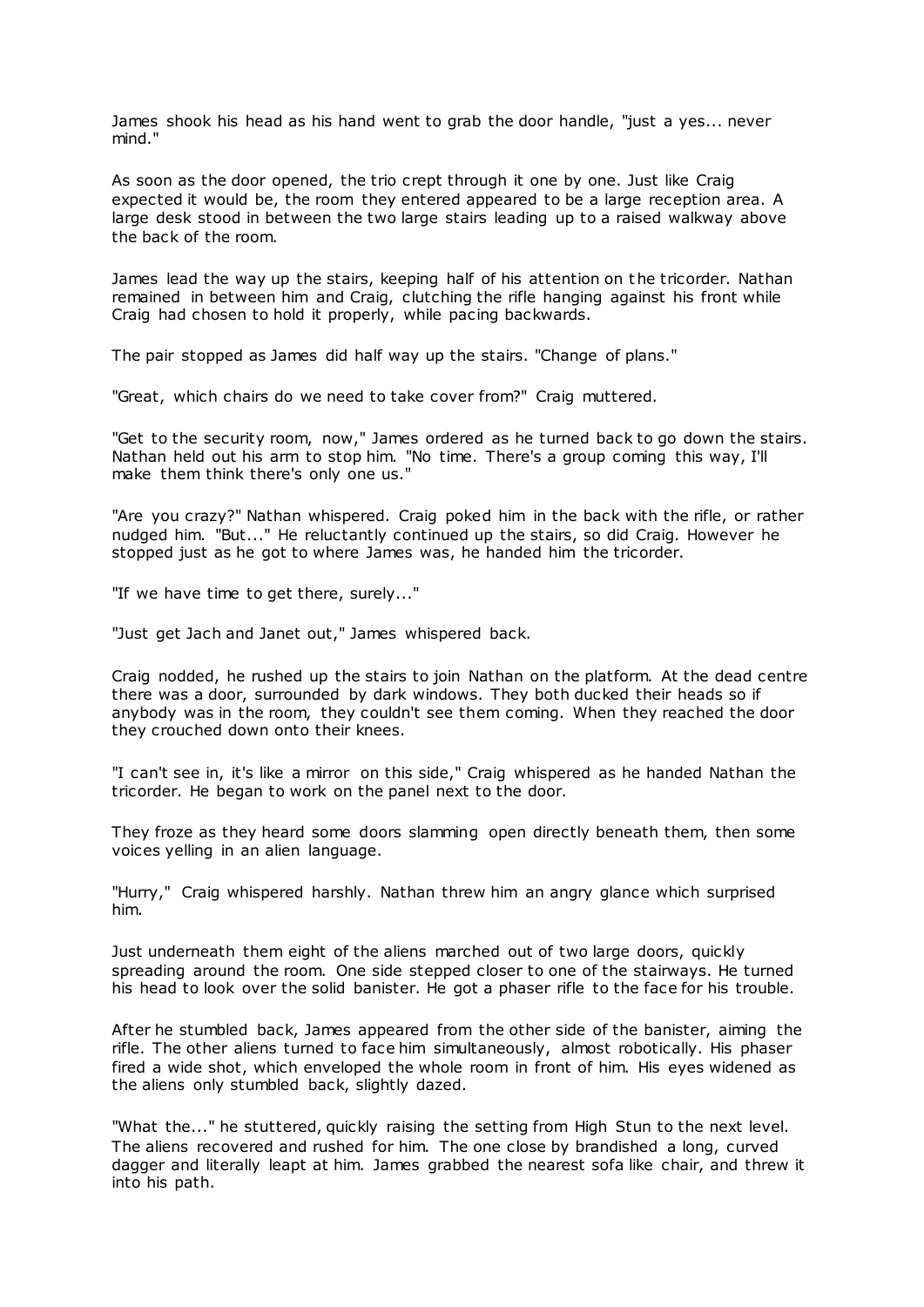The security door clicked open, Nathan pushed it softly to open it enough to let them in. Craig got back onto his feet, but stayed hunched, and went inside. Nathan looked back, wincing at the noises he was hearing downstairs, then followed him inside.

The room they entered was huge, but filled with computers taking up the entire walls. Most of them were filled with screens showing parts all over the building.

"All right, first things first," Craig thought out loud as he approached one of the computers. Nathan stood behind him, scanning the screens one by one. He turned, eventually settling on the window. "Disabling the camera for reception..."

"Yeah, it's a little late for that," Nathan commented.

"Really not. Have you seen our people on any of the security footage?" Craig questioned. He glanced back, "Nathan, the screens!"

Nathan frowned as he managed to catch a glimpse of the fight below. "Um, right. Not yet." His attention went back to the many screens on the stations.

Meanwhile one alien had grabbed James from behind, his arm tightly around his neck. A group of three surrounded him just as he punched another alien down to the ground. Just as two of them lurched forward, he swung both of his legs up to kick them right back. The alien on his back tightened his grip, but he was hurled over his shoulder anyway.

Another alien took that chance to also jump onto him from behind, this one quickly raised a dagger. James pushed himself back into the wall, the alien instantly lost her grip on him, and fell to the floor.

He quickly ducked as the last two standing aliens swiped their sharp weapons at him. One responded by kicking him in the head, knocking him almost onto the ground. He recovered in time to block the other alien's swipe with one of his own weapons. Both aliens stared blankly into his eyes with the same creepy blackness as the last ones. One punched, while the other tackled him. All three of them crashed into the back wall, tearing a huge hole as they tumbled through it.

Craig and Nathan felt the ground shake as the wall supporting them weakened. Craig held on tightly as he continued to work. Nathan meanwhile had his eyes on one particular screen, the colour in his face had gone and had been replaced by a sickly white.

"Typical," Craig could only say. This prompted deathly pale Nathan to briefly look over his shoulder at him. "James can't resist smashing people through walls. I miss the good old days where he just hit you."

"Um..." Nathan could only say.

"Good thing is, nobody saw it. I'm checking any rooms that may be brigs, or heck even labs," Craig continued, unaware of Nathan's mood.

"That um, wasn't him... well, it was but..." Nathan stammered.

Craig decided to see what he was looking at, which was a view of the reception pointed straight towards the new hole. "Damn, there's another camera? Ok, hang on. It would be useful if you, oh I don't know, look for our people!"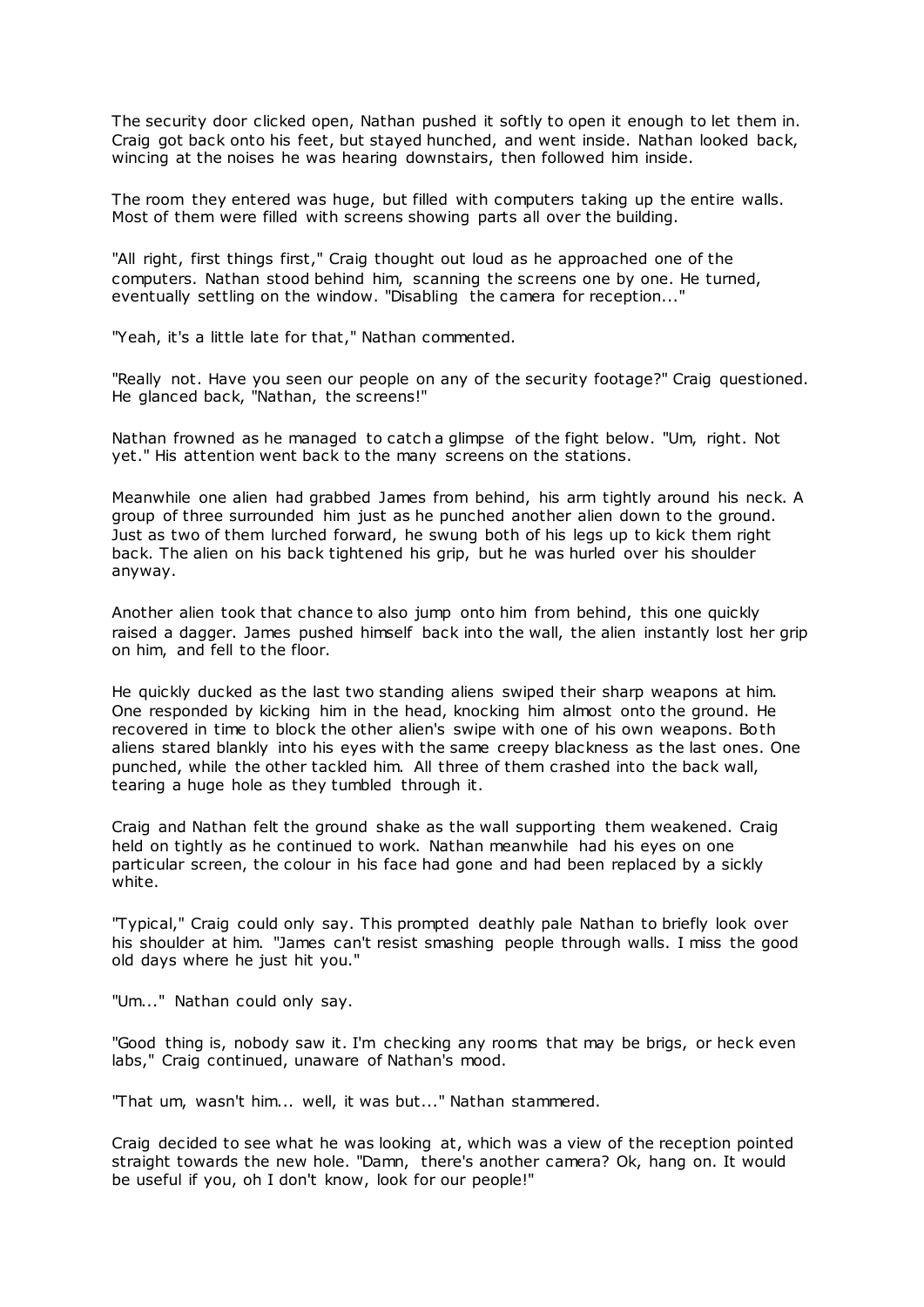"Right," Nathan stuttered, he rushed to another computer.

As he did, he missed the shot of one of the aliens being thrown from the hole and into the nearby rubble.

Two aliens that had been knocked down before, got back up. One of them eyed the thrown alien, without hesitation she ran towards the hole.

James appeared with a few new scrapes across his left arm, and chest. He leapt over the rubble to avoid the alien running for him. She stopped instantly, and raised a thin sword in her left hand. He looked back as the second alien had also joined them.

They leapt forward to attack. James jumped up to grab a hold of the banister behind him, he kicked one of them down, then tried to pull himself further up. The woman also jumped, grabbing his legs.

A couple more of the down aliens staggered back up, ready for more. Just then they heard a beep coming from afar. They looked over to see the phaser rifle lying discarded on the reception desk. Before they could decide what the beeping was, it fired another wide shot in their direction, this time knocking them to the floor.

"There!" Nathan announced, pointing at one of the screens. He placed the tricorder onto the console and pressed a few commands. Craig rushed over to his side.

"That's not far, there's even a duct nearby," he said, not sounding particularly happy about that. Nathan looked at him, the colour was back in his face again.

"I'll let you go first this time, hmm?"

"Hmm?" Craig mocked him. "Sure." They both turned to leave via the parallel door to the one they came in.

James meanwhile had climbed to the top, even with the stubborn alien still trying to pull him back down. She had however climbed further up. With one arm she tried to swipe at him with the sword she had managed to hold onto, he took that opportunity to push her off of him. He then pushed himself up onto the walkway, dodging the banister in the way. He looked back down to check if the aliens were still down, before heading for the security room.

More voices from below stopped him in his tracks. With a heavy sigh, he turned back around.

"How long have they been missing?" the alien, formally known as Snugglebumps, demanded.

His two companions stared at the younger man, one of them smirked with disrespect.

"Does it really matter? They're not going anywhere."

*Snugglebumps* snarled, puffing some air out of his nostrils. "Thoughts like that lead to plans being ruined all the time."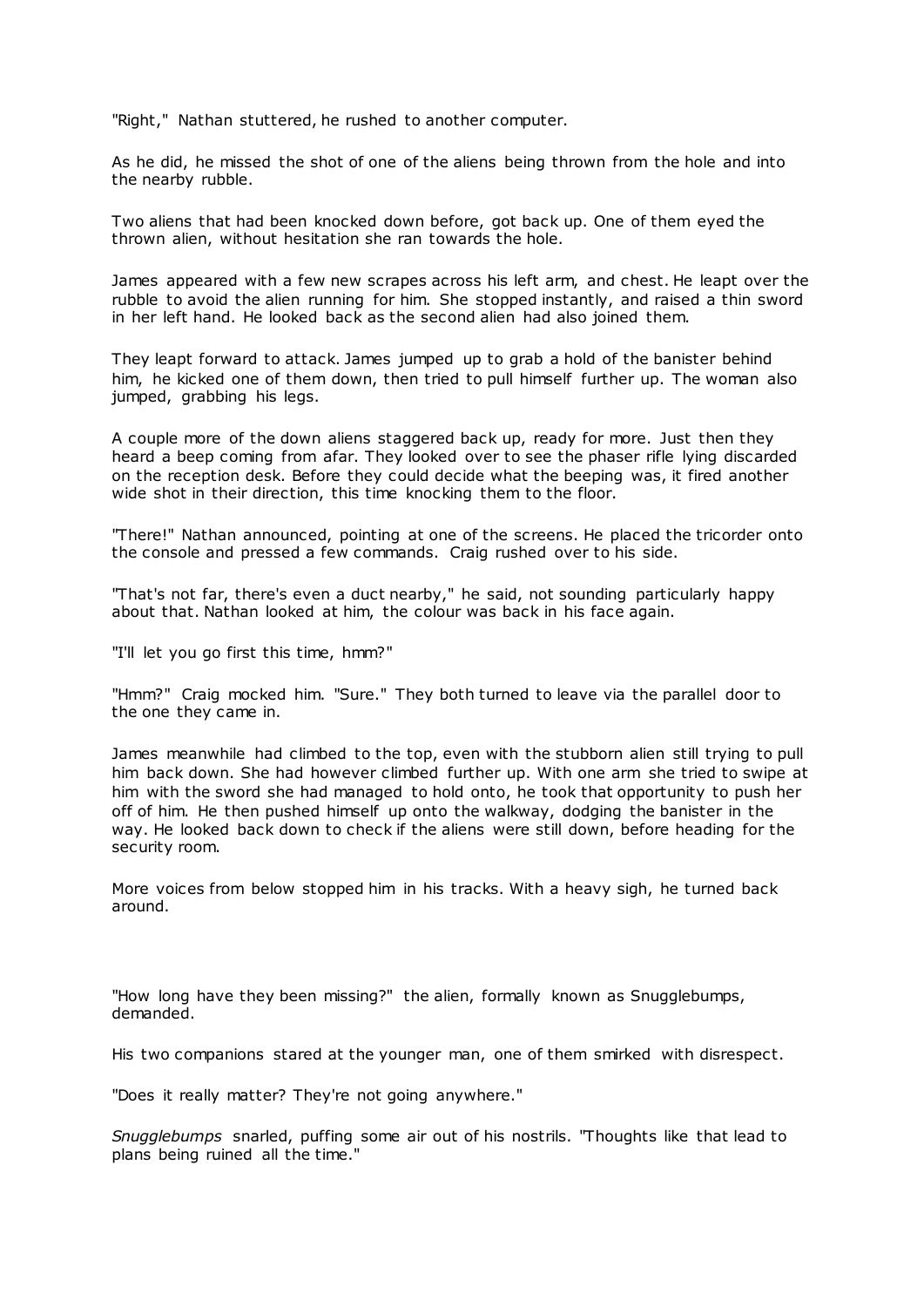"I'm sure the witch will kill him, long before they can figure anything out. They can't do anything about it now."

The smirking alien laughed to himself. "Do not fret, Galnar. Snuggles here is just cranky about giving up his master."

The pair didn't even flinch as Snugglebumps' already large form, changed into a beast twice his size. "Call me that now!" He swiped a large claw within a centimetre from the joker's face.

"Put it away Lurkrun," the alien referred to as Galnar chuckled.

"I told you he was too young for this mission. A first Shifter are only good for cheap laughs." The second alien walked over. With just his index finger he poked the man now more than twice his size. This managed to push the beast back a step. "Right Bumps?"

"If it wasn't for me, we wouldn't have the witch. Some respect..."

Galnar waved him off. "Yes, congratulations for sniffing out the Slayer's wife. It must have been like searching for a star in the sky."

Snugglebumps, or rather Lurkrun growled but reverted back to normal anyway.

"More like finding a bomb and bringing it home with you," a familiar voice taunted them. The aliens heads swung around to the source. "Cos that's all you've done," Damien sneered.

"You!" Galnar snapped. "Are you as stupid as you look?"

The trio approached the intruder.

"Yes, of course," Damien smugly retorted. He quickly shook his smugness off, ready to correct himself. "By that I mean, I do look like a genius, after all." They blankly stared at him. "But you, I'm not the one bringing aboard a pissy witch who has been evil before. Also not to mention being hooked up with the Chosen. You'd have better luck kidnapping the Phage."

"Where is she?" the unnamed alien demanded.

Lurkrun closed the already small gap between Damien and the others, he grabbed the intruder roughly by the arm. Damien only smiled at him.

"I liked you better as Snuggles." This obviously prompted a growl. "She thinks that I'd pretend to betray her, gain your trust, then turn on you. She's never been the brains of the group."

"I assume you're here for another reason," Galnar stated.

"Well, we got along so well the last time I betrayed Voyager, didn't we?" Damien smiled deviously at the trio.

Galnar and the unnamed alien looked at each other knowingly. Lurkrun frowned as confusion filled his face. "What are you blabbering about now?" he asked.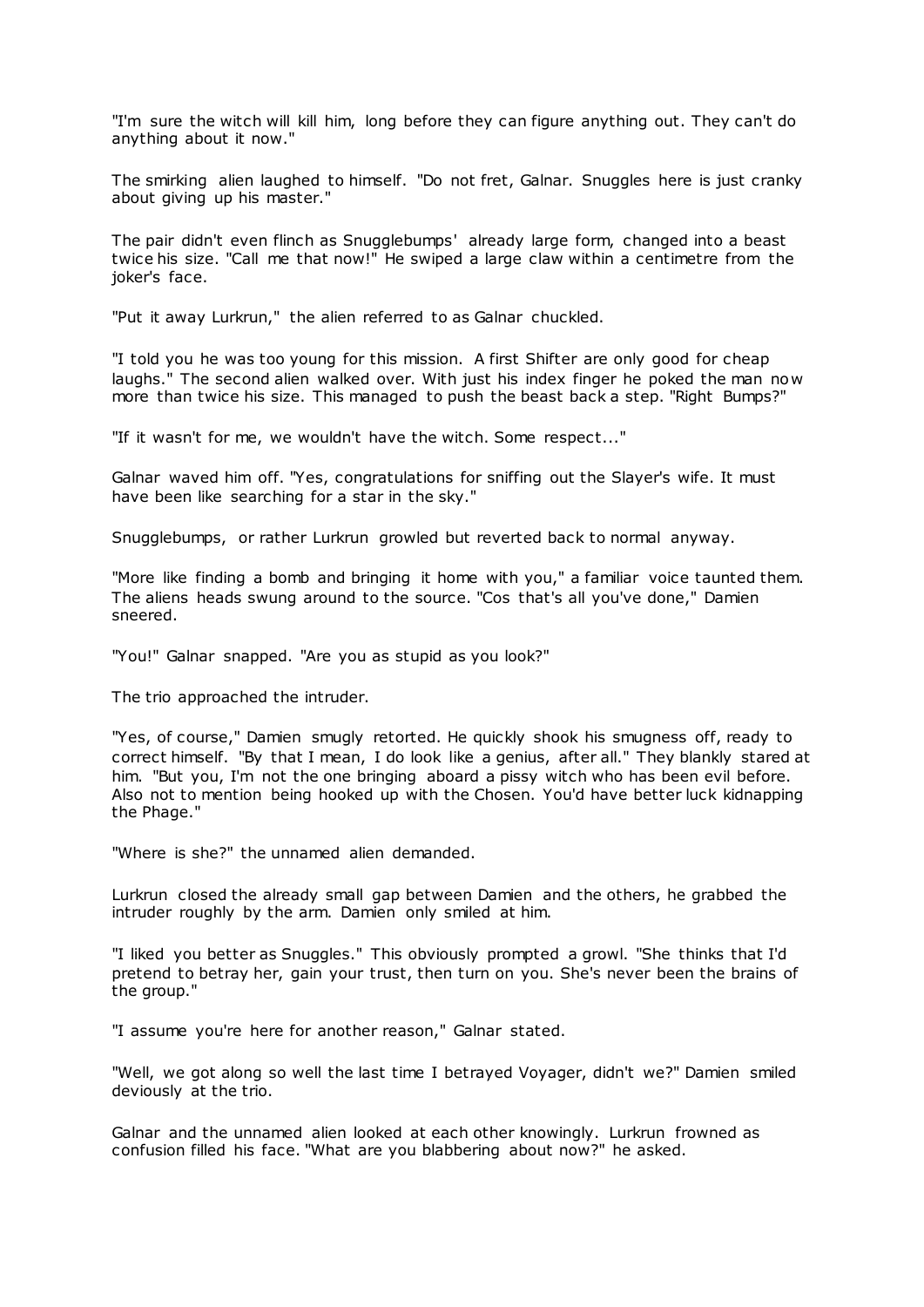"Please! Your excitable self shapeshifted in front of me. Only a regular Joe would miss what that means."

Lurkrun snarled at his companions. "He's trying to throw us off. The witch is probably doing something as we speak."

Damien briefly looked at the others, faking a shocked expression. He turned back to the man holding his arm. "You manage to think of something like that, yet think you can scare off other shapeshifters by shifting. I should have known you weren't a rabbit, you don't have the brains to be one."

The unnamed alien sighed, "we'd be fools to overlook the incident four years ago."

Damien smiled in his direction, "what's a little *traitorism* between friends?"

"We're not friends with Humans!" Lurkrun spat.

"Hmph, Human," Damien complained, dragging his arm away. "As if! They're weak, the lot of them. Even their Slayers are pathetic."

Galnar smiled coldly, then began to pace in a circle around him. "You betray your own people for kicks, yet you work with them to ensure your own survival. You enslave innocents to achieve your own ends. You think you are the centre of the universe, the most perfect thing to grace the cosmos."

"What's your point?" Damien smiled smugly.

"I'd say that's a perfect description of every member of the Human species," Galnar laughed, stopping directly in front of him.

"You're forgetting one little detail," Damien said whilst trying to hide the anger brewing in him.

"You're right, I could go on," Galnar retorted.

Damien forced a devious smile. "I'm the brilliant inventor of this shield you keep harping on about." This wiped the smirks off the older aliens faces. "It's based on the principles behind the portals that opened on Deck Thirteen ten years ago. Of course, if you figure anything out from that, be my guest. I'll just be on my way."

Lurkrun moved around to stand in the doorway, blocking his escape. "Unbelievable, this *Krashak* was the one who enslaved an entire unit to attack the Humans with, four years ago? I should kill him for that alone."

"Relax!" the unnamed one groaned, with a roll of his eyes. "Damien, do us a favour and pet him between the ears."

"I will not stand here and continue to be insulted," Lurkrun growled.

"Then walk," the unnamed alien said.

Lurkrun marched through the door, muttering to himself. "He'll just do it again, fools."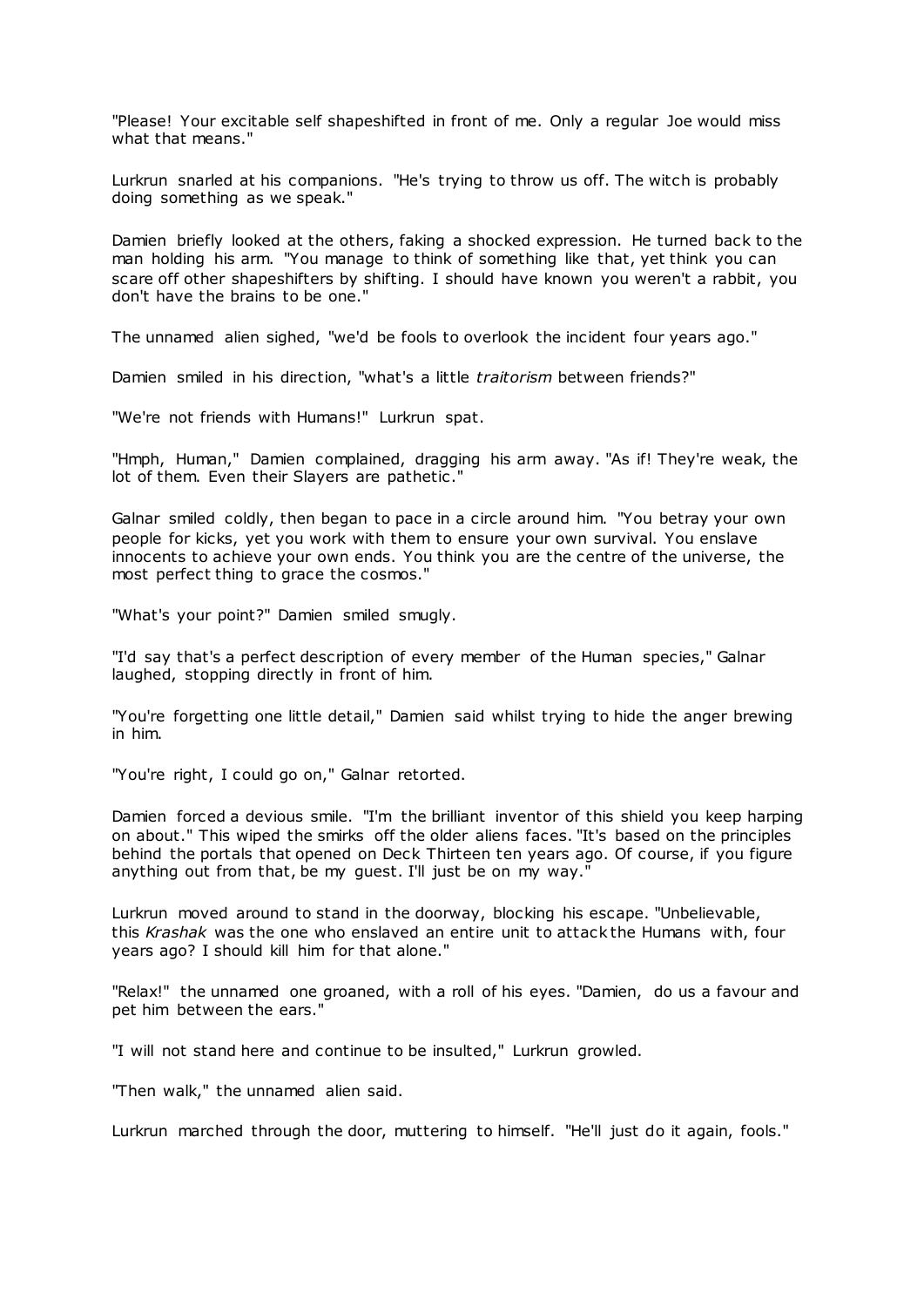"Well, now that the imposter is out of the way," Damien turned to leave. The unnamed alien took Lurkrun's place.

"Do not think you have the upper hand. Your so called enemies are being destroyed as we speak."

"Really? Good. In that case, I'll keep the information to myself," Damien remarked, folding his arms tightly. "I'm sure Voyager won't be able to decipher my notes enough to make it. They probably didn't know you'd even attack to even bother. It's not like they have people that have the ability to see the future. That'd be a bummer if they did."

Galnar took a few steps closer to him. "If you were so willing to betray them and not us, why wait until now? We were alone in the interrogation room."

"What can I say? I can't resist an old fashioned betrayal. I'm sure Jessie will enjoy it too," Damien replied.

### **Meanwhile:**

"Do you think they'll buy it?" Kiara asked in a worried tone.

"Not a chance. It keeps them distracted, gets him away from us, and might get him killed. Win, win I say," Jessie replied with a cheeky smirk. Kiara smirked back at her.

"You do realise though, that we've got more chance of him turning on us than..." she said in mid thought. Jessie put an arm out in front of her. "Never mind."

"No," Jessie whispered as she quickly pulled Kiara with her by the arm. They disappeared around the corner. Seconds later Lurkrun marched down the corridor.

Once he was long gone, Kiara bit her lip nervously. "Sorry."

"Forget about it, I doubt Q's would teach you to be discreet," Jessie continued to whisper. She headed back into the corridor, and continued down it. Kiara followed closely.

"A... little help!" Craig stuttered painfully. His body lifted off the ground, pulled by his own hair, then slammed back down.

Nathan coughed as something heavy was pressing him into the wall, by his chest. He tried his best to change the setting on his phaser rifle.

"I'm kinda in the same pickle, you know!" he managed to spit out.

Craig tried to break his second fall with his hands pressing against the floor. It was a waste as they just slid forward from the strain, his head hit the floor yet again.

The phaser rifle beeped, getting the lone alien's attention. Her head swung around just as Craig's head was lifted up again. She dropped him, then used her now spare right hand to slap the rifle from Nathan's hands.

"Um, uhoh," he squeaked.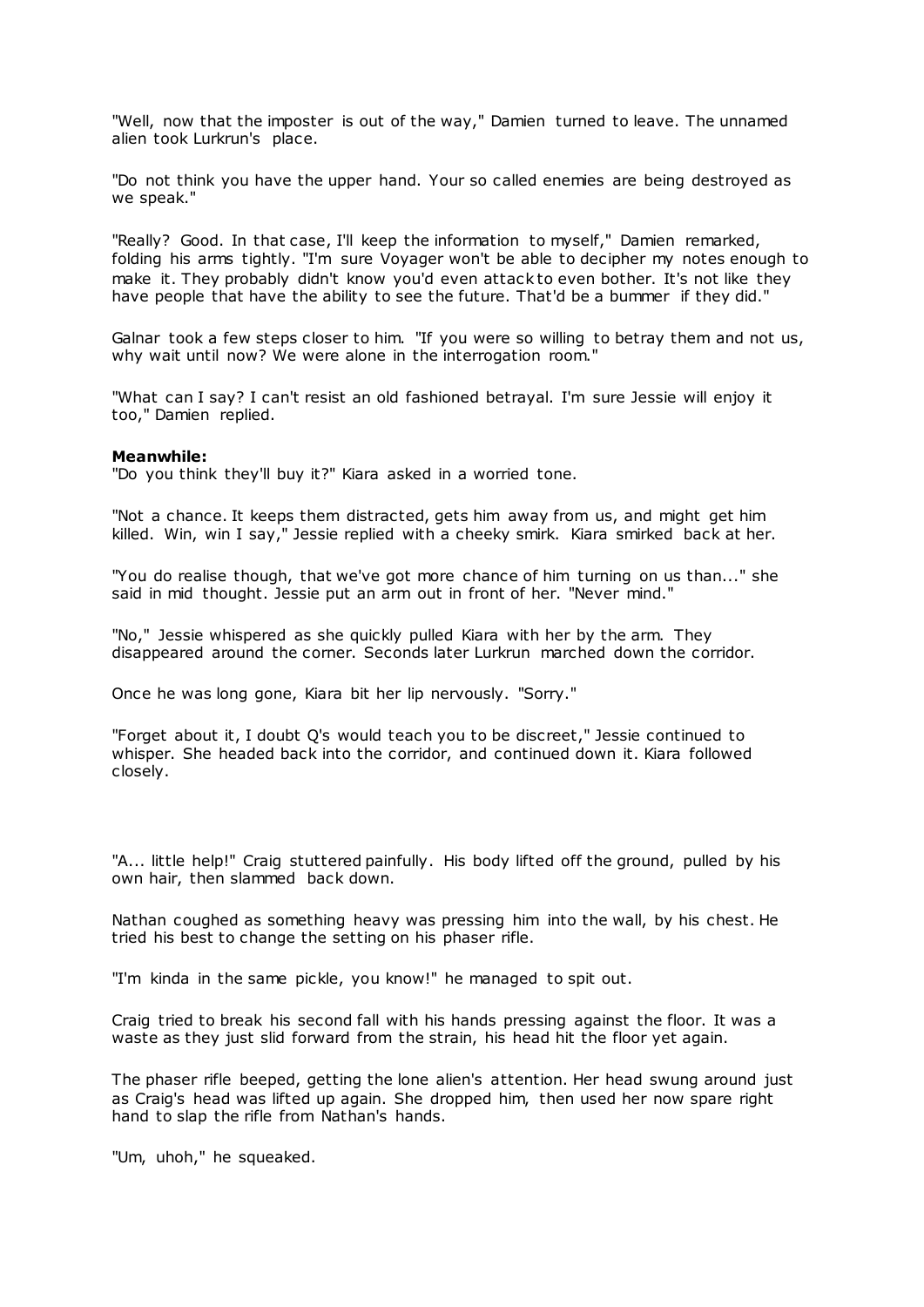Craig's response was to only groan from the floor.

The alien's right hand swung to Nathan's throat. Her eyes stared deeply into his as she began to squeeze.

"Ugh, good work Nath..." Craig muttered as he lifted his head back up. He then caught sight of the dropped rifle. With a lot of painful effort, he looked behind him. "Never mind."

His hands quickly reached to grab the rifle. Even that noise got the alien's attention. It was enough to stop her choking the life out of Nathan. Craig rolled onto his back, only then noticing the alien's attention had shifted again, then he fired. She fell backwards to the ground.

"Phew," Nathan sighed in a croaky voice. His hand checked to see if his neck was still the same shape. "James wasn't kidding about them."

Craig groaned as he got back onto his feet, whilst checking the wounds on his head. "Uh huh." He headed over to the small computer station in the centre of the room. Ten doors decorated the walls of the room, all but one reinforced with a blue forcefield.

"Makes you wonder how he could take two of them, alone," Nathan said, as if to himself. "Or eight."

"Uh huh," Craig wasn't listening, he was busy working on the station. "We didn't get here fast enough. I'm only getting one lifesign." His head turned to one of the doors. "I'll get the door open, you go."

"Right, right," Nathan said, rushing to the same door.

Craig nodded. "Now."

The forcefield disappeared, the door then opened from the middle. Nathan rushed inside a tiny, spartan cell. The lone figure scrambled to his feet despite the many injuries he had. "Nathan? How..."

"Jach, no time. Where's Janet?"

Jach's eyes closed, his head lowered. "They took her away." His balance wavered, and he stumbled forward. Nathan caught him quickly, then helped him walk out of the cell. Craig soon joined them once the door closed behind them. "They wanted me, but..." his voice cracked.

"But what?" Craig asked like he didn't want to know.

Jach looked back up at them, his eyes filled with anger. "She stood in front of me, demanding they take her first. They hit her. They didn't want a *filthy human*."

"They took her anyway?" Nathan questioned.

Jach nodded, but it even hurt him to do that. "Obviously I wasn't strong enough for them," he stammered, gesturing his hands at his wounds.

"I have a crappy feeling about this," Nathan mumbled.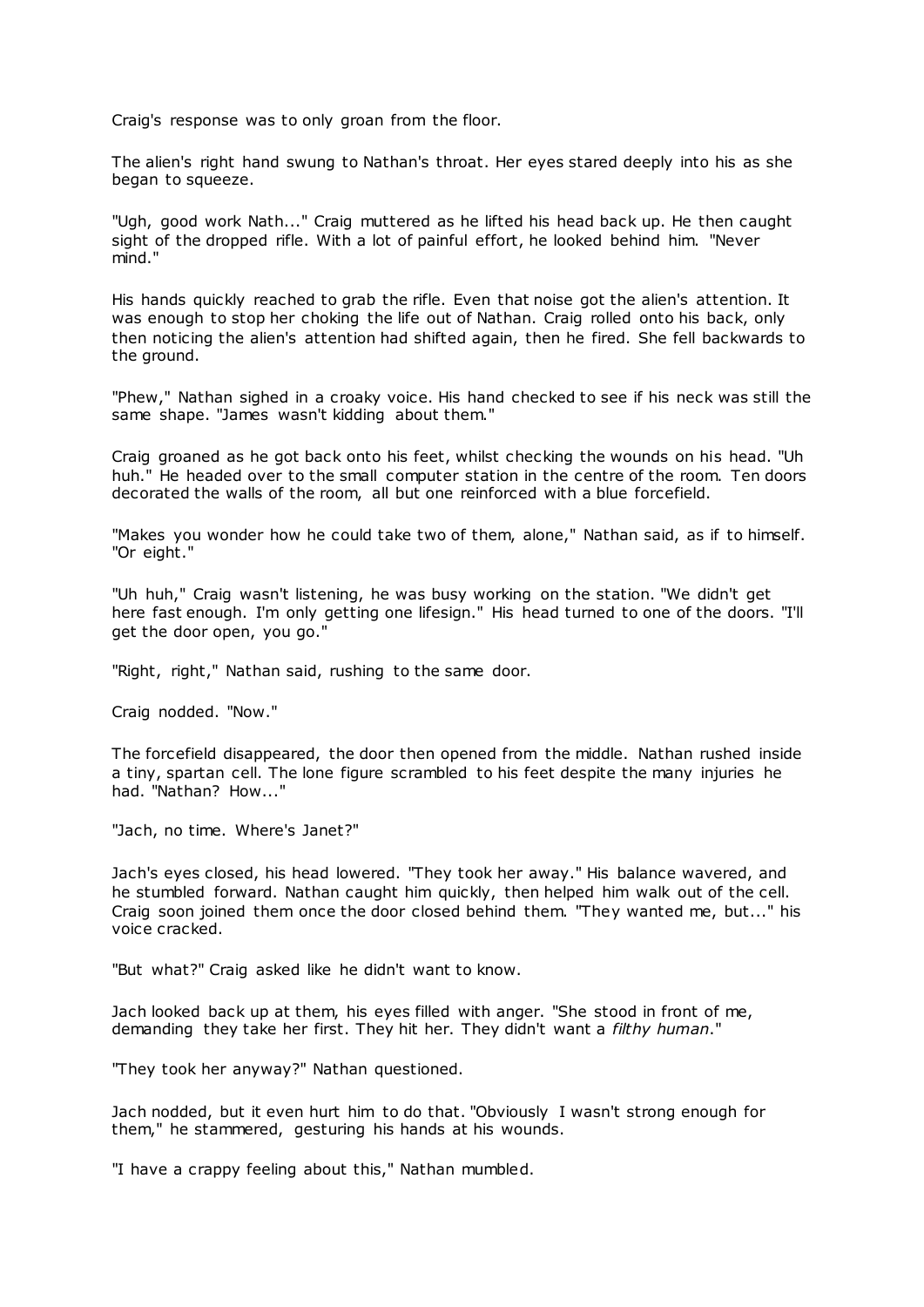Craig stared just ahead of him, at nothing in particular. "We should go..."

Nathan shot an annoyed glance at him. "And leave Janet with these guys, what's the matter with you?"

Craig turned his stare to Nathan. "To the laboratory on the next floor down."

"Oh," Nathan looked a little embarrassed. "Maybe Jach should rest up inside one of the ducts then. He's in no condition to help us out."

"But..." Jach tried to protest.

"If you want to help Janet, you should stay out of harm's way. We can't really break into a lab while we're keeping you upright," Craig explained to him.

Jach sighed, he knew he was right. Nathan smiled encouragingly in his direction.

"Fine."

"Don't worry, if we don't get her out, maybe James will."

Craig was about to say something but was interrupted by the alien girl stirring. He gestured his head to the only unblocked door. The trio quickly left before she awoke. Once they entered the corridor, an alarm started blaring.

"We're out of time," Nathan stuttered.

A group of three aliens stood in the middle of a corridor, calmly discussing something despite the loud alarm. Only a few metres away James stood with his back to the wall, just around the corner. He could just hear bits and pieces of their conversation over the noise.

"Of course..." one spoke. "Compatible... procedure. Respond... to... encouraging results."

The other two seemed a bit angry at him. "No, you..." one went to a mutter, so he couldn't hear the rest.

"I don't... It... matter. She is clearly... Human... What difference..." the first one said with confidence.

One of the aliens looked over in the general direction James was. He muttered something to the others. They turned to go in the other direction, and quickly too.

Once they were around another corner they continued talking. "Get that thing out of here," the last one snarled to the two behind him. He heard a small bang which made him turn on his heel. His eyes widened at the sight of his t wo comrades collapsing to the ground, with James standing in the middle of them.

"I really hate being called a thing," he said casually, before raising a fist.

The alien man fell to the ground too, James stepped over him to continue on his way.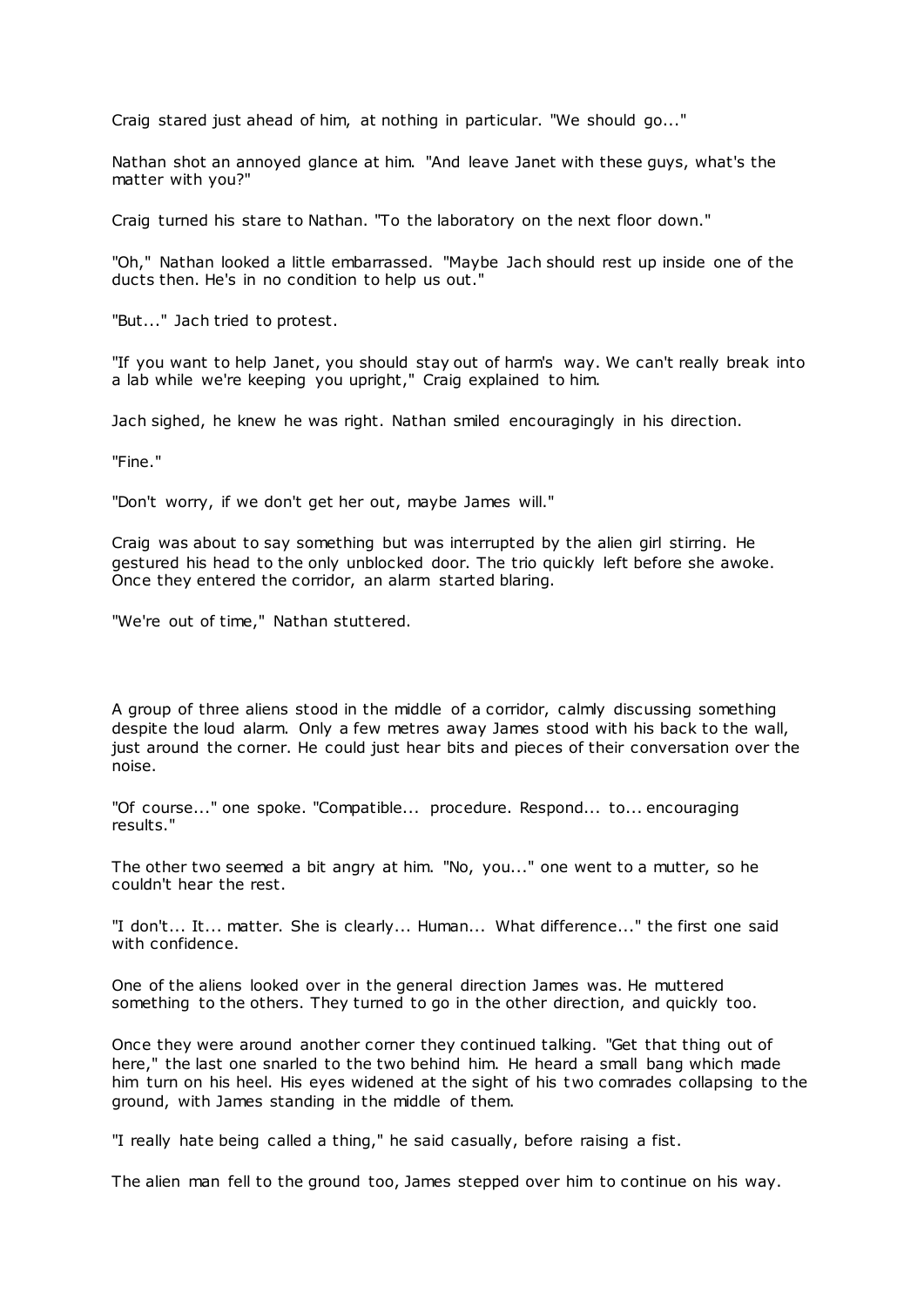His pace slowed as he heard slight footsteps around another corner. This time he armed himself with the rifle hanging off his shoulders, and one of the swords. Carefully he turned the corner, only to be greeted by a familiar face.

"Janet?"

His attention immediately went to her eyes, which instead of her usual bright green were black as night.

"Damn," he had time to say before he was backhanded into the wall.

Craig jumped down from another vent, surprising a lone alien working at his desk. He went to press a button on his computer, but was shot before he could reach it.

"Hurry!" Nathan yelled down from the shaft. Craig turned, he could only see Jach sitting on the edge of the shaft. Before he could jump himself, Craig rushed over to grab onto his legs while Nathan held him around the shoulders.

Once he was safely down, Nathan jumped down to join them.

"There's two in the corridor outside," Craig warned them. His head turned to Nathan, "ready?"

"Yeah if they're not enhanced aliens," he replied nervously.

"I don't think we have a choice," Craig said, also sounding a little nervous. He turned to Jach, "if we're not back in twenty minutes..."

"Yes, climb back into the vent and escape. I know," Jach snapped.

Both Nathan and Craig went over to lift the desk the alien was at to the wall where the vent was. Nathan then went towards the door, raising his rifle. Craig looked over to Jach one more time, he got the hint and went to take cover behind a small filing cabinet.

"He wants to help," Nathan sighed.

Craig went to join him on the other side of the door. "Tough, he can't fight. Janet knew that, that's why she..." Nathan stared at him with a raised eyebrow. "We're wasting time."

Nathan pressed the button on the door panel, the door itself shot open. The pair ran outside, each of them pointing their rifle in opposite directions. To their surprise nobody was there.

"This way," Craig whispered back at Nathan. He nodded. With his back still on him, he started to follow Craig.

Just around the next corner, an alien holding a small flat computer in her hands walked up to a door at the end of the corridor. She keyed in a few commands on the panel to open the door and go inside.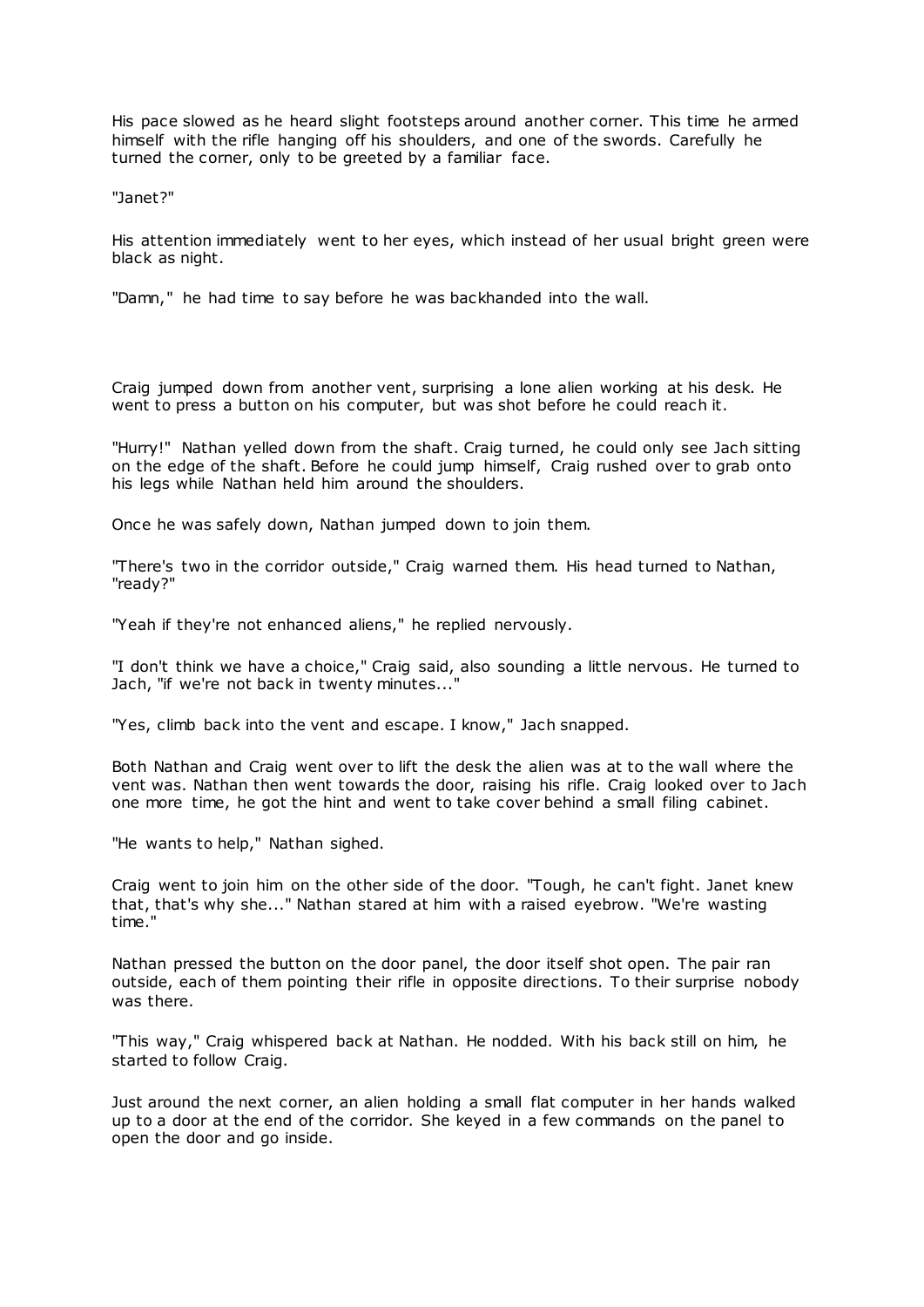Craig stopped, forcing Nathan to bump into him first before stopping too. "What, what?" Nathan said, turning around. Craig pointed the rifle at the security camera just above the door the woman went into. A red light was flashing on the side of it. "Great, the security camera's are back on as well. Now what?"

"Simple. We need to get in, they can't see us..." Craig muttered as he upped the setting on the rifle. Nathan made a little cough to get his attention, but it failed to work. Craig got ready to fire but stopped as soon as a hand appeared over the tip of the rifle. "What?"

"It's too late."

Craig looked to his left to see the owner of the arm. "Why the hell not? It'll give us a few minutes."

James' response was to only take the rifle. Craig scoffed before looking back at Nathan, who was staring at dismay at the state James was now in. Added on to the wounds he had before, his forehead was split open and still bleeding, whilst a part of his sleeve had been ripped off to wrap around his bleeding right arm.

"I told you, it's too late. We should get out while we can." He turned to walk back the way the other two came. Craig reluctantly followed, Nathan however stood there for a short while with a guilty look on his face. He eventually followed them.

## **Meanwhile on the alien ship:**

The two girls had reached a small office containing two computers. Jessie stood guard at the door, while Kiara worked at one.

"I've found it," Kiara said with a proud smile.

Jessie looked back over her shoulder. "Great, we'd better hurry then."

Another computer beeped violently from afar. The unnamed alien hurried over to check it. "Galnar!"

"Quick, he may have a treat," Damien sniggered.

Galnar was not amused, he stood his ground in front of him. "Not now, Bray."

"But sir, it's the witch," the now named alien said.

"Oooh, too slow. She'll be escaping soon," Damien teased. Galnar narrowed his eyes quizzically. "Your Security must be as good as your personalities."

Galnar grabbed his arm to drag him roughly over to Bray with him. "What about her?"

"We've had a computer security breach. Whoever it is, they're looking for..."

"The shuttle bay," Damien answered for him. The two stared at him with faces of thunder. "What, it's not like you have a clothes shop with a 50% sale on. Where else would she go?"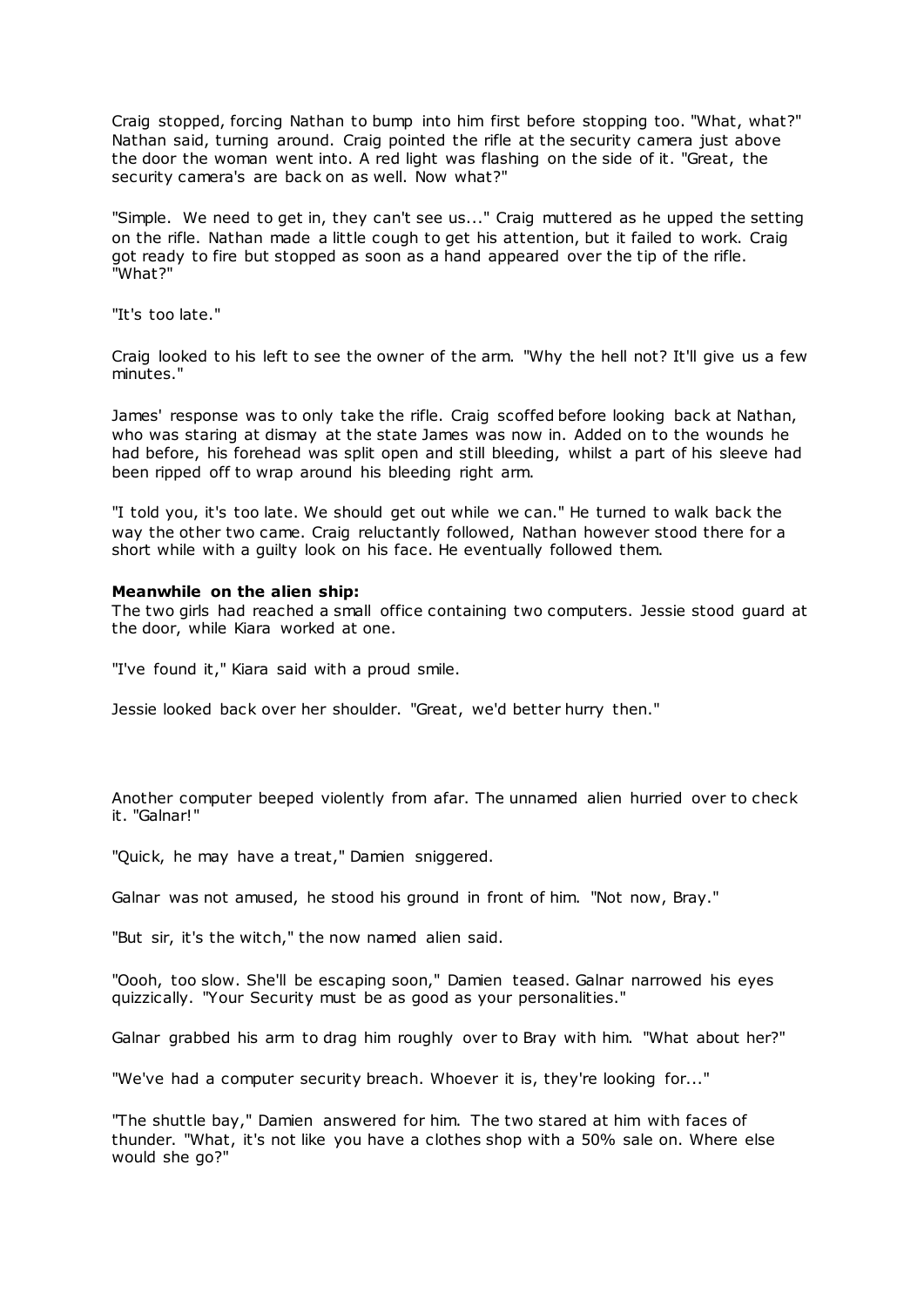"Get Lurkrun and stop her," Galnar commanded.

Bray nodded, he turned to leave. He stopped abruptly when he felt somebody following him. Damien stopped as well, Galnar soon grabbed his arm again.

"You must think we're deeply stupid," Galnar said coldly.

"Of course, but everyone is compare..." Damien remarked. Bray swung around to deliver a backhand to his face. With a thud, he landed sideways on the floor.

Galnar nodded at him, he returned it and rushed through the door. The leading alien stood over Damien, he meanwhile dragged himself back up, covering his right cheek with his hand.

"If I were you, I'd talk before we catch her," Galnar muttered. Damien opened his mouth to speak, Galnar quickly raised his palm into the air. "About the shield."

Damien managed a laugh, even if it hurt his now sore jaw. "I thought Voyager was being destroyed as we speak."

"I'll admit as we're alone, they eluded us. Something to do with their shields. Interesting, no?" Galnar explained.

"They remembered to switch them on. Oooh, bad luck," Damien sniggered.

Galnar's hand shot forward and squeezed Damien's throat. "Tell me how to remove it!"

"Firing at them usually does the trick," Damien managed to croak.

"You know I don't mean their regular shields!" Galnar roared in his face. He pulled him closer, and higher. "How did they close those portals you mentioned. That is the key to this shield, isn't it?"

"Clever boy," Damien goaded him. He was soon dropped on to the floor. After checking his neck was in one piece, he stood back up. "Won't do you any good though."

"I'll bite, why is that?" Galnar impatiently asked.

"There is only one way to close those portals, and I'm not afraid, you don't have what it needs," Damien smugly replied.

Galnar smiled darkly. "If you are really in a traitorous mood towards your *friend*, maybe you can help us acquire what we need."

Damien dared to step forward to look the other man directly into his eyes. "That could be a problem. What you need is on Voyager itself." Galnar's eyes narrowed, partially hiding the anger in them. "Now what? I told you how to lower their shields. Do you need me to tell you how to do it? It's the little button labelled *fire*."

"I could kill you in an instant," Galnar growled.

Damien sadly sighed, "is this what passes for villains these days? I know it's hard to top me, but this!? Mindless little beasts with the shared brain power of that blonde baby Jessie spat out two years ago. No motivation, no drive, no point. It's a little boring to be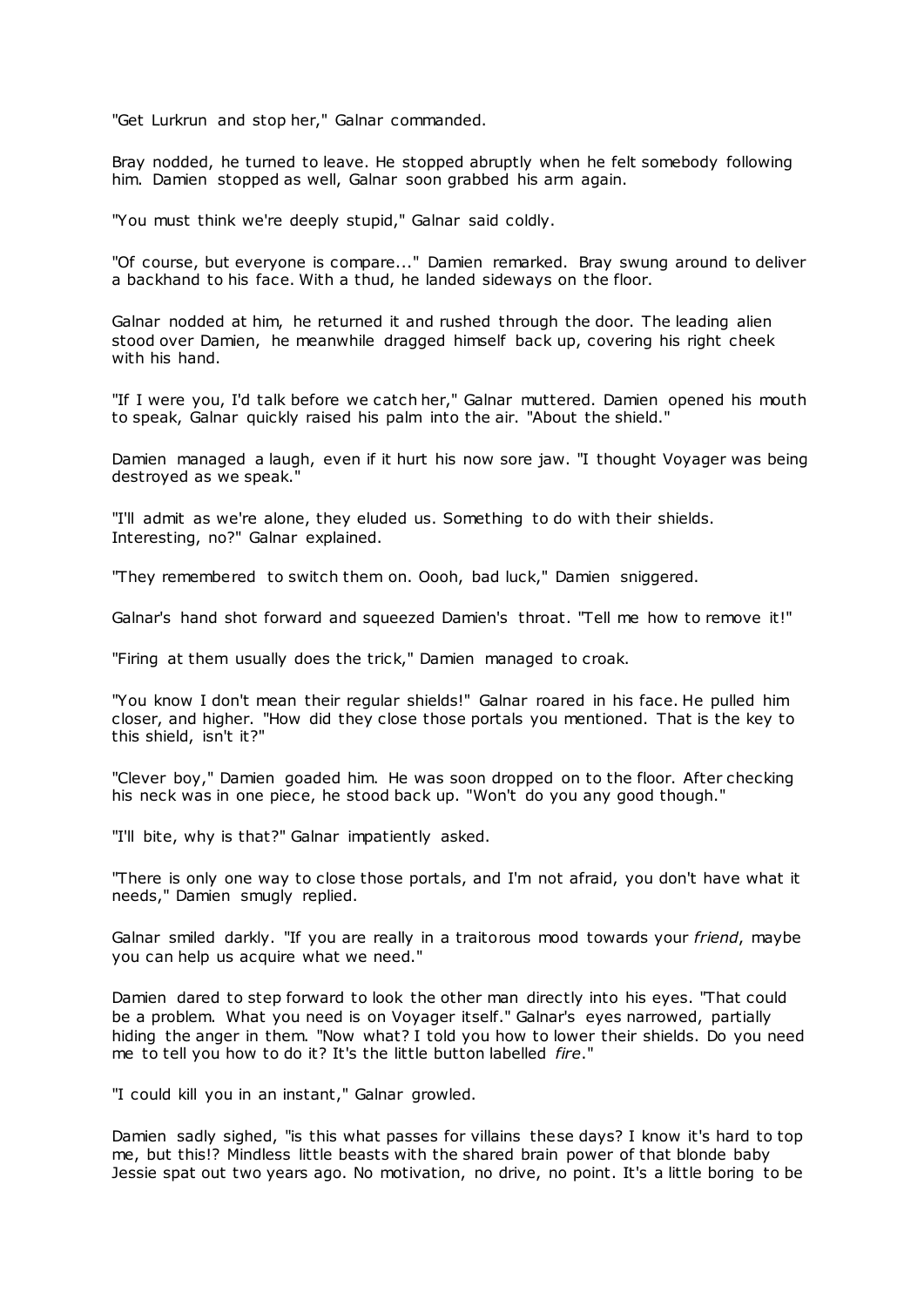honest." Galnar went to grab him again, but he quickly stepped back. "Ah ah, do I have to spell it out for you?" He pointed at him, "you... need..." He then pointed at himself, "me." Once again he pointed at the alien, "imbecile."

"If you're not going to tell me, there's no point in keeping you around, is there? Entertainment perhaps," Galnar said.

"Did you really think I'd tell you everything? I expect to be compensated. Being allowed to live, or not, is not encouraging me to bow down," Damien smiled.

Galnar sighed. "Very well. We can work something out."

"Good. Your group is badly in need of some brains," Damien said.

"First. We need a test of loyalty and commitment. The witch should be dealt with as we speak," Galnar said.

It didn't matter how fast they ran towards it, it had already happened and there was nothing they could do about it. However they continued to rush straight ahead of them.

Jach however collapsed as the pain was too much. Nathan stopped and double backed to check on him.

James reached their destination first, while Craig arrived seconds later breathing heavily. Both of them couldn't believe their eyes. Straight ahead of them all they could see was smoke billowing from just below their feet. Craig turned his back on it and walked away, while James stared down at the huge chasm right in front of him.

"The camp," Nathan stuttered as he knelt down beside Jach. "Why?"

Craig stopped in front of them, "they were a threat. That's all they cared about."

Jach lifted his head weakly, staring intently at the smoke ahead of him. "But they weren't. Against those things, they didn't stand a chance."

James looked back, his eyes cast downward. He soon turned back.

"The Flyer was further ahead, we should keep going," Craig said.

"That's if it's still there," Nathan said wryly.

James turned to the side to start the walk around the hole in the ground. "Things, right," he mumbled to himself. Nathan overheard and watched him walk away.

"One way to find out," Craig said.

As the group finally cleared the chasm in the earth, finding normal ground again, they could hear a woman yelling in the distance. The group picked up their pace, or in Jach's case just tried to. Nathan stayed with him, keeping a supportive hold of him.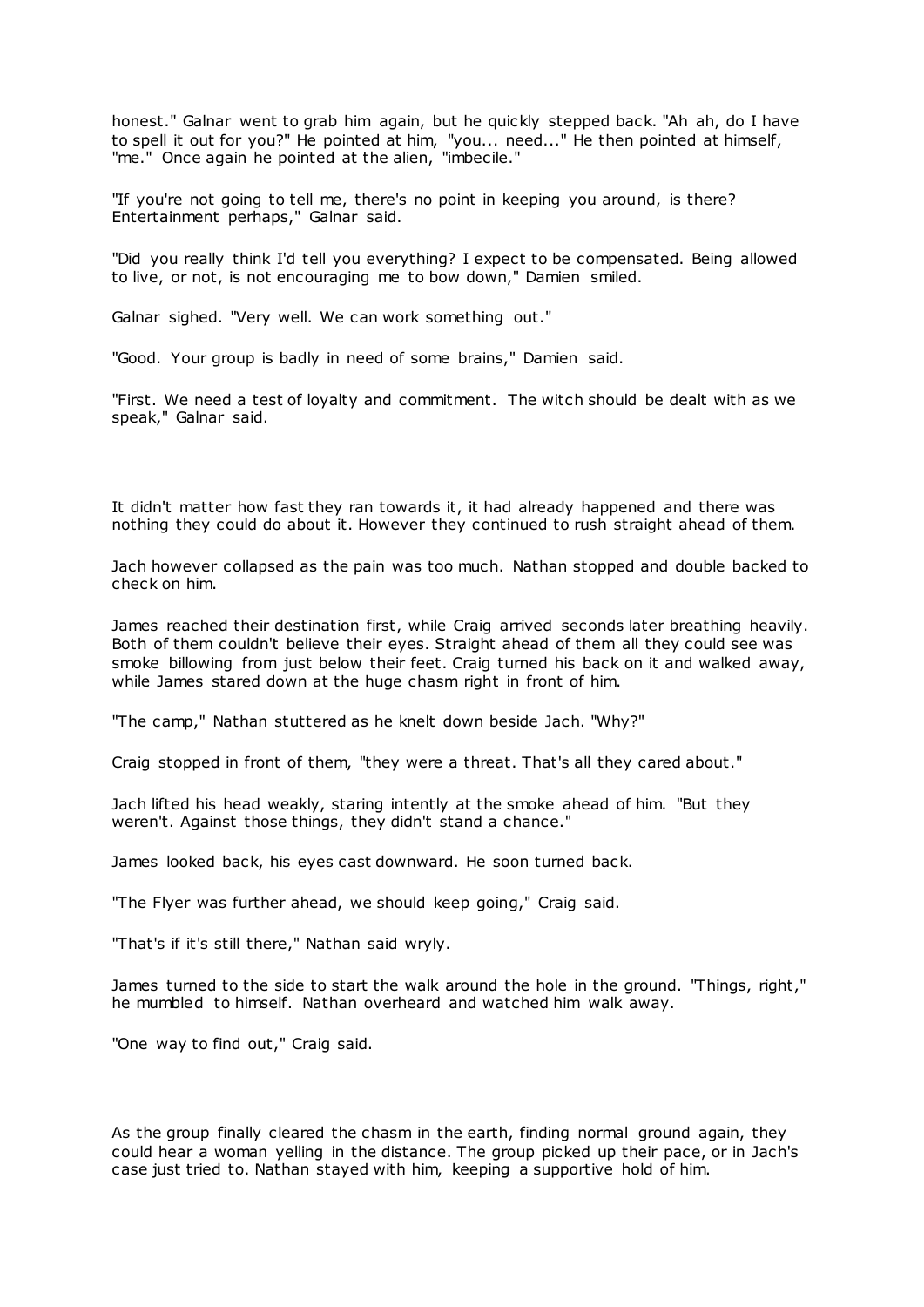Once they reached the top of a small hill, James and Craig could see the familiar sight of the Delta Flyer and the alien ship. They could just make out three figures standing outside. The yelling got louder and louder as they approached.

One of the figures spotted them first, she charged forward to reach them. James stopped as she went right for him, throwing her hands against his chest as if to push him away. "This is all your fault! You could have stopped this!" she screamed.

Craig looked back at the two other figures briefly, both were alien and unfamiliar to him. His focus went back to the other pair.

"Calm down, what happ..." James uncomfortably said.

"Calm down? Don't you tell me to calm down, you freak of nature!" Shar screamed at him. She stopped pushing at him, realising it wasn't making any difference. Only then both he and Craig saw the puffiness of her eyes, and the red in her cheeks. "Why didn't you stop us from coming here? Oh I know, you preferred to appear out of nowhere and show off instead. I hope you're happy..." She looked behind him at the approaching Nathan and Jach, then back. "You have three lives on your conscience, though I'm sure it's pretty busy in there already!"

Nathan gently helped Jach sit down on the bottom of the hill, then quickly headed over to the other three. James turned to the side to walk away a few metres.

"Three? What happened to Binene and Li'Chin?" Craig asked.

Shar scowled at him, as well as giving him a slight push. He stumbled back a little. "What do you think?"

"I think they should have been here with you, you know, fixing the Flyer," Craig responded.

"Don't you dare try shifting the blame!" Shar growled, her finger then pointed towards James. "He knew this would happen, but he didn't care enough to do anything about it. We're next obviously."

"Hey, hold your crazy horses Shar. I really doubt he put us all in danger on purpose," Nathan butted in.

"I still don't know what even happened," Craig muttered.

Shar flashed him a deathglare. "They're dead, that's what even happened! All because that idiot over there, thought we'd be better off here."

"Again, why weren't they here with you?" Craig impatiently asked.

"It wanted the Delta Flyer fixed. Both of them went with the aliens to get some supplies, and..." Shar grumbled. "All I heard was a huge bang. We could see the light from it, from here."

"It?" was all Nathan could say. Shar gestured again in James' direction. "Oh come on, that's not cool."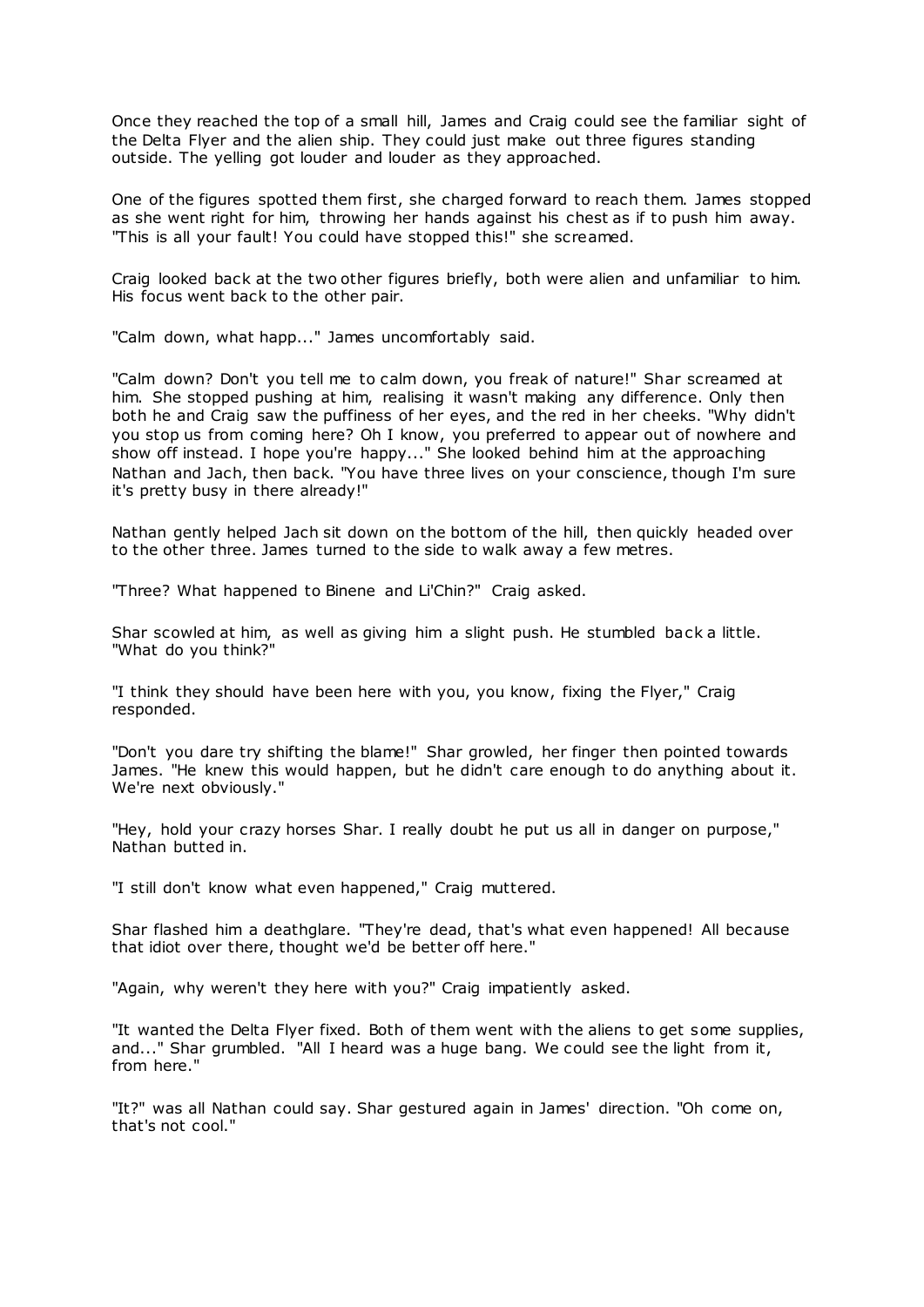"Not cool? Binene, Li'Chin and it looks like Janet too are all dead thanks to..." Shar shouted in his face.

"Hey!" Craig snapped at her. "Maybe instead of blaming James for something he didn't foresee, maybe you should blame the assholes who actually bombed the camp. Or maybe you could do something useful and shut up for five minutes."

Shar clenched her jaw, she then responded how he expected; her hand went across his face. Then she marched off towards the shuttle.

"I'm sorry, but don't you think that the resistance was wiped out because of what we did?" Nathan quietly asked, the shame in his voice was obvious.

"No," James replied when he was right next to the pair. They both jumped as they didn't notice him approach. "They got into the small towers many times, it wasn't until the last one that they were attacked."

"So?" Craig quietly said.

"So, they were probably going to attack the camp anyway, right?" Nathan sighed in relief.

"Right," James answered him.

Craig didn't look convinced. "The resistance were only attacked in the tower that one time they bring an outsider with them, not just any old one as well."

"It was the last tower they were attacked in," James angrily repeated himself. The other two stared at him, not sure what to make of it. "It had nothing to do with me. Their mission would have had them destroying the towers if they had been left alone."

"The towers that you said were useless," Craig reminded him.

"The towers that if destroyed, would have given their game away," James muttered.

Both Craig and Nathan frowned at him, even more confused than ever.

James shook his head, "never mind that now. They either didn't know the resistance were planting bombs until that last one, or they did and they wanted to give them false hope to the very end."

Nathan cringed a little, "the last one I wouldn't put passed a group of people who make super powered crazy people."

"Hold on. Give what game away? That the main tower should have been the real target? If I were these government guys, I would let them find that out the hard way. It's not like they would have gotten to the top of that tower to bomb it," Craig said.

"It doesn't matter anymore. We should find somewhere else to camp for the night. It's already late," James said.

Nathan nodded, "yeah, there's nothing stopping these guys dropping a bomb on the Flyer as well. One of us should tend to Jach as well."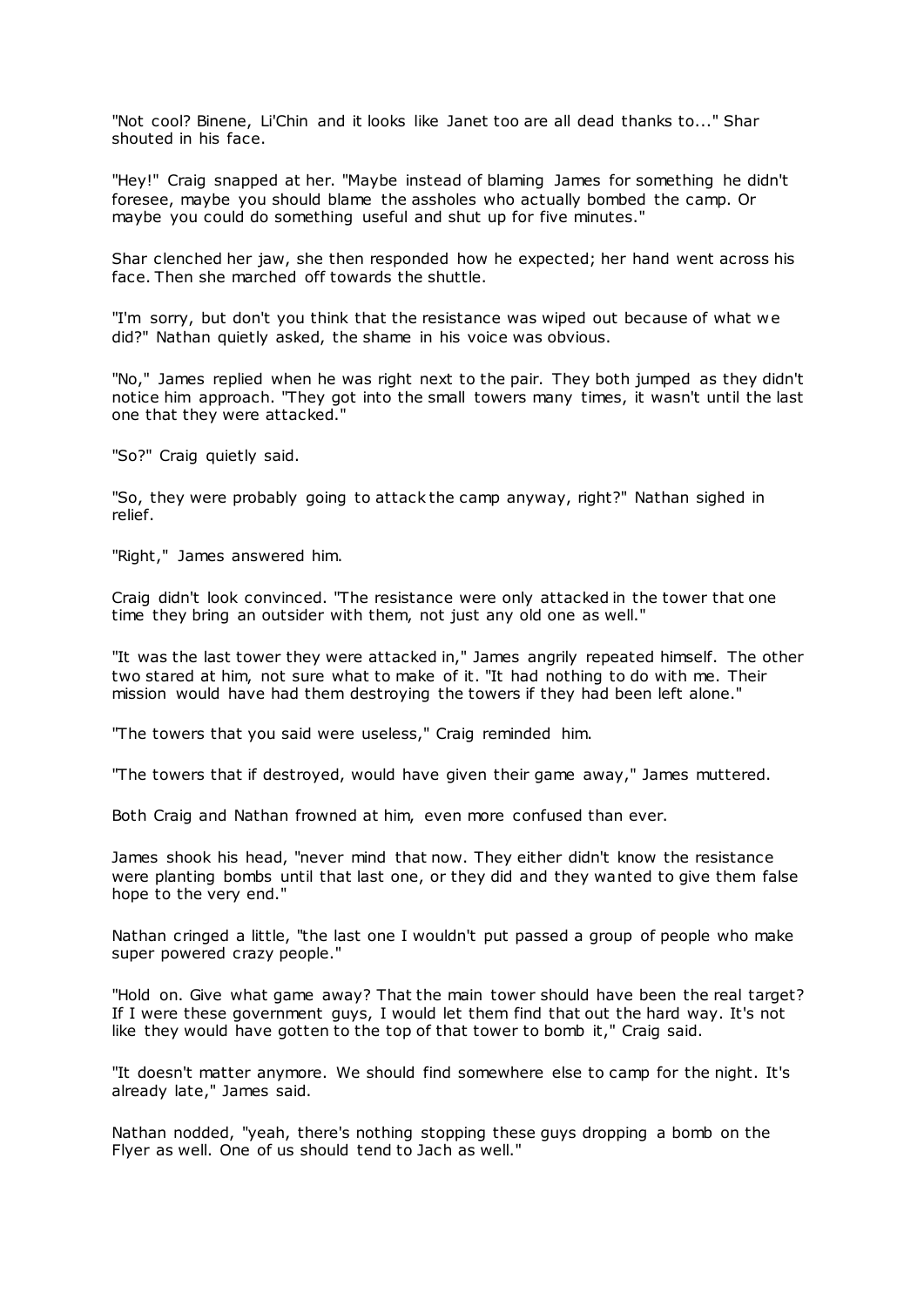Craig turned around to walk over to where Jach was resting, he knelt down next to him.

"What about our last remaining alien buddies? It's probably not a good idea to leave them here," Nathan said.

"Probably?" James commented with a raised eyebrow. Nathan shrugged. "You should talk to them, I'll get some supplies. I really don't want to hang around here much longer."

"What about Shar? She's probably not going to be thrilled about coming with us," Nathan questioned with a wince.

"If she doesn't come, I'll force her to. No one's getting left behind this time," James muttered. He headed for the Flyer leaving Nathan looking a little worried.

"Rather you than me," Nathan said to himself. He shuddered a bit, "maybe not."

### **Meanwhile:**

Jessie and Kiara were waiting around a corner, keeping a close eye on a door a few metres ahead of them.

"Is it time yet?" Kiara whispered.

Jessie shrugged, "we'll know soon enough." She rushed for the door, with Kiara right behind her. The door flew open, stopping them in their tracks.

"I hope we're not thinking of stealing a shuttle. That's a bit too obvious, don't you think?" Lurkrun sneered. He pointed a phaser like weapon at them, and then walked forward to close the gap between them.

"Well *we* could leave via an airlock, rabbit obsessed shapeshifters first," Jessie muttered.

Lurkrun smiled, "witty."

Jessie eyed the weapon, then looked back up at him. "Maybe you should put that away before you get hurt."

Kiara leaned to her left to make it seem like her head popped out from behind Jessie. "Yeah!"

Lurkrun's face grimaced. "Who is... where did this child come from?"

"You didn't see me coming did ya?" she retorted. If that wasn't enough, she tilted her head to the right, and pulled a neer neer like face.

Jessie shook her head whilst raising her hand to her face. She decided against it halfway up. "I don't know, I just assumed it was more trickery from you." Kiara turned her head, pulling a different face at her.

Lurkrun seemed offended by the suggestion. "Hmph, she's not one of ours." He snarled at the girl, her eyes widened and she backed away a step. "Absolutely *not* one of ours!"

"I'm sorry, did I hurt your feelings, Snuggles?" Jessie taunted.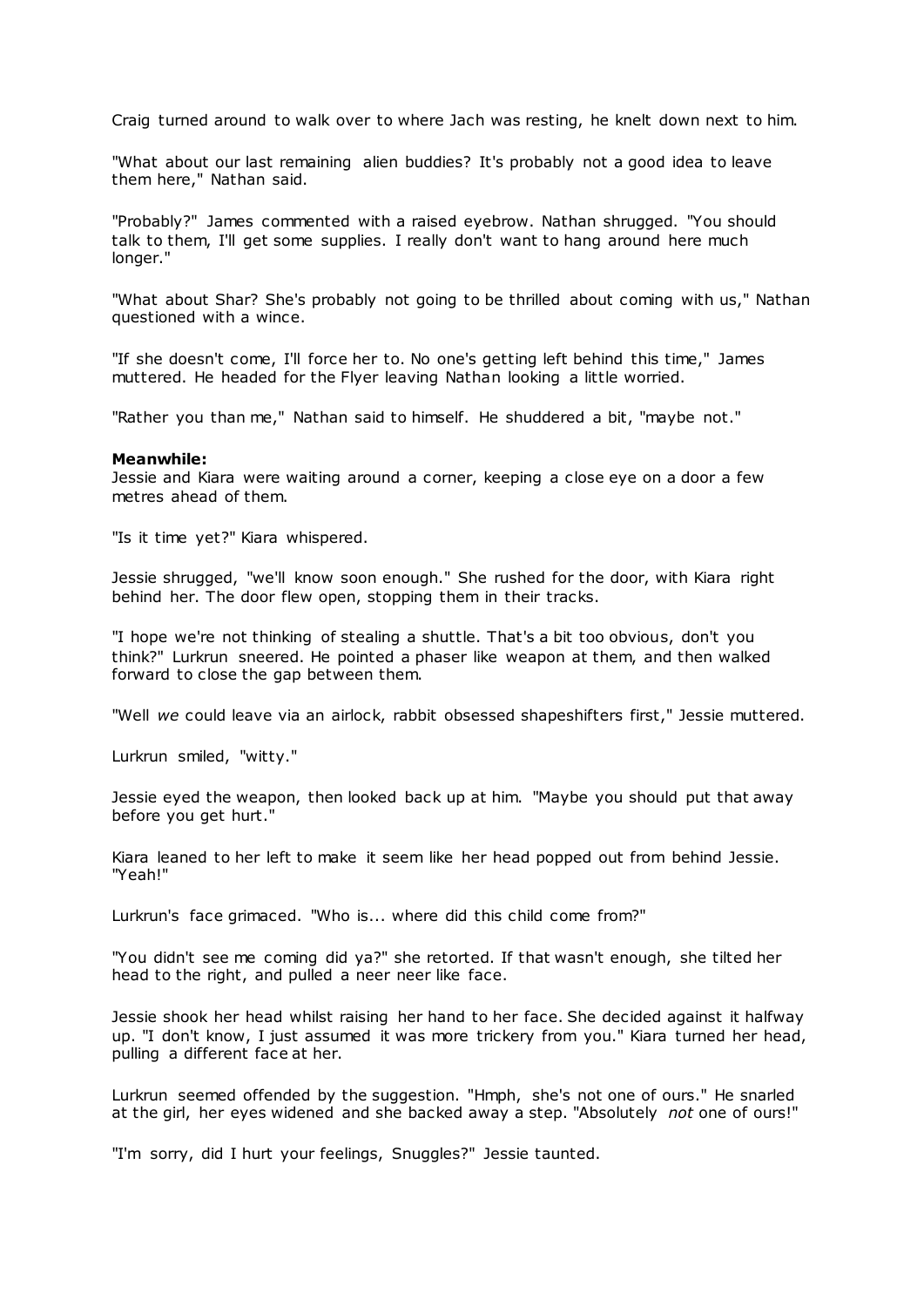Lurkrun growled, his arm shot out to grab her arm. "If I were you, I'd be more concerned about your freak and spawn. Right now, if they haven't already, they're being ripped apart by our *little pets.* Maybe he should have gone on his little training mission."

"What did you mean by trickery?" Kiara quietly squeaked at her.

Jessie pulled her arm out of his grip. "Maybe you shouldn't have touched me." Before he could respond, her foot stamped on one of his, and then an elbow collided with his ribs. He doubled over, just in time to see something flat and grey fly towards his face.

Kiara laughed as the man literally twice Jessie's size fell onto his back. "I haven't missed that."

Jessie shrugged her shoulders, then lowered what appeared to be the metal casing of the computer she worked on before. "It never gets old. Take his weapon."

She hesitated a little before kneeling down to disarm the unconscious alien.

"Enough!"

The two girls swung around to the source; Bray holding a similar weapon to Kiara.

"You aren't leaving, there's nowhere left for you to go," he warned. "Your small ship is burning in space, that tiny shuttle lies in tatters on our planet, and Voyager..." He chuckled to himself, "I'll leave that one to your imagination."

"Then why does it matter if we leave or not?" Jessie asked him.

Bray smiled maliciously at her. "I'm sure we can find some use for a witch, and whatever you are..." He then looked a little unnerved as he glanced at Kiara. "You... You were the first. I should gut you where you stand!"

"First what?" she dared to ask.

"Abomination," Bray answered, pointing the weapon in Kiara's direction. "Shall I mend the timeline?"

"Oh... that," Kiara uneasily said. "I still don't get the first part," she whispered to Jessie.

*"Bridge to all hands, this is the Great Damien speaking."* Both girls rolled their eyes. *"I'm sure one particular member of the crew knows how a back stabbing feels like, literally and figuratively of course. So I'm a little surprised that you'd allow yours truly to wander into the villains lair, alone. It was a typical Jessie plan, doomed for failure."*

Bray smiled as Damien continued to yammer on in the background. "Well right now, Slayer's brat, you're the first to die. Though the mother of three of them sounds a lot more appealing." His phaser like weapon pointed at Jessie instead.

"Well it's a bit late now," Kiara muttered. This earned her the phaser back in her direction.

*"I suppose having so many annoying little whiners can have an effect on a weak mind like yours. Maybe..."*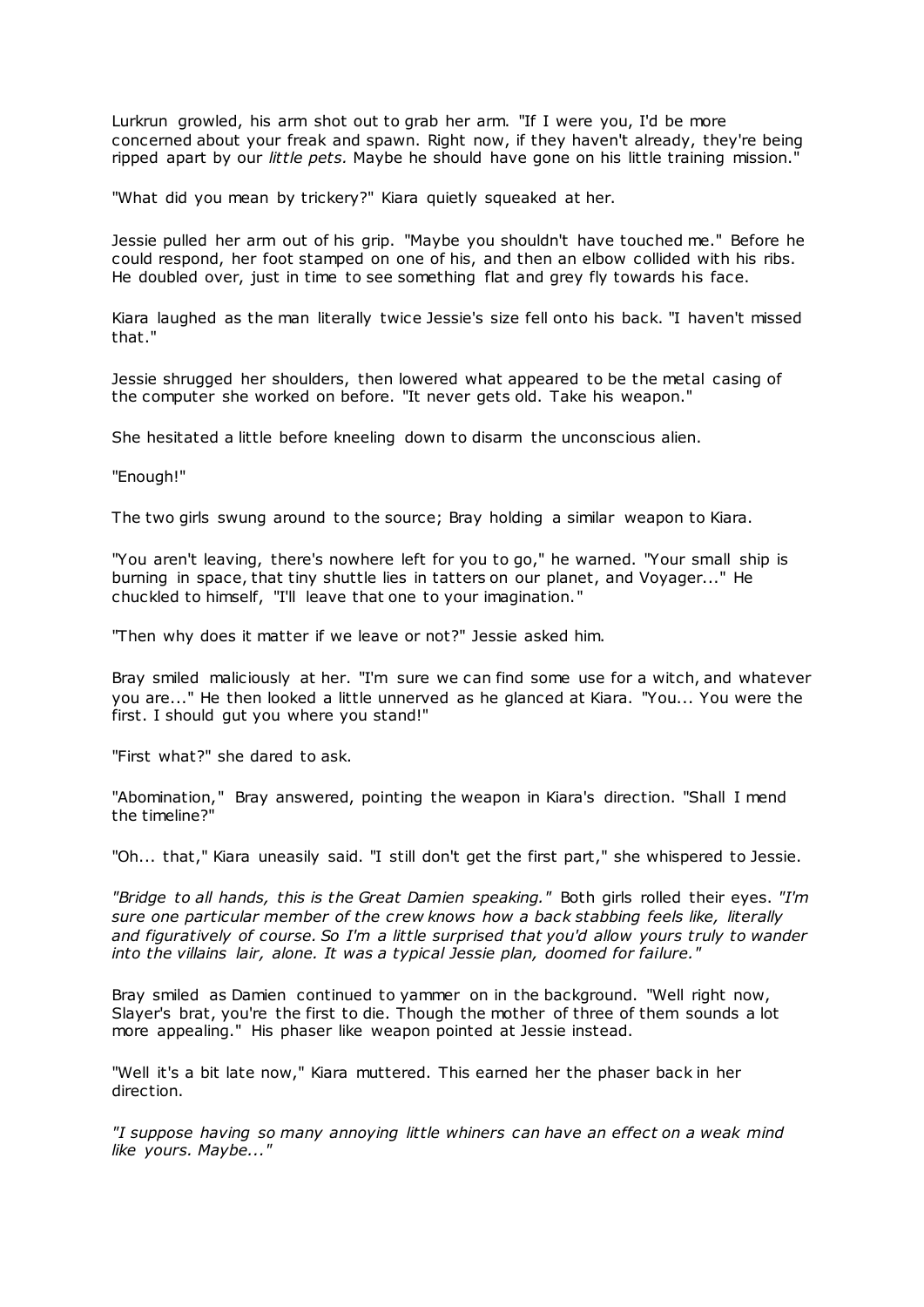*"Will you get to the point?"*

*"However, I suppose everyone can be right only once in their lives, unlike me."*

"We're still waiting for yours," Kiara commented.

*"Ahem. So my friend here is completely rushing my great speech, but no matter. The point, is never trust a genius villain to do your dirty work for you."*

Bray stared in dismay as both Jessie and Kiara disappeared in a transporter beam. "What, what is this!?"

Galnar marched over to Damien, he waved just as he also did. "What happened?"

*"The witch and the brat have transported away."*

Galnar looked at the communications panel Damien was at earlier. "It only shows the last communication, how did he get into the... Gah! Never mind, find them!"

The trio meanwhile appeared inside a small cockpit similar to the interior of the alien ship. Damien looked too smug for his own good.

"Don't look like that, it was my idea," Jessie grumbled.

"It takes a genius though to pull it off," Damien commented. He turned to one station to work at it.

"Um, I hope one of you geniuses knows how to fly this thing," Kiara said.

Jessie and Damien looked at each other, then at what appeared to be the helm. Damien rushed forward first to nab it.

"Oh who am I kidding, I can't even fly one of ours," she muttered bitterly to herself.

Bray had reached the control room, joining the furious Galnar at the same station. "There are no Human lifesigns on this ship, impossible!" Bray rushed to another computer, he then looked up at the monitor.

"Galnar, look!"

Galnar swung around just in time to catch one of their shuttles already outside, and shoot off into warp. His station then beeped at him, he begrudgingly pressed one of the buttons.

*"I'm glad you enjoyed the show Gullible. Oh by the way, you wanted a shield, I made one up for you. See you never."*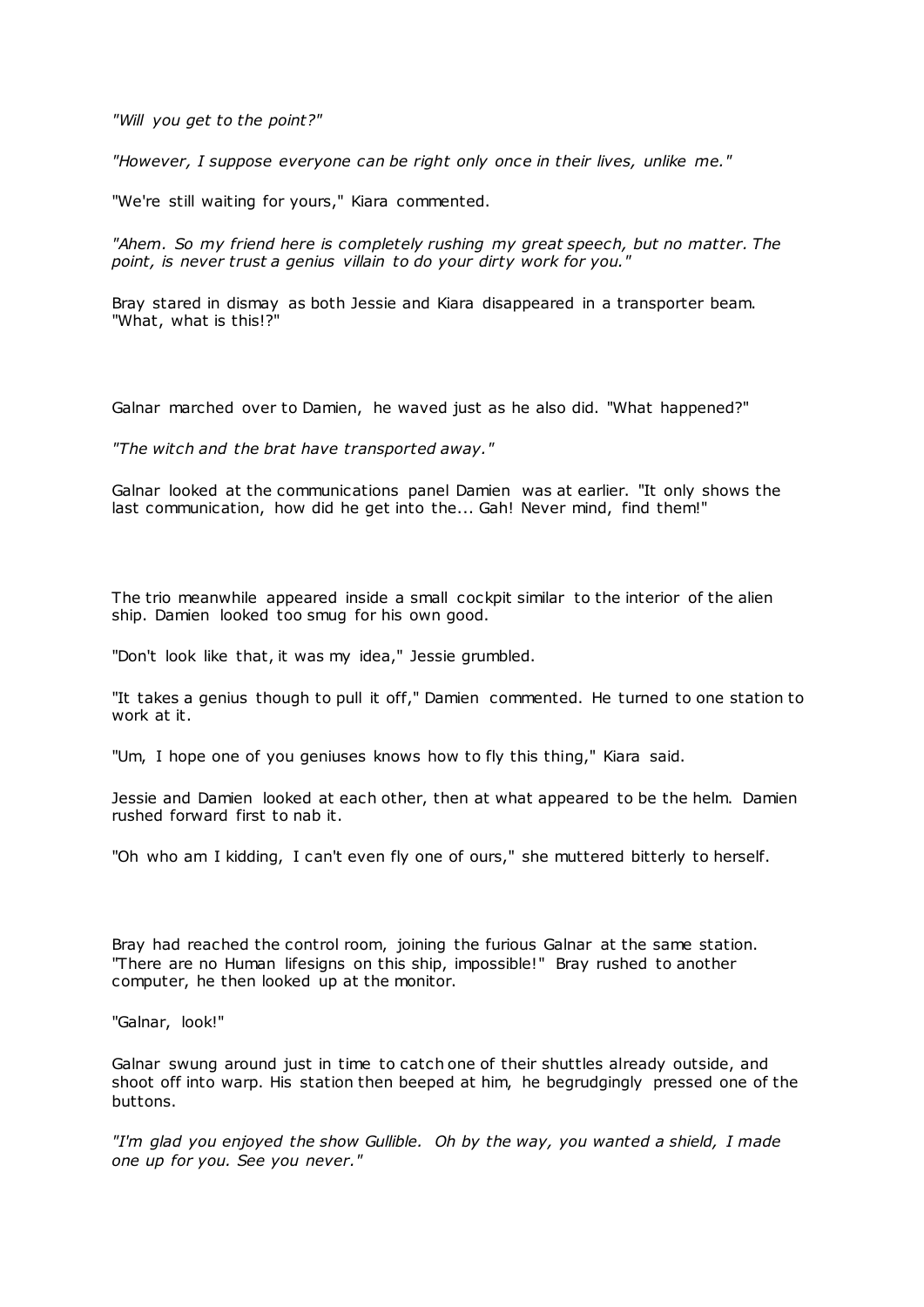"Follow him, now!" Galnar shouted back at Bray

Bray looked very concerned as he worked his station. "He's done something to mask the warp trail, I can't."

"Incompetent *Krashak*! You saw his direction, follow," Galnar ordered.

# **The planet:**

Under the cover of a steep hill on one side and a dense batch of trees on the other, the rest of the Flyer awayteam settled around a fire, contained within some rocks. The two aliens who remained sat with them, talking amongst themselves with a sullen expression each planted on their faces. Shar had calmed down, or at least was storing herself up for another outburst, while the others quietly argued over something.

"It makes more sense my way, and..." Nathan said.

"Nobody would have time to really rest in shifts. It was dark before we even went to t he tower," Craig interrupted him. He took a bite out of the rations, this made him pull a face like he was chewing a lemon.

"Exactly, we only need one person keeping a lookout," James added on.

Nathan shook his head. "No way. We've all been to hell and bac k, so we all need a rest. Every one of us."

"Divided between the six of us who can, we'd only be on watch for about twenty minutes or something," Craig groaned.

"And? It's not like everybody only gets to rest for that long. Times that by five and what do you get?" Nathan said.

Craig frowned at him, "it wasn't even twenty minutes, it was an exaggeration."

"Even better. I don't understand why you two are being pissy about it," Nathan complained.

James climbed to his feet, still holding his uneaten rations. "I'll keep watch for god's sake, you should rest while you can." He put the rations down where Jach lay sleeping, and walked towards the hill.

"Nobody agreed to that," Nathan commented as he got up too. Craig lifted his hand up as a stop gesture, his mouth was again full with the tasteless rations. "It's still a few hours. We can at least have one more guard to take over, you know for half the night."

Craig reluctantly swallowed his food. "Don't bother. He can be a stubborn git, just like his..." His face fell, then his eyes were cast downward. "Just leave him be."

Nathan looked back over his shoulder in time to see James sit near the top of the hill; not too high to be seen from afar, but high enough to keep watch.

"I'm sure Slayers need to rest just like us," he said back in Craig's direction.

"Oh for god's... don't whinge at me then, tell him," Craig complained.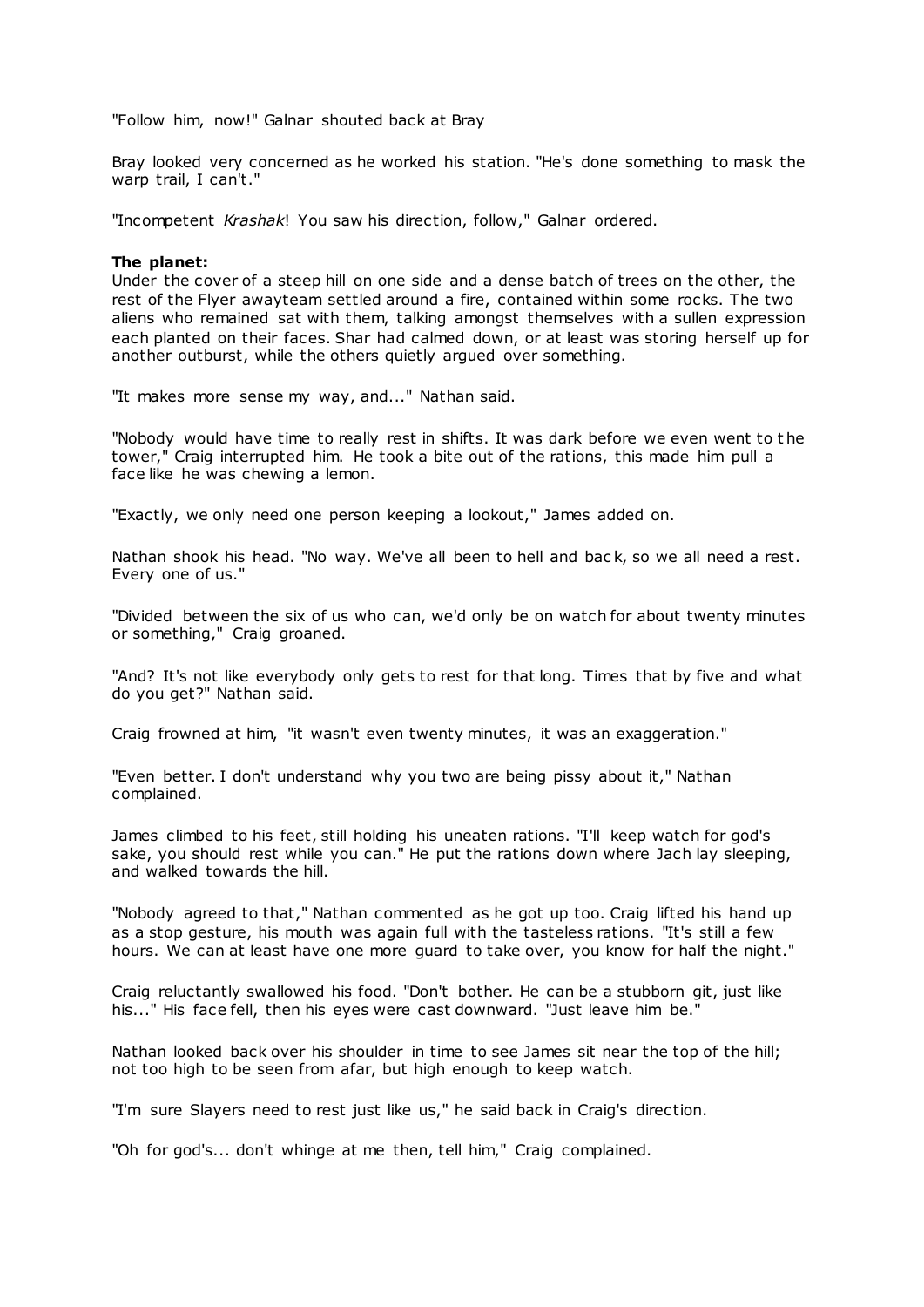"Why? I didn't even know he was one until..." Nathan muttered, interrupting himself with a cringe. "I guess the shuttle fight should have been my first clue, but..." He looked up as he heard Craig laughing quietly. "What's so funny?"

"You're in a Slayer trainee group, and it didn't occur to you that your teacher was one. Thanks, I needed a good laugh."

Nathan frowned at him, this only made him laugh a bit louder. "I doubt that being a Slayer is a requirement. I mean those watchers couldn't even do battle with a fly, but their job is to train them."

Craig managed to get tears in his eyes, he tried to wipe them away and calm down. "You're right, of course. If a watcher can't be bothered to train some people, they usually just pawn them off to a random Security officer."

"Speaking of being a stubborn git," Nathan muttered at him, narrowing his eyes. "I just figured he was a regular Joe Slayer. I had no reason to think he was the real deal." He turned his head away, "I had plenty of reasons otherwise."

"Hang on, save some of that for tomorrow. We all need something to get us through the day," Craig sniggered behind his hand.

"As if," Nathan scoffed, rolling his eyes. He looked over as Shar got up to check on Jach. "I can't believe you can laugh at a time like this."

"You were the one telling me to lighten up, or some claptrap like that," Craig said with a sigh, his laughter finally faded.

"Still," Nathan groaned.

Craig shook his head. "Maybe one of us should get up after an hour, or something. Just in case James changes his mind."

"Yeah sure," Nathan said unenthusiastically.

"Get some rest then," Craig said. Nathan looked at him with surprise on his face. "I was the one in charge of the mission, you know."

"That was Li'Chin," Nathan muttered. He sighed, "I'm not resting yet. I can't get those creepy aliens out of my head."

"I'm sure I could convince Shar to knock you out for the night," Craig commented with a wry smile.

Nathan managed a small smile himself. "No thanks." He finished off the last of his rations. "This may seem like a dumb question..."

"Then why ask it?" Craig commented.

Nathan scowled at him, "forget it then."

Craig mouthed the word *wow*, then decided to lie down where he was.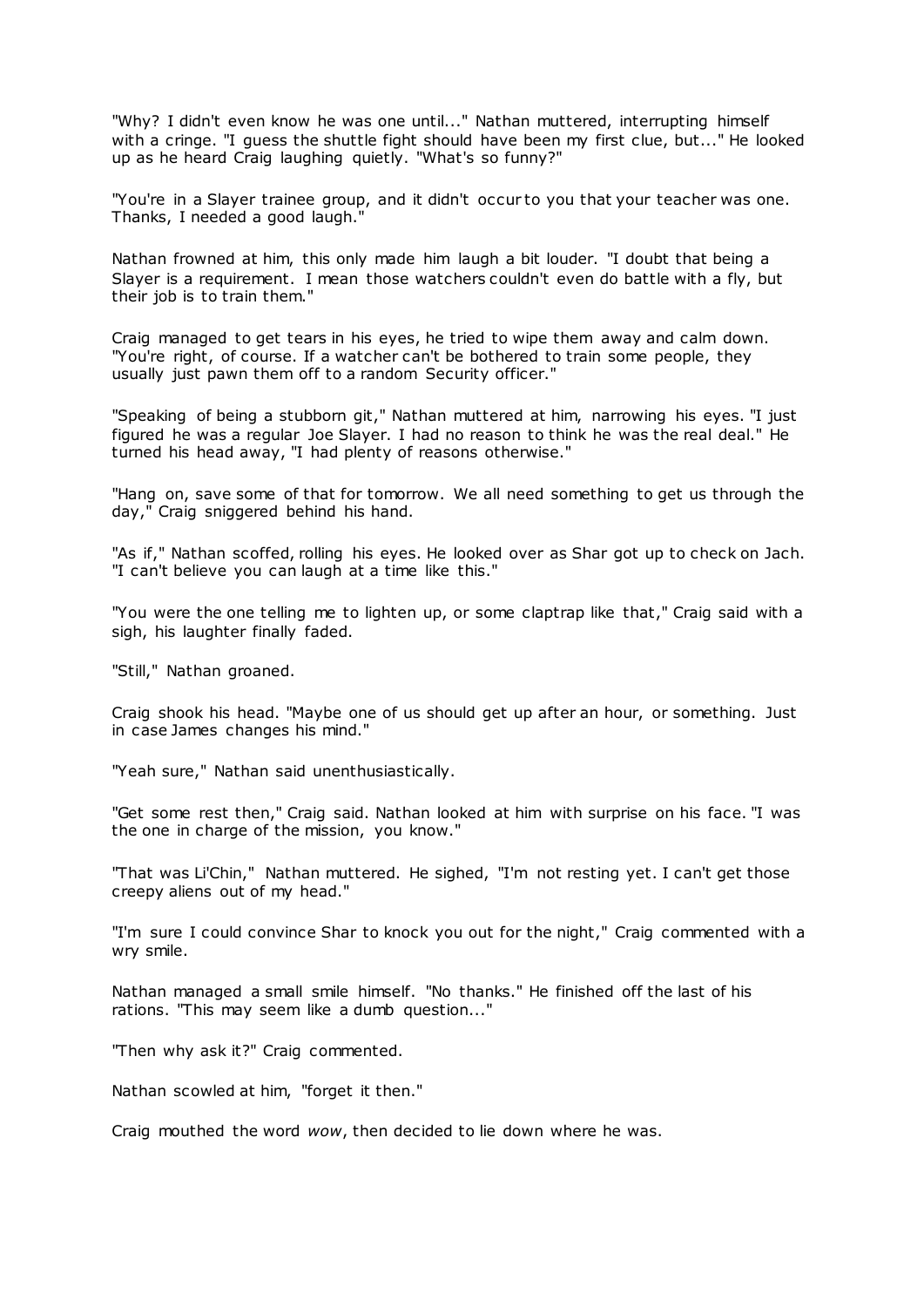Shar meanwhile got back up and sat down where she was before. Nathan looked at her. "How are you doing?" She just shook her head as a response. "Yeah, me too." He turned his attention back to the hill.

# **Voyager**

# **Deck Thirteen:**

The turbolift doors opened to reveal a very uneasy looking Tom. His eyes darted around and his fists were continuously clenching. Eventually he grew the nerve to take the first step off onto the deck.

"It looks like every other deck," he told himself. The skin on his arm formed goosebumps as the top of half of his body shuddered. "That's what's so creepy about it." Steeling what was left of his nerves he turned the corner, but it wasn't enough. He jumped out of his skin.

"A little jumpy?" B'Elanna greeted him from the other side.

Tom's shoulders relaxed instantly, his heart still continued to beat faster than normal. "Dear god, why did you do that?"

B'Elanna placed a comforting hand on his shoulder. "Relax Tom. Nothing weird has happened here in almost eight years." She smiled mischievously, "and to answer your question; I couldn't resist."

"Hmm, with wives like you..." Tom mumbled to himself. "So we could have met on another deck, I assume?"

"Maybe," B'Elanna admitted, pushing out her bottom lip. "But scaring husband pranks aside, this deck's still the best place to be."

Tom sighed loudly, which creeped him out further as it seemed to echo down the small corridor. "You just said to relax as nothing weird has happened in years."

B'Elanna turned around to walk in the direction he was going before. "I wasn't counting today."

With a much quieter sigh, Tom reluctantly followed his wife down the corridor, then around another corner. This time though, he slowly peeped his head around it. With nothing to scare him in near sight, he continued normal pace.

The pair reached their destination, near the end of the corridor. Waiting for them already was Ylara with a very impatient look on her face.

"Yes we know the deck's haunted or something, can we go now?" Tom tried to say without his voice breaking.

Ylara frowned at him while B'Elanna laughed and shook her head. "Where's..."

"She's still here," Ylara interrupted in an angry tone.

Tom now looked white as a sheet. "Who?"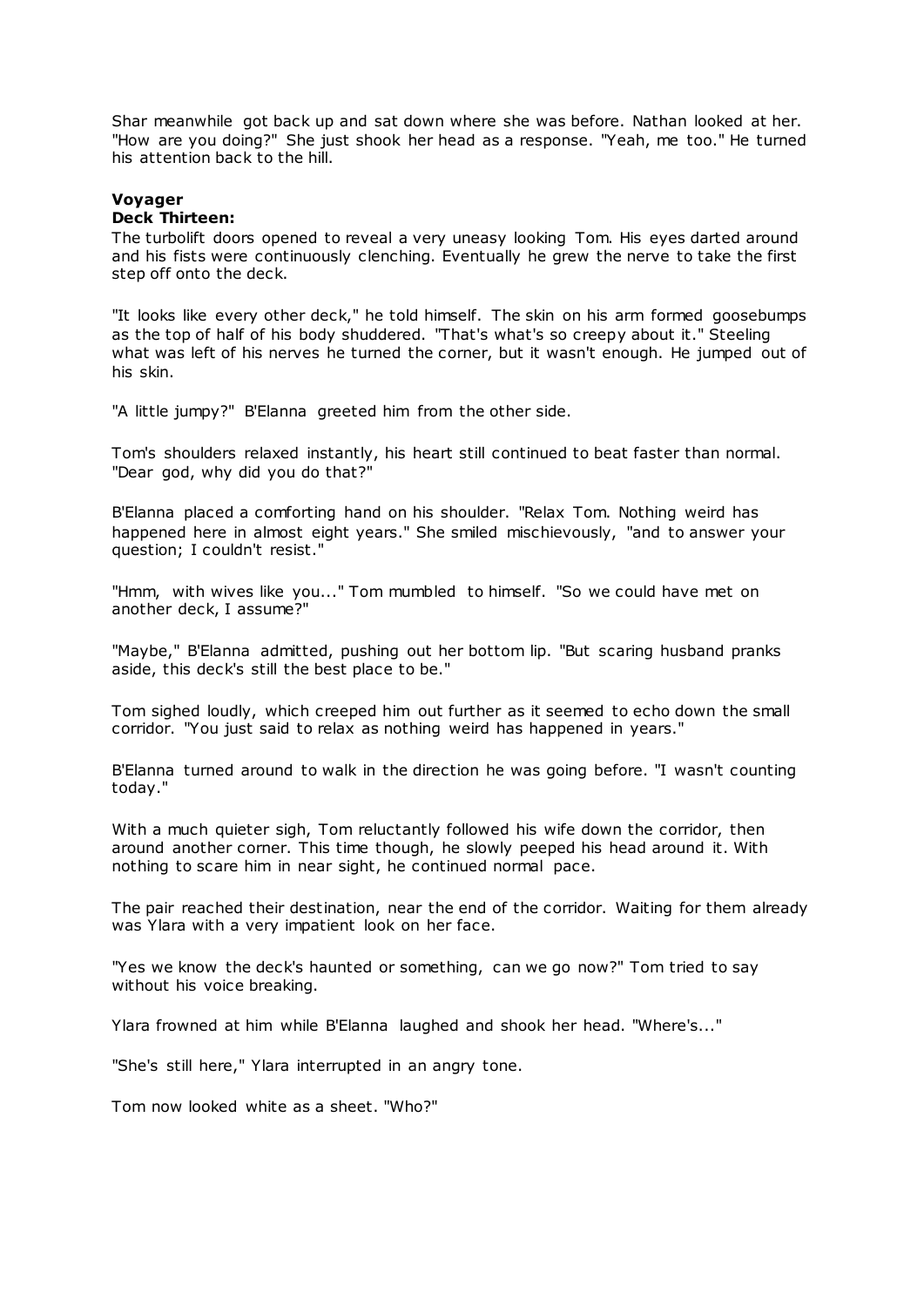Ylara stepped a metre to her left revealing the catsuited Annika in all her glory, sporting a tricorder. Tom yelped as he made his second out of his skin jump. His hand rushed to his chest to check if his heart was still ok.

"God! Women are evil," he stuttered, prompting a smirk from B'Elanna.

Ylara shook her head. "When those portals disappeared she came running down that corridor." She pulled a disgusted face, "imagine that for one second!" Tom must have as his face turned from white to green instantly. "I'm surprised she didn't knock herself out."

"Anyway!" B'Elanna pretended to cough into her hand. "Brain bleach or not, Annika discovered something."

Annika turned around after hearing her name. "Hi Tommy, you ok?"

"No," Tom groaned. "What did you find, and quickly? I hate this place."

"Well they didn't," Annika said with a toothy smile. "Many portals opened, or started to all over the ship, right?"

"Right, I said quickly," Tom muttered.

"It wasn't, as nothing came out. Silly boy," Annika said in a patronising tone.

Tom looked to B'Elanna for help, she smiled back with sympathy. "I had similar troubles when she called me." Her head turned back to Annika. "Tell him about Thirteen's."

Annika laughed, "oh, I see. Well, out of all of them, this one was the biggest, the most powerful and... Ooh wait for it." Tom impatiently waited for it. Ylara meanwhile was probably turning Evil again. "Was the first to open."

"Right. Maybe you could have told me that, on the bridge," Tom said to B'Elanna. She narrowed her eyes, telling him not to push his luck. "Erm well, when it was reported to me, it all happened at once."

"To the naked eye, yes," Annika said, winking for emphasis or just for the hell of it.

"As opposed to a one wearing a skirt? Get on with it," Tom snapped.

Annika gasped, placing a hand on her chest. She turned to Ylara. "Isn't he getting rude? It seems like everyone is these days, must be the air." Ylara turned her head in her direction with a cold, annoyed stare. "You too Lena?"

She couldn't take it anymore. To avoid casualties, Ylara marched off down the corridor muttering obscenities on the way.

"Um, what she means is that the Deck Thirteen portal opened a few milliseconds earlier than all the others. They opened at once," B'Elanna explained, sniggering to herself.

"Yes, she gets it and isn't mean about it," Annika added on, giving a bad evil eye to Tom.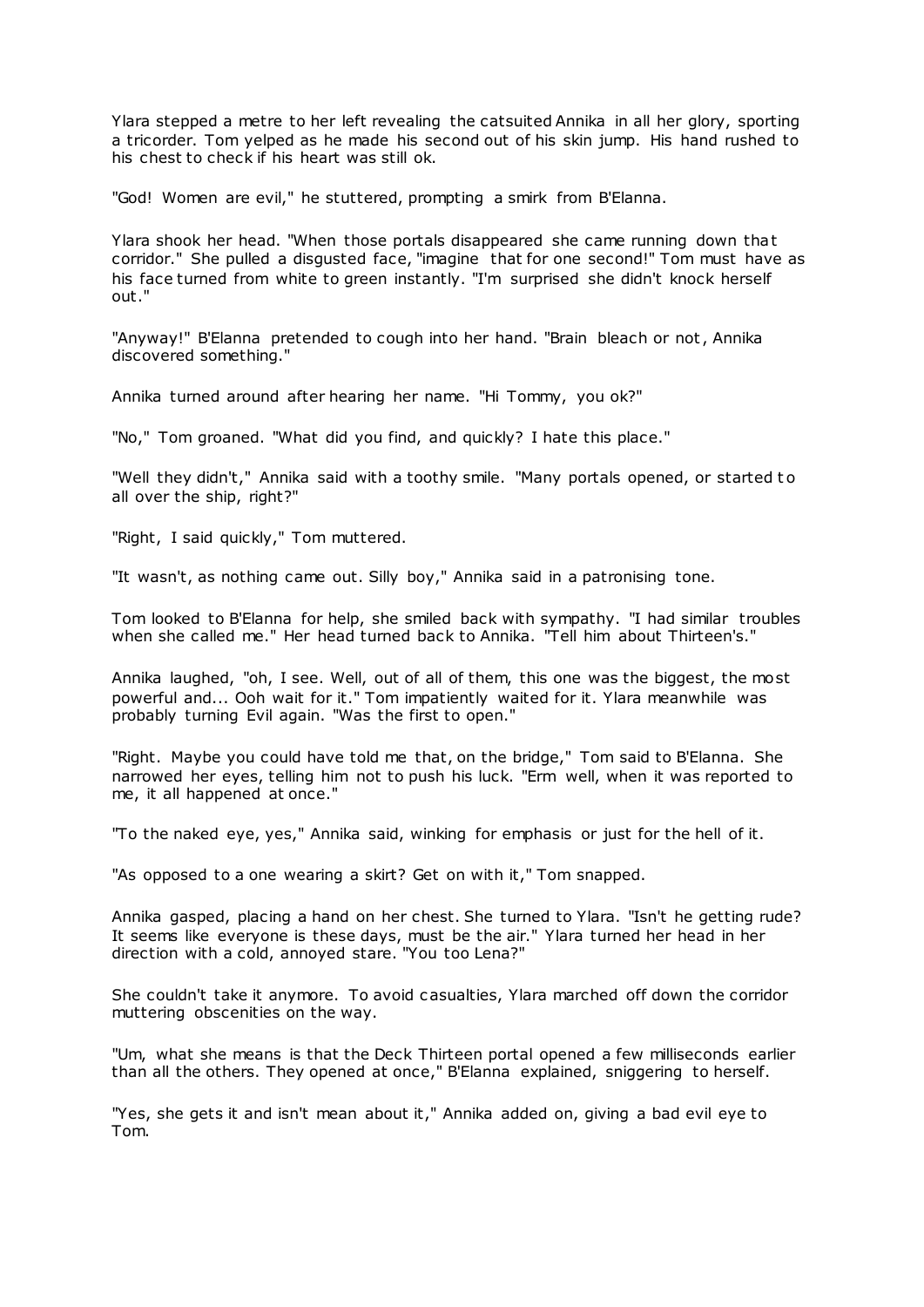B'Elanna shook her head, "as it seemed to be generating more power, and was first, I thought the obvious."

Tom understood her, but it just made him feel a lot more uneasy about where he was. "They didn't attack the Leda like this for a reason. They couldn't."

"Exactly. Though it is safe to also assume that they wanted Voyager over the Leda anyway for other reasons," B'Elanna said.

Tom looked behind him. He could still hear Ylara muttering to herself. After turning his head back, B'Elanna nodded a confirmation. "But why? This is the last ship you should attack with hordes of demons."

"It's still the first ship you'd want to, if you were said horde," B'Elanna said.

"It's still bothering me though. They have these ships, why the need for the portals? I know that they went through our shields, but considering what happened to the Leda, that's not a problem," Tom mused.

"You're assuming those monsters are driving the ships," Annika commented. She clicked her tongue and folded her arms. "They're not that clever."

B'Elanna frowned as she turned her head in her direction. "So who is? Who'd hate us enough to send demons onto us..."

"When they could just as easily blow us out of the sky," Tom said.

"Not really. The Leda was never built for battle. It's a science ship," B'Elanna reminded him.

Tom seemed surprised, "why am I finding this out now?"

"It was supposed to be spared an attack, and it answers your question," B'Elanna said with a sigh.

"Yeah but Starfleet chose it to go on a dangerous and mysterious mission with us, doesn't that seem a little odd to you?" Tom questioned her.

Annika's eyes widened, "oooh, the plot thickens."

"No it hasn't," B'Elanna sighed. "Anyway, when Annika and I put two and two together with this portal, I had a look at the readings myself."

Tom didn't like where this was going, "and?"

"I know why Jessie and Damien were kidnapped, well one of them anyway," B'Elanna replied.

"Oh?" Tom's face lit up slightly. That quickly faded, "the scene's going to cut out before you tell me, isn't it?"

B'Elanna smiled in response.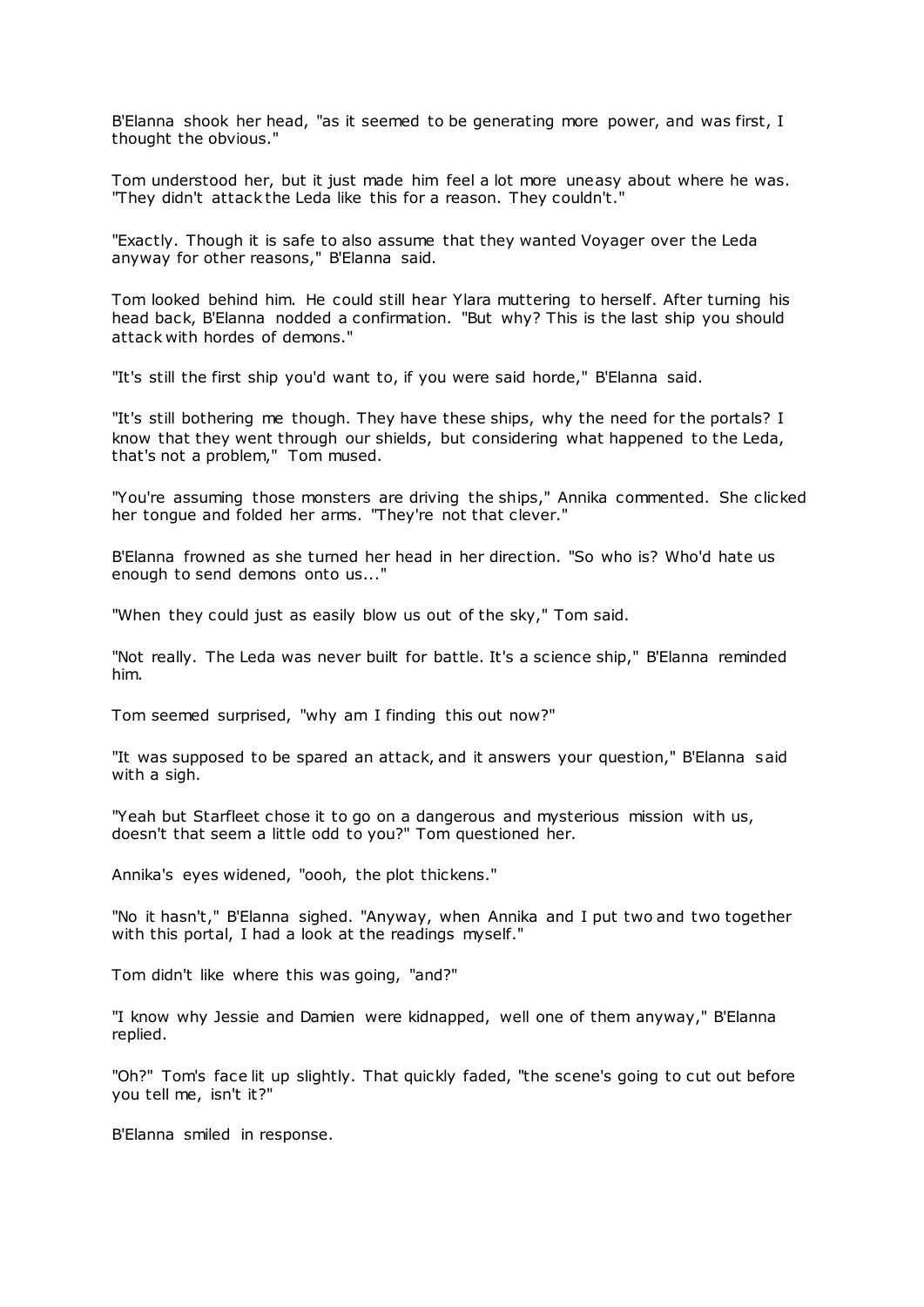He didn't realise how tired he really was until he started to climb the hill, but Nathan continued anyway.

"Get some rest," was all he got when he reached the half way point.

That didn't stop him, he kept on climbing.

James shook his head, then turned it back towards the other side of the hill. "You never listen, do you?"

"That's not true," Nathan huffed once he reached where he was. With a deep sigh he sat down nearby. "I listened when you told me to leave you behind."

"True, but I didn't expect you to protest then," James said.

This made Nathan sigh in annoyance. "I hope you really don't think of me like that, I didn't want to leave you to die." James slowly glanced in his direction with a raised eyebrow. "Jessie would kill me," he stammered, forcing a smile.

"Probably," James smiled too.

"Our secret?" Nathan asked him.

"Sure, if she knew about that, she'd kill me too," James replied.

Nathan's smile turned genuine, only for a few seconds. "Listen, I hope you didn't decide to sit up here all night cos of Shar. She was upset, I doubt she meant any of it." James scoffed and shook his head. "I mean it's understandable if you blamed yourself too but..."

"I don't," James interrupted him.

Nathan stared for a moment, unsure what to say at first. "Well, um... good, cos it's not you know. The watchers brought us here, the aliens shot us down. I don't get how or why you got here, but it still doesn't equal fault."

"I know," James said with a shrug.

"Great," Nathan muttered. "If you start thinking like that, we should all discuss it. The last thing we need..."

"What are you doing?" James finally asked, frowning at the older man.

Nathan's eyes widened a little, "huh?"

"I already said that I don't blame myself for what happened. Why are you still talking like I said the opposite?" James questioned.

"I dunno," was all Nathan could answer with.

"Maybe the old me would have blamed everything on me, but now I know it's stupid. It was egotistical really of me to think that I'm responsible for everything that happens. It's in the past," James said, almost ranting.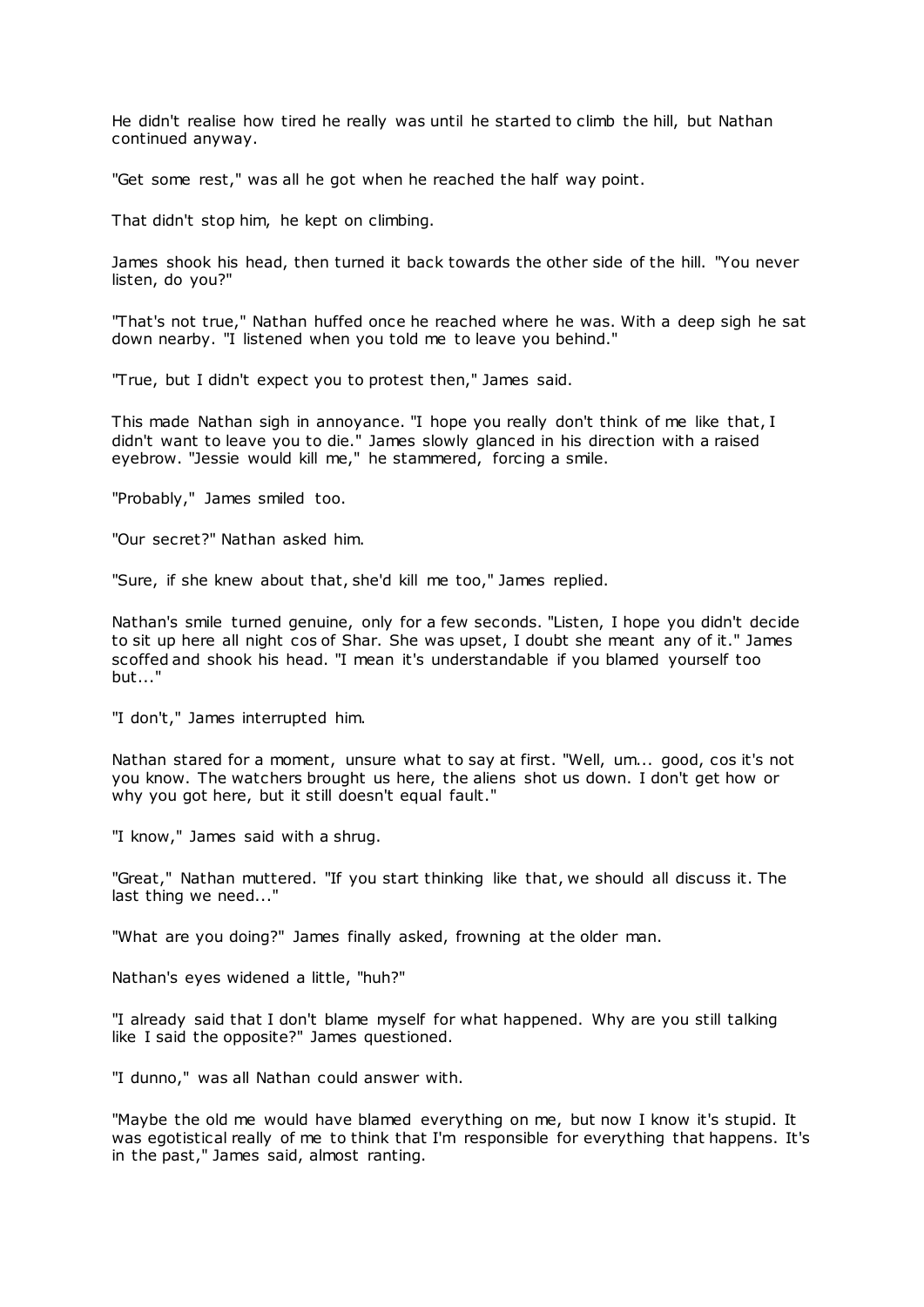Nathan frowned. "I see, yeah I guess it is. Though for someone in your position, it's really easy to fall into a blame trap."

"Yeah, and I didn't. It's no problem. All I'm doing here is making sure the rest of you are safe, that is my job after all," James muttered.

Nathan didn't look convinced, he shook his head to hide that. "Sure, I guess."

"Yeah," James sighed, looking away again.

"Yeah," Nathan copied him, he dragged himself a little down the hill, then got up. "Just remember, you're a Human being like the rest of us... well more or less." He grew a little nervous. "Er, by that I mean, Shar and Jach aren't. What I mean is you're just as mortal as the rest of us. My point is; you should rest sometime too."

James looked down at him with a frown. "What do you think I'm doing?"

"When I say rest, I mean..." Nathan explained, then made a loud snoring noise with his eyes closed.

James' stare turned into a blank one, he then tried not to laugh. "You're insane."

"I prefer to call myself charming and a blast," Nathan said with a chirpy smile. "Look, Craig's offered to take your place when you need a nap. I don't mind either. We all got a bit beaten up back there."

"Thanks, but no. I'm fine," James sighed. His attention went back away.

Nathan sighed as well. "If you change your mind, we're the guys down there." He continued down the hill.

"Told you he was stubborn," Craig said, still with his eyes shut.

"Yeah, definitely runs in the family," Nathan muttered to himself as he sat down.

Craig opened his eyes, immediately frowning. His head then turned to look in Nathan's direction. He didn't notice as his attention was on the fire. With a sigh, Craig turned his head back and tried to rest his eyes.

Far over the horizon, the black sky was slowly turning into a beautiful shade of red. The few clouds in that part of the sky were lit up by a hazy orange. The beauty of the scenery was lost on the Flyer team, the tension was back to running high.

Shar paced back and forth in front of a sitting Jach, he watched her nervously. Craig and Nathan were also sitting, but they seemed more annoyed than anything else. James stood on the quieter side with the aliens.

"Maybe we should calm down and be rational about this," Jach spoke up. He winced as Shar threw him a stone cold glance.

"That's easy for you to say. You weren't there," she grumbled.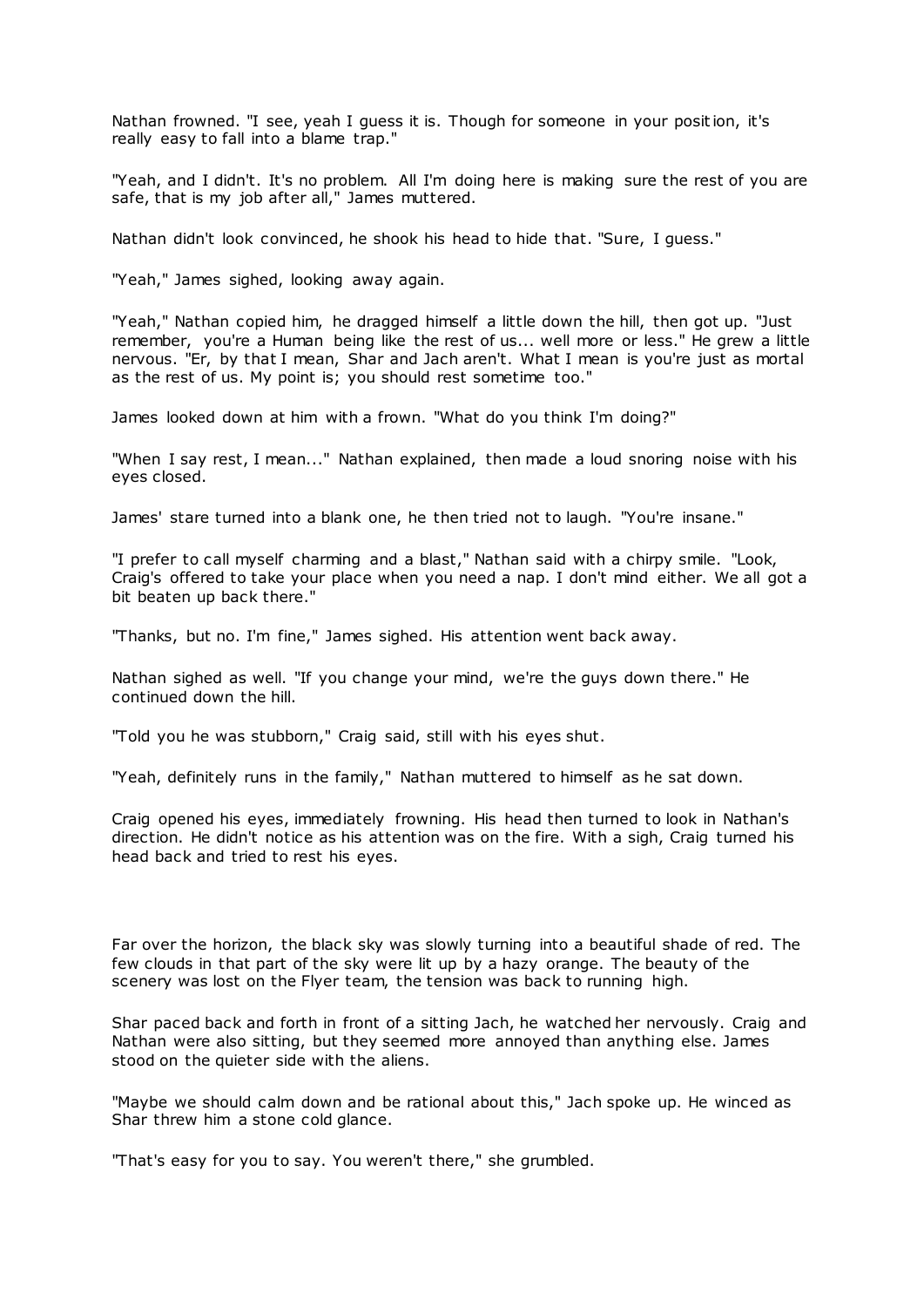"No, he was too busy getting kidnapped and beaten to a pulp by these guys. You're right, what was he thinking?" Craig groaned sarcastically.

"Oh for... Yes that was awful, but he didn't witness a camp full of people being wiped out in two seconds. Excuse me for not being rational after seeing that," Shar snapped.

"Fair do's. So maybe we can have some quiet time from you, while you calm down. It'd be better for everyone," Nathan commented with a sly smile.

Shar shifted her glare in his direction. "People are dead, don't you care?" She pointed in James' direction. "Why don't you direct your snark to the one who actually deserves it."

Nathan stood up. "Now wait a min..."

Craig shook his head meanwhile, then interrupted him before it got worse. "Of course we care, we all do. However whinging and pointing blame isn't making things better, it's making it worse."

"Can't our *mighty* Slayer defend himself?" Shar grunted.

Nathan groaned as he sat back down. "Good god, put a sock in it."

Shar looked puzzled, "what's socks got to do with it?"

"It's a Human expression. It means shut your fu..." Nathan replied hastily.

James quickly interrupted this time, "Craig's right, there's no point in bitching about how we got here. We need to figure out what to do next."

"You would say that," Shar scoffed.

James took a few steps closer to her. "Just out of curiosity, what do you want me to do about it now? This is obviously more important to you than us surviving and getting off this planet, otherwise you'd let the rest of us figure things out." Shar turned her head away. "Well?"

Shar turned back and smiled at him. "You're right, I am wasting time. It's too much to ask for a cold blooded murderer to feel guilt for the new additions to his list. I dunno how you can pick up your own kids with all that blood on your hands. Though I'm sure they're used to being covered in it."

Nathan was about to speak up again, but Craig gave his arm the elbow.

James clenched his fists, the look on his fac e almost matched Janeway's death glare. As Jach was just behind Shar when this happened, his eyes widened and he quickly moved next to Craig.

Even Shar's smug smile started to waver as James closed the gap between them. "If I was this cold blooded murderer you think I am, you wouldn't have had the chance to say that to me. Don't forget that." He turned away to head back for the hill.

Everyone but Shar relaxed a little when he was out of earshot.

"Well, that was... horrifying," Jach said.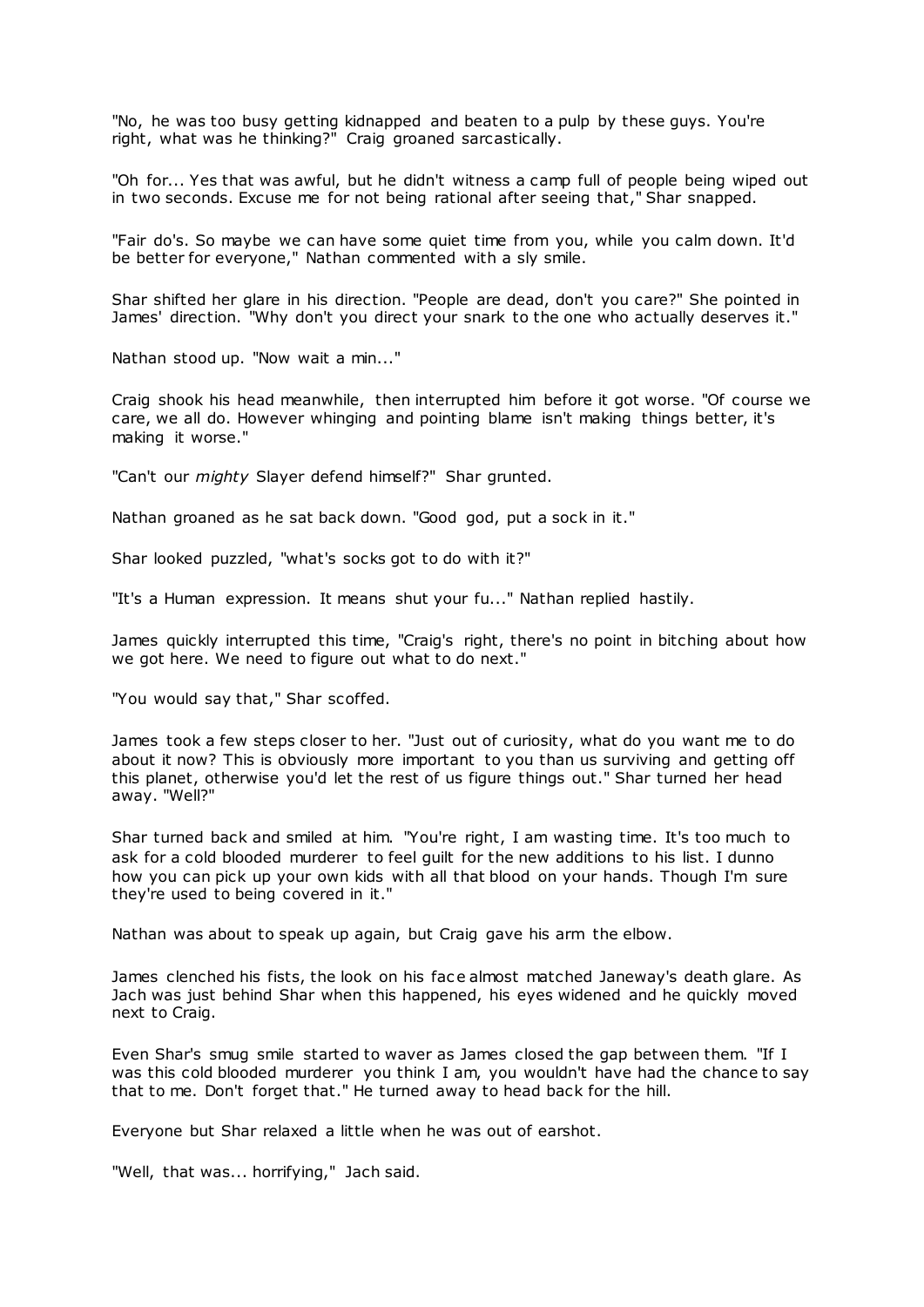"Please," Shar tried to scoff, she seemed a little unnerved to pull it off. "He knows I'm right."

Nathan stood back up, just avoiding another elbow from Craig. "But you're not though. He blames himself too, so perhaps you should dial down the crazy bitch, hmm?"

"Does he?" Craig questioned. "For once it seems like he's not."

"Crazy bitch?" Shar grumbled.

"Well yeah, I barely know him and it seems blatantly obvious to me," Nathan said.

"Good, maybe that'll bring Binene, Janet and Li'Chin back," Shar retorted.

"Wow, there's really no pleasing you, is there?" Craig groaned.

Shar shook her head, "knowing he's responsible doesn't mean he feels bad about it."

"Oh come on, you don't know that. What does it matter anyway, it's not going to help us," Nathan snapped.

Craig stood up as well. "All right, that's enough!" he yelled at both of them. They looked at him with surprise on their faces. "Why don't I clear this up, right now. Say James did what you wanted, Shar, and nobody came here. The tower team still would have been slaughtered, the camp immediately bombed afterwards. Meanwhile the three you mentioned are alive and well until the demon invasion, where they and you probably don't fare any better."

"But I..." Shar tried to butt in.

Craig continued, "the other scenario, is James comes here alone. The only difference there is he probably dies when the camp is bombed, or survives at the Flyer like you. Meanwhile the three you men... well that part's the same, isn't it?"

"There's no proof Voyager will be attacked while we're gone," Shar muttered.

"Actually if you hadn't have been whinging, James would probably have given you that proof, also we'd probably have some sort of idea what to do about now. Instead I have to spell this crap out for you," Craig continued.

"Bravo," Nathan quietly said to himself.

Craig ignored him, "oh yeah, there's the other scenario. We go on the training mission like you mentioned, we're shot down and captured. The aliens find out James isn't with us. They go on their mission without him. As we're likely to be in the camp, we all die in one shot like them."

"You don't know that," Shar grumbled.

"They wanted to capture us, I doubt they'd let us stay in the Flyer," Nathan pointed out.

"Also James wasn't even on the shuttle, so they had other reasons for thinking he was with us," Craig explained. "So er, where are we on this whinging situation? Finished?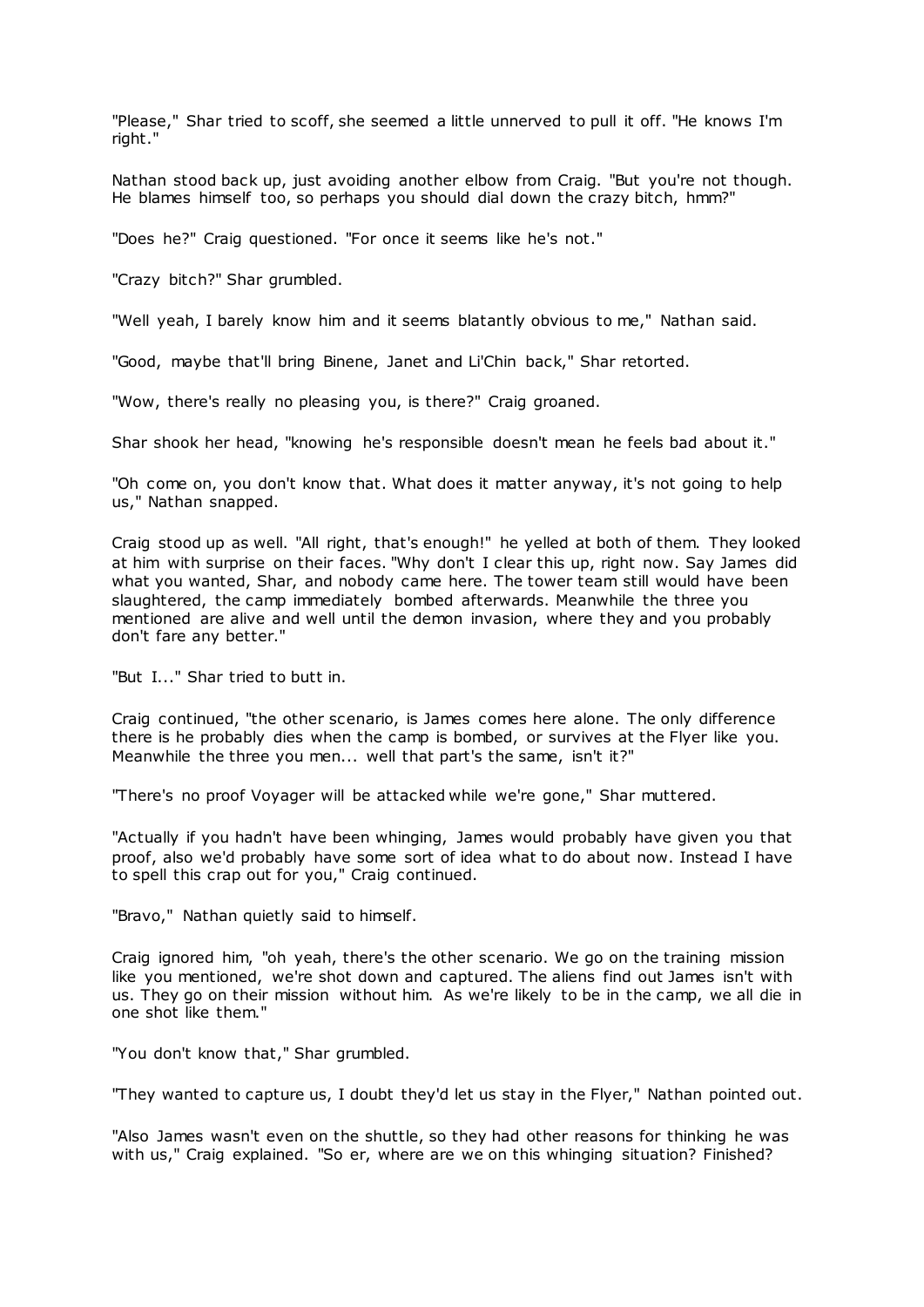Good, now can we get onto something more important like sitting around doing sod all, or I dunno coming up with a plan."

Jach raised his hand, "well I could continue my work on the Flyer."

"You may need to repair that hole in the viewscreen too," Nathan said. Shar meanwhile turned away with her arms folded. He gestured in her direction, "good work Craigy."

Craig shook his head. "She was giving me a headache."

Nathan winced a little, pointing at Craig's head. "That may have something to do with being slammed into the floor, over and over."

"It doesn't help. So one of us should help him, another guard. We fix the Flyer and then what? Do we get back to Voyager or do we try and help with the aliens?" Craig wondered.

"We have their ship..." Shar grunted. She turned and pointed at the two remaining aliens. "I say we just fix ours using parts from it, then get back to Voyager."

"You really have to stop pointing..." Craig groaned.

"We can't do that, not with what we know now," Nathan cut in.

Shar walked front of him, her hands flew to her hips. The look on her face probably could have put the enhanced aliens off. "What do you suggest exactly? We're not in any position to save the planet."

"I never said that we should," Nathan muttered.

"Ugh, you're as bad as that thing up there!" Shar snapped at him, pointing up the hill.

Craig rolled his eyes, "well that lasted ten seconds."

Nathan stood up, not put off by her penetrating gaze. "You'd better watch your mouth."

"Or what?" Shar groaned. "If you and the freak want to try to save this planet, don't drag us into it anymore. There's nothing we can do."

"Our planet is dying because of these monsters, how can you say that?" one alien piped up.

"I'm not the idiot who elected them into power was I?" Shar grumbled.

Nathan stared at her in disgust. "In case you have forgotten, a lot of people died a few hours ago. Have some respect."

"Oh please, I'm trying to stop more of us getting killed. Don't make me into the bad guy," Shar said.

"We didn't even elect them. It's all power play," another alien said.

Craig looked up with a frown. "What does that mean?"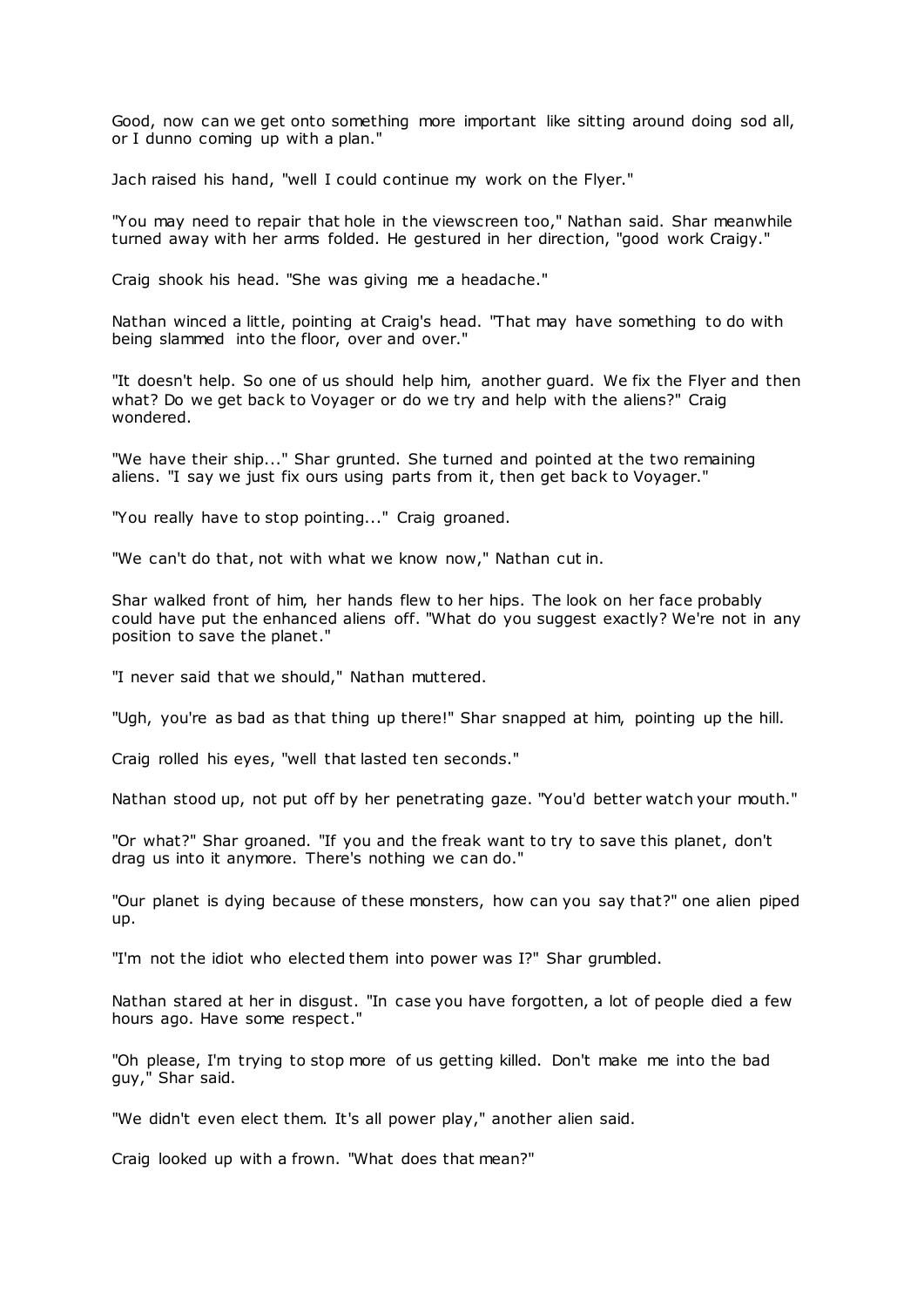"Exactly how it sounds. This government was only picked as our old one was too weak," the first alien replied.

"Too weak? Members of the union were slowly picked off, one by one. They weren't weak, they were assassinated," the second alien said.

Shar sighed into her hand. "Look I'm sorry for your planet and stuff, but see it from our... my point of view. We didn't come here out of our own free will, we've also been picked off one by one. There aren't enough of us left to help. Also if I remember right, Humans aren't supposed to interfere with internal affairs."

"I think there's more going on than internal affairs," Nathan argued. "If you don't want to help, that's fine. Stay in the Flyer and let the ones who do..."

"Listen to yourself. You could barely rescue Jach, how can you possibly help?" Shar muttered.

Everyone fell silent, nobody really had an answer.

One of the aliens broke the silence after a few minutes. "We were way over our heads. We thought that if we got a Slayer to help us, it would be over. We're very sorry." The other alien looked at him sadly.

"Yeah, I have to ask. What was the deal with that? Why would a Slayer help in bombing these towers. You didn't know about the enhanced guys until your team was attacked," Craig questioned.

"All our Commander told us was that these towers would be familiar to a one," alien two replied. "Especially a Chosen."

Craig looked a little uneasy. "The thing he wanted to show him, was just the tower itself?"

"In a way," alien two replied.

Alien one looked down, "if we had listened to your friend, the rest of my team..." His eyes closed as he winced.

"What do you mean? I thought your Commander already knew, hence the shooting us down?" Craig asked, even more confused than before.

"I'm not sure. He told us that the centre tower was the problem, not the small ones," alien one replied. He looked very guilty, "we didn't really let him explain."

"Your Commander was right," Nathan commented. The aliens looked confused at him. "The towers were familiar to James."

"I'm missing how," Craig mumbled.

Shar groaned, "if I were you, I'd be more worried about the experiments they're apparently doing in there."

"We never did find Janet. James only said it was too late," Craig said. "I say that's more than an apparently."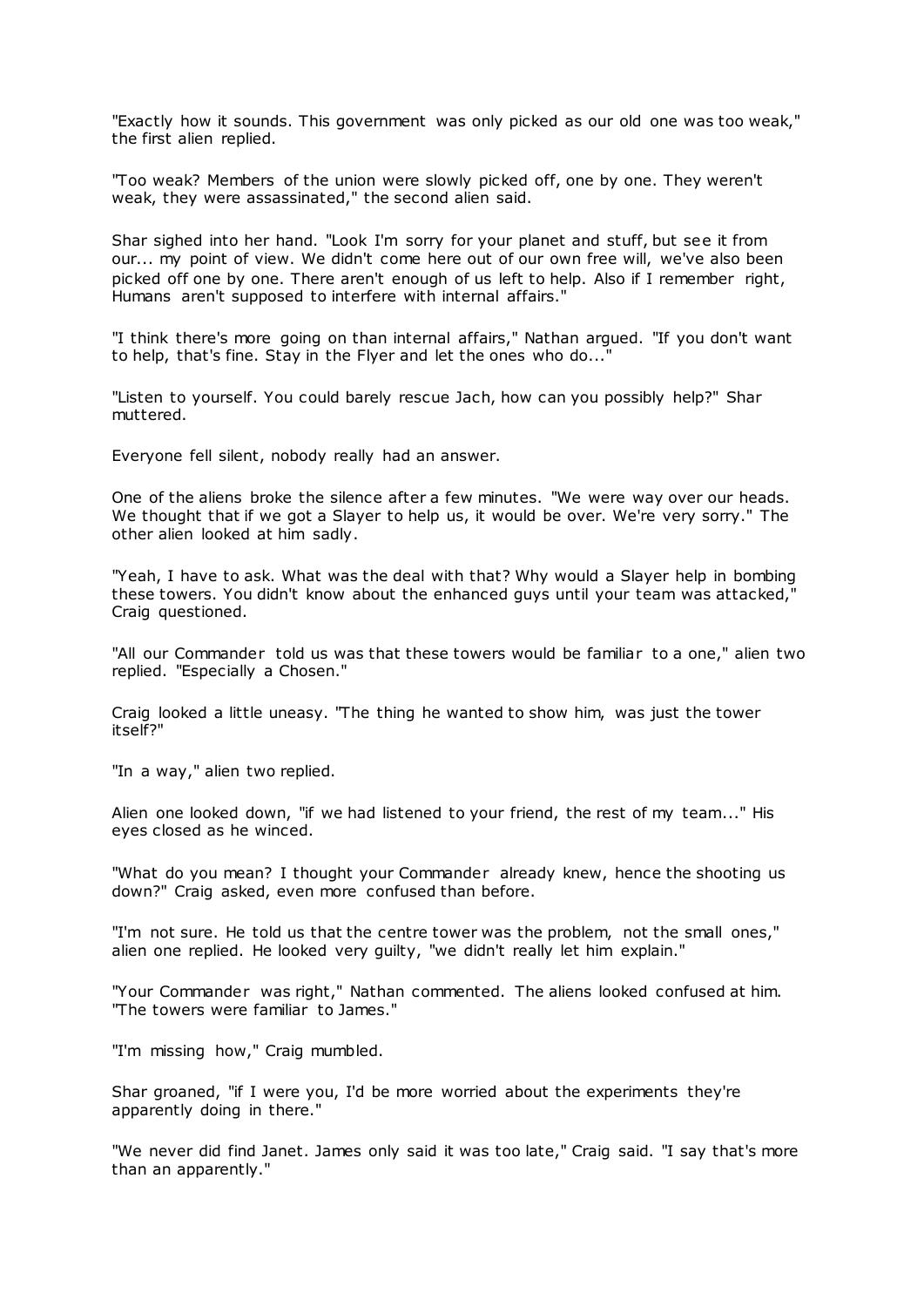"If we had the Flyer up and running, we may have a chance of killing two birds with one stone," Nathan thought outloud. Everyone looked at him strangely. "Or Voyager. The towers are draining some kind of power, and turning people creepy and strong. Destroy them and problems goes away, at least until somebody comes up with a better way to choose a government."

"Did you ever think for a second that, that's why Voyager gets attacked in the vision?" Craig asked him, shaking his head.

"Vision, what vision?" Nathan questioned.

Shar rolled her eyes as she turned her back on them. "The same one that showed that idiot up there that we'd be shot down and recruited."

"And obviously not the rest, or we wouldn't be here. So why..." Nathan said.

"I don't know, why don't you ask your best friend up there!" Shar snapped.

"Do I really need to mention the ripped apart by demons bit again?" Craig sighed into his hand.

"Maybe it was because if a team didn't go, they'd know that we knew, and would change their plans," James added on. The group didn't catch on right away, when they did their heads went in his direction.

"You've got to stop doing that," Craig groaned.

Shar folded her arms tightly. "Who's they?" She pointed at the aliens. "Them?"

"No. Now that you have your answer, will you stop complaining?" James asked her.

"Ugh, so those three died just so we could do what the bad guys wanted us to. Great plan," Shar huffed.

"That's a no," James rolled his eyes.

"Janet's not dead, right?" Nathan stuttered.

James closed his eyes briefly, "no she's not." The others looked at him with dismay. "Not exactly." Everyone waited for him to continue instead of asking him to. He sighed, "I walked right into that one. I can't really explain it. She's alive, but she's not. It was like an empty shell."

Nathan's skin crawled. "Yeah, that alien we saw... I'd say that was the creeps I was feeling."

"Ok genius, what made you even think that these government guys expected us to even be here?" Shar demanded to know.

The two aliens glanced at each other knowingly, Shar turned her attention to them.

"Well?"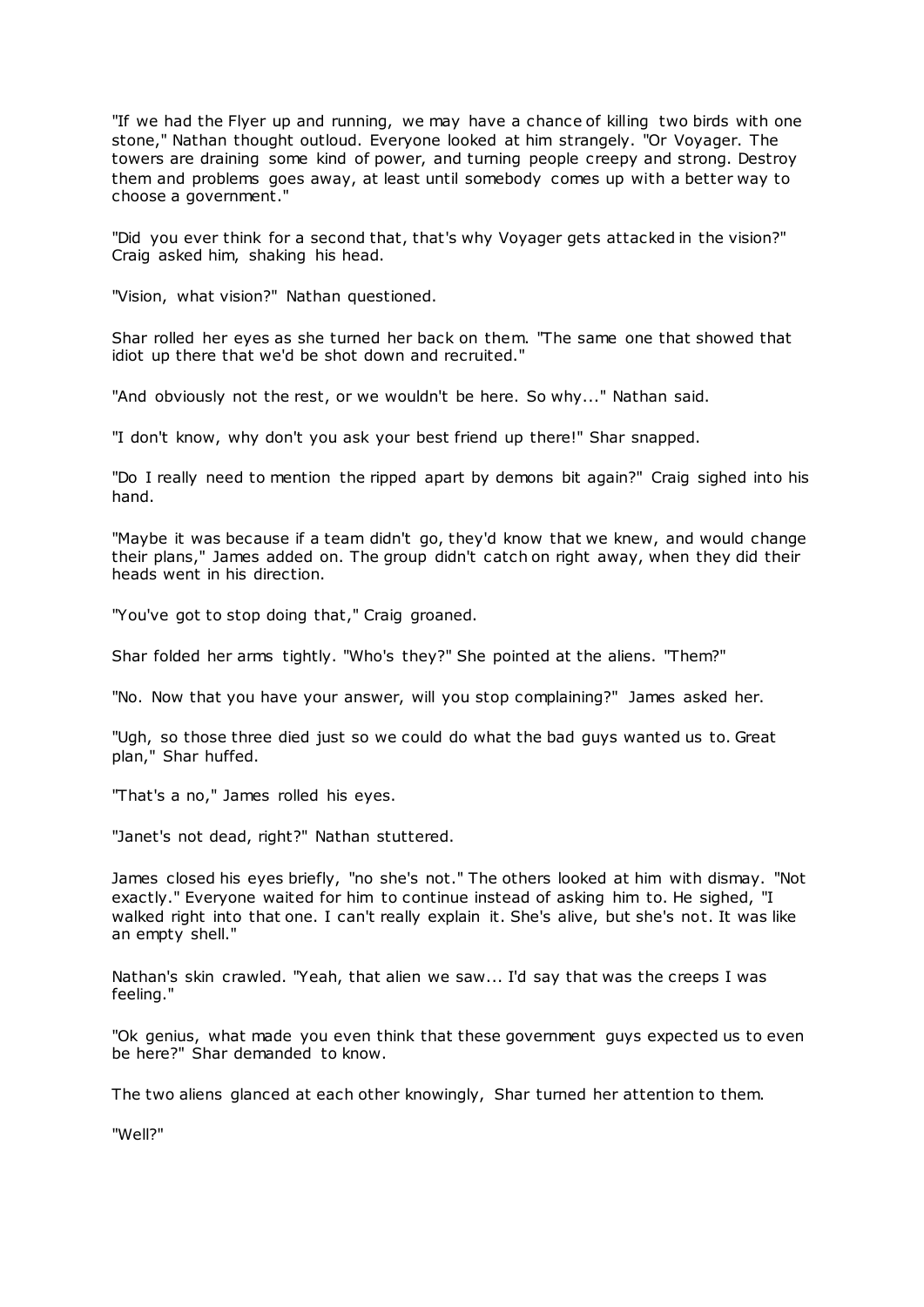"Well they knew enough to plant a bomb like one of ours, at the station when you arrived. They knew we contacted you," alien two answered. The other alien shook his head. "I wouldn't be surprised if a couple of them work at the station."

"I wouldn't be surprised if they ran the thing," alien one sighed.

"Ok, ok fine. There was still no reason for the training mission..." Shar said.

James groaned. "Tom had to get permission from them to launch the Flyer after the bombing incident. This was all before the vision update."

Shar moved away from the group. This resulted in a sigh in relief from the others.

Craig looked at an imaginary watch on his wrist, "sixty seconds till next whinge. "

"All right, so we're back where we started. Do we stay or do we go?" Nathan questioned.

"Stay. I won't, and probably can't order you to..." James said, looking briefly in Shar's direction. "So I'll ask. This planet will be destroyed if those towers remain, who will help me get rid of them?"

The two aliens immediately raised their hands, then Nathan did. Jach looked uneasy, but he eventually raised his.

Everyone but Shar looked at Craig to wait for his answer.

"It's suicide," he answered.

"It's ok, you can use the Flyer to get back..." James said.

Craig butted in, "I'm in."

Nathan cringed, "ooh, I dunno. Helping a guy to kill himself, not cool."

"Please, I'm not him," Craig grunted, gesturing at James. He rolled his eyes. "I'd rather die trying to do something worthwhile, than live knowing I did nothing."

"I could have done without the *not him* comment," James muttered.

Nathan frowned, "I'm not gonna ask."

Craig shrugged his shoulders. "Well I'm not you. If you got something else out of that, not my fault."

James smirked at him, "right." He looked in Shar's direction, who was being unusually quiet. "Looks like you'll be going home alone."

She looked over her shoulder. "No I'm not."

"Oh yey, Shar's coming," Nathan sarcastically sang to himself.

"You're going to need all the help you can get, taking on three towers," Shar said, ignoring Nathan.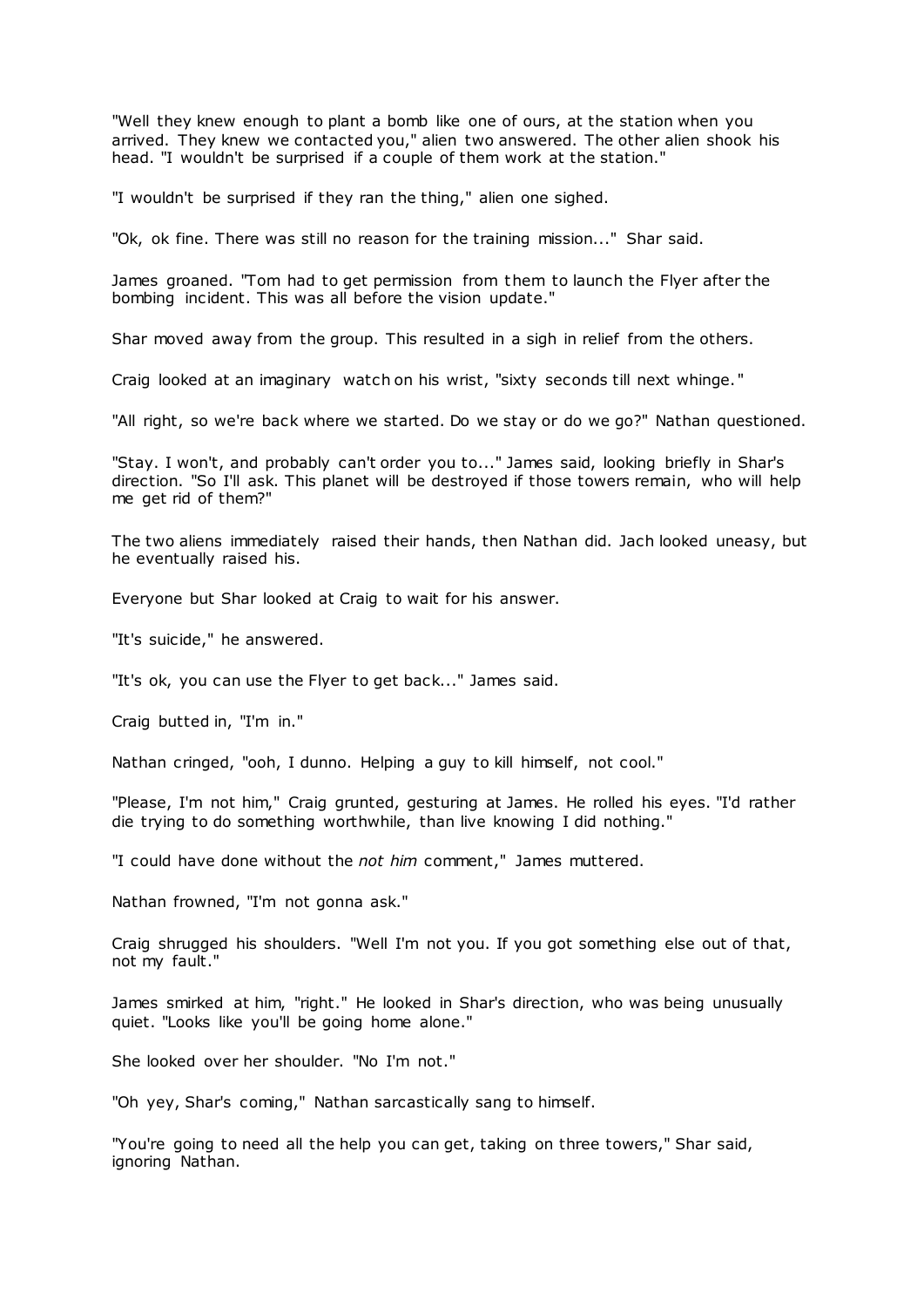James sighed, "actually about that, there's something you should know before we plan anything."

"Maybe you should have told them everything," Craig said.

Him and James stood outside the Flyer, sorting through what weapons they had. Nearby Jach was sitting on the Flyer's nose, repairing the hole in the window.

"We don't have time," James shook his head. "It won't help anyway."

"No, probably not," Craig sighed. "I wish I didn't know. I mean it does explain how this planet got into this mess in the first place."

"It's likely not the only one," James added on.

Craig turned away and looked up into the cloudy sky. "Yeah... I wish you hadn't said that to me either."

James smiled. "Yeah sorry, I'll stick to being secretive."

"You do know that this plan has a really huge flaw," Craig said as he looked back.

"You mean the whole plan?" James commented.

"Nah, it's worse than that," Craig said. "They'll know you're there, like the last tower heist."

"That's why my team will just have me in it," James said.

Craig didn't look too convinced, he shook his head.

A low rumbling got their attention, they looked up into the sky to see where it came from. They couldn't see anything but clouds.

"That's the third one, that's never a good sign," Craig commented.

"I think we'd be dead already if it was what you thought it was," James said as he carried some weapons away.

Craig looked on after him, "you can't say things like that."

"I always say things like that!" James loudly said back, just before he went out of sight behind a hill.

"Yeah, that's why," Craig groaned, looking back at Jach. He looked right back at him, with a worried look on his face. "Maybe we should make the shields a priority instead."

"I like that plan a lot better," Jach commented quietly.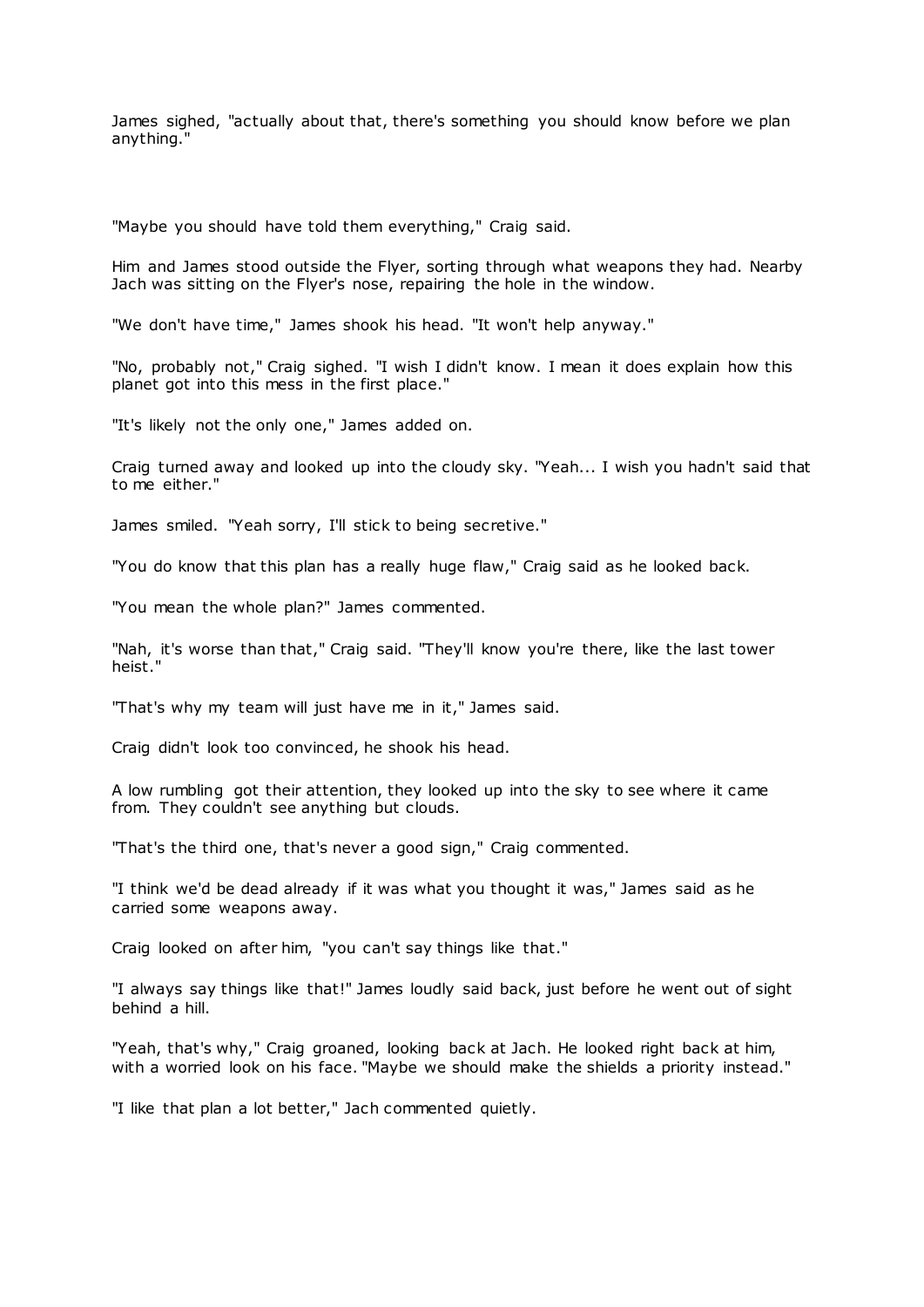The starlight eclipsed onto the northern half of the barren moon, casting the rest of its surface into complete darkness. Hiding within the shadows, the USS Voyager stood inside a large crater.

On its bridge, the stations and viewscreen were the only sources of light. The room was tense, as every member of Voyager's skeletal crew were there, most of the alien trainees were trying to get their voices heard over the senior staffs'.

"This is ridiculous," Onlan complained.

"I agree, it's crazy," Sonla agreed. More voices overlapped as Stewart and Daniel also joined in with the chatter.

Tom tried to get everyone's attention by waving the flashlight in their faces, but it only aggravated them further.

"Am I the only one who likes this plan?" Kevin asked. This shut up most of the group as they stared at him in disbelief.

"It's all we've got," Stewart had said meanwhile.

"That answered that," Kevin commented, giving him a thumbs up.

Tom sighed in relief, "ok guys, now that we're quiet..." Arguments erupted into life again, making him sigh.

B'Elanna meanwhile shook her head as she worked at the Engineering station.

"Voyager's all about crazy, time to get used to it," Zare commented over the top of the trainees.

"It's easy for you to say, we're not exactly gifted in the Slayer department," Onlan said.

"I don't understand the problem, it's better than fighting to the death," L'Era wondered outloud, at the same time as Onlan.

Leesa raised her voice to be heard, it didn't work though, "we're relying on a silly theory, that's the problem."

"Why's there a sign on that girl's back?" Stewart asked, pointing at Annika. She stood at the station behind the command chairs. Jodie heard him, and she sniggered quietly to herself.

"We're expected to hold these guys off, then what? Voyager doesn't even have a Tactical station," Sonla grumbled, pointing at the rubble Tactical was in.

"My back feels funny," Annika pouted. Meanwhile Daniel was having a look to see what Stewart was talking about. Sure enough a piece of paper was attached to the back of her catsuit.

"L'Era's as right as she is hot. Before we had to fight off hordes of demons, now we've got a chance to block most of them out. Why the hissy fits?" Kevin commented.

L'Era pulled a face, "um, thanks?"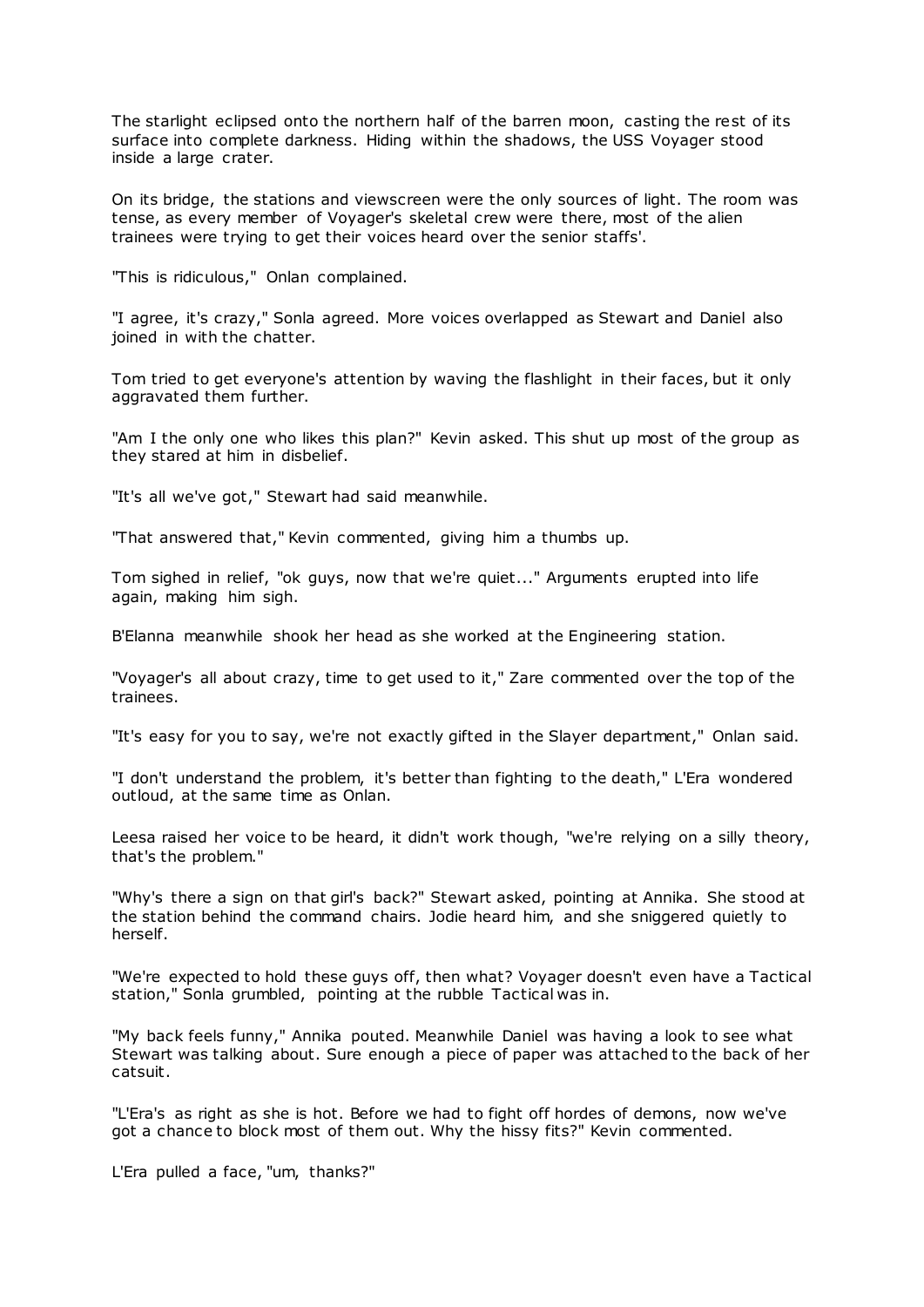Kevin's remark angered the group even more, by then Tom had given up trying to get their attention.

Ylara's fists clenched, her eyes were closed tightly. In the dark nobody noticed these warning signs.

"Why don't we keep arguing, that'll keep the demons away," Zare grumbled.

Stewart looked around, "um, hasn't anybody noticed we're a Slayer down?"

"This is dangerous. We don't know if this shield thing will block us out too. Maybe you're ok with fighting to the death, but..." Onlan snapped at her.

Zare rolled her eyes, "you volunteered for this, Kevin and I didn't. Don't ever whine at me."

"Good point Zar," Kevin smiled approvingly.

"Ugh, typical *poor me* Slayer attitude," Sonla groaned.

"Oh give it a rest, she's right. You came to Voyager to do exactly this," Daniel piped in.

"What, die for some stupid haunted ship while waiting for a stupid forcefield to come on?" Onlan mockingly asked. The group once again started a yelling contest over each other.

Ylara shoved Onlan out of her way over to the command seats. He didn't dare say anything to her though. Only Annika noticed as she stepped on top of Chakotay's seat, then climbed on to the console.

"Hey, I'm using that," she whined. This earned her a light for Ylara kick in the shoulder, sending the ex-drone to the floor in a heap.

"Guys, really? He's our teacher," Stewart stuttered.

"I dunno about you, but I think if Voyager's the only one that can be invaded, we should just evacuate it," Onlan said. "Who's with me?" Most of the trainees didn't look too sure, Sonla seemed to agree though.

"Then they'll follow us to the Leda, and finish the job. Meanwhile the bad guys get a ship that can open a door to demon dimensions," Zare muttered. "Ligod and Wesley sure picked a bright bunch."

"I'm sure he didn't go on the training mission," Stewart muttered to himself.

"It's better than dying for some scrap of metal," Sonla commented. A phaser fire hit directly in front of her feet, startling her and the others backwards two metres. They all looked to the source.

"If you're quite finished bitching about something that's going to happen anyway, maybe you should go back to your poles," Ylara grunted, still pointing a phaser at the group.

"Posts love," Kevin corrected her.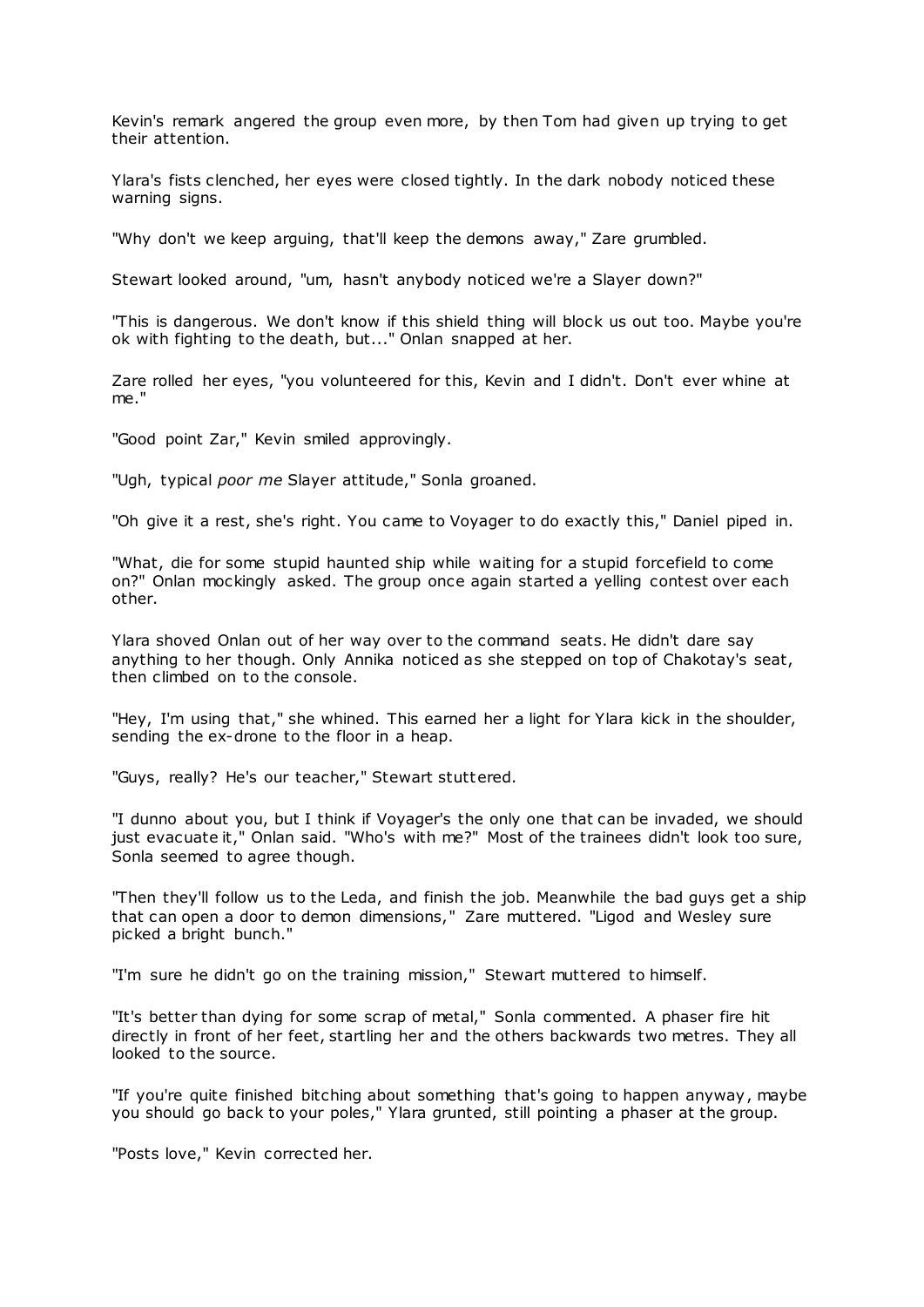Ylara's eyes looked up, then rolled to the left. "Whatever." She fired the phaser at his feet too, he stared at her bewilderedly. "Call me that again, and I won't miss."

"Ok, check. The lady's right," Kevin nervously said.

"That's it? If we don't want to fight, we have to?" Onlan stammered.

"You were OK with it when you thought you'd be dealing with lots of demons, weren't you? If it doesn't work, what difference does it make? If it works, there will be less of them," Ylara pointed out.

Tom sighed, "that's what I've been trying to say for ten minutes, but OK, listen to the scary girl with the phaser."

B'Elanna pouted her bottom lip out, nodding in agreement, "seems reasonable to me."

"I guess," Tom said as he headed to her station. "How's it coming?"

"Good news is, we have enough power to secure Deck Thirteen and us when this happens, or Deck Thirteen and Engineering. Whichever you prefer," B'Elanna replied.

Tom frowned, "I'd have asked for the bad news first if I had a choice." He leaned forward to rest his arm on the back of her chair.

"The bad news is our Security/Slayer volunteers will still need to keep our guests from getting too far, for a short time," B'Elanna said. "It wouldn't have made sense to say that part first."

"So again, no real difference to before," Ylara commented. Her eyes narrowed at the trainees, daring them to say anything. She jumped back down to join them. "Right?"

"Right," B'Elanna said with one shoulder shrug. "It shouldn't be long, a couple of minutes."

The opps station beeped. "We're being hailed, audio only," Jodie said. "It's the Leda."

"We should make it quick. We don't want our stalkers to trace our whereabouts," Tom said to himself. "Let's hear it."

Everyone on the bridge cringed as all they could hear was loud static . A voice tried to break the surface, clearing it up a little bit. *"You better still be alive Paris, Voyager's getting old, you know."*

Tom straightened up, then looked back at the group at the centre of the bridge. "Chakotay, I didn't think you cared that much. We're flattered."

*"I assume that because you're still trying to be sassy, there are no demons trying to stick swords in you."*

"Not yet," Tom whispered to himself. Jodie meanwhile sniggered again as she watched Annika try to reach the sign on her back.

"We can't keep chatting, Chakotay. If they detect our communications..." B'Elanna warned.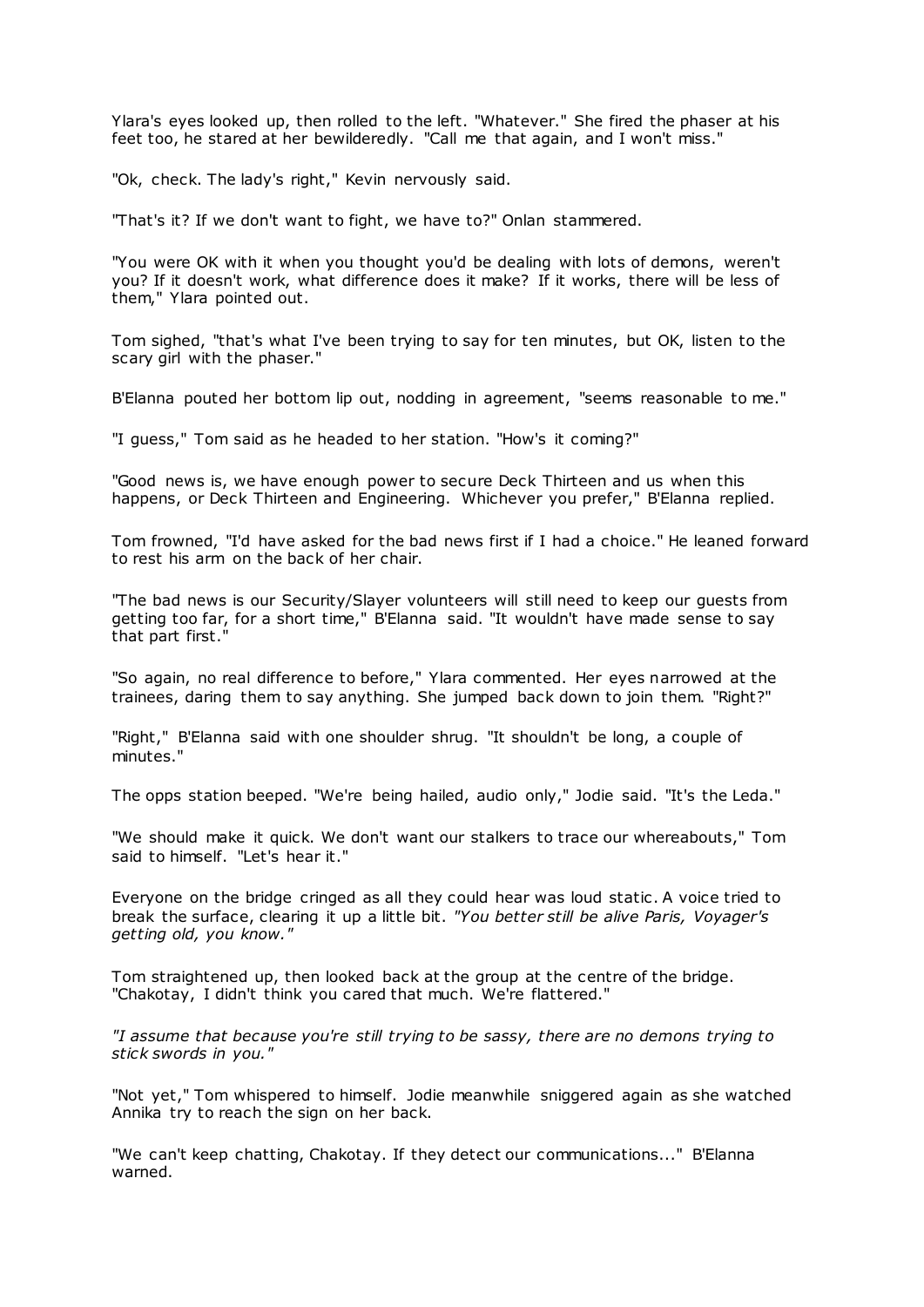*"I'll remember not to care next time. What happened?"*

Tom sighed, "we escaped for now. B'Elanna's working on something. You guys should be safe though."

*"Yes, you said that before. Next you'll be telling me that you're a bearable guy who everyone always wants to hang out with."*

Tom pulled a face, "I am." He glanced back at B'Elanna. "Why are you blaming me, it wasn't my vision. I assumed the Leda was intact in it. We must have changed something."

*"Yes, beaming the entire crew onto the Leda. That oughta put a new target sign on us."*

"My back feels funny," Annika commented, scrunching up her nose. She made one last attempt, this time grabbing the paper. "I don't get it," she said as she read it. "Yes I'm Jessie, you can still stab here... what?"

"Damn," Jodie sighed. "Worth a try."

*"Maybe you should quickly tell us what B'Elanna's doing, we may need it," Harry's voice piped in.*

"Actually you won't, you..." Annika started to explain.

*"I assume Annika's taken Jessie's death spot, that's the best plan I've heard in a while," Chakotay butted in.*

Annika pouted, "meanie." Her eyes widened, "wait, what?"

"She's right. They can only open these on Voyager," Tom explained. "They use Deck Thirteen as a sort of conduit, you know between us and demon palooza."

*"Yes, I got it at conduit," Chakotay's voice grunted.*

"If B'Elanna's plan works, all we really need to worry about is fighting off the aliens," Tom explained. "Getting them all may take a while."

*"If we knew the Leda was completely safe, we'd have been able to help with that."*

Tom sighed, "just let it go." He made the gesture to cut him off. Jodie nodded and smiled. "All right, I think now that we're all caught up, we should get to our positions."

Most of the trainees stared darkly at him. He tried not to let it get to him, or show in his face.

"If you'd prefer I can tell B'Elanna to forget all about the shield. You seemed a lot happier then," he finally said in a stern voice. This took everyone by surprise. The more vocal trainees began to head for the turbolifts, lost for words now.

Kevin patted him on the arm, "our boy's grown a pair, it's about time."

Tom ruined it by rubbing his arm, "um, ow."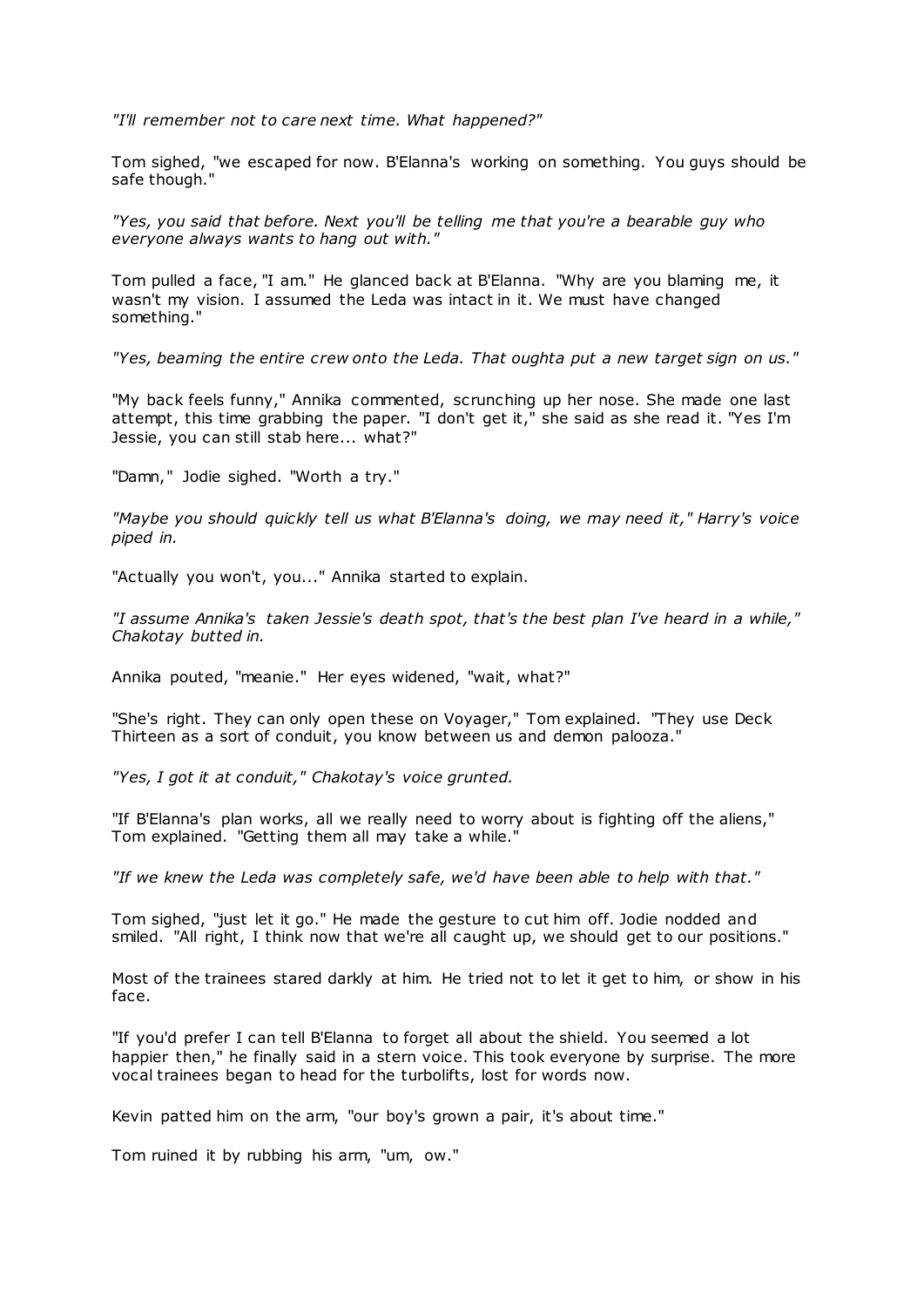Meanwhile Zare walked the last few trainees to the second turbolift, she put an arm out to stop L'Era. "If any of them panic or get a change of heart..."

"Slap them?" L'Era joked.

Zare smirked back at her briefly. "Tempting but no. Forget what I said before, just let them go. Yeah they volunteered to be Slayers and help us out, but unlike Kevin, Ylara and I; they can quit anytime."

L'Era silently thanked her with a smile, she turned to join the others.

"Zare, wakey wakey!" Kevin called her, waving like an idiot.

Zare rolled her eyes and then headed back to the centre of the bridge. Now only Ylara, Kevin and Daniel were left. Tom soon joined them, as well as Zare.

"We don't know for sure if they'll open the portals in the same place. There's no reason to assume they would anyway," Tom said, ending with a sigh.

"Apart from Thirteen," Zare commented.

"Typically the only place we know for sure, will be protected first," Tom said.

Kevin looked serious for once in a long time. "What if it doesn't work, it won't be. Maybe one of us should be there, just in case."

"Annika," almost everyone suggested. She pouted.

"Ok, ideally I'd want a team on every deck that's not protected right away," Tom said, looking at Kevin. "If the shield works anyway. If it doesn't, I'd prefer the most vital areas of the ship were protected. As we're short handed..."

"You want us to cover those sections," Zare said.

Tom nodded, "right. Obviously that will be Engineering, if we decide to protect the Bridge first, and vice versa. Deck Thirteen's definitely a yes, Kevin. Sickbay, just in case. I can trust that we can keep the solo Slayer teams, so you guys should be the ones to guard these areas. Daniel, your trainees job is to only cover the ground in between."

"Oh, they're mine now, are they?" Daniel sighed.

"I know you're worried about the warp core, but I think priority should be the bridge. The battle will be outside as well as in, and we know they try to get onto the bridge from the vision, likely to stop you destroying their ships," Zare suggested.

Tom nodded. "I thought so too. I was just concerned we're boarded by intelligent demons, like the ones from ten years ago, or the aliens... they'll try to gain control of our systems."

Ylara sighed, "there were none like that. They just wanted to kill as many as they could."

"We've still got to assume they want Voyager intact for something," B'Elanna pointed out. "Or they'd just attack us normally. Even though their ships could be destroyed in one hit, there's no telling how much damage they'll do while we're picking them off."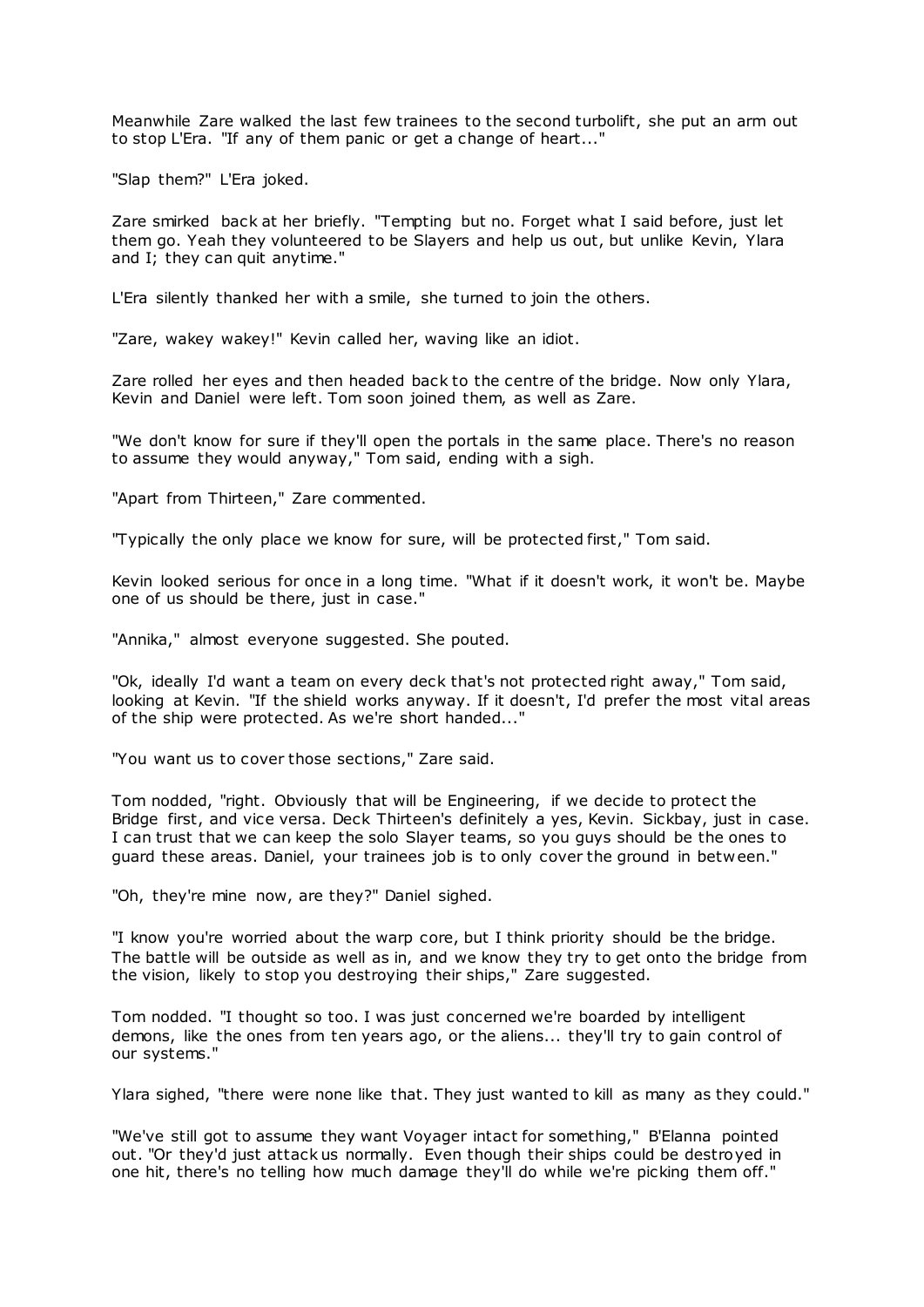"Still, Zare's right... we need the bridge done first. Zare, can you take Deck Five, Ylara and Kevin, one of you at Deck Thirteen, just in case. I'll leave which up to you," Tom ordered. "Daniel, I'd pick whatever team was the most whiny to join."

Kevin turned to Ylara and Zare, "after you ladies." Zare stared at him with a bemused look, Ylara not so much. "What, you're not a lady? Poor Lena." Ylara responded as he expected, her fist flew into his cheek. She then marched towards a turbolift.

"Whiny? I'm sure you'd complain in their place," Daniel smirked at him. Tom was about to complain but he quickly raised his hand. "I'm still on your side, the shield's a good idea."

"Even when you're being nice, you still have that slimy flirter voice. You do know that, right?" Zare laughed towards Kevin as she went to follow Ylara.

Kevin's eyes widened, "slimy? Huh, that explains a lot." He quickly followed as well.

"How did you even come up with it anyway?" Daniel asked in B'Elanna's direction.

B'Elanna sighed deeply, "well..." The Red Alert siren interrupted her, everyone's faces drained of their colour. "Battle stations, Commander?"

Tom quickly rushed to the helm, "yes ma'am." He quickly flipped a few switches, then kept his hand on standby over the lever. "Jodie, what you got?"

"Opps," Jodie tried to joke, but her nervous voice betrayed her a little. "The energy signature that followed us before has entered orbit. They're coming straight for us."

"Straight for the moon, or directly us? I don't want to risk taking off if..." Tom muttered.

"Us," Jodie quickly interrupted "They'll be on top of us in five minutes."

"I guess that is my cue then," Tom said to himself.

Voyager made its presence on the dark moon known with the activation of its hull lights. It lifted up off the surface, the landing struts retreated back into the hull.

Meanwhile the blue energy orb appeared from a flash of light, and zoomed straight over to the moon. Within seconds the tiny silver ships shot out of it in different formations.

Tom watched the viewscreen, his clammy stressed hands still on the controls. All they could see at the moment was the black in front of them.

"Thirty seconds," Jodie stuttered.

Tom acknowledged with just a nod. "Here we go." His hand pushed the lever forward, pushing the ship forward. Everyone else's attention was half on the viewscreen.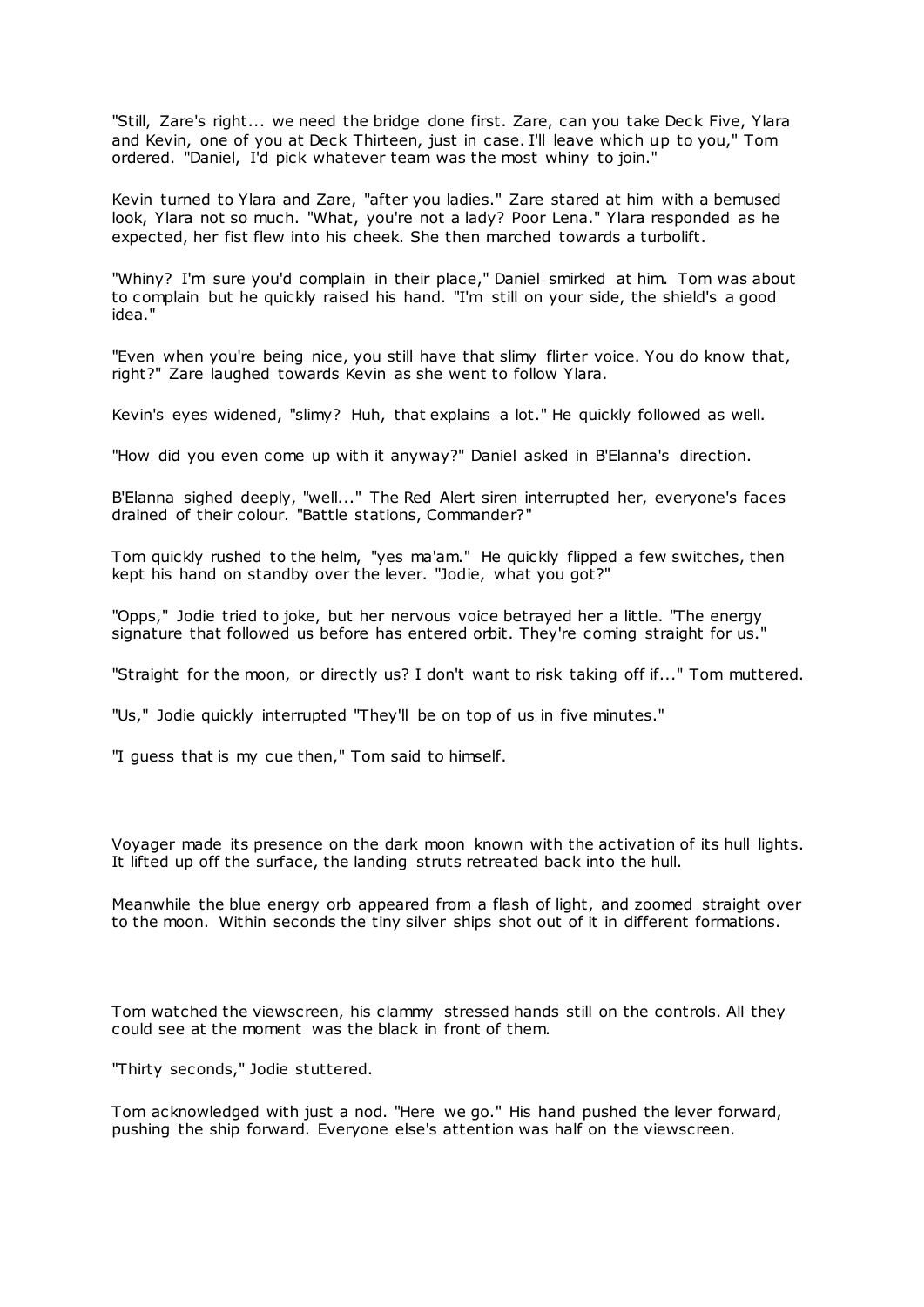The silver ships reached the moon. A few formations remained where they were, two broke off. They skimmed the moon's thin atmosphere and followed it down to where Voyager's old hiding place was.

Unknown to them Voyager was doing the same thing, but going in the opposite direction.

The viewscreen showed the tail end of the attacking ships. Tom smirked to himself, "fire."

B'Elanna smiled too as she pressed the appropriate commands.

Voyager charged its phaser array. Just as they were about to overtake their attackers, it fired short bursts at each ship, destroying them instantly. The starship then rolled onto its starboard side, flying straight towards the remaining ships.

Jodie gripped the Opps station so tightly her knuckles turned red. "I never liked this part."

B'Elanna shrugged, "it's the best part, I say."

"Jodie!" Tom warned her.

"Right, twenty kilometres," Jodie stammered. "Any closer and they'll..."

"B'Elanna, get as many as you can," Tom commanded, his hand holding the control stick tightly.

Jodie started to panic as the ships and energy ball got closer. "Fifteen!"

"Now," B'Elanna said in Tom's direction.

The alien ships began to power up their beam from before. Voyager curved its flight path upward, firing off a lot more of their short phaser bursts. Once the starship had completed half of a loop it straightened up to fly away. The remaining alien ships, which were still in their hundreds, chased after them.

Voyager continued firing as they closed in on them.

"There's still too many of them," B'Elanna reported.

Tom for once didn't seem worried. "We've given ourselves more time, we're ready."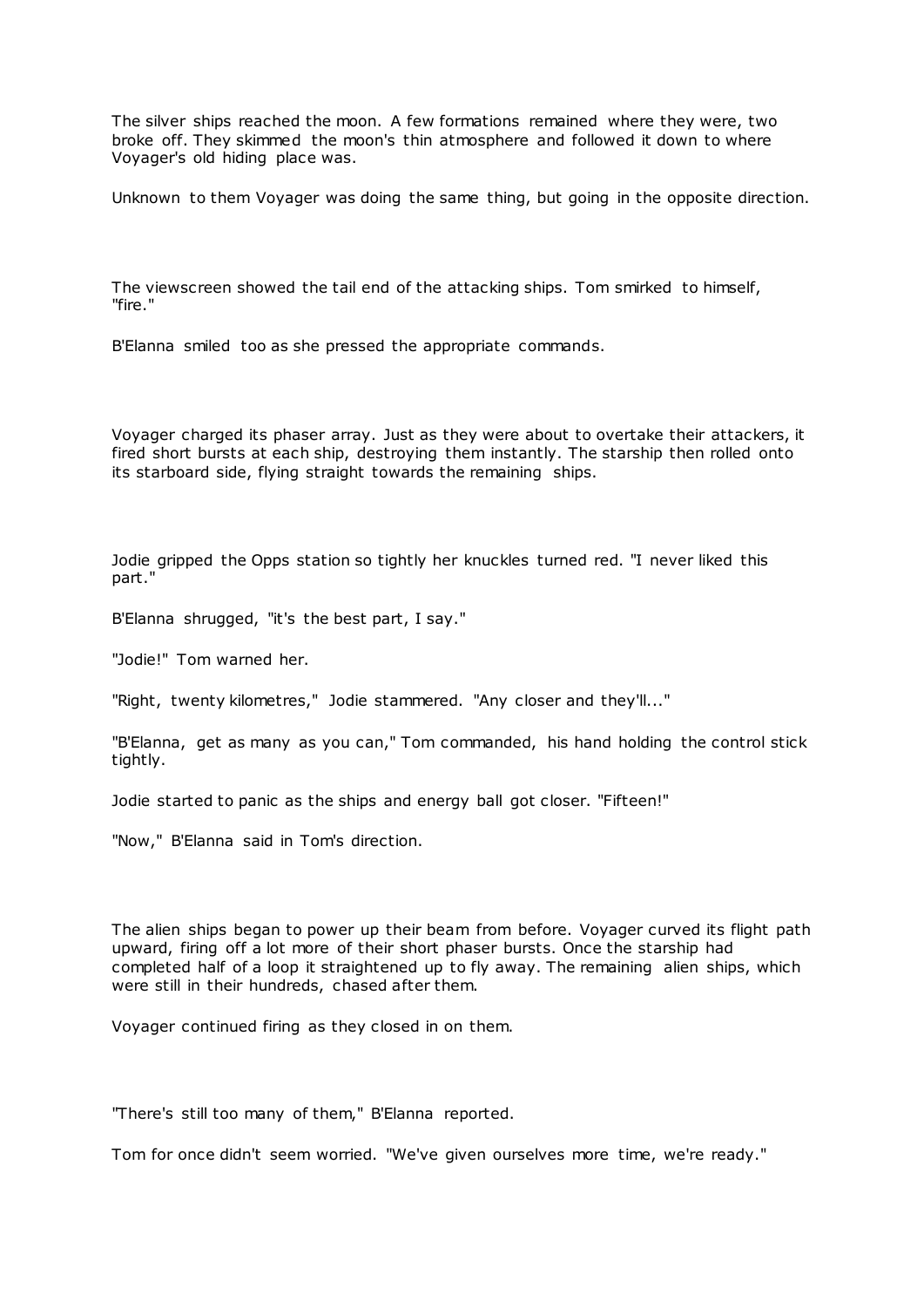Jodie watched uneasily as the alien ships were back on the screen, overtaking them, then turning around to face them. They fired the blue beam in their direction. The ship shuddered as it was forced to a standstill.

"If it gets too much, we'll just warp away again," Tom commented with his trademark chirpy smile.

B'Elanna shook her head. "I hope you don't like having shields." She looked over to Jodie, "I've transferred weapons control to you now, go nuts."

"Go nuts is good advice," she stuttered.

The intruder alert siren rang around the bridge. The new Tactical station also beeped madly. "Faint energy signature on Deck Thirteen." The station made even more noise. "Now Decks Eleven, Nine, Five, and One."

Jodie and Tom both swung their heads around to her direction. "How long?" Tom stammered.

Jodie's head darted around the bridge. "I don't see anything."

"They'll be tiny, don't panic ," B'Elanna said.

Tom pressed a button on the left side of his station. "Paris to all hands. Zare stay on your deck, whoever took Engineering ditto. Whoever's left, report to Deck Nine."

B'Elanna's station beeped again, "wait!"

"Oh god, it's not working," Jodie stammered.

"Not that, another energy signature, Deck Three," B'Elanna reported.

"Did you hear that? Split up the trainee team and get Deck Three covered as well as Nine," Tom ordered.

B'Elanna quickly worked at her station. "They're getting bigger, we should have enough power now."

## **Meanwhile:**

Once again most of the camp were in a heated argument. The two remaining aliens sat halfway up the hill, discussing the situation a lot quieter.

Craig had enough, he got up to walk in James' direction. He was back to keeping a lookout, this time from the trees.

"Next they'll be arguing over which of the rations pieces they want," he grumbled. With a heavy sigh he dropped into a seating position right next to James. "Honestly."

James' attention was still away from the camp, he shrugged to show he was listening though. "Still figuring out who's going to which death trap?"

"I made the mistake in suggesting leaving just one behind to finish the Flyer," Craig said, ending with a groan. "I don't think she'll fly in time, but if we can get transporters or communications on at least..."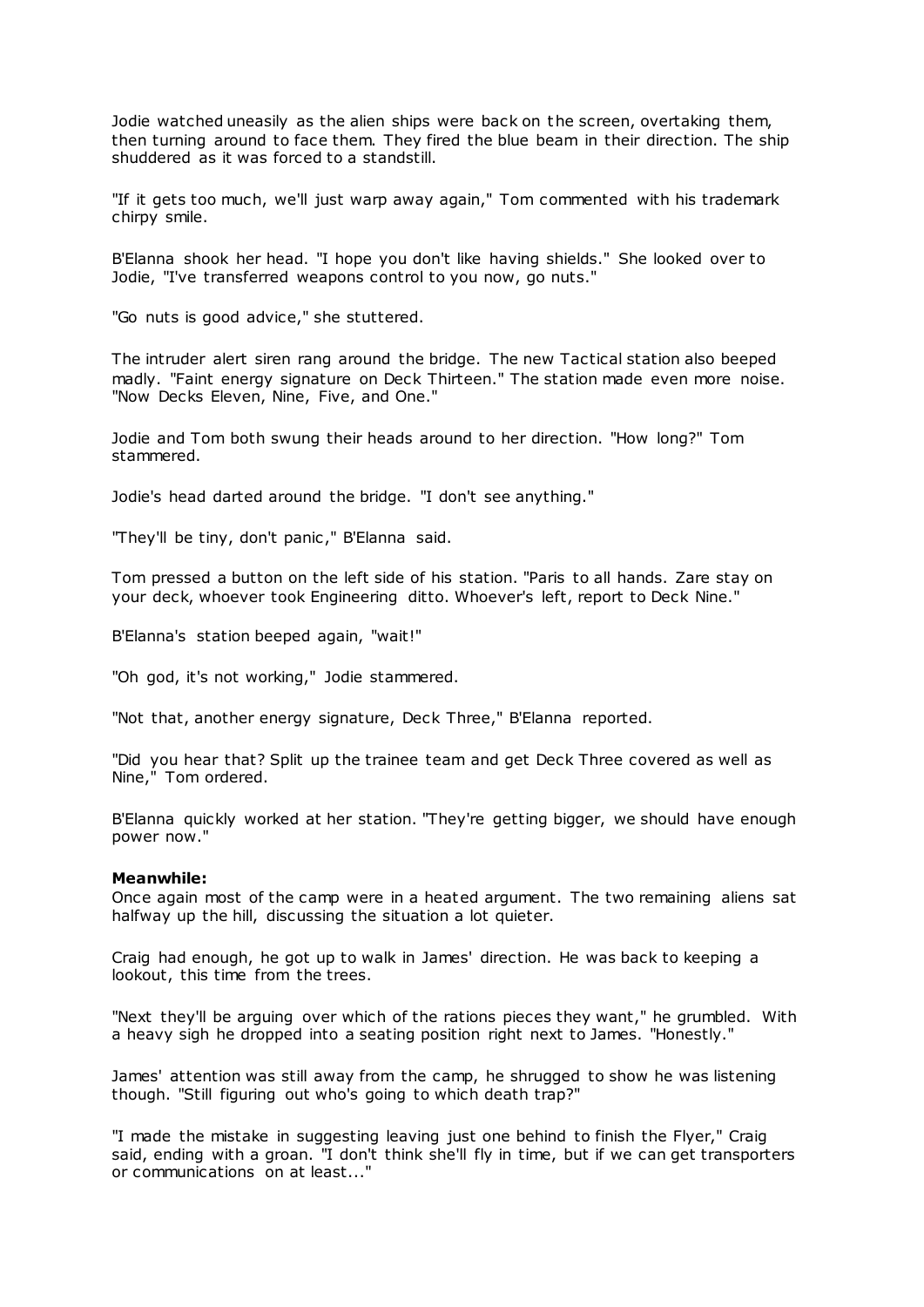"Tell them if they don't figure it out who stays, we will," James said.

Craig managed a slight smirk, he looked up to the sky. "Well I thought about telling them that Voyager might drop out of the sky, on top of them, would be an incentive. Is that going too far?"

James turned his head, and looked down at him. "No," he answered simply, then smirked back.

"Good. I still think it should be one of us, I mean to decide who goes where," Craig said.

"I'd have picked Jach to stay if we left it up to me," James said, turning back to the trees.

"After he got kidnapped the last time we, or rather I left him?" Craig shook his head. "Nathan was an Engineer wasn't he?"

"On the Leda," James muttered with a shrug. "Besides we need as many fighters as we can get, and Jach isn't cut out for it."

"You used to say that about me... or somebody did," Craig pointed out.

"True, but we don't have years to wait for Jach," James said as he turned back to look down at him. "You were whinging before about needless arguments."

Craig sighed before climbing back to his feet. "I know. This is why you left it up to them. We can't ever agree on anything."

"No, I didn't feel comfortable ordering some people to go on a possibly suicidal mission," James said.

"You just didn't want Nathan to get his butt handed to him, and then get yours given to you when Jess found out," Craig smirked.

James shrugged, "that too."

"I'll tell you what. I'll give them five minutes to decide on their own. If they don't, I'll nominate Jach for repair duty," Craig said.

"I thought you didn't agree with me," James commented.

Craig raised his shoulders and hands slightly, "you sometimes can be right."

James frowned as he turned his head away again. His attention went towards some trees in the distance; their branches were swaying.

"I don't mean about Jach. Nathan can fix, and guard himself if needs be. Also Jessie won't be mad at you," Craig explained to him. He hadn't noticed that he wasn't listening to him. "You were just right weeks back, when you said I just like to disagree with you." He then noticed he was talking to himself. "Erm hello? I'm kinda admitting something, which is pretty big of me."

James looked back, "what?"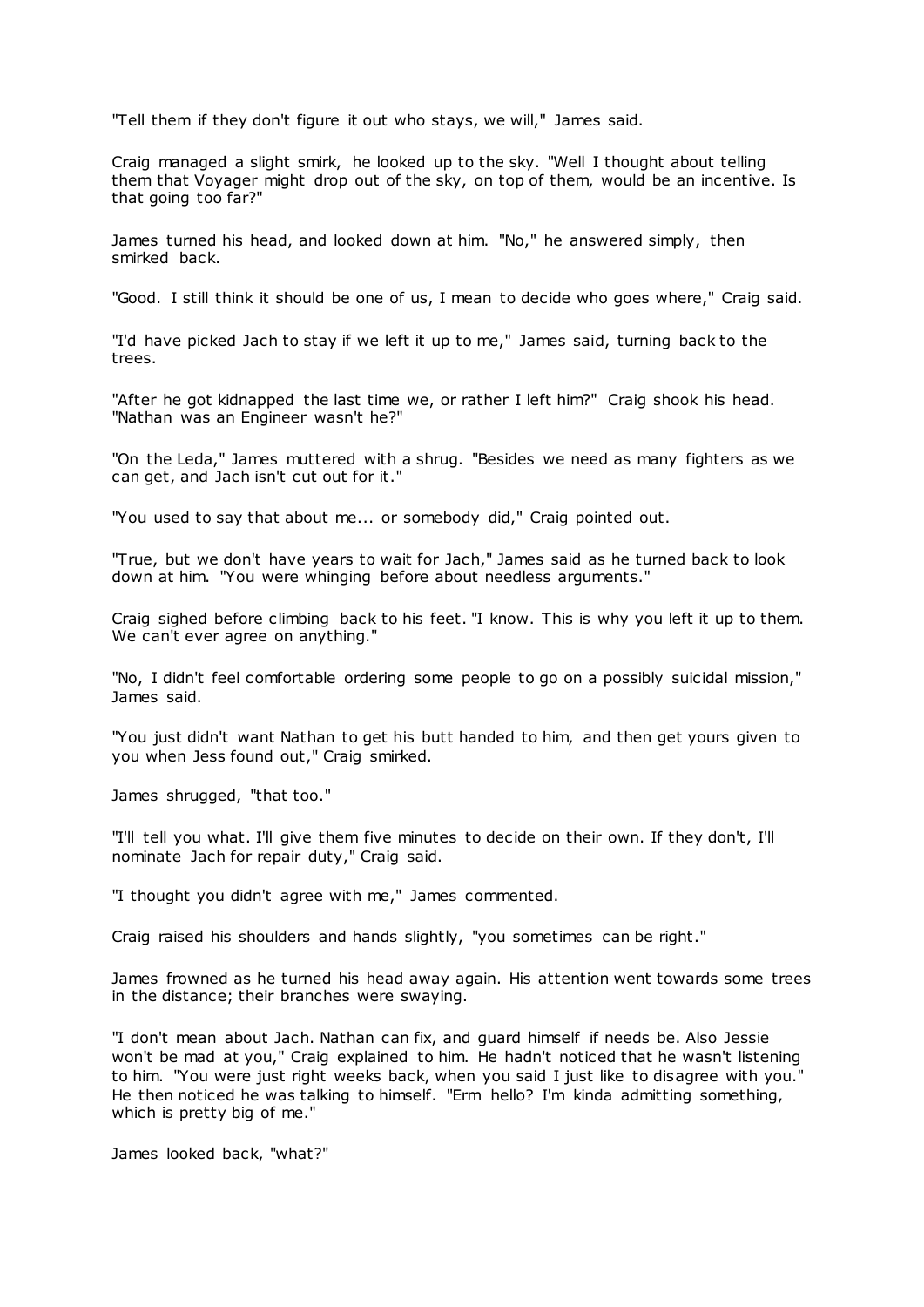Craig groaned, then placed a hand across his face. "I was apologising for some of our arguments, kinda."

"Kinda?" James said with a raised eyebrow.

"Well I didn't say the actual word," Craig said with a shrug. The trees nearby rustled, but only James noticed. "I may have if you had been listening."

"Have you got a weapon on you?" James asked.

Craig groaned, "jeez, I'm trying to be the bigger man here..."

"Ok you're sorry, you're forgiven. Guard," James quickly said, before rushing off into the wilderness.

Craig sighed as he raised his phaser rifle to his chest. "That only lasted about five seconds."

James approached a clearing, so he slowed down to a walk. He looked around at every tree surrounding him, to see any signs of movement. In the corner of his eye a shadow darted between a distant tree, and a one nearby.

A figure walked slowly up behind him as his attention was dead ahead. As soon as his arm was grabbed, he used his other arm to elbow the person behind him. The figure ducked down to their knees, avoiding the hit entirely. Just as James quickly swung around to face his attacker, they charged forward to grab him around the waist. His eyes widened just in time to have the attacker's full strength throw them both to the ground.

He swore he heard another second person; a familiar man's laughter as his attacker jumped back onto her feet.

"Good thing you decided against flipping me over your shoulder, huh?"

James got back on to his feet almost as quick as he left them, his face still looked bewildered.

"I had an idea how to block that anyway," Jessie said with a mischievous smile on her face. "That'll teach you, that's not how you greet your wife, is it?"

James didn't say anything, his face said it all. He walked over, put his arm around her waist and kissed her. They either ignored or didn't hear the disgusted cough from nearby.

Jessie smiled once he let her go. "That's much better."

"Not for us bystanders," a familiar voice grunted in disgust. "It's a bit early to be making the next kid, isn't it?"

Jessie scowled as James turned around to face what she was looking at. Damien stood next to the tree James had saw the shadow run to earlier. He then looked back at her, "what's he doing here? What did you do to deserve that?"

"What I didn't do would be a better question," Jessie commented, shaking her head.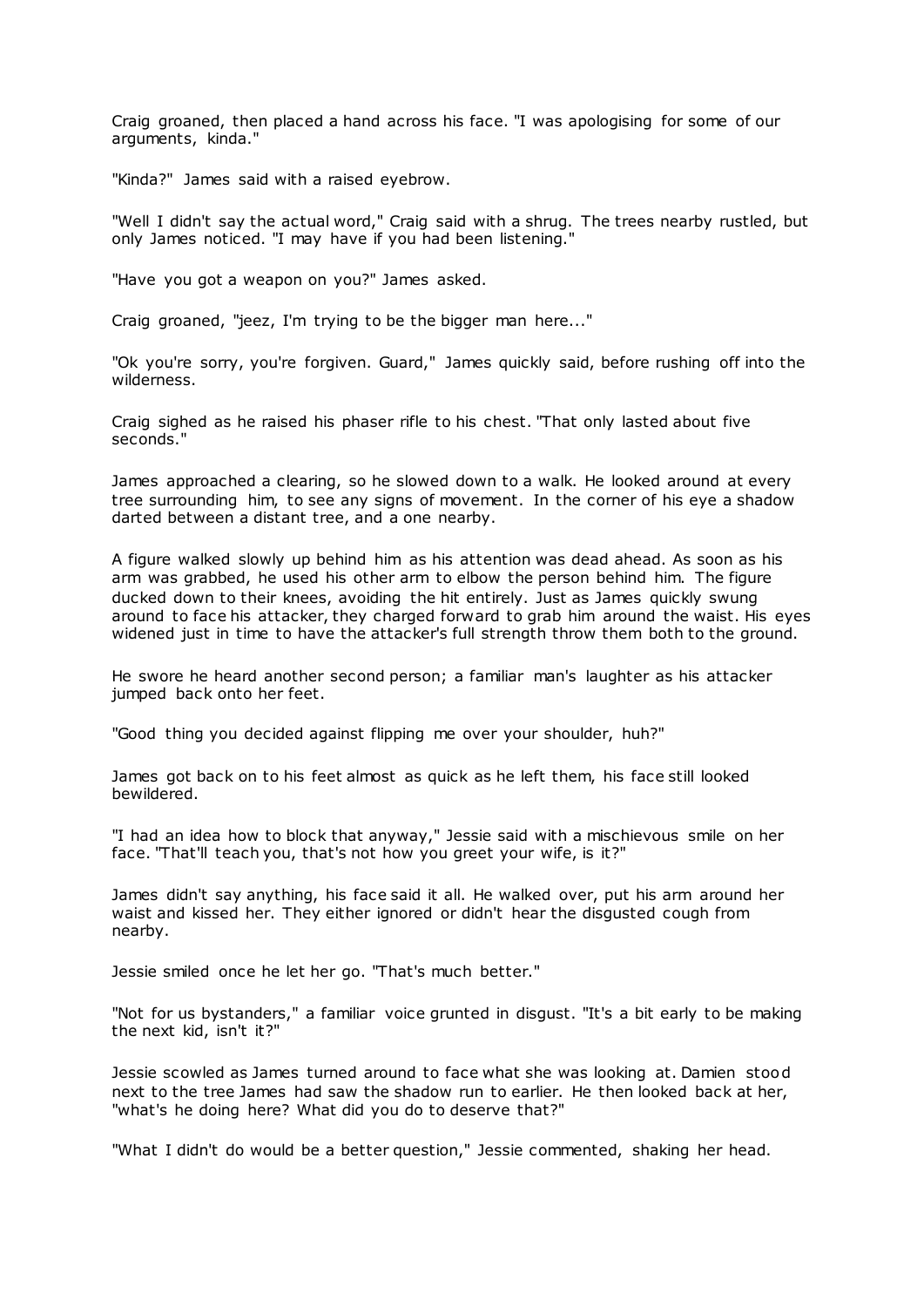"Can you go back to beating him up, that was hilarious," Damien sniggered.

"I thought the laughing was annoyingly familiar," James said, turning back Damien's way. Damien shrugged, still smirking. "But really, why are you two here?"

"Aaaw, is your pride just as sore as your ass. Man, I wish I filmed it," he laughed to himself. He then got disgusted, "I could have done without the make out part though."

Jessie shook her head while James just raised his eyebrow. "You should be asking why are you three here?"

"Three?" James frowned. Damien was meanwhile shoved out the way by an arm from behind the tree. James' eyes widened when he saw the owner of the arm step into sight.

"Hey, long time no see," Kiara said with a small smile.

"Kiara? When..." James looked back at Jessie, with an uneasy look on his face. "This isn't good," he quietly said to her.

"She knows, your mum part of it at least," she whispered back. "As for the other part, didn't ask."

"Bored again," Damien yawned. "Where are the other idiots?" He was about to wander off but Kiara grabbed his arm. "You're right, you're all the same."

"Let him, but keep an eye on him. I may as well catch James up," Jessie said.

Damien scoffed, "is that the code words for make out more? Gross." Kiara pulled a face at him, she walked off towards the camp, dragging him with her.

"I'm amazed he's still alive," James commented.

Jessie sighed, "me too, though he was useful in getting here. Where do I start?"

Meanwhile Craig noticed the other pair heading towards him, but the shade obscured his sight a little. He spotted Kiara, his eyes went wider than James' did earlier, then lowered his rifle. However when he saw Damien behind her, he raised it half way up.

"What the?" was all he could muster.

"Hi Craig. Dare I ask?" Kiara said once she reached him.

"Yeah, no... I'm fine. What are you doing here?" Craig stammered.

"Finished my training," Kiara shrugged.

"And him?" Craig asked, pointing the rifle in Damien's direction.

"Saving their asses, you're welcome," Damien grumbled. "What am I reduced to?"

Craig turned half way around, "we should go back to the camp. What happened to James?"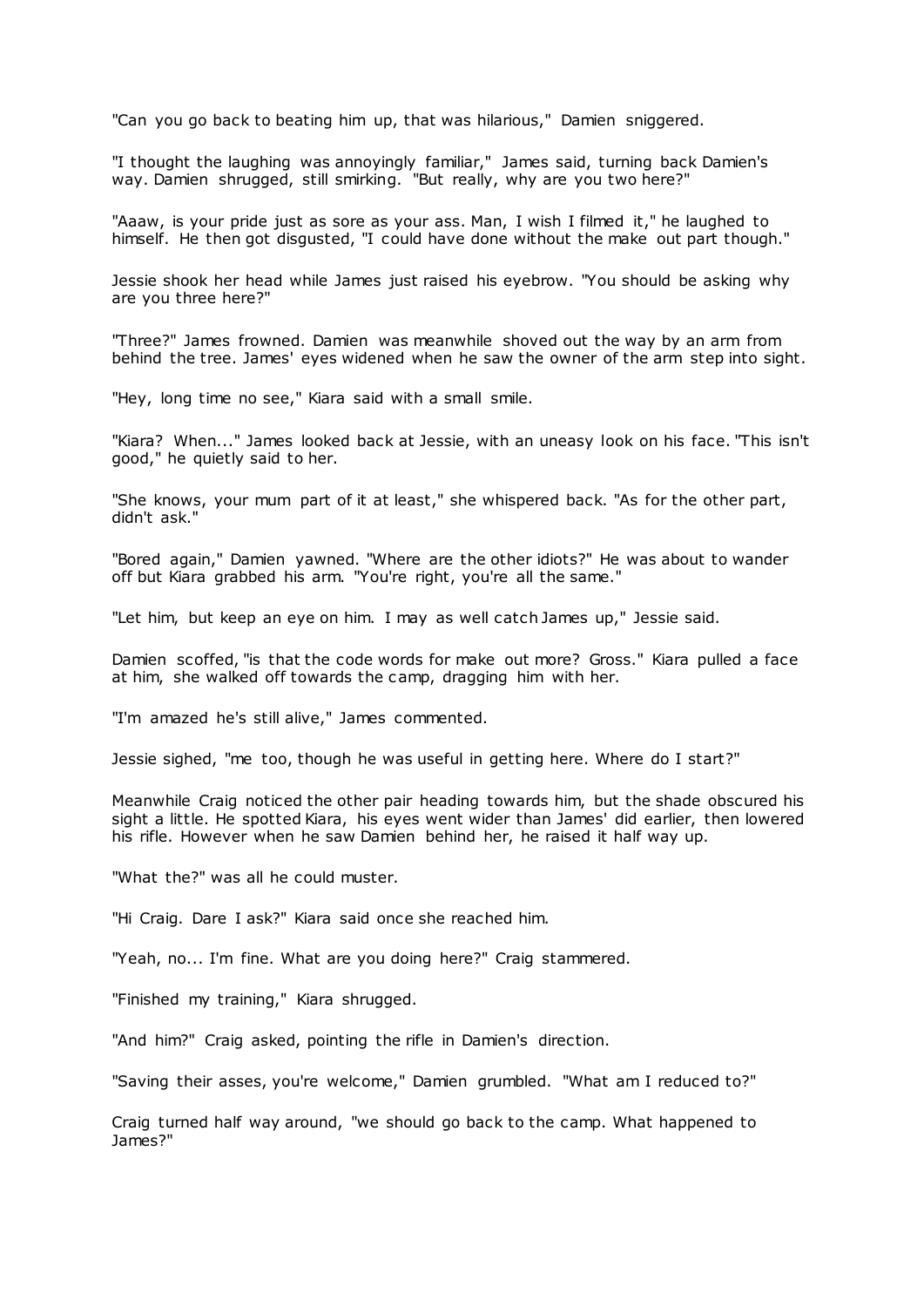"The witch knocked him flat, it was funny," Damien commented. He got away from Kiara, then walked passed Craig.

Craig side stepped a few times, then stopped his path with the rifle. "You mean Annika, yeah she can do that to anyone, all she needs to do is jump in front of you." Kiara laughed behind her hand, while Damien stared at him looking disgusted.

"Didn't you think the smooching grossed me out enough!" he snapped. Ignoring the rifle he headed into the camp. Craig sighed, and let him.

"Don't worry, it's not Annika," Kiara smiled.

"Yeah, I got that at smooching," Craig commented. "Nobody's that crazy."

The remaining trainees and the aliens had meanwhile surrounded Damien. Craig and Kiara spotted this, they took their time to go over.

"Identify yourself!" one of the aliens yelled, brandishing their rifle.

"Oh another one for an autograph," Damien gushed, waving his hand like he was swatting flies away. "I'm the thing darkness is afraid of, the controller of worlds, for I am..." Craig swatted him across the head with his spare hand, he cradled his head afterwards. "Ow, you fool. You ruined my speech."

"Exactly," Craig smiled.

Shar marched over to stand in front of him. "What's going on? Is Voyager in orbit, and who's the kid?"

"*The kid* can talk you know, take it easy," Craig snapped at her. Shar didn't back down, the other trainees however backed off and sat back down. "She's with us."

"I'm not, by the way," Damien smirked.

Shar stared at Kiara, "well?"

"Kiara," she answered simply. "You?"

Shar scoffed, "helpful."

Craig pulled her to one side, she snatched her arm back. "She's James' niece, have some respect."

"I don't give him any," she remarked.

Nathan overheard, so he got back up and headed over to Kiara. "Hey, I'm Nathan. Jessie's brother."

Kiara frowned, "another missing sibling? How many's that now?"

"Two, but I'm the best one," Nathan smirked. It quickly left his face, "wait speaking of, where is James?"

"Damien and Kiara aren't our only visitors," Craig replied.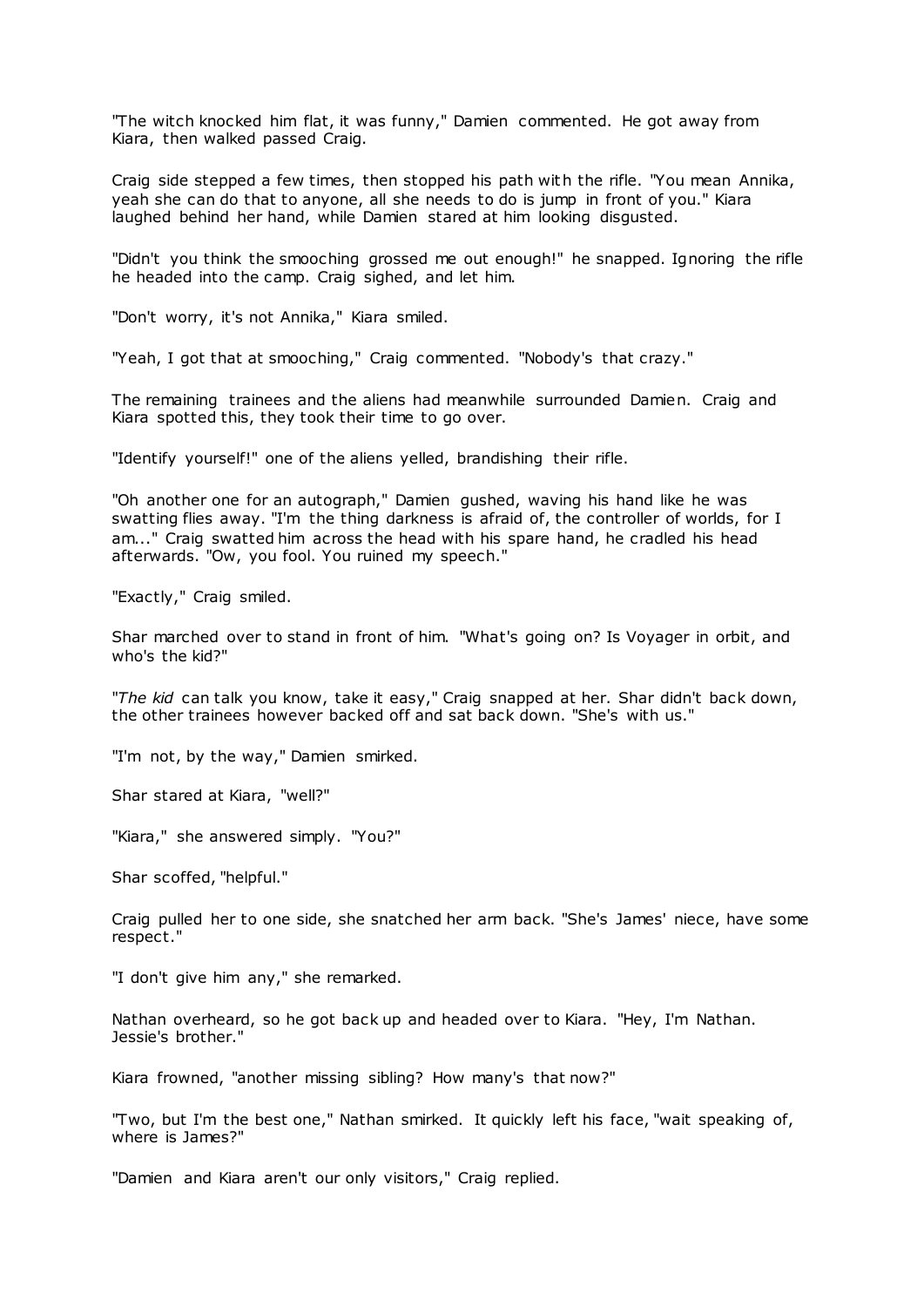Right on cue, James and Jessie returned. Nathan quickly went over to them.

"Jess, how?"

"Long story," Jessie sighed. "One I've already told."

Nathan shrugged, "shame, maybe later then."

Shar walked over to the three. "Maybe we can hear the shortened version."

"Suit yourself, but it's only going to spoil the full one," Nathan remarked. Shar cast him a dirty look, he just smiled back.

"Um ok. Kidnapped by shapeshifters, Kiara appeared, we escaped, you were the closest," Jessie explained badly. She shrugged too, "we couldn't find Voyager, so..."

Worry appeared on Craig's face. "Wait, what about the Leda?"

"We tried to contact them, but... we were too far. Like I said, here is closer," Jessie replied.

"It doesn't matter. We can't exactly help anyone anyway," Shar muttered, she walked back in the direction of the shuttle.

"Yes we can," James said. "We have more people now, and another ship in our possession." Everyone but Damien looked over at him. "In half an hour, we head for the towers."

"And save the world," Nathan grinned. Most of the group cringed at this.

Damien stared at him in disgust. "Oh god, how did this happen? I was a villain, now I'm with the cheesy heroes. Somebody kill me." Everyone then looked at him, smiling. "Ugh!"

## **Deck Thirteen:**

Kevin stood armed with a large axe in one hand, and a tricorder in the other. Directly in front of him was a blue light, almost the same size as his head. The tricorder beeped just before it flashed, then enlarged to two metres wide.

"Um, I'm assuming the shield's not working, yes?" he said, flipping the tricorder closed.

*"Standby."*

He shook his head, then quickly put the tricorder into his pocket. "Easy for you to say. The trainees will be peeing in their pants by now."

*"It might scare the demons away then. How big is it now?"*

"Let's just say if Junior keeps up this growth spurt, we won't have a ship to put a shield in," Kevin answered. He backed off a metre, then stood ready for whatever was going to come out of it.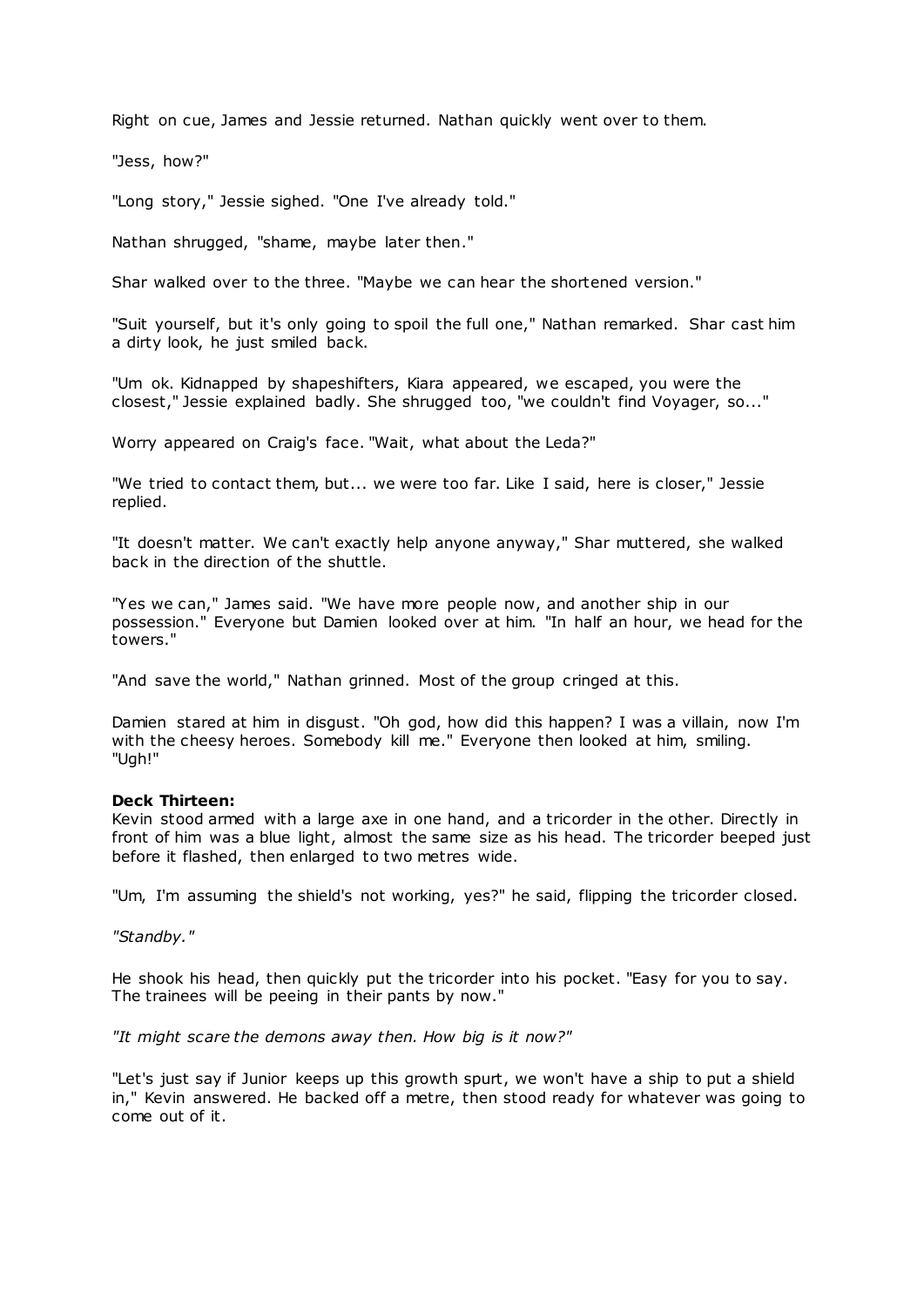The rift flashed briefly a few times, so Kevin backed off again just in time. He didn't get far as he backed into, or rather through a forcefield. "Huh? I have to say, I'm a little disappointed."

# **The Bridge:**

Tom shook his head, "don't be. Stay there until something comes out, we won't know until then."

B'Elanna smiled, "forcefield online around the bridge." She looked towards the Ready Room, "just don't go in there, hmm Tom."

Tom looked back, "Engineering next? Or should we put our trainees on Three and Nine safety first?"

"If this works the way I predicted, it shouldn't matter. Once all of them are putting out the same amount of energy, the fields will go up instantly, as soon as they're all clear anyway," B'Elanna replied.

"It's still all down to our Slayers and wanna-not-be's," Tom commented.

## **Engineering:**

The doors opened, Ylara rushed in holding sharp weapons in both hands.

"Like I knew where Engineering was," she muttered. Then she noticed the same two metre wide portal Kevin had saw on Thirteen. It sat halfway between her and the warp core. She tapped her commbadge quickly, "Bridge?"

*"There's still not enough power, standby."*

"If I understand correctly, that could be a problem," Ylara said as she closed in on the rift. "This one is close to your engine. If it expands another five, six metres... we're dead."

*"You're telling us now? We could have..."*

*"Tom... we would have had demons crawling on the Bridge if we did Engineering first. Don't worry, it should be enough before then. Just make sure no demons get too far from the portal. If they do, we'll have to activate the field anyway, whatever gets caught in it with you..."*

"Yes, I know," Ylara butted in. "They won't get past me."

## **The planet:**

The group were now cramped inside the back room of the Delta Flyer. Whilst everyone were discussing the situation, Jach and Nathan were working on a station at the side.

"Sounds like fun," Jessie commented.

"Yeah, it would be if those two could get the transporters working," Craig sighed. He looked back at them. "Otherwise we're vent crawling again."

Damien smiled deviously, everyone in the group groaned in response. "Perhaps I should ditch you losers and look up their Slayer making techniques. It would be glorious."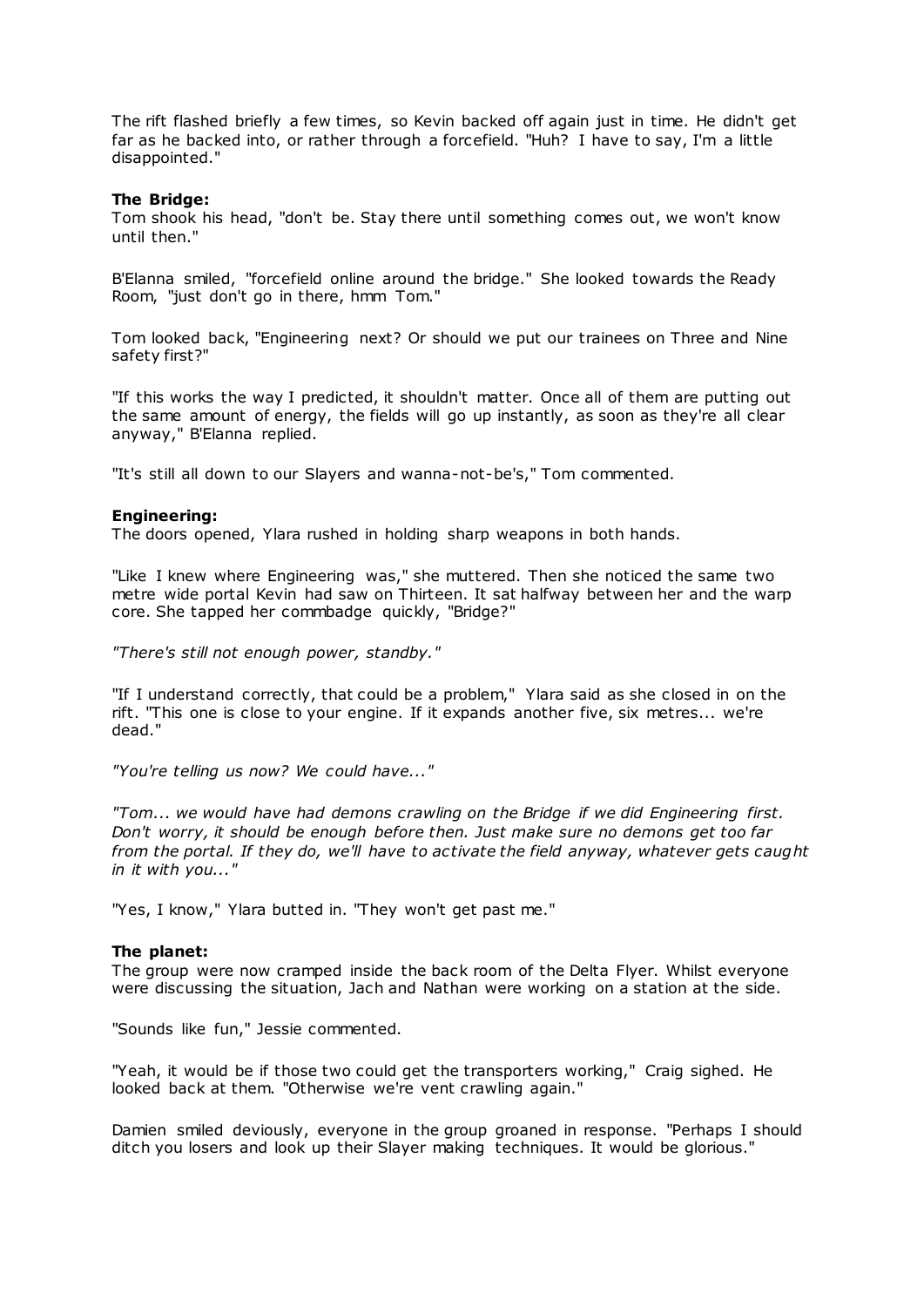James raised an eyebrow, "I don't think that would work on rabbits." Jessie elbowed him and gave him a dirty look. "Ok, are you going to stop beating me up sometime today?"

"Don't give him any ideas," she hissed in response.

Damien meanwhile was staring into the ceiling, his eyes were glazed over. "Rabbits! Of course. Super strong rabbits. My army would be feared across the galaxy."

"How would these super strong rabbits fight? They have no thumbs and I doubt they know how to kick and punch," Nathan sniggered while reaching for a tool.

"You underestimate them, that would be your only mistake," Damien sneered.

Jessie shuddered violently, "anyway!"

"Sorry," James whispered to her. "I thought it would be better than super strong Justin Timberlake or Riker clones."

"Hmph yeah, it's ok. We're even for the tackle earlier," Jessie whispered back.

"As if!" Damien scoffed.

"Yes anyway... we should divide into teams. As someone suggested before, we'll each have two teams per tower," Craig said.

Nathan smiled proudly, "my idea."

Damien rolled his eyes, "I remember saying that you wouldn't be able to destroy those big towers with one bomb, imbecile."

"Yet I remember saying first that we should have a fail safe, just in case a team in a tower is delayed or stopped," Nathan smugly said.

"Which brings me back to the one bomb part. Maybe you should have three teams, I'll lead one," Damien said. Everyone stared blankly at him, even the aliens who didn't know him.

"Wasting time again," James said. Craig nodded, he was going to say the same thing.

"You're damn right for once," Damien groaned. "As soon as we transport in, they'll detect us. It's a shame. You goodie two shoes aren't as sneaky as I am."

"Can we throw him in one of those vents and leave him?" Craig asked.

"What do you suggest then?" James dared to ask.

Damien smiled, "it would be best if I did it, instead of wasting my time explaining it. It would go way over your head."

"Really? So it's got nothing to do with matching the transporter energy frequency to one of the towers', so they think it's one of their own," James muttered.

Damien looked behind him, then he looked back. "Like I'd use a infantile move like that. Just let me sort the transporters, you'll be amazed." He headed over to join Jach and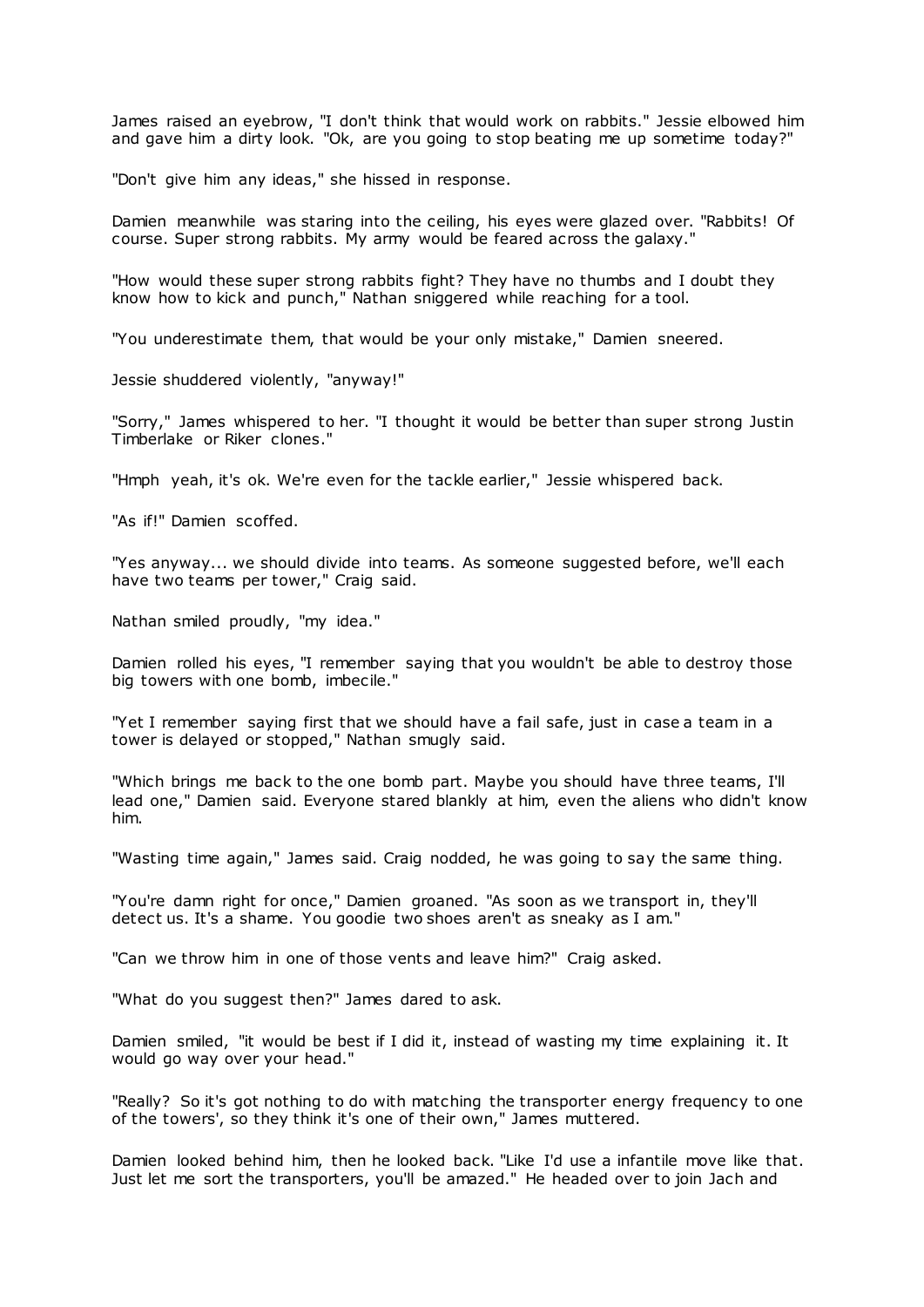Nathan, much to their obvious delight. Nathan immediately leapt to his feet, leaving poor Jach underneath the console.

"In that case, I'll give the communications another tweak," he said.

"That I'm an expert in too," Damien boasted.

"You're an expert in talking, shocker," Shar commented.

Nathan coughed into his hand, "hypocrite."

"Transporters are still top priority," Craig said.

Jach moaned, but it sounded muffled to everyone. James shook his head. "Maybe the *genius* should take the communications."

"That's probably the worst idea since going one on eight with badass aliens," Nathan commented. His eyes widened when he realised what he said.

Jessie's meanwhile narrowed, "eight?"

"Yeah Craig!" Nathan pretended to scold in Craig's direction. He rushed over to rejoin Jach. "Hey, take a break. My turn," he stuttered while he nudged Jach's leg.

"All right," Jach complained as he shuffled out.

James couldn't stop smirking, obviously he was trying not to laugh. "We couldn't stop him."

"Uh huh," Jessie didn't believe a word. "I'm impressed that Craig managed to survive against eight super strong enhanced aliens."

Nathan meanwhile had taken Jach's place, he stared at him with a bemused look on his face.

Damien snorted with laughter before going towards a different console. "Wow Slayer boy is so whipped, he's even got the brother in law too."

Jessie half rolled her eyes. "It's not the eight aliens I'm annoyed about. It's the involving my brother in a lie about the four aliens."

James looked Nathan's way, who was now humming in an innocent way. "Anyway, has everyone picked their teams yet?" Most of the group nodded, Nathan continued to hum.

"I had a phaser rifle, I could have. It's not that funny," Craig muttered to himself. He noticed everyone looking at him, "yeah yeah, I'm teamed."

"The transporters should be fixed, we just need to route more power to it," Jach said.

Damien tried to work one console when it suddenly went off. Jach pulled a nervous face.

"Yeah, we agreed on doing that after I warned him."

Nathan pulled his head out briefly, "but you did."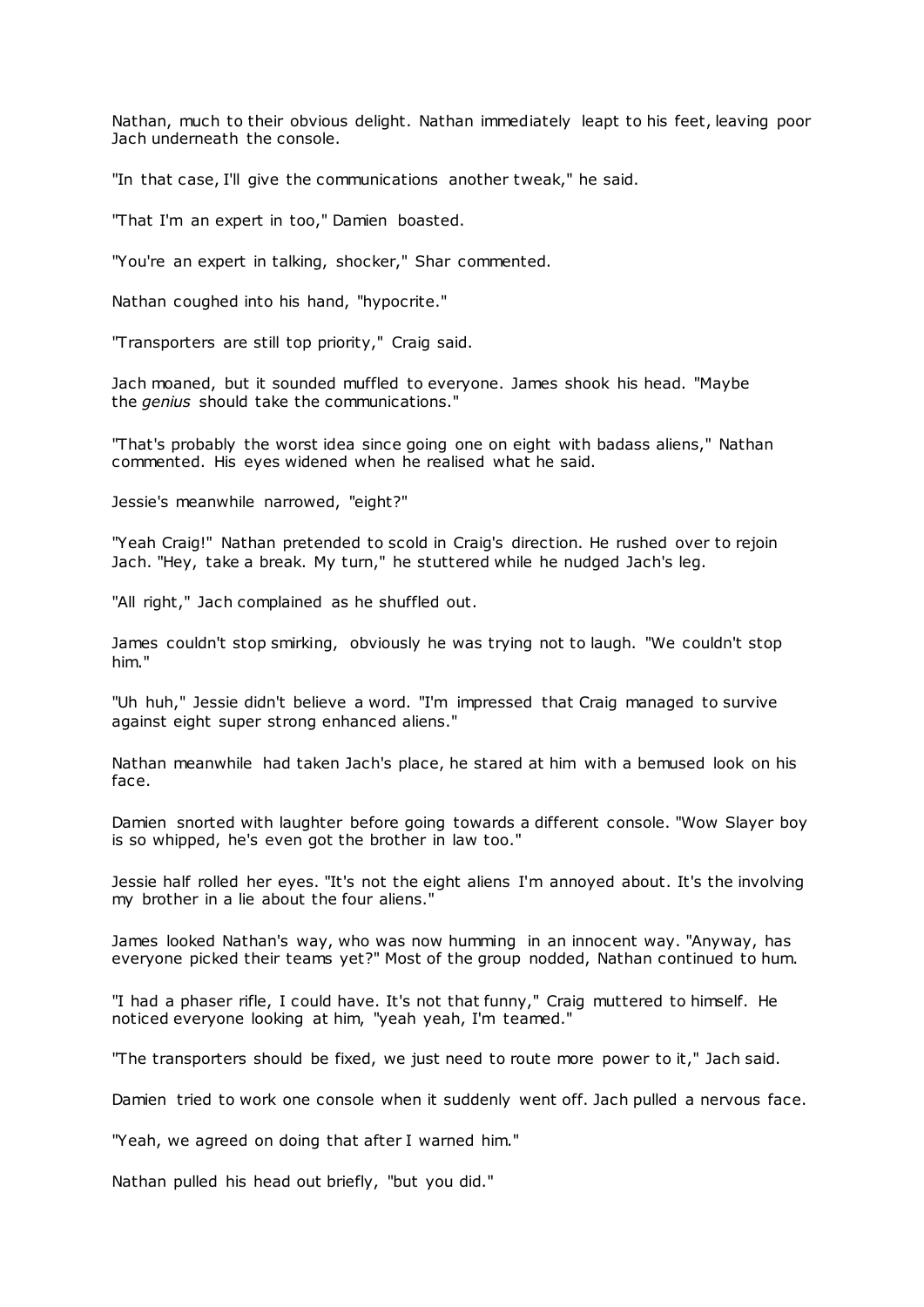Jach cleared his throat nervously. "Once we transport the teams in, we'll restore power back to communications."

"We'll? I'm not missing this," Nathan smiled. Jessie smiled back at him, not in a nice way. His eyes widened and he returned to the safety of the console. "Jeez, I tried to stop him."

"Just remember, we can't beam you straight into the target areas. There's nothing near them to mask the transporter signature," Jach said.

Kiara sighed, "yup, this will be fun."

"Wait, wait. Jach's bodyguard this time will be Damien?" Craig stuttered. "Nothing is worse than this plan."

James walked over to Jach, who didn't seem particularly happy with what Craig had said. He handed the young trainee a phaser. "If he tries anything, it's on kill." Jach's eyes widened just as he caught sight of Damien in the corner of his eye, smiling deviously.

"Um, just wondering. What if we can't reach Voyager because they're, you know, too busy?" Kiara questioned.

"Or dead," Damien gleefully added on. Everyone stared at him instead. "God you people have no sense of humour."

## **Meanwhile on Voyager:**

The Thirteen rift fluctuated, it now looked half the size it was before. Two fierce looking figures ran out of it. A third one tried to follow them, but seemed to get trapped within it.

Kevin swung his axe around him, slicing at the demons throwing themselves at him. The newer two lunged forward to grab him from behind. Kevin swung around to punch one of them back, the other got a hit in. He quickly grabbed its arm, then pushed it hard into the nearby wall, but not hard enough to damage the wall.

The first to attack swung some deadly looking claws at his chest, but Kevin only saw this at the corner of his eye. He decided to duck, and it slashed him across the face instead. He responded by kicking the demon in its side, as hard as he could. The force threw it across into the forcefield. It screeched as the field burned him, seconds later he disintegrated.

Meanwhile the third one also screamed as the rift fluctuated again. He disappeared as well.

The last remaining demon stared towards the forcefield, then at Kevin. Instead of going to Kevin, it decided to go back to the portal.

"Oh no you don't," Kevin muttered. He grabbed a hold of it by the neck. "We've gone to a lot of trouble to welcome you guys, the least you can do is..." It elbowed him in the ribs, but he kept a tight hold of him. Annoyed that he had interrupted him, Kevin threw him to the side and into the forcefield. "Welcome to Voyager." He tapped his commbadge, "Bridge, Thirteen's clear."

*"Good job, join the trainees, they'll need a hand."*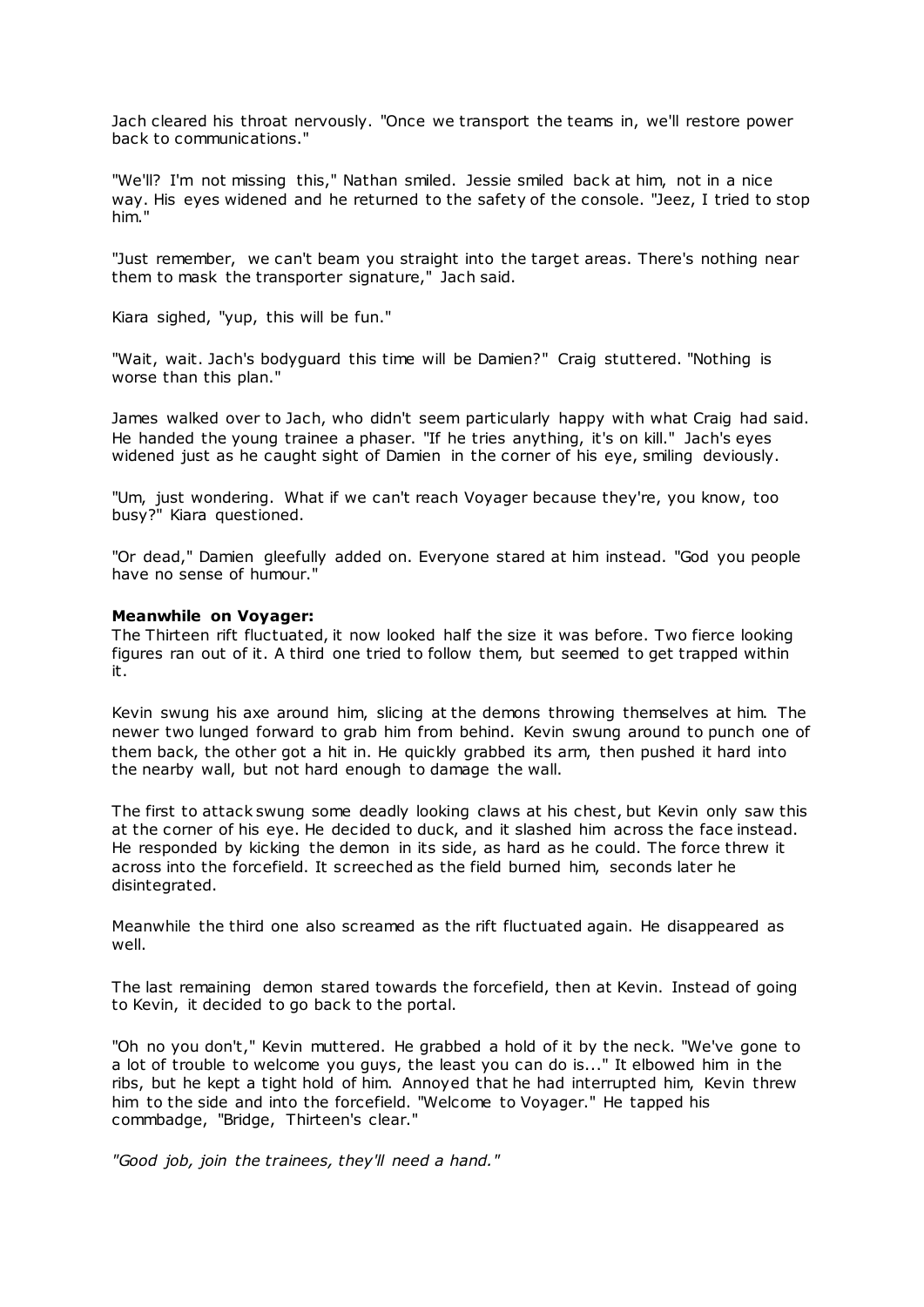"Check," Kevin said. He made his way towards the forcefield. Unlike the demons he went through it unharmed, and headed for the turbolift.

# **Engineering:**

The rift was dangerously close to the warp core, but it wasn't the only one. One demon held Ylara against the console around it. As it did, three more of them appeared through the rift. One of them went for her, while the other two looked towards the door.

"I'm getting real sick of..." she grunted. Her hand grabbed a hold of the railing so tightly, it cracked. The demon was too busy trying to hold her down to notice this. Quick as a flash, she pulled away a metre of the metal railing, and swiped it across the head of the demon. It stumbled back into the others, knocking two of them back into the rift. The remaining two looked a bit worried at her, she meanwhile knelt down to pick up one of her dropped swords.

## **Bridge:**

*"Bridge, I'd put that shield between the portal and engine now, if I were you. More will come soon."*

"You heard her," Tom sighed.

"I'll have to use the energy from the other rifts to get Engineering's up first," B'Elanna said.

"I hope everyone else are fine then," Tom thought outloud.

B'Elanna looked back towards the Ready Room, "Deck One's portal has been completely drained, it's gone."

"Thirteen's?" Tom questioned.

B'Elanna shook her head, "it's tiny. The forcefield got enough power from it to protect Thirteen and some of Twelve."

"If we can get that one closed, the others should go too," Tom reminded himself.

B'Elanna smiled to herself, "forcefield established on Deck Eleven. Ylara's going to have to stay there, but the portal shouldn't grow further to hurt the core."

"You hear that? Make sure nothing leaves Engineering until the portal closes," Tom ordered.

*"Yes, I heard you."* The comm beeped to show she'd tapped her commbadge again.

"I'll work on Nine and Three now," B'Elanna said.

## **Engineering:**

"This is actually very clever, for you guys. It does seem more like the rabbit nut's work though."

Ylara lay face down on the ground, blood pooling from her newly broken nose. A lone figure paced behind her, keeping a close eye on the forcefield blocking the rift's path.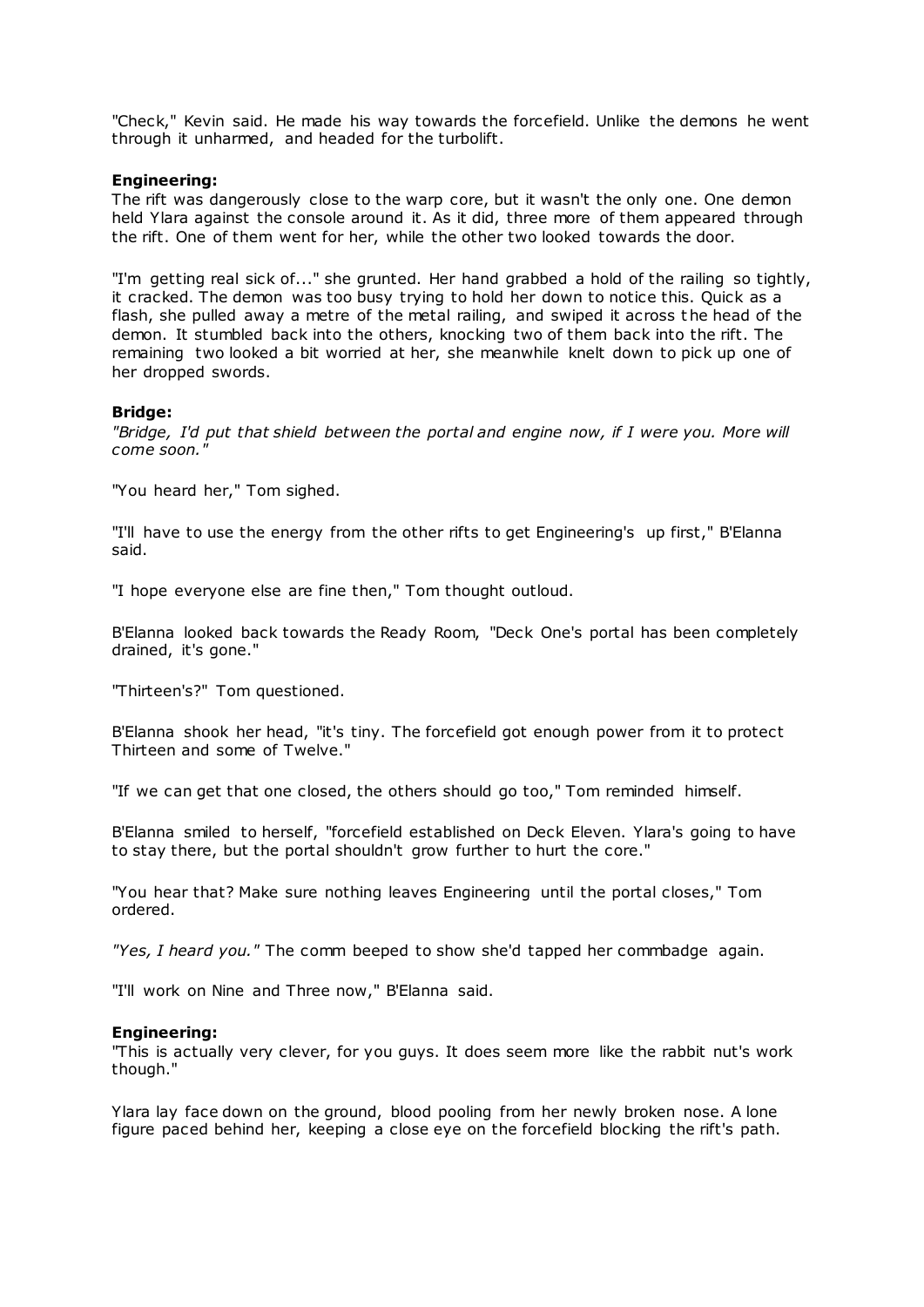"It's not going to help you." He turned around to stare down at her. "It doesn't matter how strong you, or the other two are... there are still only three of you." The figure knelt down next to her, then leaned in close to her head. "And one of me," he whispered.

Four figures rematerialised in a dark, lengthly corridor. Each one of them armed with at least one weapon, and a tricorder. After a brief glance at their surroundings, three of them headed down one way, while the fourth walked off in the other alone.

Meanwhile in a similar corridor, four more figures appeared.

"Are you sure about this, that alien still isn't named and you're a minor guest star," Jessie quietly asked.

Shar nodded while the alien looked on with his eyes wide. "It's fine, it's payback time for what these creeps have done to the others."

"It's payback no matter what team you're in, but all right," Craig commented.

Shar shrugged, "besides, my chances are better than the character whose running gag involves dying a lot."

Jessie hid her clenching fist, but obviously not her narrowing eyes. "What are we waiting for?" She headed off down the corridor, Craig also shrugged before joining her.

The alien looked worried as Shar headed off in the other direction, he followed her. "My name is Foddra."

"What?" Shar muttered.

"I'm named now, my chances have gone up," the alien said.

"Yes I'm sure, Fodder," Shar commented as she turned the corner.

"No, Foddra," Foddra corrected her. She shook her head.

## **Voyager:**

Things were a lot more hectic on Deck Three. The portal had taken up the entire corridor, the walls were charring from its edges and a computer panel was sparking out of control. There were five visitors against Daniel and two injured trainees; it wasn't going well.

Daniel stabbed one of his attackers in the gut, quickly ducking the second one's hit. It shoved him hard onto the ground. Without any effort from it, Daniel could only struggle as it savagely beat at him.

One demon had chosen Onlan to attack, he was pinned to the wall and was receiving similar treatment as Daniel.

The fifth demon had only just emerged from the portal, whilst the fourth was claw versus sword fighting with Leesa. The fifth took advantage of the clear path ahead of him, and ran down the corridor.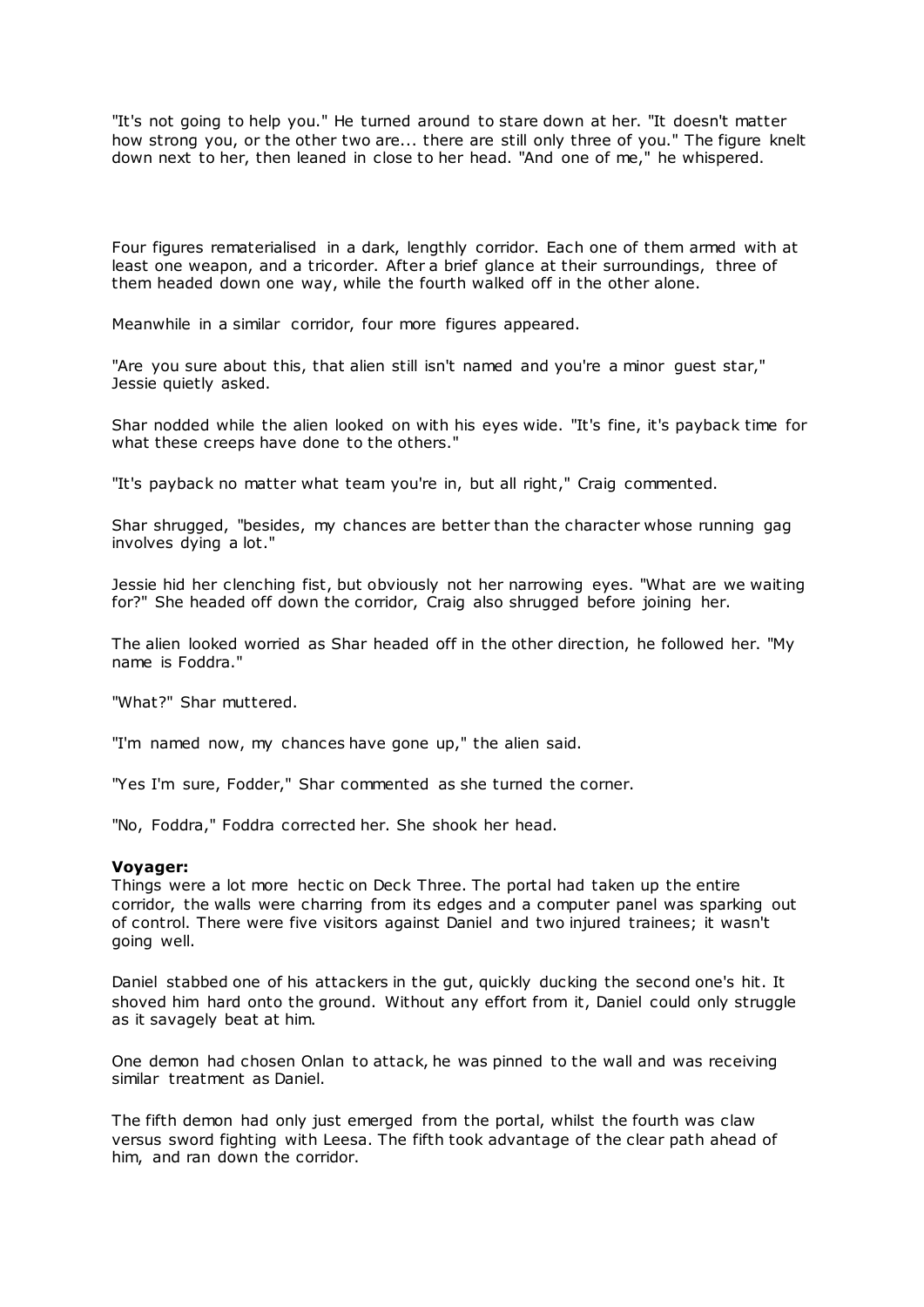"No!" Daniel grunted as he blocked one hit.

Leesa blocked another claw attack. With her other hand she pointed a small phaser towards the wall. It fired, destroying the wall panel. The blast smashed the demon in the face, knocking him clean backwards.

"Leesa!" Onlan yelled, he tried to push his attacker from him.

The other demon was quicker, it swung its not blocked claw into her chest. Before she dropped, Leesa made one last attempt to swipe at him back. It only knocked him back. It turned its attention to Onlan.

"Son of a..." Daniel grumbled. Whilst the demon continued to use him as a punch bag, he tried to reach the phaser Leesa had dropped.

Onlan meanwhile made one last attempt to push his attacker from him, but then he saw Leesa's opponent coming for him too, brandishing its bloody claw. It got ready to swing, but it stopped to screech horribly. It looked down to see a burning hole in its stomach. Onlan's eyes widened as the hole was so deep, he could see right through it. The other demon looked back as well, so he quickly elbowed it, then swung a long dagger at its throat.

The last demon by now had Daniel up into the air, using only one hand. Its other hand grabbed the phaser in his hand, but Daniel wasn't letting go of it anytime soon.

Onlan quickly got away from his attacker as it reacted to its new wound. It growled before charging straight for him. He had no choice but to leap out of its way. Lucky for him its charging path lead him straight into a forcefield. It screamed horribly as it burned him out of existence.

"Phew, about time," Onlan sighed. He quickly checked to see if there were any signs of life in Leesa. Clenching his teeth, he made a growl of his own when he could find none. His attention then went to Daniel.

He had meanwhile kicked the attacker in the jaw, it was enough to get it to loosen its grip on him. He tumbled to the ground. Onlan grabbed a weapon that had been dropped on the floor, he threw the sword as hard as he could towards the demon's neck. He was disappointed when only the handle bumped into the back of its head, and dropped on the floor.

"It's not as easy as it looks," Daniel coughed through his sore throat. "Old fashioned works ok, got it?"

Onlan nodded, "sure."

The demon looked back at him, obviously not happy about the bump on the head. Daniel then aimed his sword and charged forward. It heard this, quickly turning to block. Onlan then picked up the sword he threw to do the same. It smacked Daniel across the face, knocking him flying back into the wall. It did not have time to evade Onlan's attack.

"We should get to the other side," Onlan said, gesturing to the shield. He then went over to help Daniel back to his feet, then dragged him to the forcefield. Daniel struggled then, forcing Onlan to let go. Daniel still had to hold the wall for support.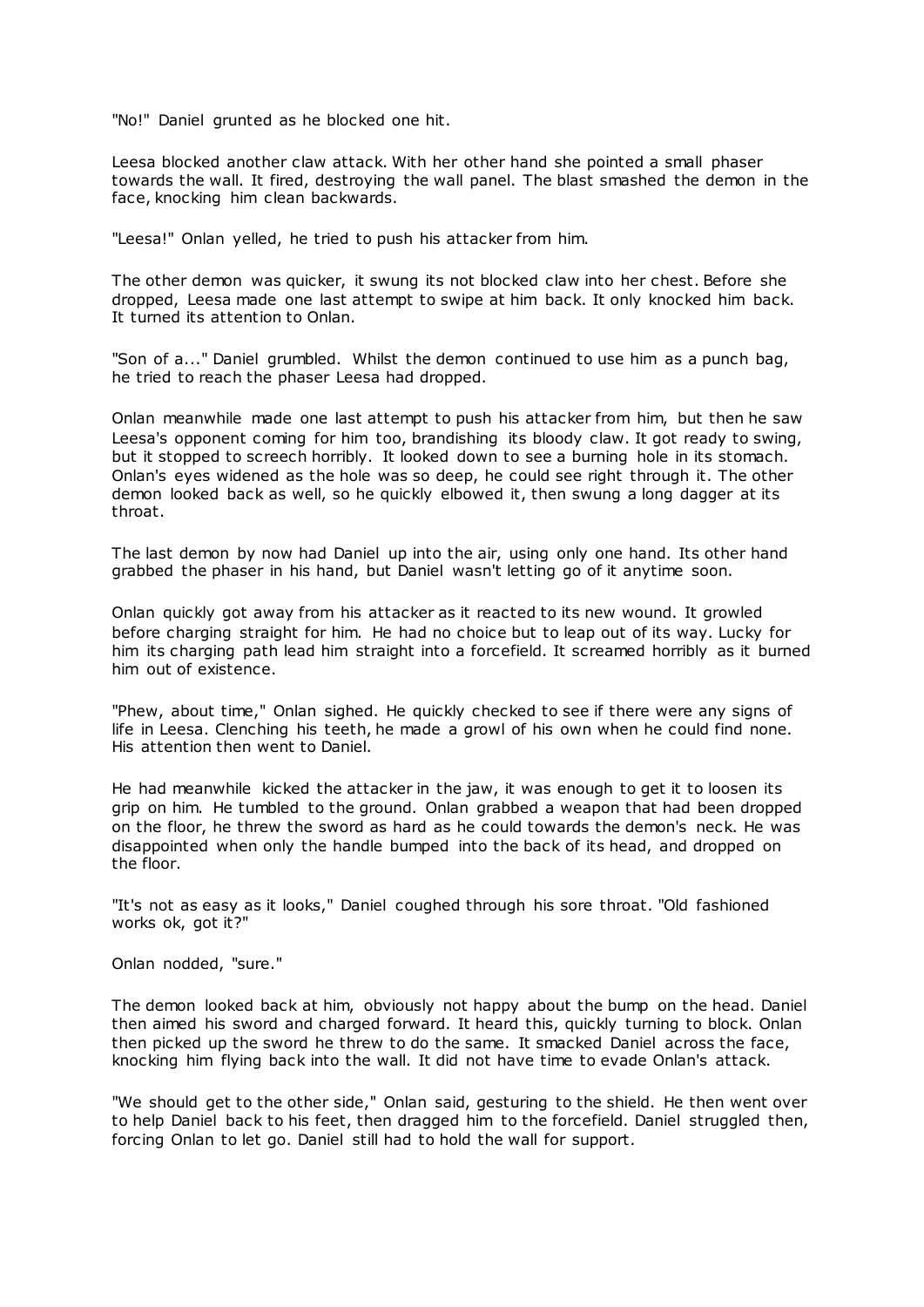"No, we still have to defeat any demons that come through until they can't anymore. They may return to tell others about the shield," Daniel said.

Onlan frowned angrily in Leesa's direction, then at him. "In case you haven't noticed, we're not in any state to defend anything now. We're going."

## **The planet:**

Craig looked over as much as he could despite his current predicament. "I did warn you," he croaked.

Only a few metres away Jessie lay flat on her back, breathing heavily. Her face cringed as she pulled herself up into a sitting, then kneeling position. "Well it worked on James, didn't it?"

The arm holding Craig in the tight headlock tightened a little, he tried to push his body weight towards the wall but his attacker was not budging. "I have one thing to say to that."

Jessie rubbed her back as she stood back up. "What?"

"Gross," Craig grunted.

Jessie pulled a disgusted face. "Ugh, that's not my fault you went there!" Craig's face went a little red as the alien's grip tightened. Jessie sighed, she quickly pic ked up her rifle to aim it towards the pair. Craig's eyes widened as she did.

"Um, that's on a very high stun," he stammered. It was too late to object though as she fired. Both the alien and Craig fell backwards to the floor. Despite being unconscious, the alien still had a firm hold on him.

Jessie shrugged as she walked over to them. "You're welcome."

"Uh huh. Maybe if you hadn't have tackled the alien, I may not have..."

"Do I have to say it again?" Jessie said with a smile. She knelt down to try to pull the alien's arms away from Craig, he tried to do the same. "Nobody said these super aliens were stronger than..."

"They're not. He still took out eight or maybe more of them," Craig groaned once he was free. With a grunt he climbed to his feet. "Wait, you didn't? Never tell me."

"It wasn't rude, ok. I think he thought I was some alien about to attack him. Now can we go?" Jessie grumbled. She continued down the corridor, Craig waited a bit before he followed her.

"So you decided to attack him anyway. Glad I don't have a wife," Craig commented. Jessie threw a glare back at him. Luckily for him his tricorder beeped a few times. "The next room."

"Saved by the beep," Jessie shook her head. Her hand went inside her pocket, she brought out a small device from it. Craig stood next to the door to open it, pointing the phaser he held inside. He nodded his head. Quickly she caught up to him and went inside the small storage room. After a brief scan around she decided to stick the device on the back wall.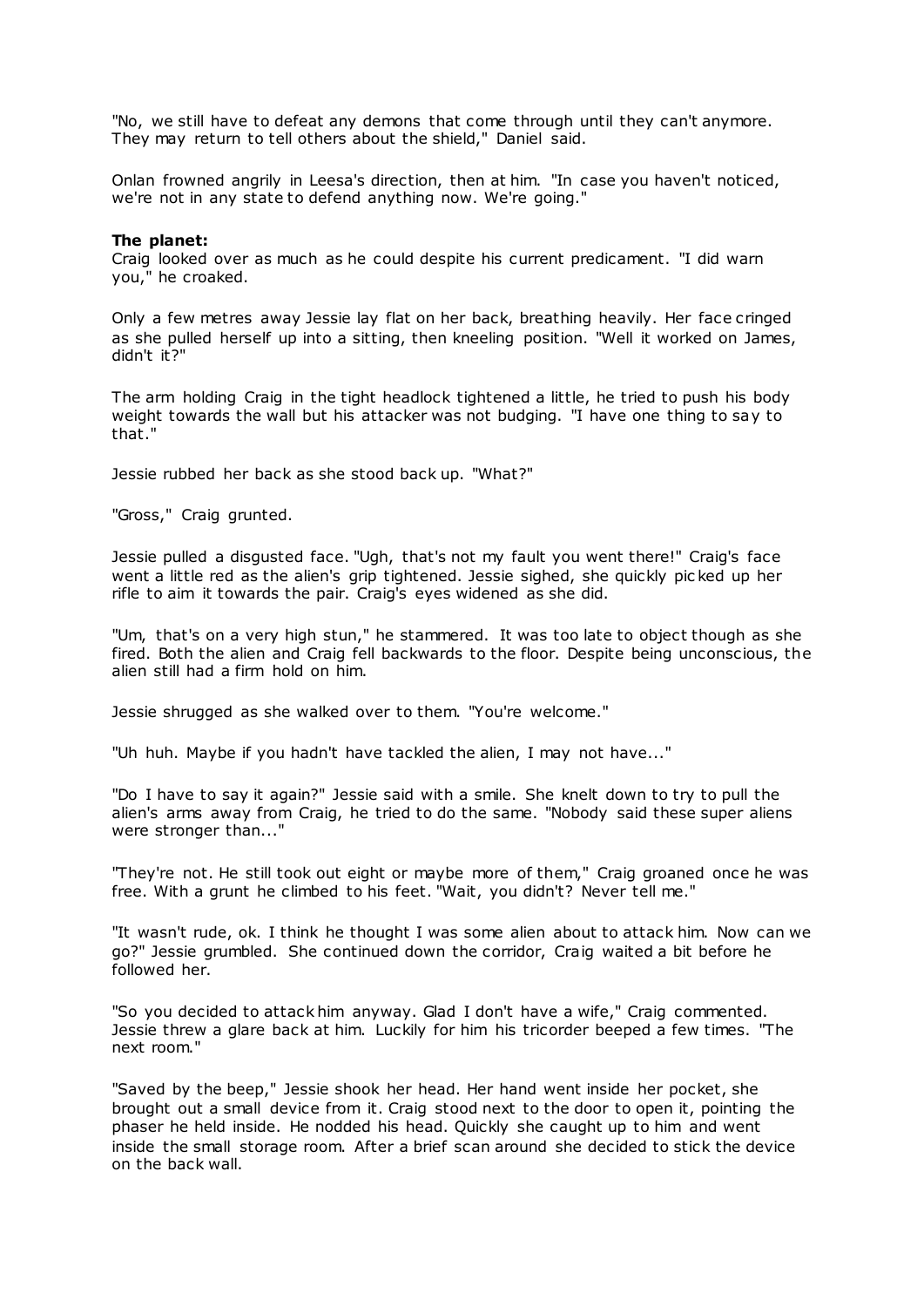"Ok, two down, eight more to go."

# **Deck Eleven:**

Everything seemed peaceful outside of Engineering, the only action was the red light flashing on the wall panels.

The wall next to the door and the one parallel to it exploded, shooting smoke everywhere down the corridors.

Once the smoke started to clear, a male figure stepped out of Engineering like nothing happened. He raised his arms into the air, stretching them.

"That's better. It was getting a little cramped in there."

He looked backwards at the forcefield, which was a metre away from where he stood. The rift now was half the size it was earlier.

"Never mind. Another one should be making its way to Deck Ten. If I understand it correctly, if I'm within the area when the forcefield shoots up, I'm immune to it. Unless somehow, someone is there to keep me out of its way. Hmm."

The smoke cleared further, he could see straight ahead of him, through the new holes of the walls. His face frowned, he took a few steps forward.

What he didn't realise was a bruised and bloody Ylara stood out of his sight, behind a part of the wall that was still intact. She raised a large broken piece of metal as he approached her.

"If you're not available, who is the next closest?" the man said. "I wonder if there are any of your trainees still around to be snapped in half." He made another few steps forward.

Ylara swung herself around the corner, immediately swiping the piece of metal in his face. He grabbed it at the last second, sneering at her. She attempted to pull it back, but he kept a firm grip on it. So firm the metal broke in half.

She quickly threw a fist into his ribs, which didn't faze him at all, then aimed a quick kick to his head. Like before he blocked the attack by grabbing her. "Now Lena, you should know better than that." Her eyes widened in shock, but it was all she had time to do. With barely any effort he pushed her leg, sending her flying back. With a crash she fell through another wall, bringing it to pieces as she did.

## **Bridge:**

"Deck Eleven's field has spread to Twelve, it's joined with Thirteen's," B'Elanna reported with a smile. The ship shook lightly.

Jodie shook her head, "another ship's trying to lock on."

Everyone felt the ship roll to the side. "Not a problem," Tom grinned.

"I really need to check the inertial dampers," B'Elanna commented as she clutched her station.

Tom shook his head, "it's much more fun this way. How's the other shields doing?"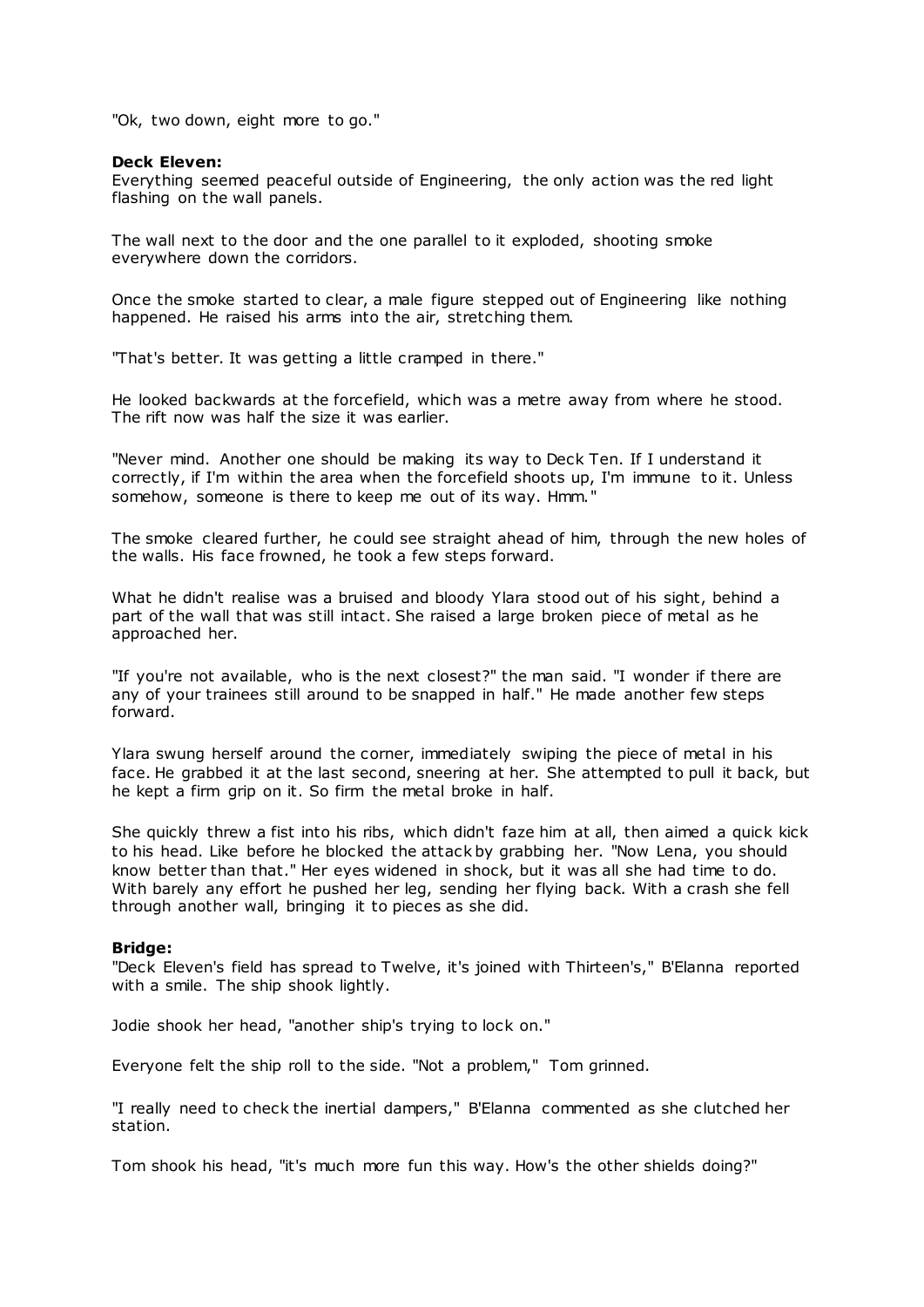"Overall, I believe 47% of the ship's protec ted. Deck One's portal's been drained, the forcefield is guarding all of One and Two. Three's is growing into Four, merging with Five," B'Elanna read out. "Nine is blocked, but another opened nearby."

"More power for it," Tom commented.

"Yes, but only the trainees would have been there. I informed Kevin, but he said he spotted something *odd* on Ten," B'Elanna said.

Tom frowned, "odd, like a portal?"

"No, it's clear," B'Elanna replied. "Also..."

Tom winced, "also's not good."

"Ylara's still on Deck Eleven. I just checked, and she hasn't moved far since we chatted to her," B'Elanna said.

The colour in Tom's face completely drained. "Does that mean?"

"The only way to know is if we heard from her, or not," B'Elanna said. "And..."

"Oooh, you've got to stop with these also's, but's and... er and's," Tom complained.

"As you wish *Captain*," B'Elanna smirked. "I can inform Zare, the other trainee team are out. I'd expand on that, but I'm not allowed to."

Tom sighed, "one more but or even a however, would be ok."

"Daniel's team is more or less down to one," B'Elanna replied quietly. "Daniel's injured, and another is dead."

"Damn," Tom groaned. He looked backwards at Annika. "You're an ex Borg, go to Deck Nine and help the trainees."

"But, my catsuit..." Annika stuttered.

"Is bloody awful, but what's that got to do with anything?" Jodie butted in.

Annika pouted, "it's flattering." Everyone shook their heads. "Fine, if I die, I'm haunting you!" She stormed off into the turbolift.

"If she dies permanently, I'll throw a parade," Tom commented. "I am concerned about Ylara though. How can trainees survive and she can't? Also..." He shuddered at his next thought. "I don't want to be around when Craig or Chakotay finds out."

"Why, they hate her?" Jodie commented.

"They like her body though," Tom replied. B'Elanna and Jodie both looked grossed out. "Ok, maybe just Craig does," Tom corrected himself, blushing madly. "Shut up and pilot, me."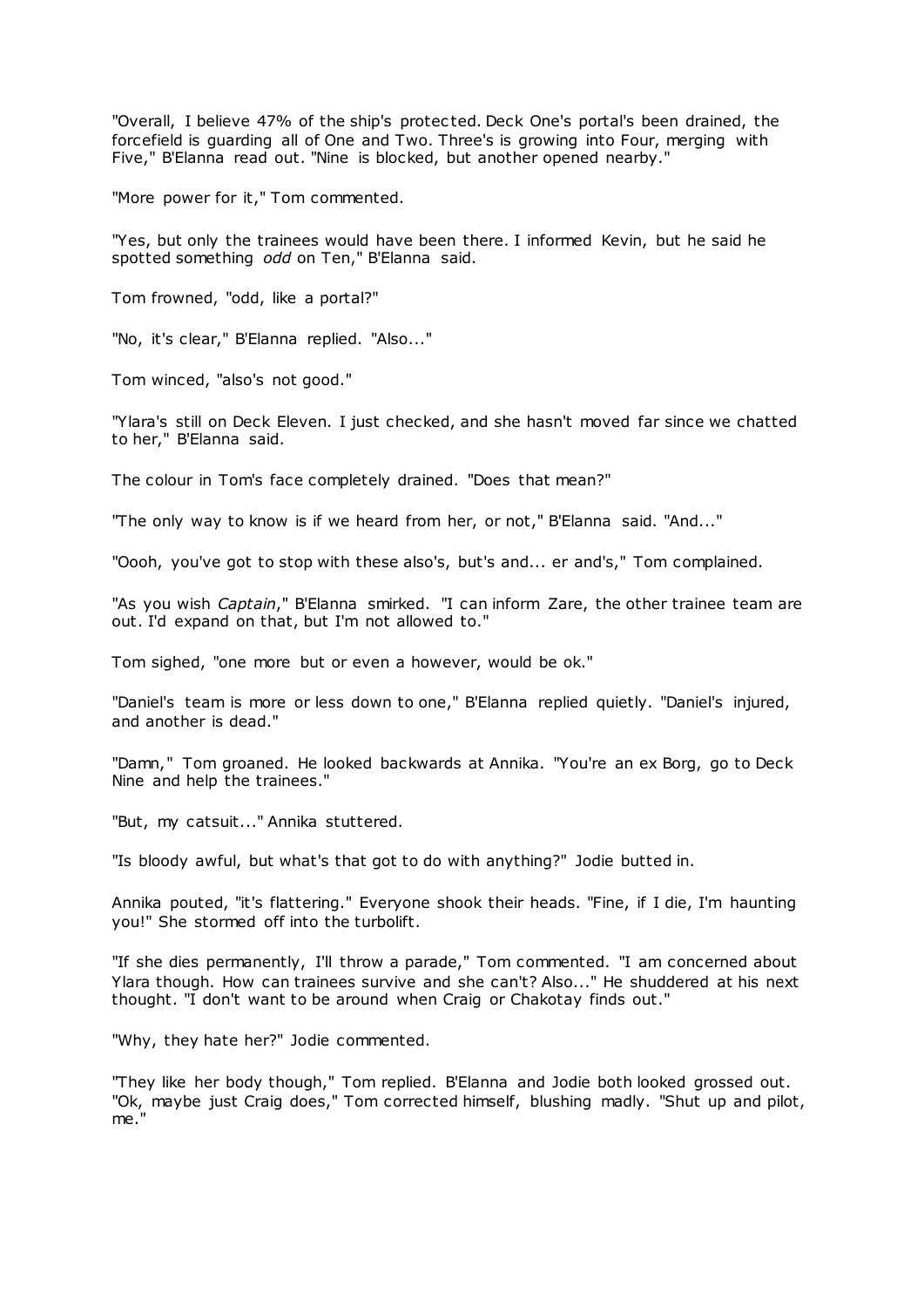# **The planet:**

Another small device stuck to a light fixture on the wall, while Nathan and one of the aliens stood guard at a doorway.

"I mean I get it, I have the fighting skills of Tom but I'm still better than Craig," Kiara was in the middle of ranting.

The alien frowned in confusion while Nathan just smirked to himself. "Tom?" she questioned.

"Surely he needs more bodyguards than I do," Kiara continued with a frown. She turned around to face them. "Ok, that's the fourth one. Where next?"

Nathan glanced at his tricorder. "Just three doors down, but we should..." He st epped into the room, the alien followed him. With that the door closed behind them. "Wait until our company walks passed."

"I'd say Craig was more in league with Harry, but that's a bit mean," Kiara whispered to herself.

"Really? He must have beefed up a tad since you knew him, but that's understandable," Nathan said.

"It is?" Kiara seemed confused.

The colour in Nathan's face drained. He quickly turned away to hide his widening eyes. "Well you know, he's a Security guy right, on Voyager. He had to become t he grouchy pants he is now to toughen up, I assume. Shutting up."

Kiara looked on, suspicious. "Sure."

They stayed quiet for a while as they heard footsteps go by behind the door.

Once it was clear, Kiara sighed. "It's a shame. That's what I liked about him, Lena did too but she'd never admit it. He never really tried to be somebody he's not. I hope he isn't doing it to impress girls, cos it'll not work."

"I hear ya," Nathan agreed. "We should be in the clear." He rushed out of the room quickly, leaving the alien looking a bit flummoxed. She waited for Kiara to go out first.

"That was odd."

Kiara nodded as she moved for the door. "Yeah, like everything else."

# **Meanwhile:**

Amongst the piles of rubble outside Engineering, sat a cracked commbadge covered in black dust.

*"Ylara, can you hear me? We've just detected a portal opening on Deck Ten. Kevin may be there, but you're definitely the closest. Respond! Ylara?"*

A large piece of metal fell from the ceiling, landing on top of the commbadge. Directly above it, there was a new hole.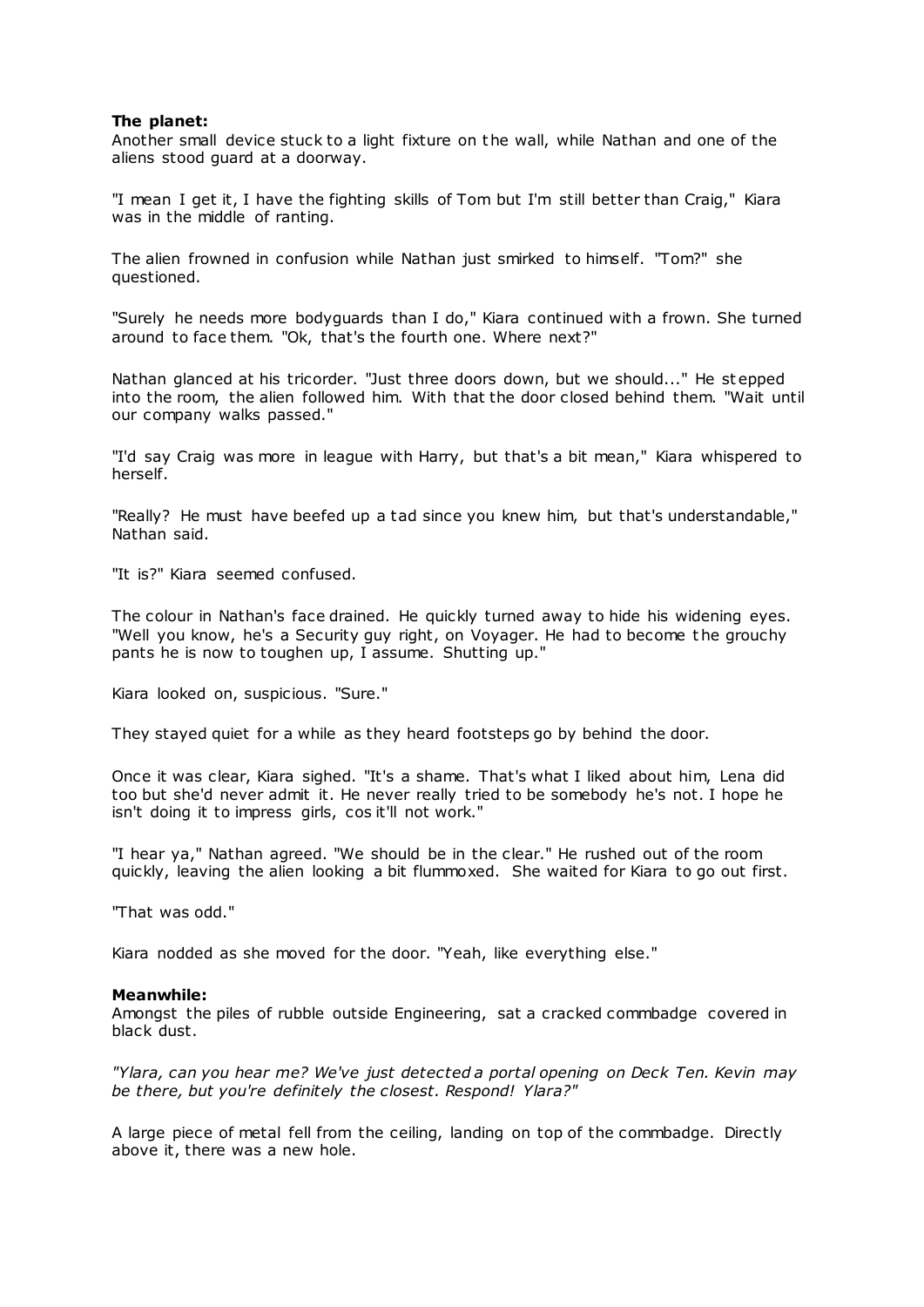### **Deck Ten:**

Another blue orb stood in the middle of a corridor, fortunately it was still only a centimetre wide.

Just around the corner a door opened. Ylara crawled out, then used the door frame to pull herself to her feet. Her face and arms were badly bruised and cut, her clothing torn and bloody. She looked behind her before making a run for it, away from the portal.

Moments later the man who attacked her stepped out of the same door. The only visible injury he had was a deep gouge down the side of his face, starting from his eyebrow down through his eye, to his jaw. This didn't seem to bother him though, as his blood shot eye was still as wide open as his good one.

His nose raised as he sniffed the air, without hesitation he followed her.

Ylara ran up to a door. When it opened, she looked inside but decided to keep going down the corridor.

Seconds later the man reached the same door. He looked down, noticing the trail of blood leading him down the corridor. With a cold smile he followed.

Further down the corridor, another door opened. This time Ylara ran inside.

Still following the blood trail, the man reached the same door as her. It didn't open for him like it did for her.

On the other side Ylara stood looking helplessly around at the two shuttles sitting there. She eventually noticed a computer station. Before she got a chance to move the huge doors blasted inward, sending large pieces of metal flying across the shuttle bay.

Ylara ducked down to avoid getting hit by one of the bigger pieces, then ran for the station. The man saw this, he ran for it too.

Every single panel blinked in a foreign language to her. Frustrated, she went to press any button at random. The man reached her way too quickly, he grabbed her wrist to stop her.

"Oh I see, clever girl. Can't beat me, so lure me to eternal oblivion by opening the bay doors," he sneered. Ylara tried again to hit him, but he blocked her like she was nothing. "That would kill you too, such a martyr."

"It's better than listening to you," she grumbled.

"Noble or just suicidal?" the man said. "Both excellent traits for a Chosen."

"Oh... my god..." Ylara groaned. She kicked him as hard as she could, it was enough to unblock her previous attack. This time she got a punch in. "Don't you ever shut up!" she screamed at him.

The man laughed as he still had a hold of her arm. He followed this up with a punch of his own. This sent her flying backwards onto the ground.

"Is that all you're concerned about?" The man walked across to stand over her. "You're right though. Talking is wasting some of my energy, should I go all out?"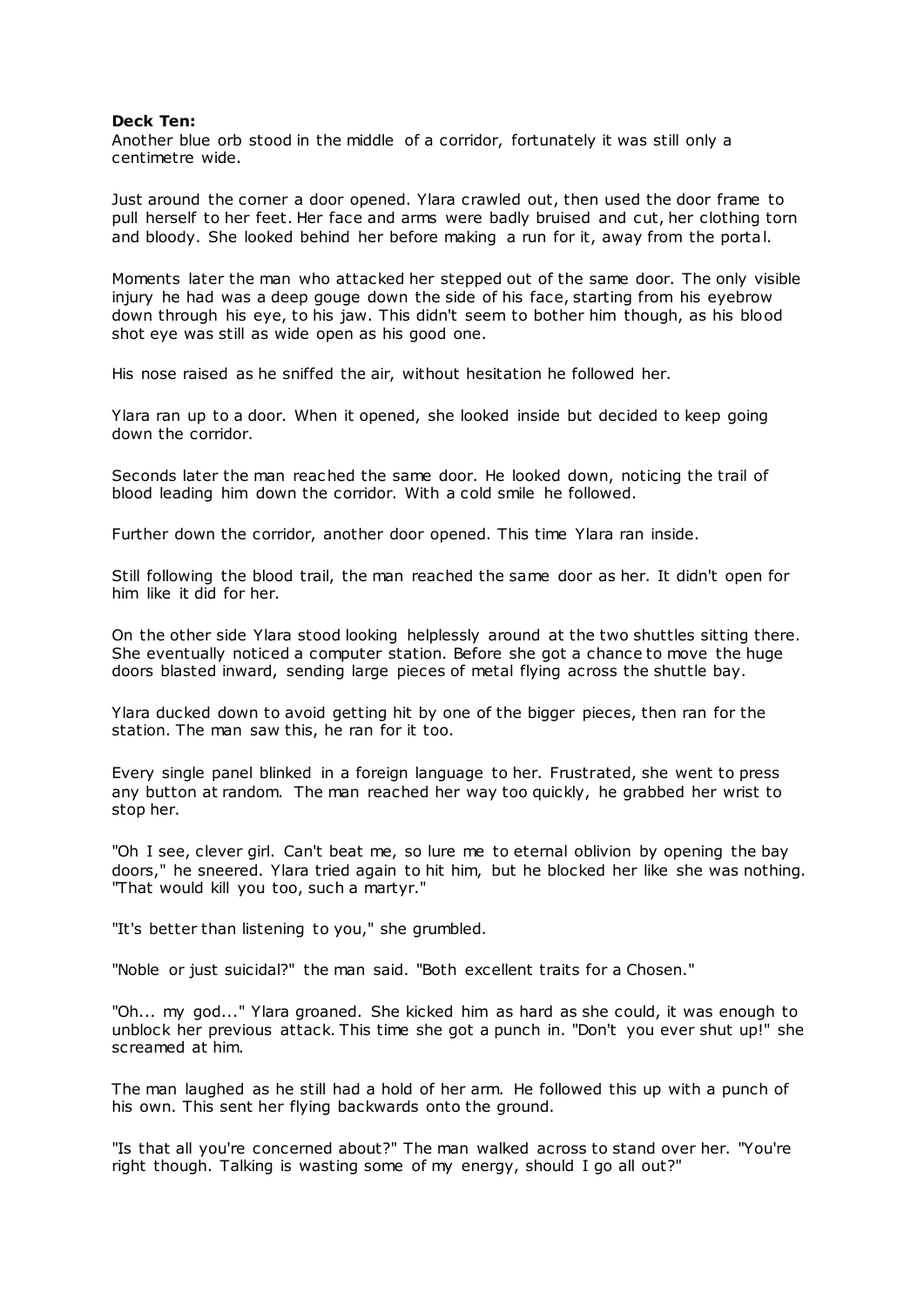Ylara scrambled backwards, rolled herself over to climb back onto her feet. He just watched her do this, sneering at her all the way. Once she was up, he lunged forward to throw another punch. Luckily she ducked this one by leaping back onto the floor, and rolling away. His fist flew into the nearby shuttle while she ran back for the console.

"Ooops, I doubt this one's space worthy."

He smiled as she struggled to figure out the station. While watching her, he knelt down to pick up a large, sharp piece of door debris. Slowly, he made his way over to her.

"Come on, one of these must open the doors," Ylara stuttered as she pressed every single button. Eventually she got what she wanted, the doors opened. The forcefield however was still on. "Why isn't it working?"

For once the man remained silent as he went to stand behind her. Ylara swung around just in time for him to swing the piece of metal across her chest. Her eyes closed, expecting the worst, but she didn't feel anything.

"Huh, who the..." she heard the man stutter.

Ylara opened her eyes to see the back of another man directly in front of her. He collapsed to the floor a second later, blood pooling around his body.

"Hell was..." the man continued. His nose once again sniffed the air as he looked down at his victim. With a dark smile he looked back up at Ylara. "Another Chosen Slayer in my tally, hmm? One more?"

"No..." Ylara stuttered, her eyes wide in panic . With as much strength as she could muster, she pulled at the station she had worked on, ripping the huge panel off. Ignoring the sparks coming from it, she swung it as quickly as she could at the man's head. It was enough to knock him back a few metres, and through the wall.

"Ylara," a familiar voice spluttered.

Closing her eyes tightly, she knelt down next to the body. When she opened her eyes, she could barely look him in the face, all she could see was the huge gash through his torso.

"Don't fight him, run. Portal..." He coughed, then covered his mouth to stop the blood from hitting her. "Nearby... shield, will be up soon."

"Why did you do that!? You shouldn't have... why? I was supposed to be dead centuries ago!" Ylara angrily stuttered.

"So was I," Kevin managed to smile through the pain. "Go!"

Ylara looked back, she then saw the man climbing through the new hole in the wall. Ignoring the huge lump in her throat, she ran as fast as she could towards the doors.

The man looked back at Kevin as he closed his eyes, then followed Ylara's path with his own eyes. He then walked after her, his eyes filled with anger.

### **Meanwhile:**

Shar took cover around the corner, just avoiding a phaser strike. On the opposite corner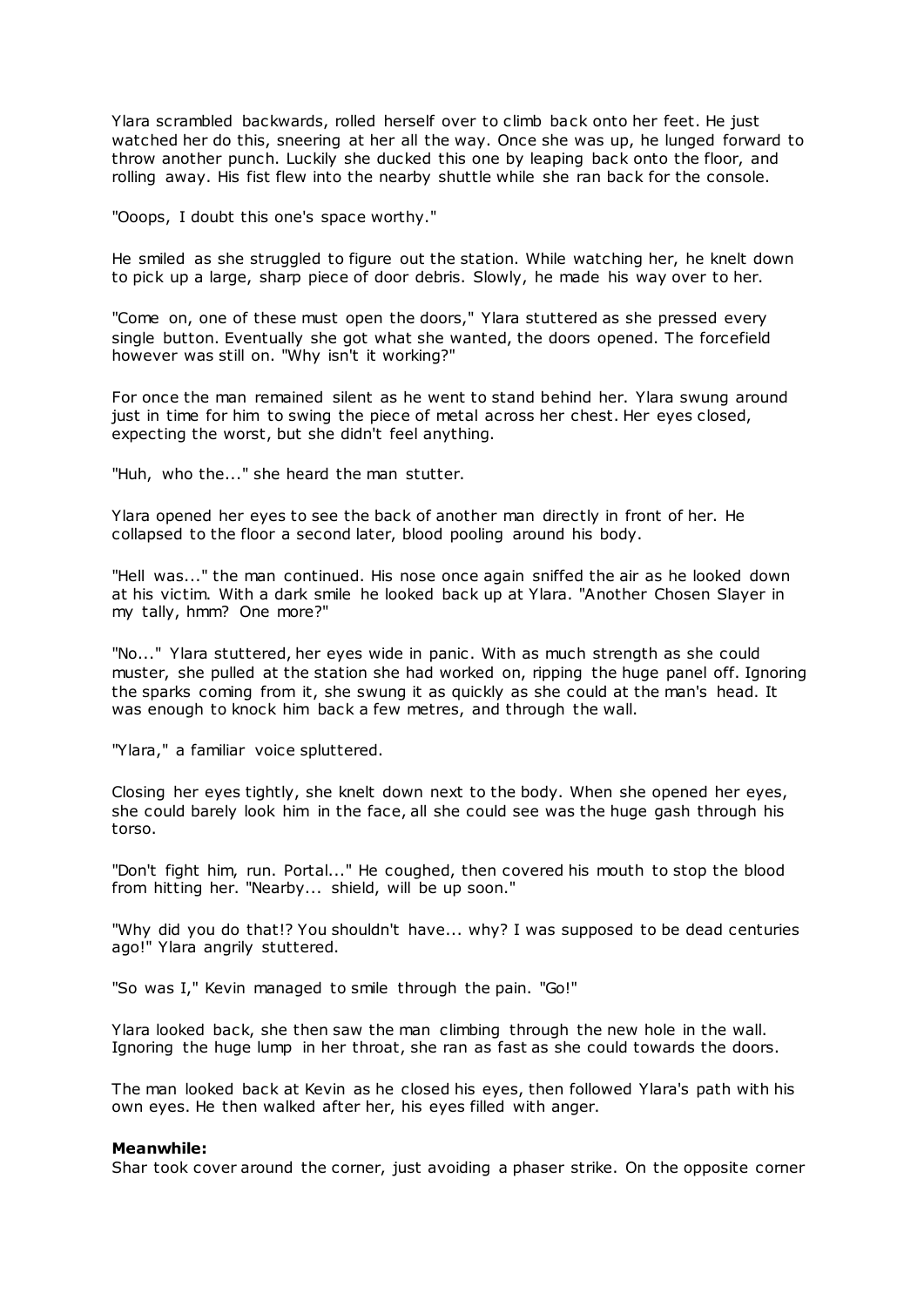wall, Foddra aimed his own rifle at the shooter. One shot was all it took to get him down to the ground.

"Good shot," Shar admitted begrudgingly. "We'd better hurry."

"It really pains you to be nice to anyone, doesn't it?" Foddra dared to mention.

All he got for a response was a scoff. Shar then headed down the corridor.

"How long have we got?" he asked.

Shar quickly checked the tricorder in her hand without breaking her stride. "Thirty two minutes. That's more than enough time. In here." She gestured at a nearby door.

"We have a saying here. Never insult a bad event by speaking its name or by doubting it, else you can tempt its wrath," Foddra said. The door opened and he went inside.

"Is that just another way of saying; don't jinx it?" Shar asked. She shook her head, "you and Humans are too alike."

"Our version sounds better," Foddra commented once she joined him in the room.

Jessie placed one of the devices onto the wall. She got up from her knees, then moved a couple of boxes in front of it to block the view of it. Behind her Craig stood with a disappointed look on his face.

"What? I let you do the last one," she said once she saw his face.

"It's not that. This just seems almost too easy," he said.

Jessie winced a little. "I thought by now you'd know better than that."

"No offense, but the last time was only bad cos we had to climb through miles of vents, only to be caught cos we had James with us. This time, no problem," Craig said.

"What about the one that attacked you like a school bully. I thought you knew how to fight now," Jessie smirked.

Craig stared blankly in her direction for a few seconds, then he lost his temper. "I didn't rush tackle the guy only to be thrown on the floor."

Jessie tried to shush him. "Keep your knickers on will you! Are you trying to get us heard?"

"I didn't start it," Craig whispered. He turned to walk out of the room.

The hairs on the back of his neck stood on end. In the corner of his right eye he could just see a humanoid shaped shadow staring right at him. Clutching the phaser rifle like a security blanket, he slowly turned on his heel in that direction. His eyes widened in terror as he discovered it wasn't his imagination playing tricks on him.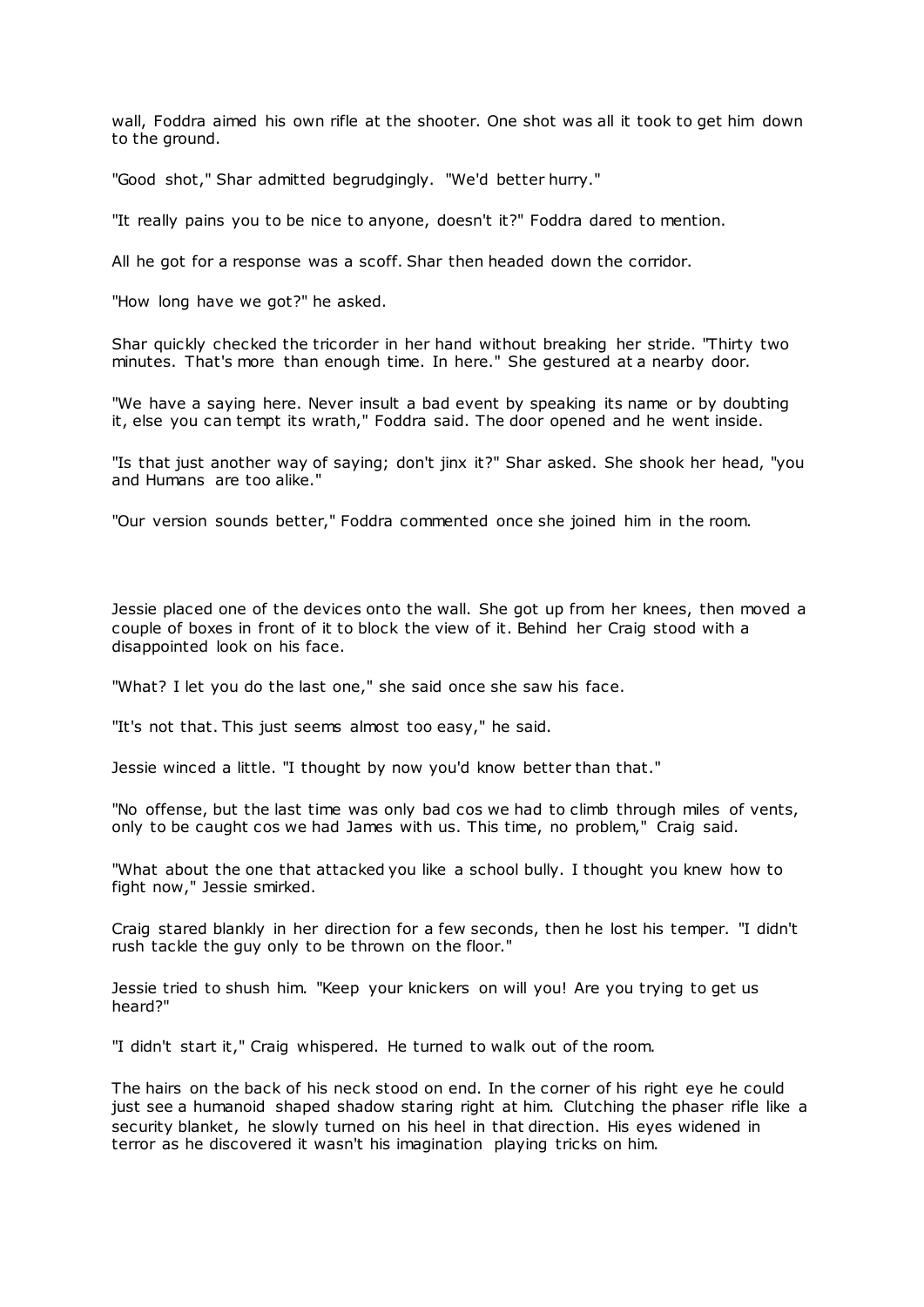As if she was a part of the darkness itself, the lone figure stood at the bottom of the corridor. A lone pair of eyes stared into his soul. At least that was how it felt like to him. He didn't understand how that was the only detail he could make out when they were her darkest feature.

If that wasn't bad enough, an inhumane shriek flew from her lips. She ran right at him at a speed he'd never seen anyone run in before. He didn't have time to evade. Pain shot through his back as his body hit the ground. For only a second he was relieved to see only the ceiling straight ahead of him. Soon all he could see was her face, blocking t hat view. His eyes managed to get wider as the face was more terrifying than her eyes.

Jessie ran through the doors armed with both a rifle and sword, but neither helped her prepare for what she almost ran into.

The woman's head turned to stare straight at her in an almost robotic way.

"Oh my god, Jan..." Jessie stuttered, not believing what she was seeing. Before she could even raise her rifle, a hand grabbed a hold of it, snapping it in half.

Craig tried to pull himself backwards, ignoring the sharp pains nagging at him to stop. The woman raised her foot over his chest. Panicked, he threw his hands up to defend himself.

Jessie looked down at her broken rifle, then decided to swipe it at her head. It was only enough to daze the woman for a second. She swung her arm without even looking. Jessie fell backwards on to the ground, dropping what was left of the rifle and her sword.

The woman pushed her foot down. Craig's screams sent a chill down Jessie's spine. Clenching her left fist, she reached for the sword with her right.

Craig's screaming was interrupted as his attacker covered his mouth and nose with her hand. He struggled but it was no use.

She screeched instead as the blade went through her back. Jessie pulled it back out, then kicked her to the side, away from Craig.

He tried to use his hand to pull himself back up, the pain was too much and he fell back down. Jessie quickly knelt down next to him, "let me see."

Craig shook his head. "There's only one more, you should go. I'll wait here."

Jessie also shook her head, a lot more determinedly. She gently took a hold of both of his arms, "come on, get up."

"No, my hands... they're broken, I can't help," Craig said in a sorry for himself voice.

Jessie clenched her jaw as she climbed to her feet, she kept a hold of him while doing so. "I don't care, I can't carry you out, and this place will blow in twenty odd minutes. Get up!"

Craig closed his eyes in a grimace. He shook his head again. Jessie puffed her cheeks, she crouched down to move one of her hands to his shoulder. She tried to pull him up that way, but it was no use, as he wasn't trying she was pulling dead weight. She let go of his arm and shoulder to kneel next to him again. He didn't expect it but she still slapped him across the face.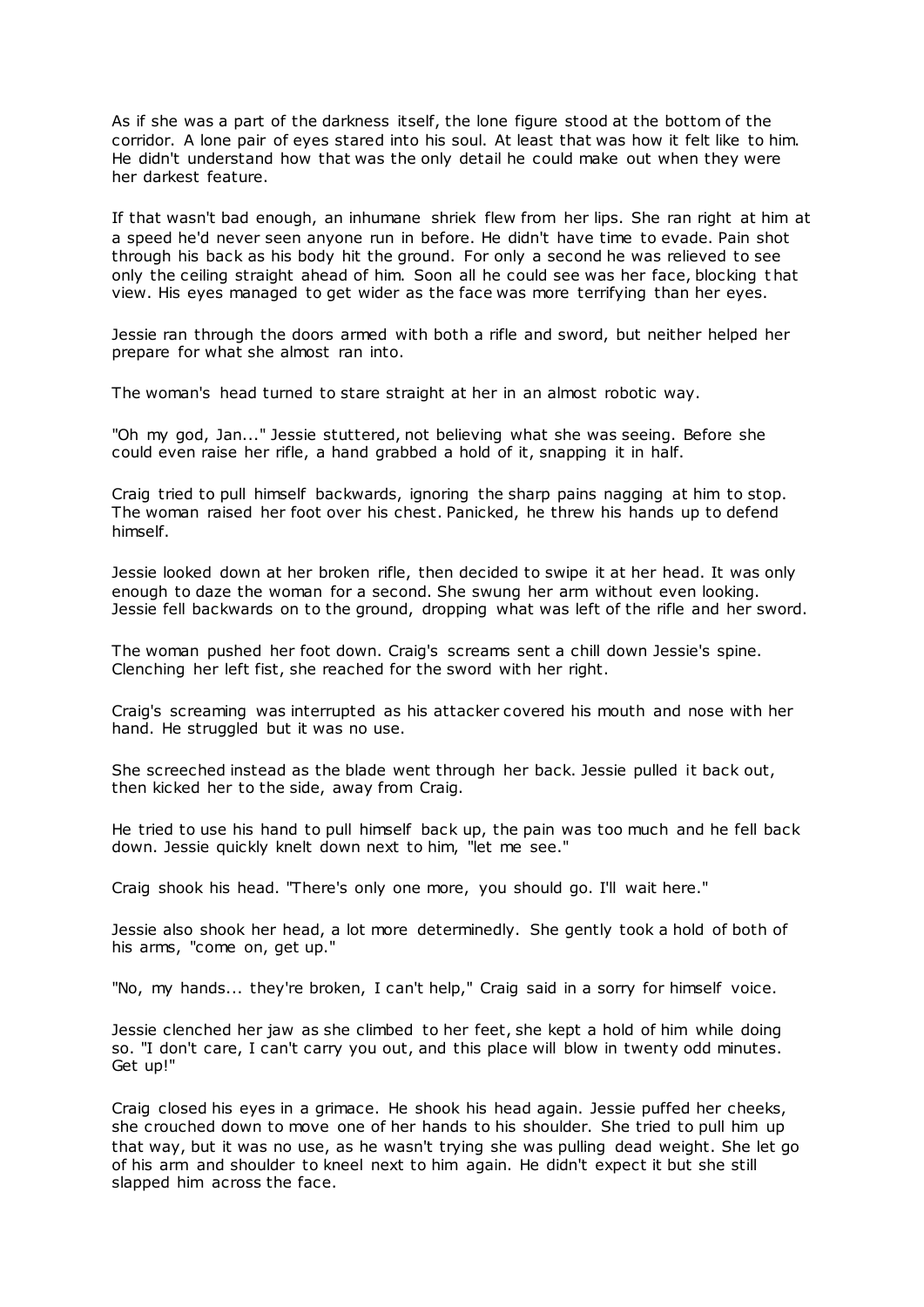"What the... aren't I injured enough?"

"Do you really want to lie there and give up? What will Lena say when you do get to where she is, huh?" she snapped.

Craig looked away from her, cringing slightly. "She'd probably kick my ass back down here." Jessie smiled, nodding slowly. With a huge sigh, he tried to sit up. She helped him by clutching his arm.

Once he was on his feet, she knelt down to pick up the rifle he dropped.

Another door opened, this time a lone figure stepped out of it. He looked to the right, then the left. His gaze lingered on the left for a while. He turned to look back to the right, the man headed in that direction, walking very quickly.

Once he was around the corner and out of sight, a second figure entered t he corridor from the right corner.

The next corridor was barely visible as the only light source was a broken, flickering light right at the end. James slowed down for a moment while he switched the torch on his rifle on. His attention rushed to behind him, but even with the torch he could see nothing.

He hurried down to a T junction. As soon as he hit it, he turned left and pressed one of the small devices into the wall without stopping. Turning on his heel, he hurried down the right path instead.

*"Andrews to Stuart. We've got one more to do. I just thought we should pick our rendev..."*

*"Shh, he may be fighting something. We don't want them hearing this," Kiara's voice butted in.*

*"Oooh, right. Good point."*

James grimaced as Nathan's voice and even Kiara's quiet one echoed down the corridor. "She's right, now's not the best time."

*"Check. If you need any help..."*

"No," James quickly replied before tapping the commbadge in his pocket.

He carried on down the corridor, the sense of somebody following him drained away the further he went. At the end of the corridor stood a huge metal door. To the right of it a small vent near the floor. He knelt down to open it, then crawl inside. Quickly he put the grate back in its place before going down it. The ventway itself only lasted a few metres. Pushing away the grate on the other side, he emerged in a grubby looking office.

With a nervous sigh James walked over to the parallel wall. Using his right hand, he reached for the commbadge in his pocket. A figure casually walked up behind him.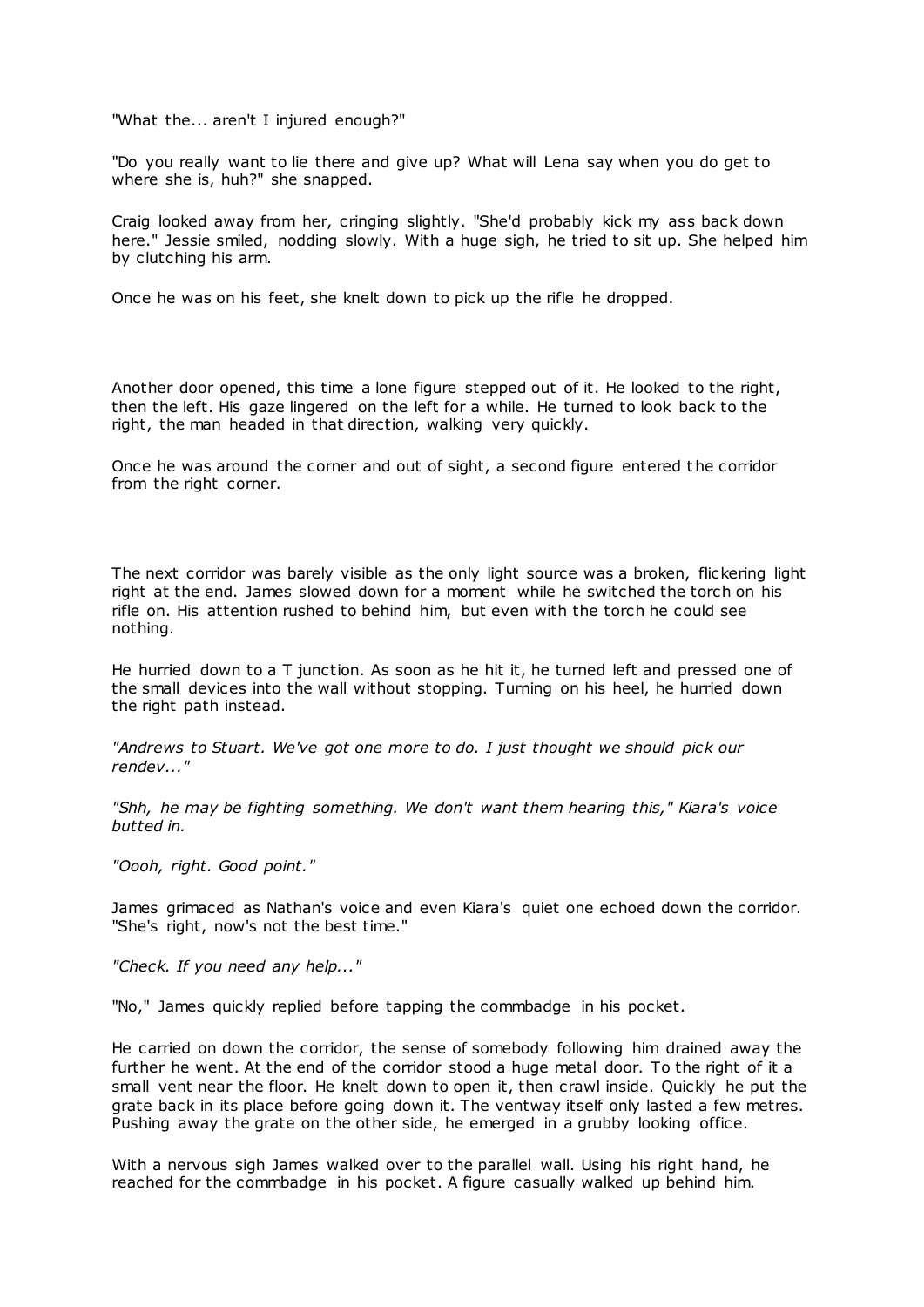"You know, I'm surprised they've let you get this far."

James' eyes went wide, his tried to look over his shoulder without moving his head too much. His left hand quickly reached for the blade at his side, he swung his whole body around quickly, raising the blade too. All he managed to see though was a fist flying straight for his face.

The strength of it sent him backwards, straight through the wall behind him. The figure stepped over the remains of the wall to join him again.

James started to push himself back up with his hands. His attacker grabbed a hold of his arm, then his neck, using that arm he lifted him up so he was eye level.

"It's been a while, James," he sneered.

"How?" James said so quietly it was like he only mimed it. The man's face smiled darkly. He threw his right arm up and let go. His eyes danced with mischief as his victim flew through the ceiling, out of sight. It didn't even bother him when dust and debris fell over him as a result. With a smirk he decided to wipe dust from his sleeve.

James crashed right into another ceiling, this time only cracking it heavily. He dropped back down, just missing the hole he came through by a few inches. He moved his head to the side to look down. His face grimaced as he counted four holes, and it was so dark he couldn't even see if there were anymore than that. Despite all the complaints his body gave him, he climbed back onto his feet.

With the door only a few metres away, he rushed for it. He missed a pair of hands grab the edge of the hole, but he didn't miss the man push himself up to join him. He turned around, twirling something in his hand.

"Andrews is it? Well, he did tell you he was busy. It's rude not to get the hint," he said into it.

James looked over his shoulder. His hand went straight for the door handle. The man rushed over, grabbing his hand at the last second.

*"I don't think I want to ask but, who is this? So far, the enhanced aliens don't talk."*

"Close, but no Slayer living. Bye," the man teased, his fingers crushed the commbadge lying in his palm. James pushed him back with his other arm, then opened the door. The man kept a tight grip on him though, he violently pulled him backwards, throwing him on to the floor like a rag doll. "Why are you trying to run away? What happened to the James I met the last time? I hope you're not in a rush, as we really do need to catch up."

James dragged himself back up. "You're dead."

"Yeah, for many, many years now," the man smirked.

"You know what I mean," James said.

The man's smirk got even more obnoxious. "I'm afraid I don't. I was even dead when you were lying in your own filth while mummy dearest, rest in peace, drank her body weight in coffee."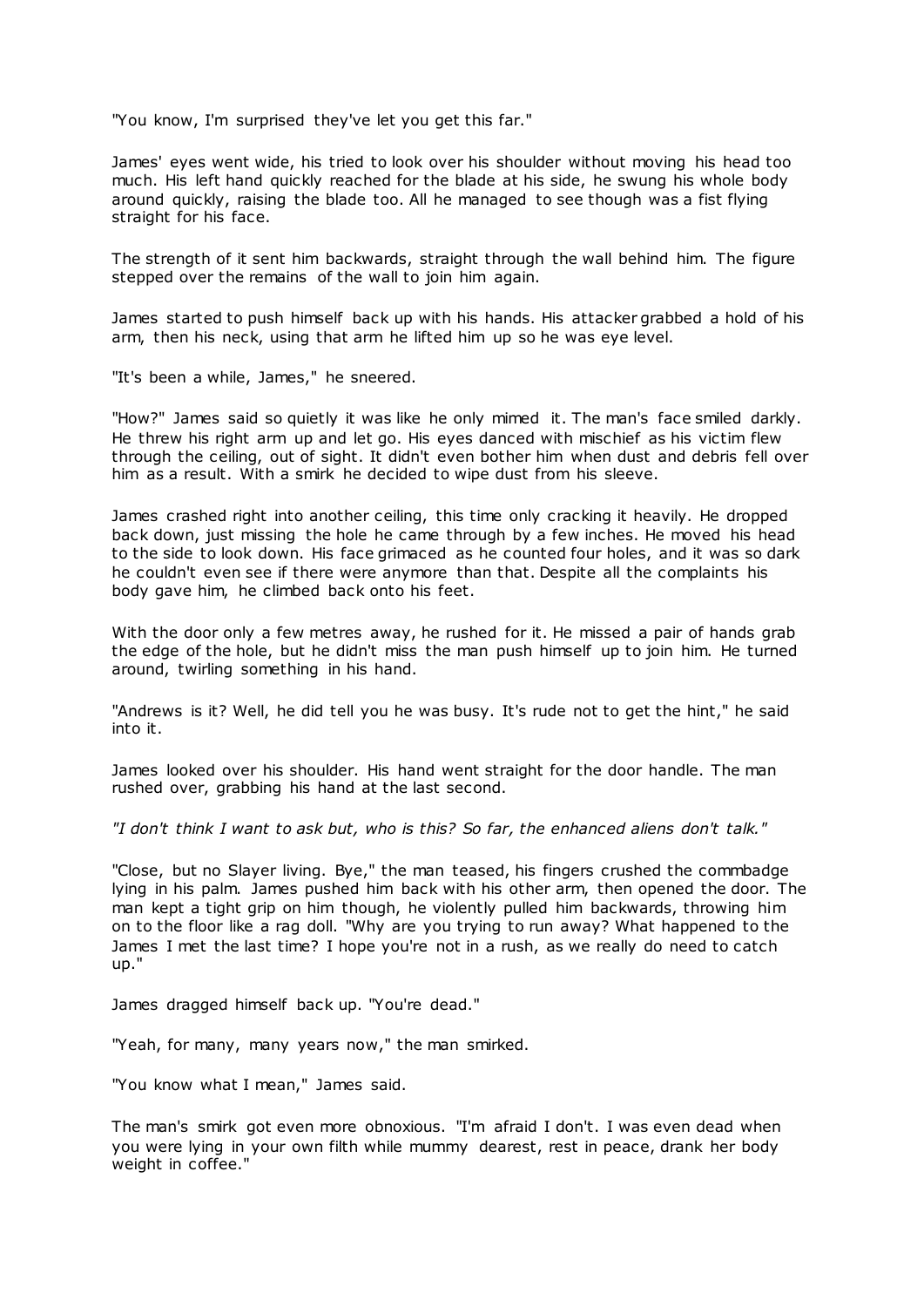This made James' skin crawl, he clenched his fists and his face tightened.

"Ooh, still a touchy subject?" the man sneered at him.

"I saw you turn to dust, good thing I really want to see that again," James grumbled.

The man laughed briefly, his face immediately turned serious. "I can't believe you fell for that. Did you really think you could kill me that easily, even when you're your evil self. Trust me, your Evil persona is just a bigger whiner with black or red eyes. It makes no difference.

James frowned, the grip on the sword handle grew a little tighter. "He certainly acted like you. Talked too much, cheesy..."

"Died by your hand, oh wait, that couldn't have been me. I'm not that weak," the man taunted him.

"Fine," James rolled his eyes. "Who or what did I kill then? Your twin?"

"I'm surprised you didn't find that out while you were snooping in the last towers. All I'll tell you is the turned to dust part was a surprise to them as well," the man responded, shrugging his shoulders. "They did a great job with him, I'll give them that."

"A shapeshifter?" James stuttered. The man smiled as if in acknowledgment. "That's..."

"Ridiculous, impossible?" the man said.

"Pointless," James answered. The man frowned slightly. "If I'm so weak, why didn't you take me on yourself? Why the ruse? Was it the copy or was it you that gave the order to attack my mother?"

The man's smirk came back. "Are we still on about that? I knew I shouldn't have brought her up. Wah, wah... you didn't even like her anyway."

"God, enough! Why do you always have to talk so much?" James complained.

"Because if I don't, Slayers die too soon, and that's a bit boring if I'm honest," the man replied. "Though, I did kill that last one a bit fast. What a pathetic loser he was."

James' eyes widened again, "what?"

"Oh, I assumed you didn't want to chat anymore," the man laughed. He then sighed, faking sadness. "They don't make them like they used to." He then lunged forward, James dodged him at the last second by dropping back through the hole. "Wrong way," he sang to himself before jumping down as well.

#### **Voyager's Deck Nine:**

The second blue portal flickered, shrinking to half of its previous size.

The last demon was pushed into the wall, two different swords impaling it at once. It dropped to the ground as Stewart and Sonla backed away.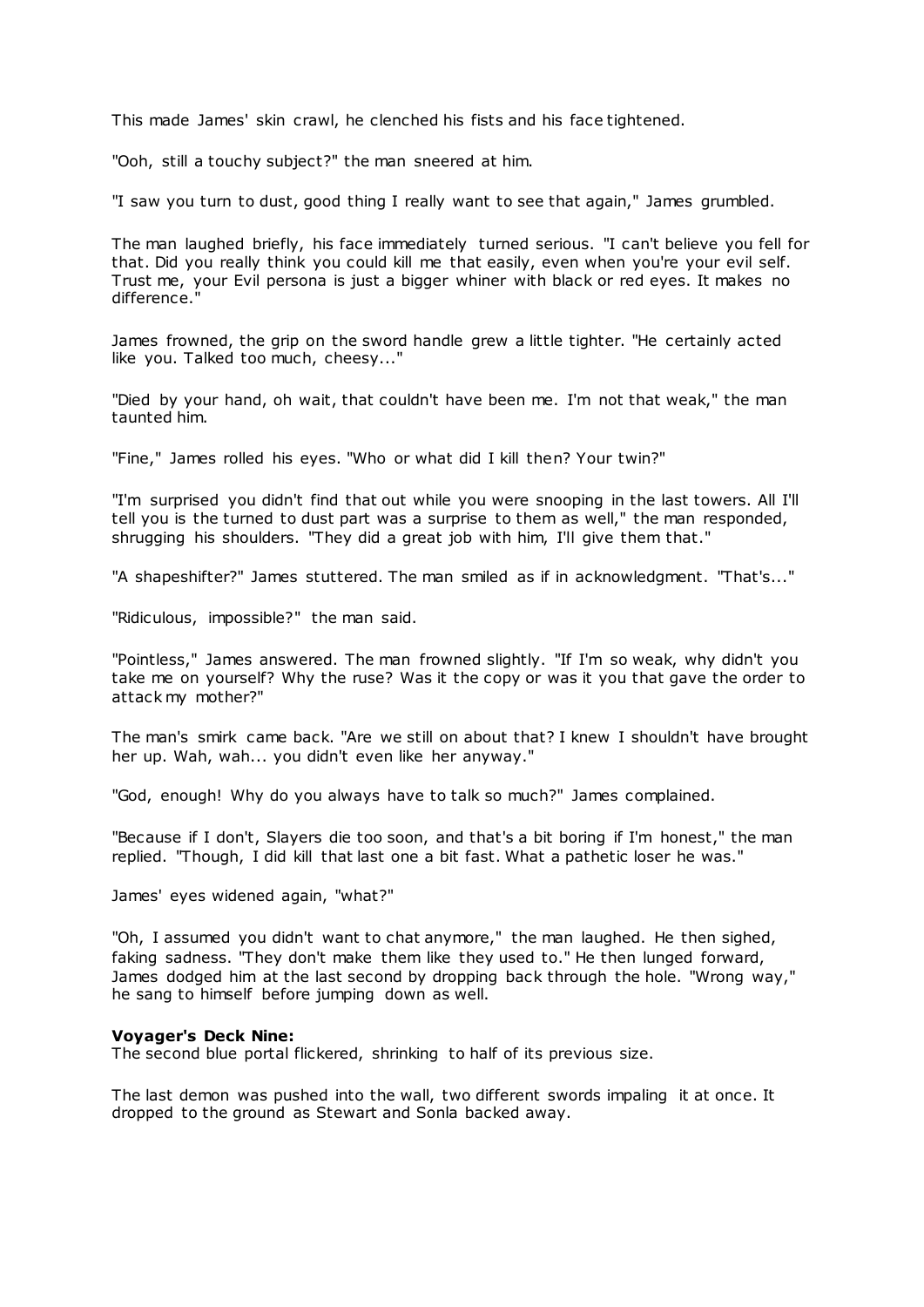L'Era tapped her commbadge, while nursing a cut on her chest with her other hand. "Bridge, Nine is as clear as it's going to get." She stepped over another dead demon to reach the other two near the portal.

"Phew, no more portals. There's no more room," Stewart sighed. Sonla nodded in agreement.

"We'll stand guard until it's up, but not that close," L'Era told them. She gestured them to swap places with her. Her eyes went to a nasty stomach wound on Stewart, "maybe you should go behind the other shield."

"No way, it's..." Stewart's eyes widened. L'Era swung around just in time to see one more demon step out of the portal. She quickly pushed him back, he stumbled backwards into the nearby forcefield. "Hey!"

"He can still get out," Sonla warned, gesturing her head to Stewart.

L'Era looked down the clear corridor nearby, "this one can too, let's hurry." The two girls raised their weapons to attack. The rather large demon swung its arm, knocking Sonla back into the wall. L'Era crossed claws and sword with it, trying to force it back into the portal.

Just then they all heard the sound of the other forcefield switching on. Everyone looked towards that clear corridor, which was now blocked by the new shield. The demon growled at the girl.

"Get out of there!" another voice yelled.

Sonla and Stewart looked behind them, they saw Zare rushing towards them.

The demon almost hissed at the sight of her. Without any resistance it swiped the sword out of L'Era's hands, and grabbed her by the throat. "Stop Slayer... or I'll snap her neck."

Zare reached the other two, she pulled Sonla into the shield with her. The demon's hold on L'Era tightened so she didn't go any further forward.

"You've got nowhere to go but back, killing her or me won't stop that," Zare said.

"You're right," the demon sighed. It raised its arm higher, lifting the girl off the ground.

"Stop!" Zare shouted. "Wouldn't you rather kill me instead?"

"I let her go, you'll attack me. I get one. I kill her, you'll attack me. Two for two," the demon growled. Stewart and Sonla couldn't stand it, they began to lurch but Zare put her arms out wide to stop them. "Four?"

"How's this. You let her go, and I let you go back to your portal in one piece," Zare said.

The demon laughed, "no, how's this?" It lifted her up further, then threw her over its shoulder like she was nothing. The three left behind gaped in horror as she disappeared into the portal. "I let her go into the portal in millions of pieces, and you get to try, little Slayer."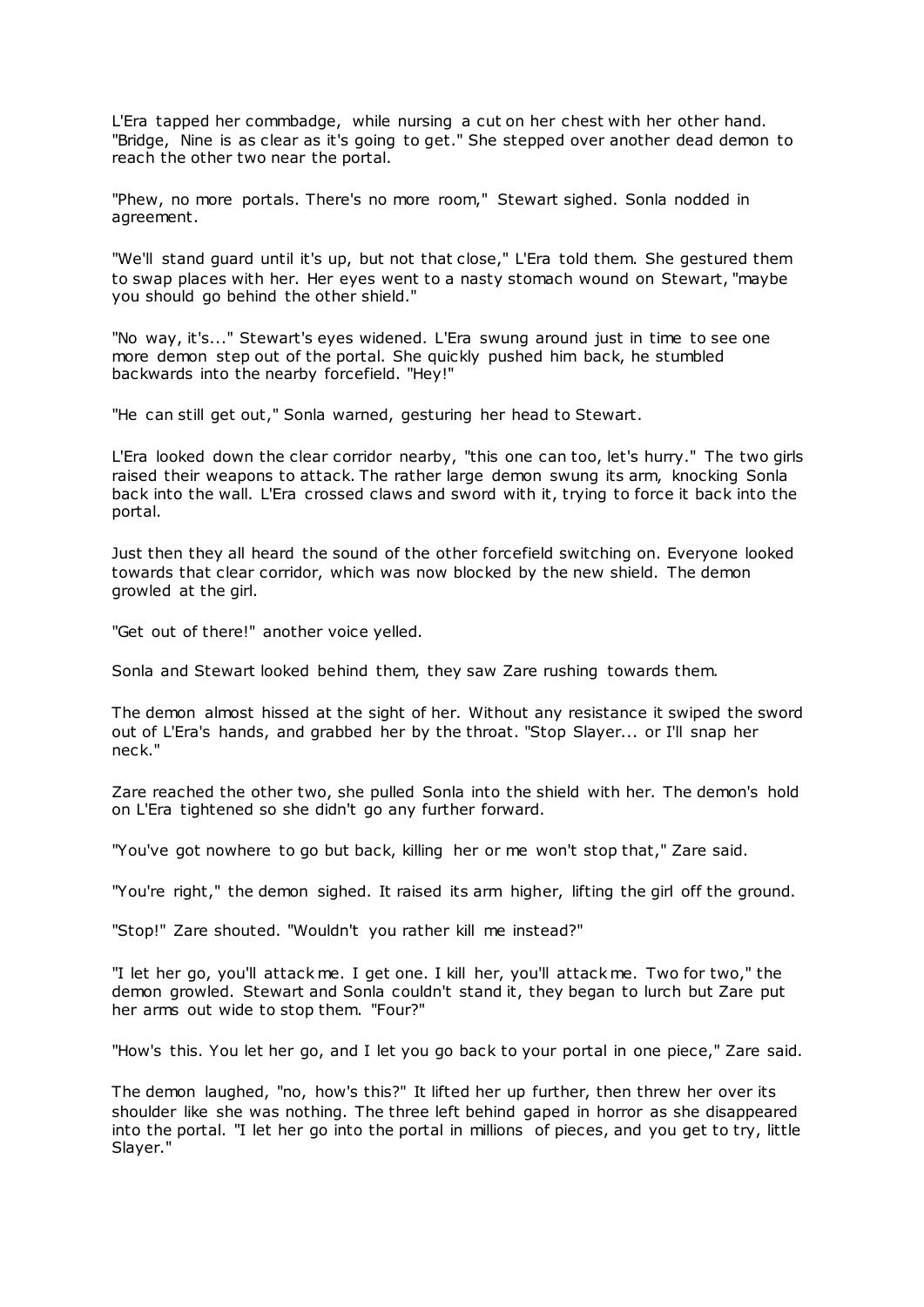"Oh my..." Sonla stuttered, while Stewart looked like he was going to be sick.

Zare clenched her jaw, her eyes filled with rage. The other two could only watch as she ran forward to tackle the demon. It didn't stand a chance, it bowled over on to the floor. It tried to block as she leaned over it and savagely punched it many times. Eventually she got back up, lifting it up by the neck instead.

"Why don't we see how you like it," she growled. The demon flew into the nearby forcefield, screaming in pain for the few seconds it still existed.

"Oh, this isn't happening," Stewart sadly said.

Zare sighed. She closed her eyes to calm herself down, clenching her fists and opening them again a few times. "We don't need to stay here, come on."

### **The Bridge:**

"Nine is on, as for Ten..." B'Elanna said.

"Kevin's still there, we need his OK before..." Tom was saying.

"I know, we can't risk putting up the shield and trapping a demon or two within it," B'Elanna angrily said.

The ship shook violently, then lurched on to one side, everyone clung onto their consoles to avoid falling. Annika's station exploded, as did the consoles behind it.

"Damn!" Jodie complained. "Why did you send her away?"

Tom gritted his teeth as he struggled to keep his hands on the controls. "Never mind that, what happened?"

"Instead of firing one of their portal makers, they fired weapons. Port nacelle's been hit!" B'Elanna reported.

Tom used his left hand to key in commands, while using his right to pilot. "Compensating." The ship levelled off.

"Our shields couldn't take any weapons fire before the battle, we can't..." Jodie said. Her station sparked furiously behind her, making her jump. "Um yeah, forget the shields."

"Warp jump's out then," Tom commented.

"One more shield could drain what's left of Thirteen's portal," B'Elanna said. "T hey likely know that."

"So much for them leaving us alone once its closed," Tom muttered.

B'Elanna shook her head at the same time the ship shook too. "Kevin hasn't moved, it must be busy down there."

Jodie frowned, "um guys." The pair glanced at her. "That wasn't one of the ships, we're being fired on by something else."

"Oh god, only us," Tom groaned. "Who, what?"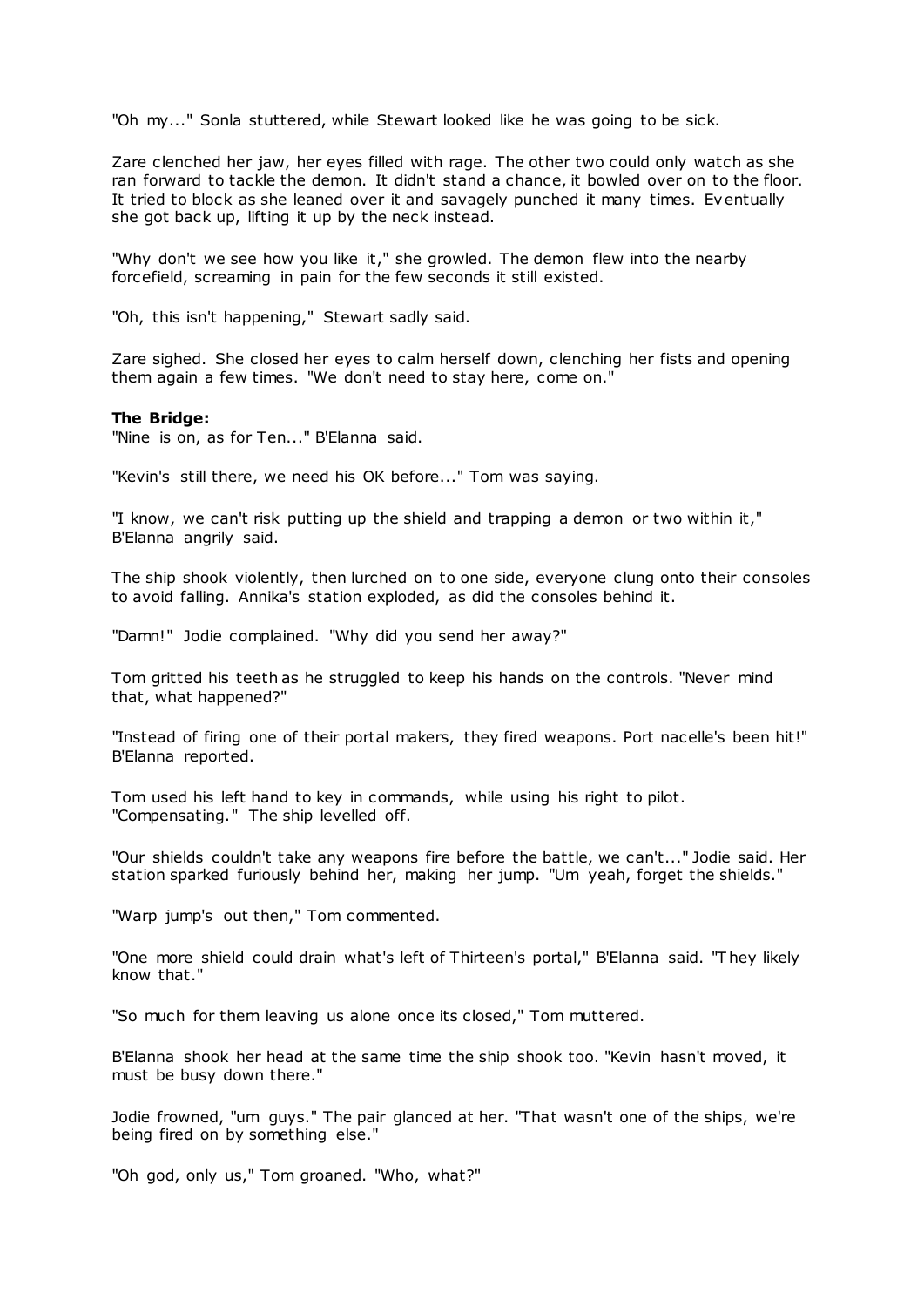"It came from the planet's surface," Jodie answered.

*"Bridge. Get the Deck Ten shield on, now!"*

Tom sighed in relief, "Ylara? We detect Kevin still in the vicinity..."

*"He's dead. Get the shield up, or we'll end up like him."*

Everyone's faces filled with shock. B'Elanna eventually nodded and worked on the station.

"Damn," Tom quietly said.

B'Elanna swallowed a lump in her throat, "shield activated."

Tom frowned at his station, then looked up at the viewscreen. The remaining two ships firing a beam stopped. "Report."

"Deck Thirteen's portal is draining. The alien ships have kept a close formation around us but they're not firing the beams anymore," B'Elanna reported.

Jodie looked up from her station, "another shot from the surface!"

Everyone clung on as Tom roughly moved the control stick to the right.

With plasma and smoke billowing out of its port nacelle, Voyager slowed to an almost stop, then did an almost 180 degree turn. The alien ships followed. A white torpedo shot from the planet's surface, detonating where Voyager was earlier.

Four alien ships careened around at top speed to catch up, then overtake Voyager again. A brief phaser shot finished off one of them, the other three dodged similar hits.

Voyager twisted again as the rear ships each fired a hit, the starship turned all the way around to fire on its attackers, then fly passed them. While this was happening, another torpedo shot from the surface, it detonated almost in the good nacelle's path. The blast was large enough to char the nacelle, the blue lights in it flickered then powered off.

"Damn!" Tom grunted. "Warp and impulse are gone."

Jodie shook her head, "there are only three more ships left, but we'll be dead in the water, or worse if..." Her station beeping interrupted her. "Another shot from the surface. It's coming from a tall structure, one of three."

Tom's face turned even paler, which was a new record for him today. "Like a tower?"

"Yeah, let's talk about this!" Jodie snapped.

"Thrusters, but they're not enough to escape it all. We need to get out of its range," Tom stuttered.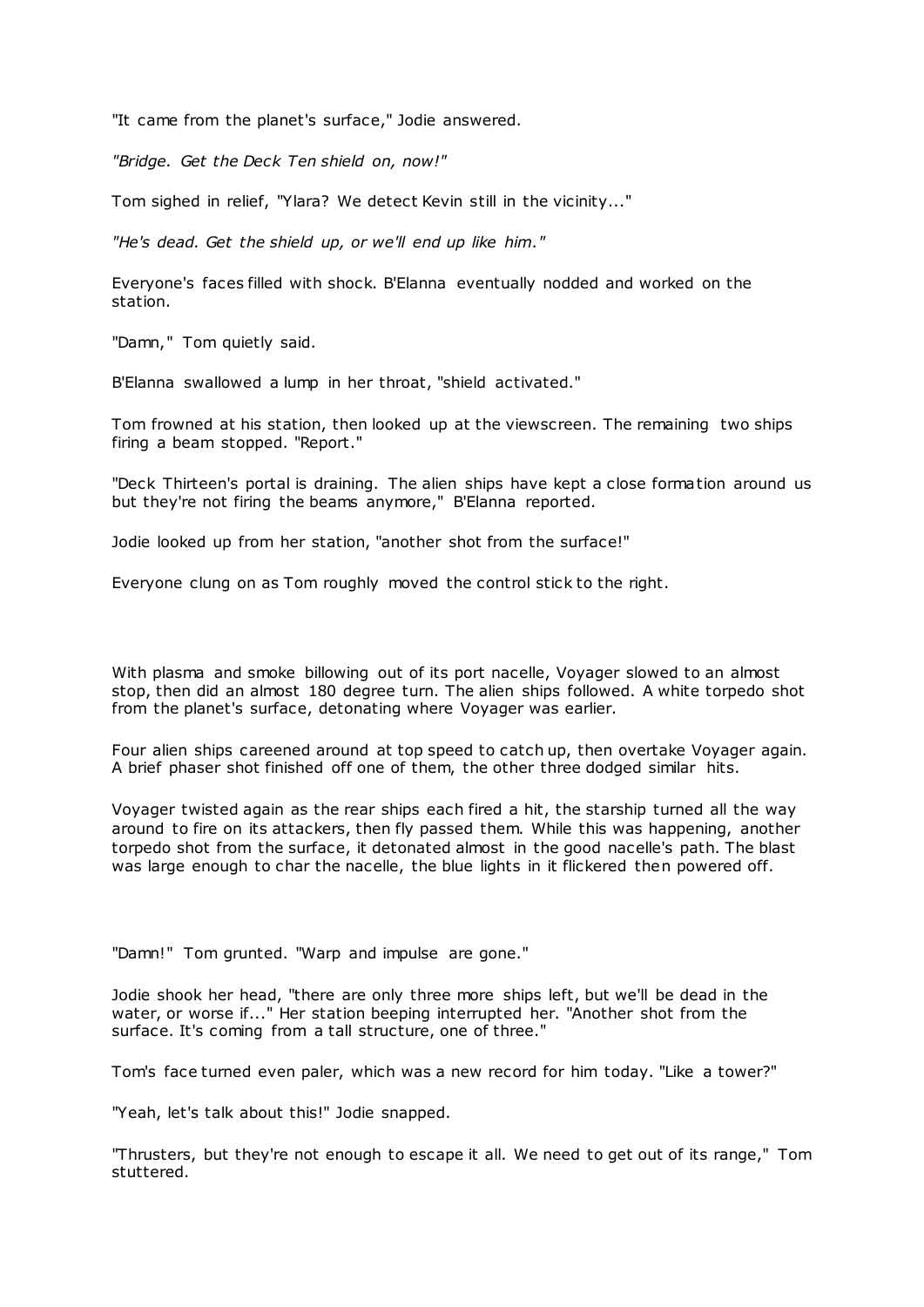On the viewscreen, the planet was getting closer. Jodie's eyes widened at the thought that entered her head. "Tom, that's the complete opposite of what you said."

"Don't panic. We were always going to end up at that tower, may as well use it to our advantage," Tom said with determination.

"What!?" both B'Elanna and Jodie blurted out.

Jessie walked around, then knelt down next to Craig. One of his hands had black material wrapped around it, cushioning his fingers. She gently took a hold of his arm closest to her, cradling similar material in her other hand.

"We don't have time..." he said.

She shushed him as she began to wrap the material around his other hand. It was only enough to cover a few fingers, her response was to groan. "Why not, it's already ruined." With a sigh this time she got back to her feet.

"It doesn't matter," Craig tried to stop her. All he got was a hand wave gesturing him to shut up. He knew better than to argue with her.

Jessie picked up what was left of her jacket, then made her way back to kneel in the same place. "I told you, it was already ruined."

"Thanks," Craig said sincerely.

This cheered Jessie up slightly as she tore off a bit more of the jacket, "yeah you should be. I like this jacket." The rest of his hand was soon covered. "I know, you told me not to tackle that alien."

"It can't be long now, we should contact them," Craig reminded her.

Jessie nodded, "yeah, the Flyer may not have enough power for more than two transports." She tapped her commbadge, "Stuart to..." Her eyes widened, "what's her last name?" Craig smirked at her, he didn't know either. "Shar?"

Luckily that worked too, *"yes I know, we got held back on the last one. We were spotted, and we had to lose them first before choosing a new spot."*

"We feel for you," Craig muttered, shaking his head. Jessie passed him a sympathetic smile, then a smirk.

"Well we're at the rendezvous point, so whenever you're ready to join us..." she said.

*"We'll be there, though I'm surprised you are. Shar out."*

Jessie shook her head, "I'm not that bad."

"No, this time you did the stabbing," Craig smirked back at her. He winced as he moved one of his hands. "And the clothes butchering. I'm starting to think you were swapped with one of the shapeshifters."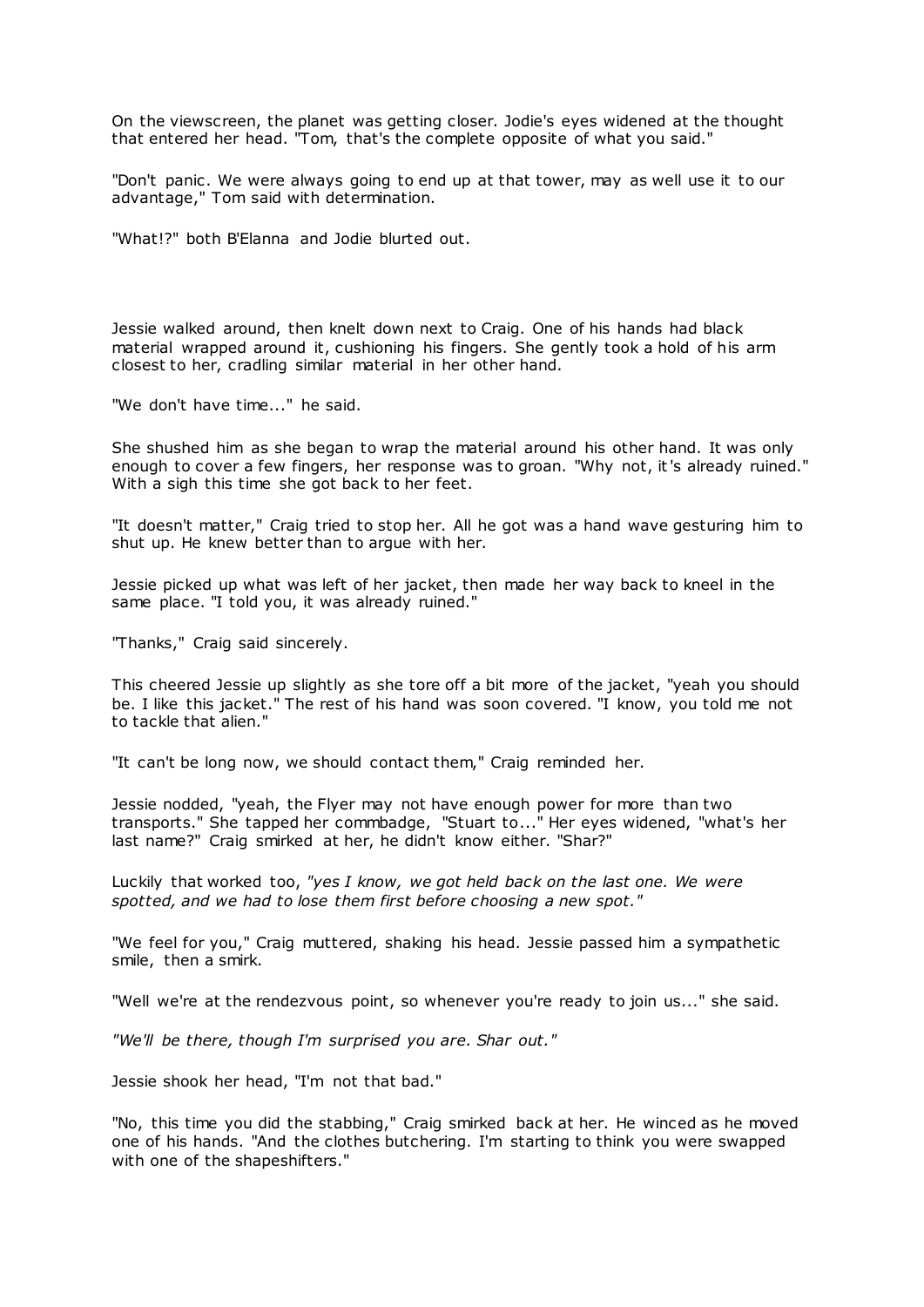"Yeah, you're welcome, again," Jessie sighed, allowing herself to laugh a little.

Deep at the bottom of the chasm where the camp used to be, one alien ship stood waiting. It rose from the ground, blowing dust around it. Once it was clear, it took off forward. Dead ahead of them a shuttle with a similar design flew straight towards them. It attempted to swerve to avoid the larger ship in its path. The ship matched its movements to block them. The shuttle was forced to stop. As soon as it did a tractor beam fired from the ship to hold it.

Damien looked over at the comm speaker, Jach looked on. He smiled deviously at the young alien, unnerving him.

*"Did you really think we wouldn't find you on one of our planets. You really are a worthless piece of skin," Galnar's voice growled.*

Jach reached forward to get their side of the communications on.

"As usual, you've made the fatal error of underestimating me. Say adios to Snugglebumps for me," Damien sniggered.

*"You're all talk. What can you possibly do now?"*

Damien glanced over at Jach again, he nodded and keyed in something. Once he was done he hovered over one final command. Damien kept watch as the shuttle was pulled closer to the ship and its opening shuttle bay.

"Boom," Damien raised both his eyebrows and widened his eyes.

Jach shook his head while he pressed the final command.

The alien shuttle exploded from within, tearing it into pieces. The fire engulfed the large ship. Pieces of the shuttlecraft flew into it, spreading the fire through the damaged hull.

Jach raised his fist up to do a little fist pump, "got 'em!"

Damien smirked while shaking his head. "Another one doubting me, so sad."

Jach ignored him, he decided to change his fist into a high five. Damien just seemed happy enough watching the alien ship fall to the earth on the screen in front of him, exploding on impact. He finally looked over at Jach, his face frowned.

"Is that a new salute? I like it." He raised his own palm into the air. "Hail Damien." Jach pulled a face as he lowered his hand, high fiving now ruined for him.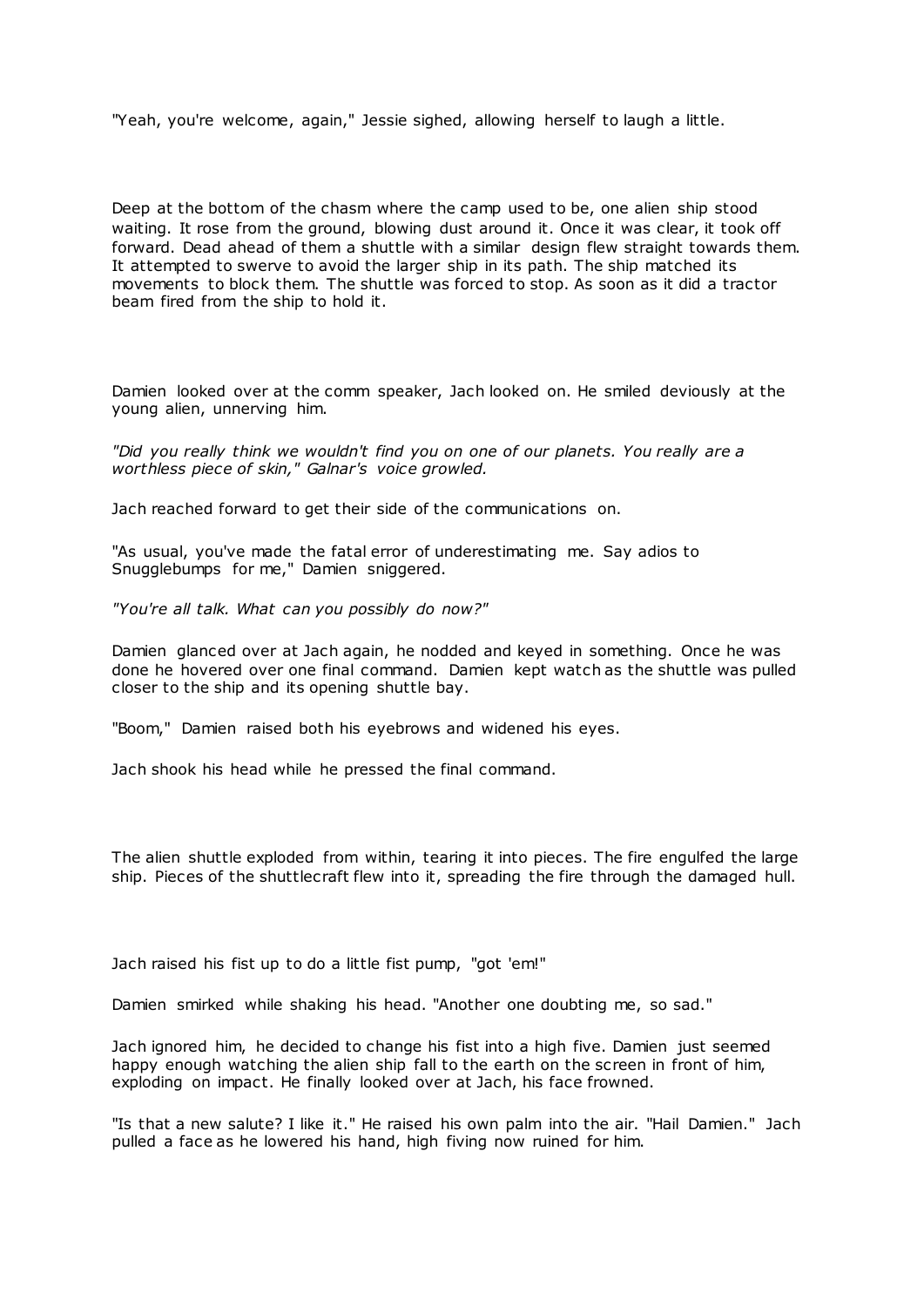"Um, I'll try again to reach Voyager." Jach rushed to the back of the Flyer where there was an open panel underneath a console. He pressed a few commands. "Ok try the long range communications."

"I don't take orders from a minion," Damien groaned.

Jach sighed, he did again when the egotistical man at the helm did what he was told anyway.

With three more alien ships on its tail, Voyager flew into the atmosphere. Straight ahead of them flew a white torpedo. At the last moment the starship drifted to its left, allowing the torpedo to graze just passed them and into the path of their pursuers.

They tried to dodge but there wasn't enough time to. The torpedo detonated in front of one of them. The blast spread, smashing into the other two. It continued to spread, grazing the back of Voyager itself.

Everyone on the bridge lurched forward, luckily Tom kept his hands still enough on the controls. The view of the planet continued to get closer.

"Uh, we can fly back up now," Jodie whimpered. "They're gone."

B'Elanna shook her head as she looked at the Engineering part of her station, "that torpedo detonated too close, the tail of its shockwave hit us."

Jodie ran from the opps station to the only working back station. Opps itself exploded, knocking her to the floor anyway. Everyone else hung on as Voyager lurc hed down even further. The lights flickered on and off, then went out completely.

"I can't keep us level. Lateral thrusters are failing!" Tom stuttered.

B'Elanna glanced up at the viewscreen. Panic rising in her as the view of the planet completely filled it now, and they were gaining on the clouds. Jodie climbed onto her feet using what was left of the railing behind the command chairs.

"Good news is that energy signature is gone, there's nothing left to pursue us," B'Elanna added on.

"Goodie, in the clear," Jodie squeaked.

The clouds pushed into their view, the ship trembled. "Don't panic , it's just turbulence, the inertial dampers are mostly still working," B'Elanna said.

Tom quickly wiped the sweat off his brow with his arm. "We're going to need them."

Jodie leapt for the backstation and grabbed a hold of it. She noticed it flashing at her. "We're being hailed!"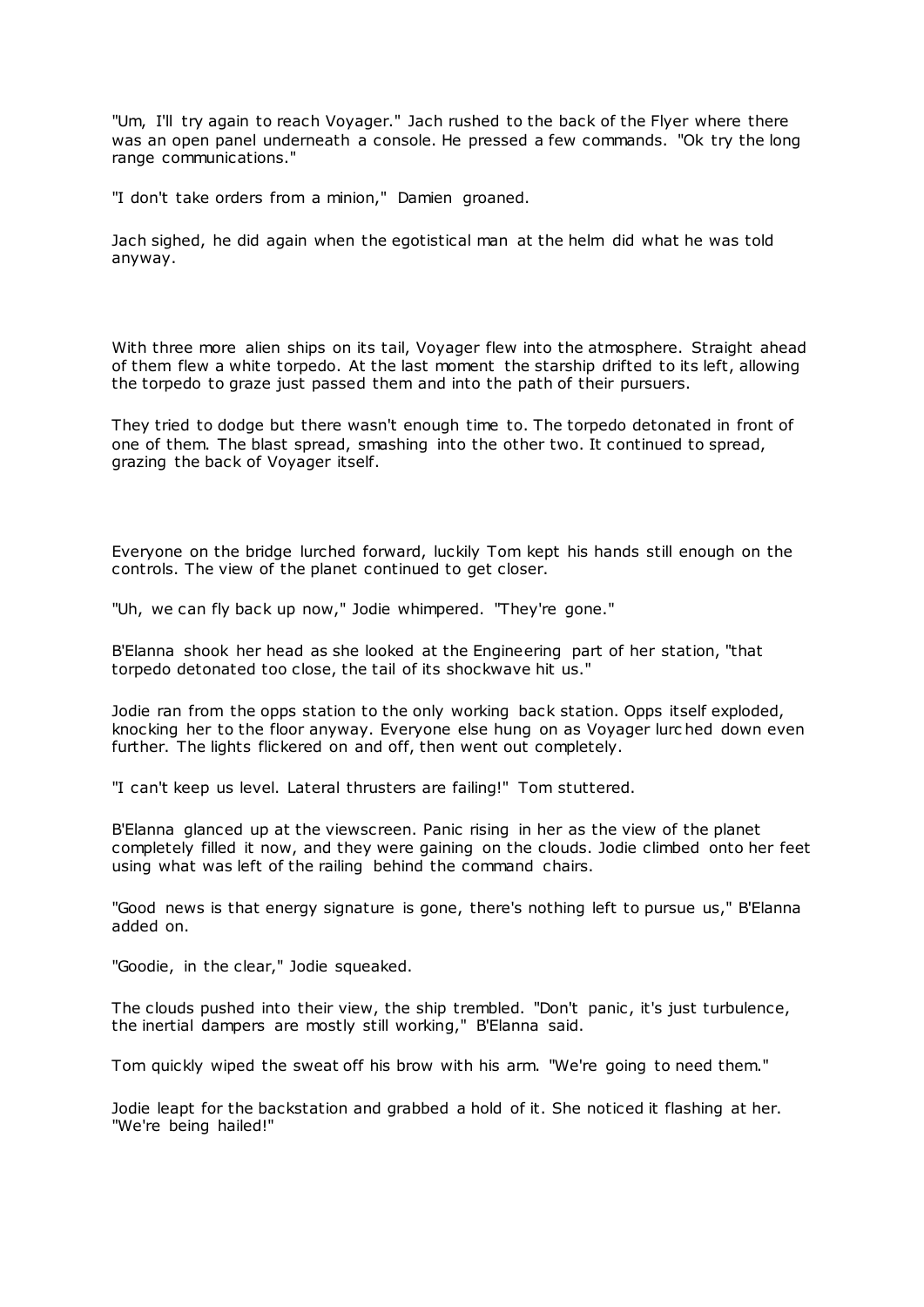The turbolift doors opened partially, Zare fell forward out of it. Nobody heard or noticed her over the noise.

"Unless it's the natives crapping themselves about that ship falling out of their sky, offering to help, leave it," Tom said.

"It's the Flyer," Jodie said.

Tom's eyes widened, "go for it."

*"Hey Voyager, how's this for irony?"*

Everyone looked confused, Tom decided to change that for a face palm. "Damien, how... what the hell are you doing... and what?"

*"Slayer boy says you'll know about these towers and whatnot."*

Tom's face turned very pale, the girls all looked at him expectantly.

*"FYI, I'm only helping you as I don't like these guys. Though I don't like you either."*

The viewscreen cleared up, now they could see miles of the planet's landscape. The haunting view of a city sitting in the centre loomed closer. To the left the large tower was the only building they could clearly make out, surrounded by greenery and the five dots which were the smaller towers. Two of them touched the edge of the city.

"Which tower Damien?" Tom yelled as he let the sweat roll down his forehead.

*"Oooh cranky."*

"We're going to Enterprise D any minute here!" Tom snapped at him as he battled the controls.

*"Ah, well you could aim for it. If you know what I mean."*

B'Elanna shook her head. "I'm detecting a tower network, six of them in total. The city sitting next to it is habited by 250 thousand. There are two more networks like this, a few miles away."

"Tower smashing's sounding better," Jodie stuttered.

Tom shook his head, "there are eighteen towers, Damien. Which one!?"

*"Jeez Parisite, he did tell you. What more do you want?"*

Jodie butted in, "one's firing at us again!"

Tom sighed in relief, "fine. Return fire then Jod."

"What?"

"Aim for the tower that's firing at us, hurry!" Tom ordered.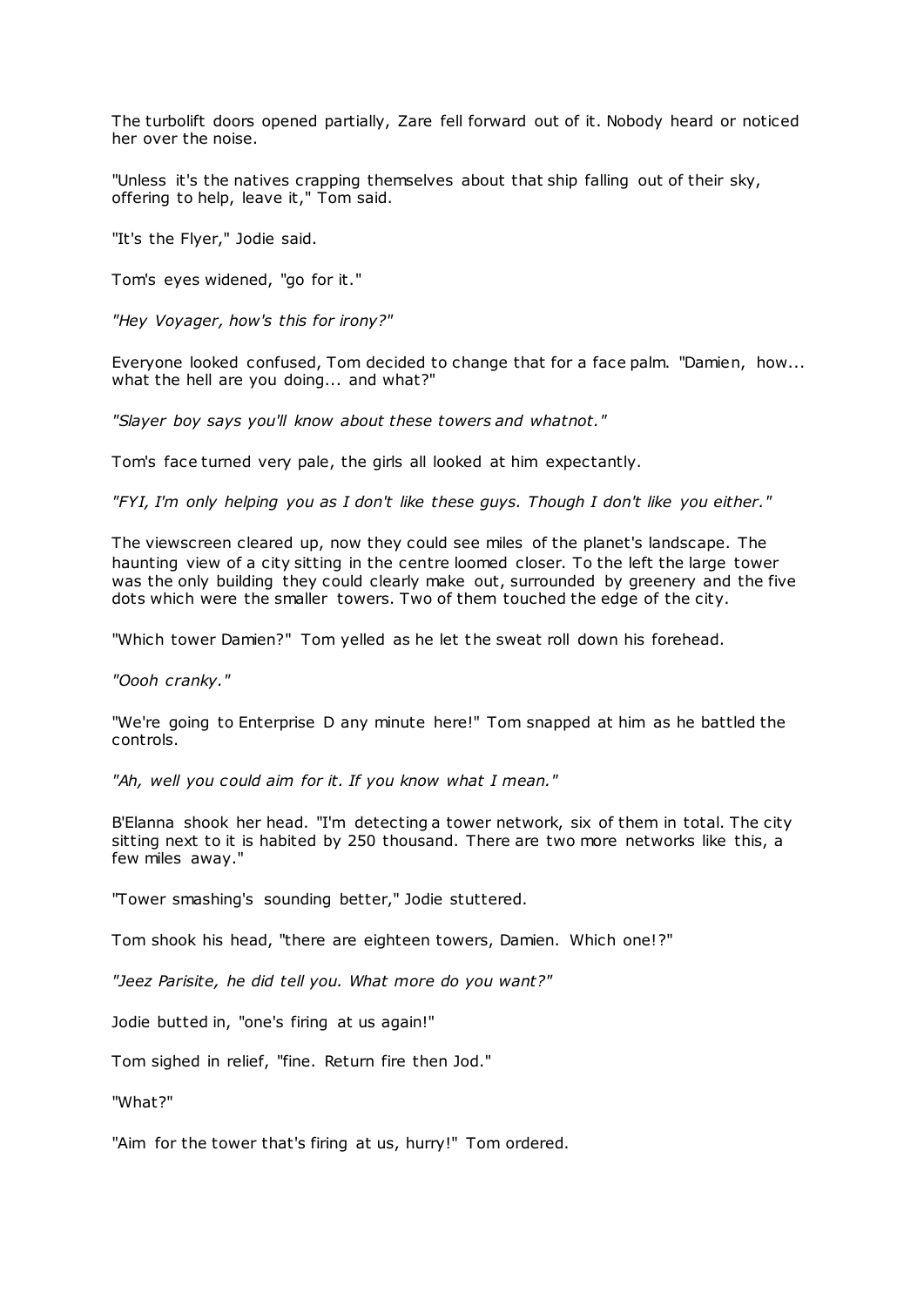"Check, but I still don't get what's happening. I feel like one of the readers," Jodie mumbled to herself.

# **Meanwhile on the Flyer:**

Damien pulled a disappointed face, "oooh wrong choice. It's one of those other tower networks, the one further west. Yeesh, you didn't listen to your blond, smaller twin, did you?"

Jach frowned. He reached over to swat him on the head with the phaser. He passed him a pathetic puppy dog eyes look, while rubbing his head. "Don't listen to him, two teams are in there."

"Ugh, what does a genius have to do to have some fun around here?"

In the vastness of the city natives stood in the streets, staring into the sky. Panic started to rise as the strange alien ship got closer and closer, with black fumes streaming from its engines. A lot of people began to run in all directions, away from where they thought it was heading.

The ship blocked out the view of their star for a moment, casting an eery shadow over them.

The few who stood still pointed as Voyager careened to the left of them, heading towards the unwelcome tower outside their city.

Continuing on its downward path, Voyager charged its phaser array then fired several phaser blasts towards the giant tower. The people on the ground covered their ears at the deafening sound of the phasers so close to them, some seemed to even cheer as they watched. A shield sprung up to block them all, disappointing the few.

Unknown to the people on the ground, an artillery like shaped torpedo launcher sitting on top of the tower, turned around to aim at the attacking starship. It fired a small white torpedo in its direction, just missing it as the ship slowly inclined on its right. In retaliation a couple of torpedoes slammed into it, sending ripples around the entire shield.

"Their shield is weakening but..." Jodie stammered.

Tom winced as he used all his strength to turn the control stick to one side, "the starboard thrusters are giving me a little attitude."

"I'm on it," B'Elanna said as she worked at the Engineering Station.

"Even if I push her over to the fields around the tower, she'll be down in ten minutes." Tom reported.

Jodie tried to ignore her aching finger as she pressed the fire command a few more times. "I don't think we'll make it, also we're running low on torpedoes."

Tom closed his eyes, sighing deeply. "If you want to go to the escape pods, I'll handle that."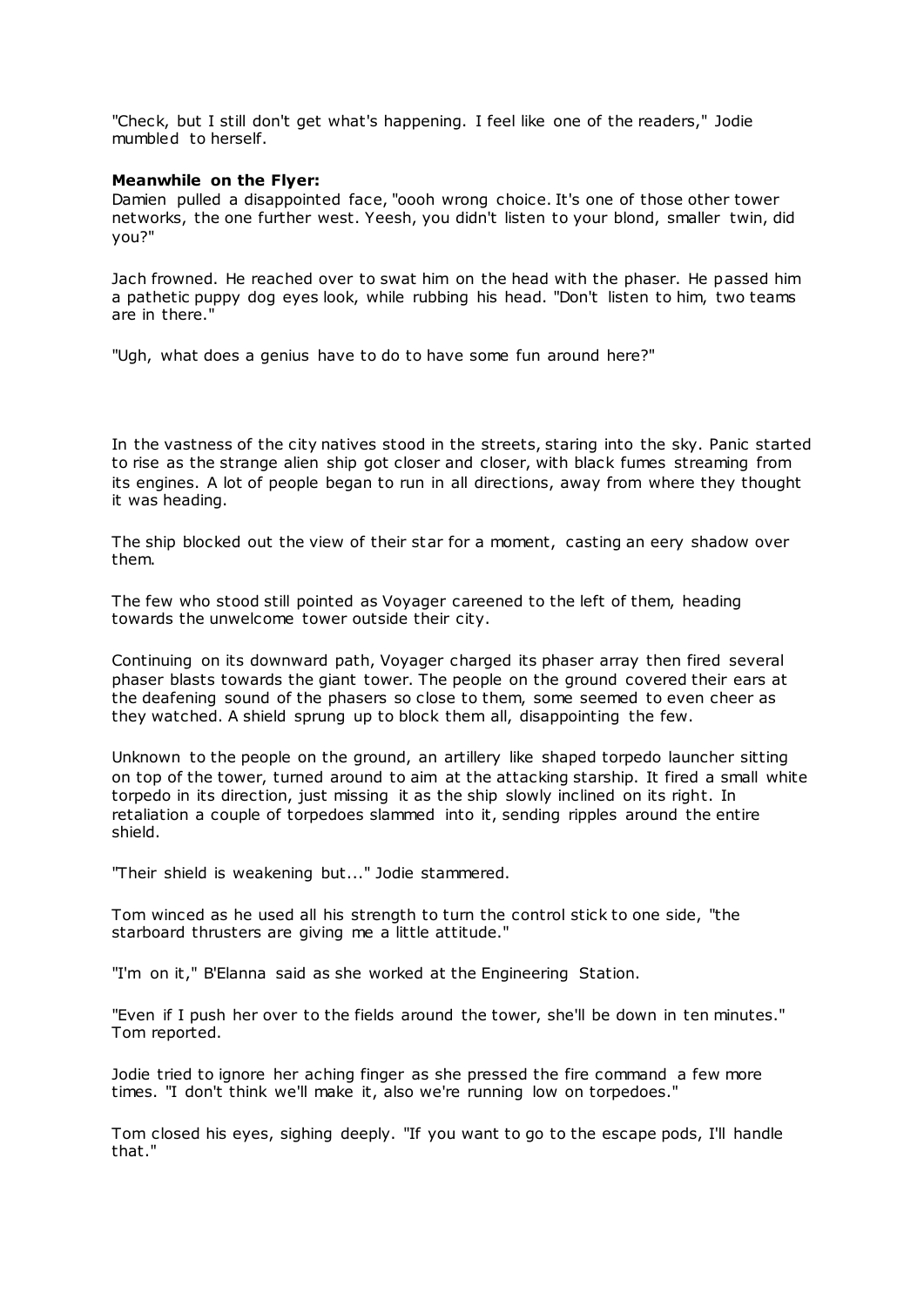Everyone threw their stares towards him. "What?" they all yelled in unison.

"I'll set a collision course."

B'Elanna couldn't believe what she was hearing. "Tom, we were only defending ourselves here. Crashing into that tower makes that a little redundant."

Tom smiled a little as his controls eased a lot, he guided Voyager into the tower's path. Zare meanwhile frowned as she watched the tower get closer on the viewscreen.

"Exactly, we'll not let you do this. It's..." Jodie stuttered.

*"Oooh Jach my slave, put this on screen. I have to see it, and maybe charge pay per view to the others if they survive."*

*"James gave me permission to shoot you, you know."*

Tom ignored the commotion over the comm. "I'm not getting into this now, there's no time! This is an order, not a debate." He pressed on a few panels with his other hand. "Paris to all hands, abandon ship..."

"Wait!" B'Elanna butted in. "Tom, you have to give us more than that. I'm not abandoning you here."

Tom shrugged his shoulders. "We're about to crash anyway, it doesn't matter where."

"You know it does," B'Elanna said as she stood up. "This is crazy, there's no reason to take the tower with us."

"That's... that's impossible," Zare stuttered, her eyes still on the screen.

"Oh, what now?" Jodie complained.

"That's a Game Sphere tower," Zare answered.

B'Elanna and Jodie widened their eyes in shock. Tom seemed surprised as well, but he quickly hid it with his determined face. "That settles it, we're ramming."

"But there's no sphere. This isn't possible," Zare stuttered.

Jodie frowned in Tom's direction, "wait, you knew about this?"

"Not exactly. Not that, no..." he answered, unsure on what to say. "I knew it was bad but... Never mind that. Escape pods people."

Jodie shook her head, "I may as well finish off our torpedoes first."

Zare swung her head in her direction, she rushed over to her side. "I hope you're aiming for the base, destroying the top of the tower is useless." Jodie just nodded. "Can we transport outside, we could probably still get in by foot?"

"Don't they recommend Chosen's for this?" Tom questioned.

"I'll get Ylara and Kevin then," Zare said as she went back for the lift.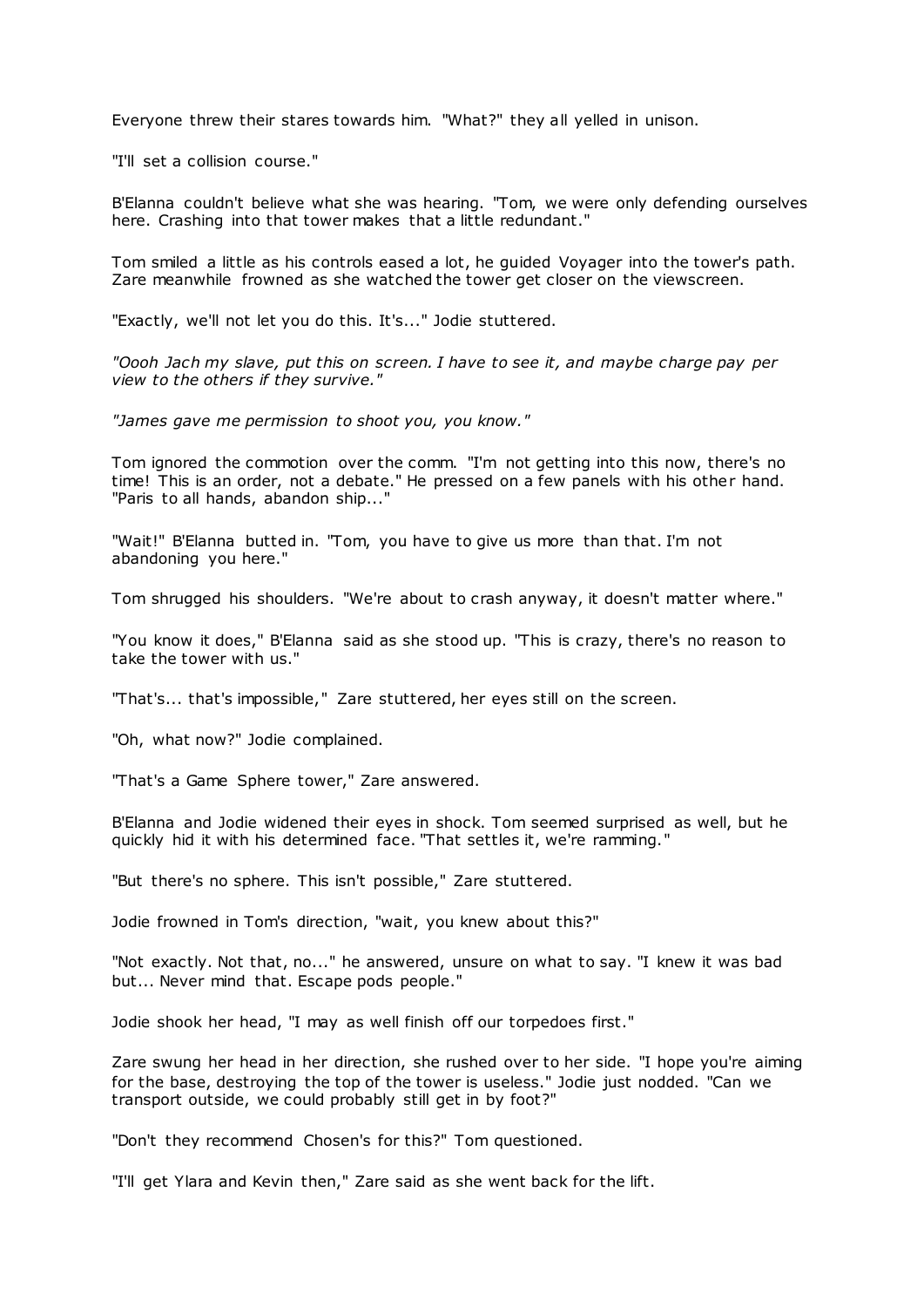B'Elanna turned her head. "Ylara only. Kevin's out of the game."

Zare's head lowered, she stared near her feet for a few sec onds. "I see."

Jodie's head flew up in a panic, "incoming fire from orbit!"

B'Elanna rushed back to her station, she quickly worked at it. "She's right..."

"I see it." Tom maneuvered the control lever to the right. His face frowned, "it's not coming for us."

Some of the citizens on the ground pointed to the sky again, the crowds yelled or screamed as they ran for cover. Shooting out of the clouds, the orange ball of energy flew straight over their heads and headed straight towards the tower. As it smashed into the shield, a couple more followed it.

Everyone on the Bridge saw this as well, they stared in shock. Tom quickly reminded himself to fly the ship.

Jodie's station beeped over Damien's disappointed groan. This snapped her out of her daze, she pressed a button to cut him off.

*"Hey Tom, what did I say about having fun without me?" Harry's chirpy voice rang over the comm.*

Tom's face broke into a grin. "I owe you one Harry."

*"Actually, it wasn't completely my idea."*

*"Think of this as making up for the 8472 battle two years ago," Chakotay's voice said.*

B'Elanna smiled in Tom's direction, he shrugged. "All right, let's finish what we started," he then smiled. "Things are looking up." He looked at the viewscreen, "not literally."

The walls tore apart like paper as a body crashed straight through them. A metal desk broke his fall after breaking into little pieces. He pulled himself up to his feet, then raised the two swords in each of his hands. Straight ahead of him he could see a figure running through the dust, right for him.

"Aaw, are we playing with toys again? Very well," he sneered, ripping a piece of metal already hanging off the wall.

Using it like a sword, he swiped it at him. James responded by blocking with the left sword, he swung with his right towards the man's stomach. He leapt back fast, then swung around to kick him there instead. James stumbled back a few steps.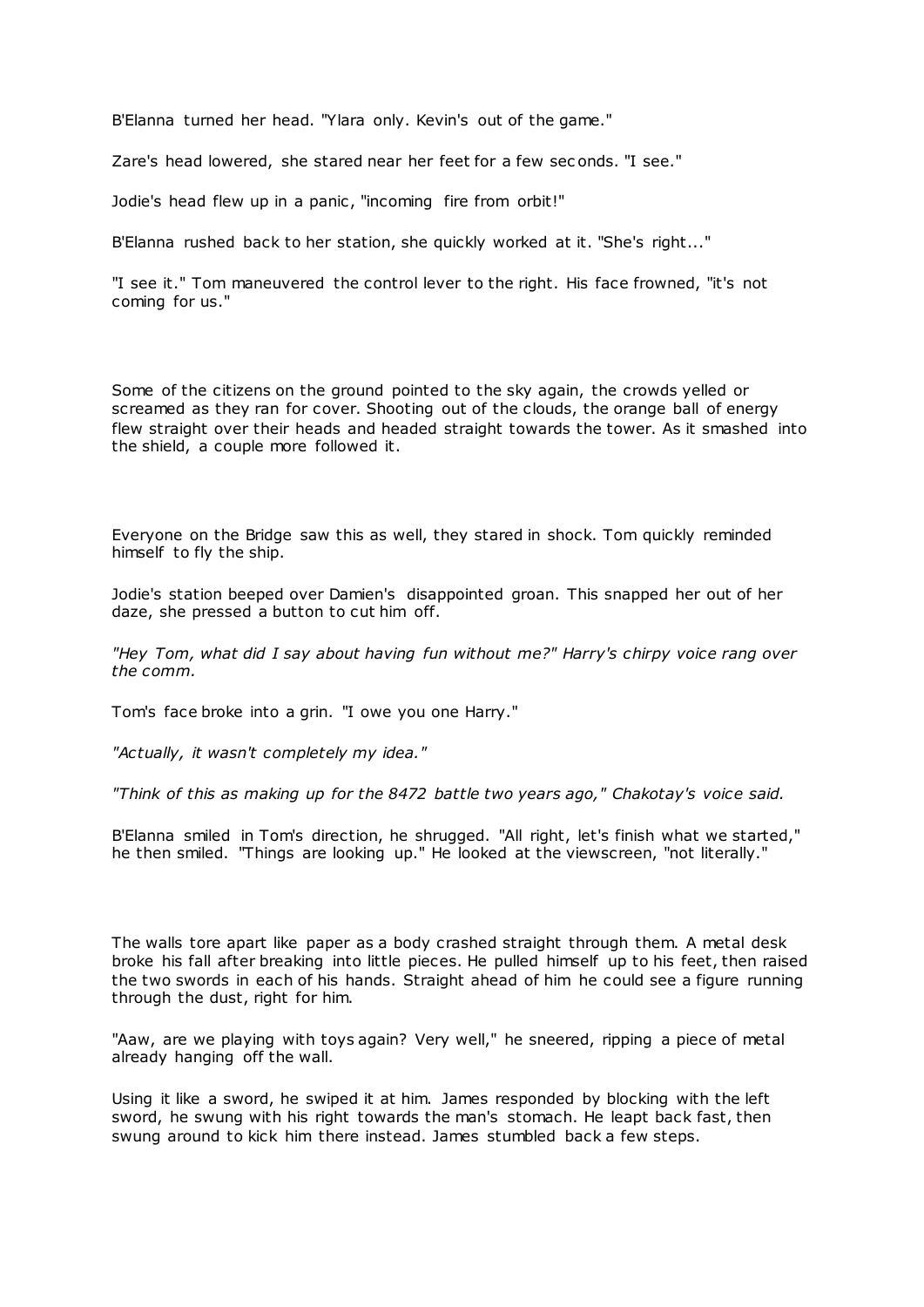He quickly threw himself to the floor and rolled to the side, as the man thrust the piece of metal straight forward. It impaled a pillar nearby instead. With just a flick of a wrist, he sliced through it. The ceiling above them weakened from the strain as the top half of the pillar collapsed. Noticing it was falling his way, James rolled forward just in time to avoid it, then jumped to his feet.

The man lunged forward to swipe the metal bar, James quickly blocked it with his left sword. Then he swung his right arm over his head, down at his own attackers'. He pushed the left sword towards James so he could block the right hit with the bar as well.

"Oh, are we getting tired yet?"

"Tired of the Frenit blabber, yeah," James muttered.

His smile grew larger, "I always enjoy our little play fights, you're always such a sport." He pushed against the two swords, James stood his ground. "I don't know why you're against us though, I thought you'd like some more little Slayer buddies, especially to replace that other one on your ship." He pushed himself closer without moving the fake sword he held. "Your little sister didn't look too hot either. They're all dropping like flies, soon you'll be all alone again... so sad."

James withdrew one of the swords with his right hand, then went immediately to plunge it straight forward into his attacker. In retaliation he swiped the attacking sword with his own weapon, knocking his flying out of his hands. James threw the left handed sword into his right, then swung forward.

Frenit's eyes widened. He heard the sound of the metal dropping to the floor. His eyes rolled to the right, then he turned his head that way. His eyes managed to get wider in fury as his weapon lay in front of him, still being clutched by his arm. He looked towards his foe, eyeing the bloodied sword in his hand. His head swung to his shoulder, then to where his right arm should be. Nothing.

His fury darted back to in front of him, it faded to shock as nobody was there anymore. With a demonic growl he ran forward through the holes in the wall, leaving his weapon and dismembered arm behind.

Nathan frantically tapped his commbadge again. "Come on James, this isn't funny."

Kiara looked on with worry planted on her face. "Can't we just ask the Flyer to beam up any Human lifesigns. It doesn't matter about being sneaky now, this'll blow in five minutes."

"I haven't got a better idea," Nathan sighed. He tapped the commbadge again, "Andrews to the Delta Flyer."

James ran around the corner, then headed straight for another hole in the wall. He tried to ignore the reason there were many more directly in front of him, and ran through them all. A few rooms away was the room he was thrown up through the floor in. Before he could reach the last room, the wall to the right of him exploded, he leapt backwards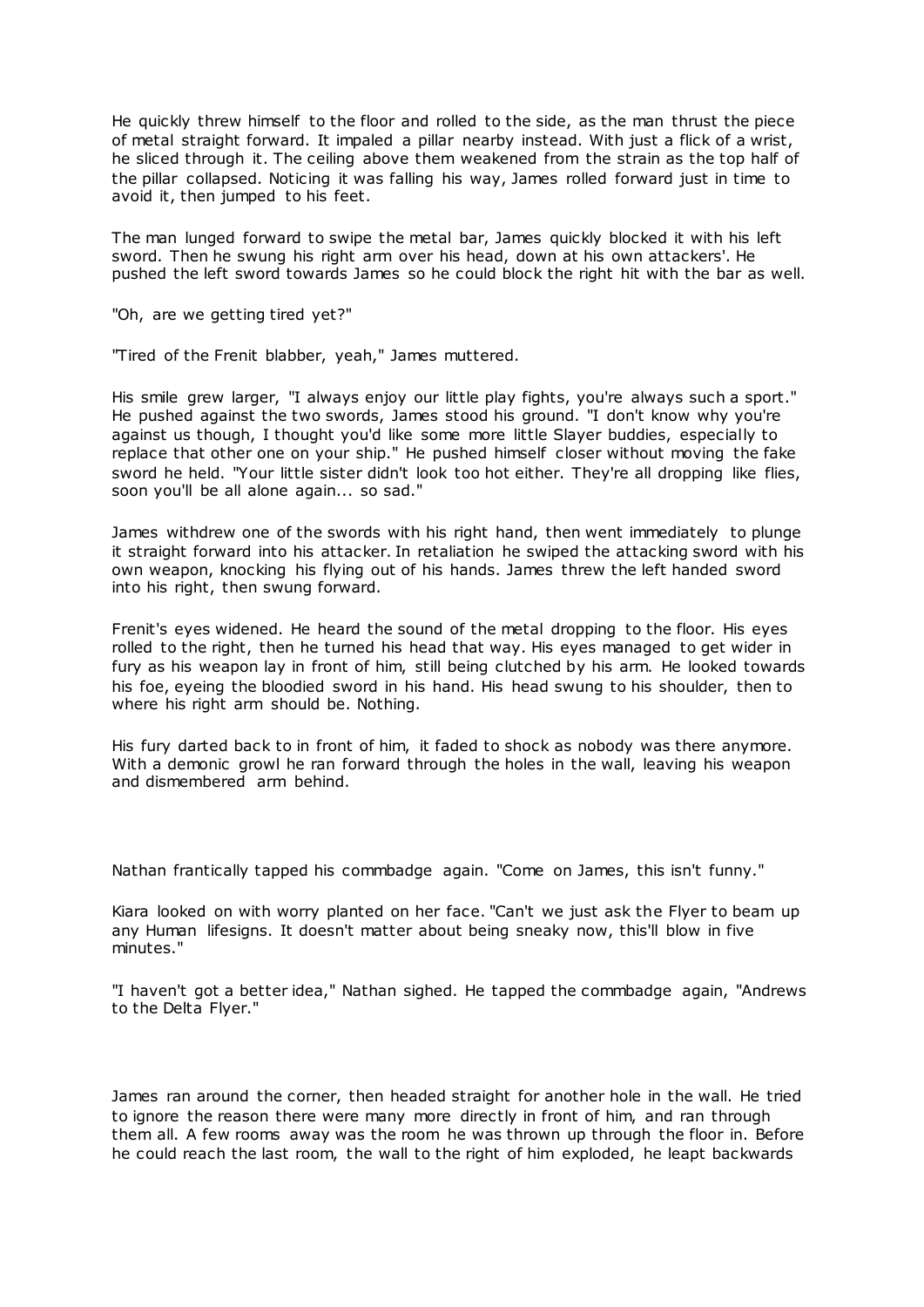to avoid it. As soon as the dust cleared all he could focus on was the deadly eyes staring straight into his.

Before he could do anything else, Frenit's hand lunched for his throat. He then pulled him into the wall, forcing him halfway through it.

"Did you really think cutting an arm off a vampire was going to help you? I'm stronger than you without it."

"Then why haven't you killed me yet? You've had plenty of chances."

Frenit snarled at him, "don't flatter yourself. It doesn't suit you. You're only still here cos I liked to play around with you. The best part about killing a Slayer, is to torment them..." James reached for one of his pockets while the man began to squeeze at his throat. "I had thought about killing you, making you like me." He smiled, "exactly like me, but now, we'll just finish things right here."

James' left hand shot out of his pocket holding a dagger, then went right for Frenit's chest. He grabbed just as it pierced his skin. With a growl, he tossed him to his left side. Fortunately he landed close to the hole he was aiming for. His head lifted up to watch as Frenit pulled the dagger's tip out of his chest. While his attention was still on it, he dragged himself to the hole and let gravity handle the rest.

Frenit swung his head in that direction, his eyes fiery as to him he had just disappeared again.

Nathan ran down a corridor, pointing the phaser rifle like it was only a torch. He stopped to peep his head around a corner. His heart skipped a beat as he heard a huge crash in the distance.

*"What was that?" Kiara's voice asked.*

*"Maybe he died?" Damien's voice sniggered.*

Nathan heard a smaller bang, this time over the comm. He shook his head, then ran towards the source of the first one.

*"Nath hurry!" Jach's voice stuttered.*

*"Ooh, almost time," Damien's voice laughed.*

Nathan opened a nearby door, his eyes widened as even they couldn't believe what they were seeing. Face down on piles of rubble, with even more falling from above, James lay, still conscious but struggling to push himself up. Nathan ran over, dodging a small bit of metal falling from the hole.

"Jesus Chri..." he stuttered. "Guys, I got him. Can you lock onto us from here?"

*"Standby."*

*"That means no, tower boom?"*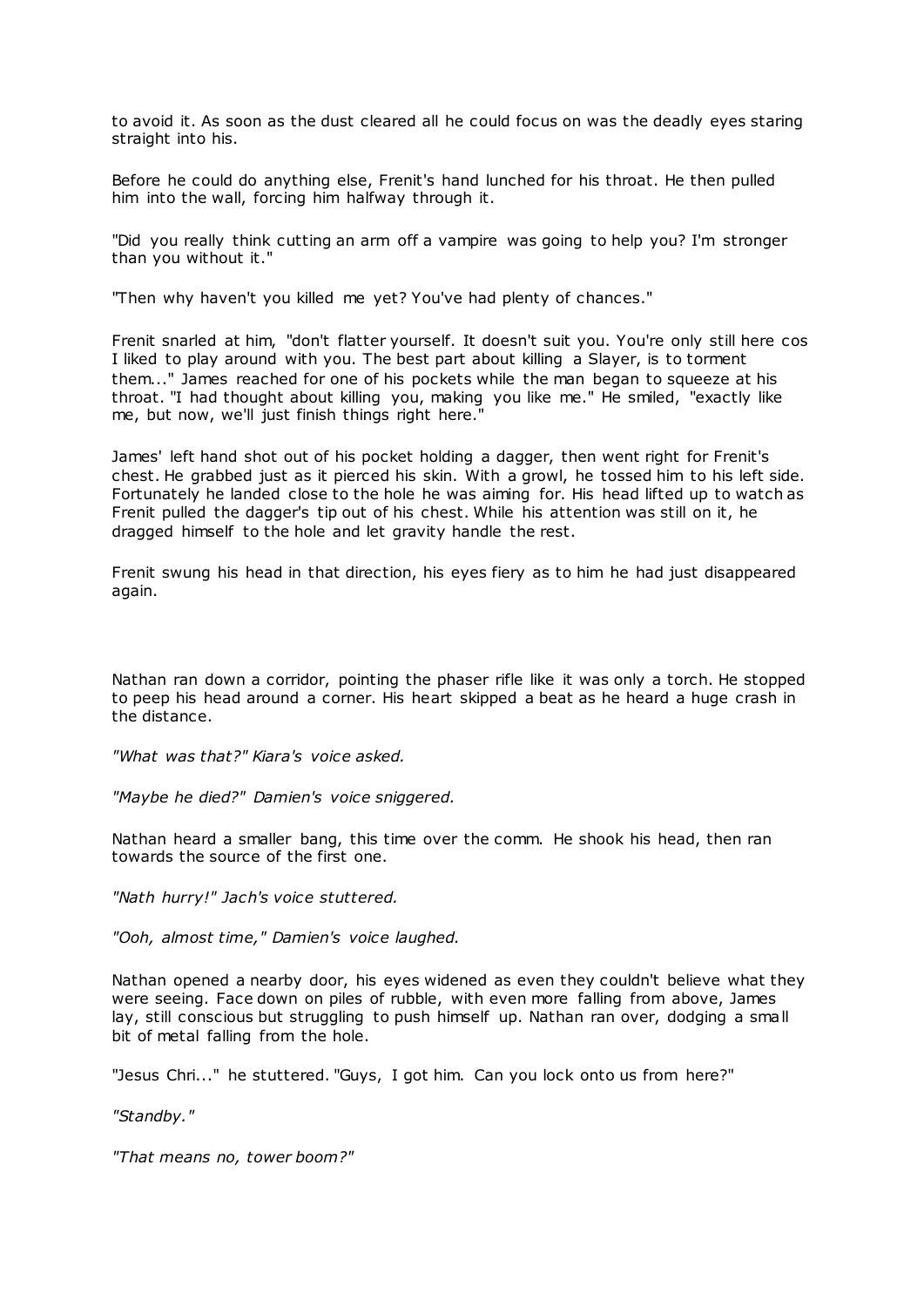Nathan ignored the second small bang as he knelt down to put his arm around James' shoulder, and that hand just underneath his arm. "I know I'm probably not supposed to move people in this state but..." He quickly tried to lift him up to his feet, they bot h stumbled forward just in time to dodge a larger piece of metal fall where they were.

*"Here goes nothing."*

### **The Flyer:**

Damien watched in glee as one of the screens showed one of the towers explode from its lower floors. Kiara meanwhile cringed and covered her eyes as another screen nearby her showed another one. Damien clapped like he was watching a moving movie. Shar and the two aliens had joined him at the front of the shuttle, the aliens watching almost as eagerly.

Jach smiled then looked behind him. Two figures rematerialised at the back of the shuttle, this got Kiara's attention so she uncovered her eyes.

"Damn," Damien groaned. "Oh well, I'll go back to the Voyager one." He pressed a button to switch focus to the last tower.

"Holy crap," Kiara stuttered as she saw the many injuries James had. She rushed over to help Nathan keep him on his feet. They helped him to the other room in the shuttle.

"Anybody got any popcorn?" Damien asked, glancing back briefly. "Pfft, he's probably faking it," he complained. His attention went back to the battle around the third tower.

Voyager drifted passed it, grazing its shields. This roughly pushed the starship onto its right side. Another two torpedo hits from the sky slammed into the same spot. Charging its phasers, Voyager did the same. The shield fluctuated, then fizzled out.

"I think it's time for a Janeway like pun. Anyone?" Tom smirked.

Jodie winced, "ooops, I've already fired." Tom placed his hand over his face, sighing in disappointment.

"Could be better," B'Elanna shook her head.

Two blue torpedoes shot out the back torpedo launchers. Each one flew into the huge building, exploding on impact. The tower shook as the explosions engulfed the bottom of the building. Voyager continued its descent, narrowly avoiding the explosions.

"Die my uglies, die," Damien meanwhile laughed as he stared at the screen.

"That's the best line you could come up with?" Shar grimaced.

"Jealous much?" Damien grinned at her. She pulled a face in disgust.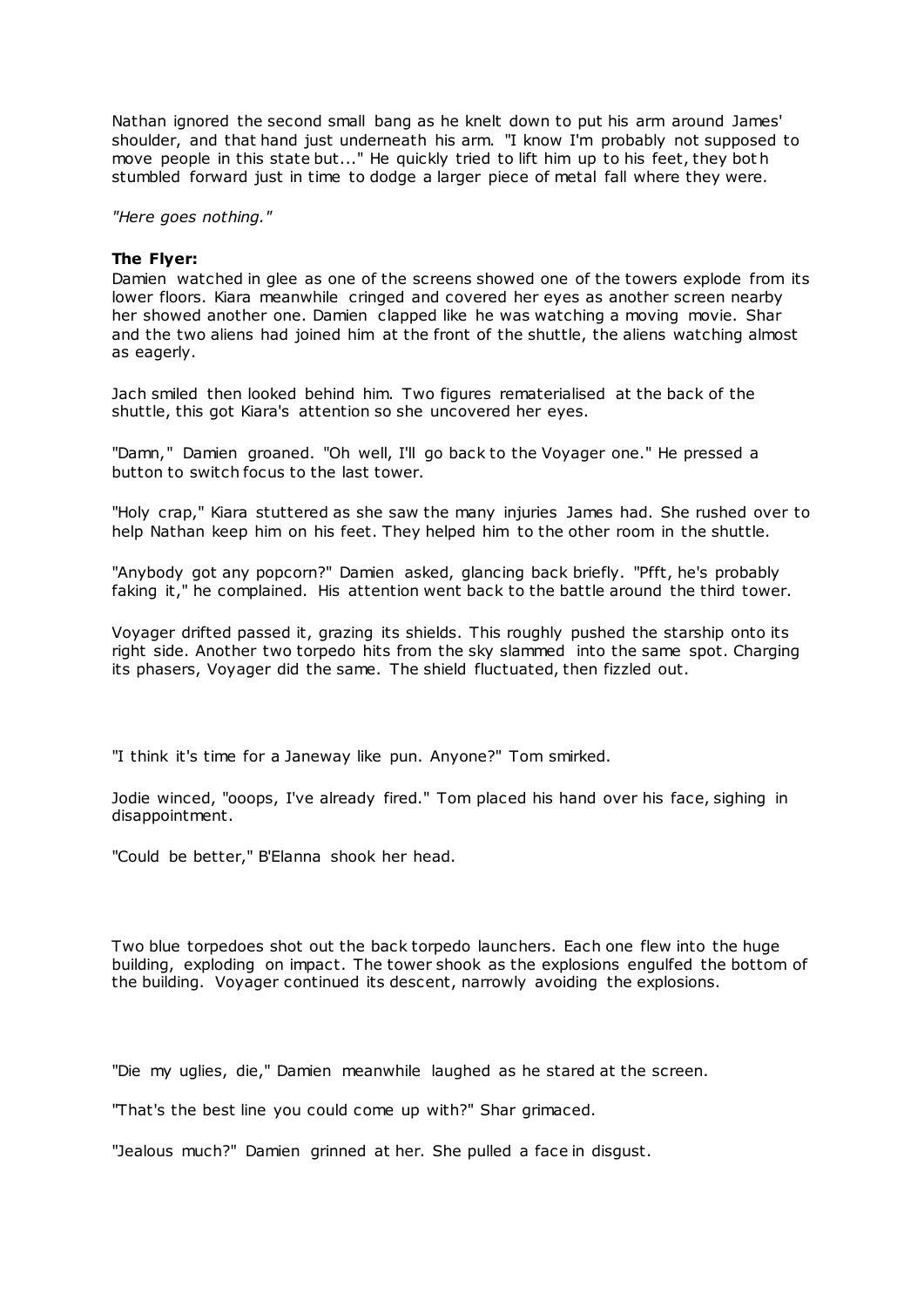Meanwhile in the back room Jessie was busy treating Craig's hands as he lay on the only bed. She turned her head briefly when the doors opened. Her eyes widened then she turned back to have a better look. "Oh my god... James?"

Craig turned his head to have a look as Nathan and Kiara walked James down the steps. He turned on his side to roll to the edge of the bed, then get off, wincing as Jessie hadn't finished with his last two fingers.

"I think we could do with a Doctor for this one," Nathan stuttered.

Jessie rushed over so she could take over from Kiara, she quickly got out of the way. "Can you finish treating Craig?"

Kiara only nodded as Jessie handed her the regenerator.

Craig shook his head, "I'll live. How are we doing with the towers?" he asked Kiara's way.

Once James was on the bed, Nathan walked over to Craig. "We just made it. Let's hope Voyager did come to our rescue after all, cos..." He looked back at the bed, then at Craig again. "One more tower will kill us."

Kiara nodded, "don't worry, we've definitely got help."

As the final tower crumbled to the ground, the small neighbouring ones emitted a blinding light. Everyone nearby covered their eyes to shield them from it. While this was happening Voyager dipped closer to the ground, inclining to the left to dodge any falling debris. The path they were on lead it towards a large open area filled with dead grass and crops. Small farm like buildings were scattered around the entire area.

The ship's landing struts emerged from its belly, the pressurised air from them managed to slow the ship's descent only for a moment, levelling the ship a little. The front landing struts were the first to hit the ground. They crushed themselves under the weight of the saucer still being pulled down by the planet's gravity. This allowed the rear landing struts to touch the ground, but only for a moment before the nose of the ship tumbled to earth. The ground trembled, and even cracked under the strain.

Tom lifted himself up from his console, cradling his scratched forehead. He ignored that to turn and check behind him. Zare lay on the floor nearby, but she soon got up like nothing happened. He just caught B'Elanna using her chair to get to her feet. Jodie meanwhile was stubbornly staying where she was lying, groaning to herself.

"Is everyone all right?" Tom asked.

B'Elanna nodded, "yes." Zare also nodded at him before looking back to check on Jodie.

"I'm fine," she groaned into the floor. "I'm nice and comfy where I am, thanks." Zare rolled her eyes before she went over to join her.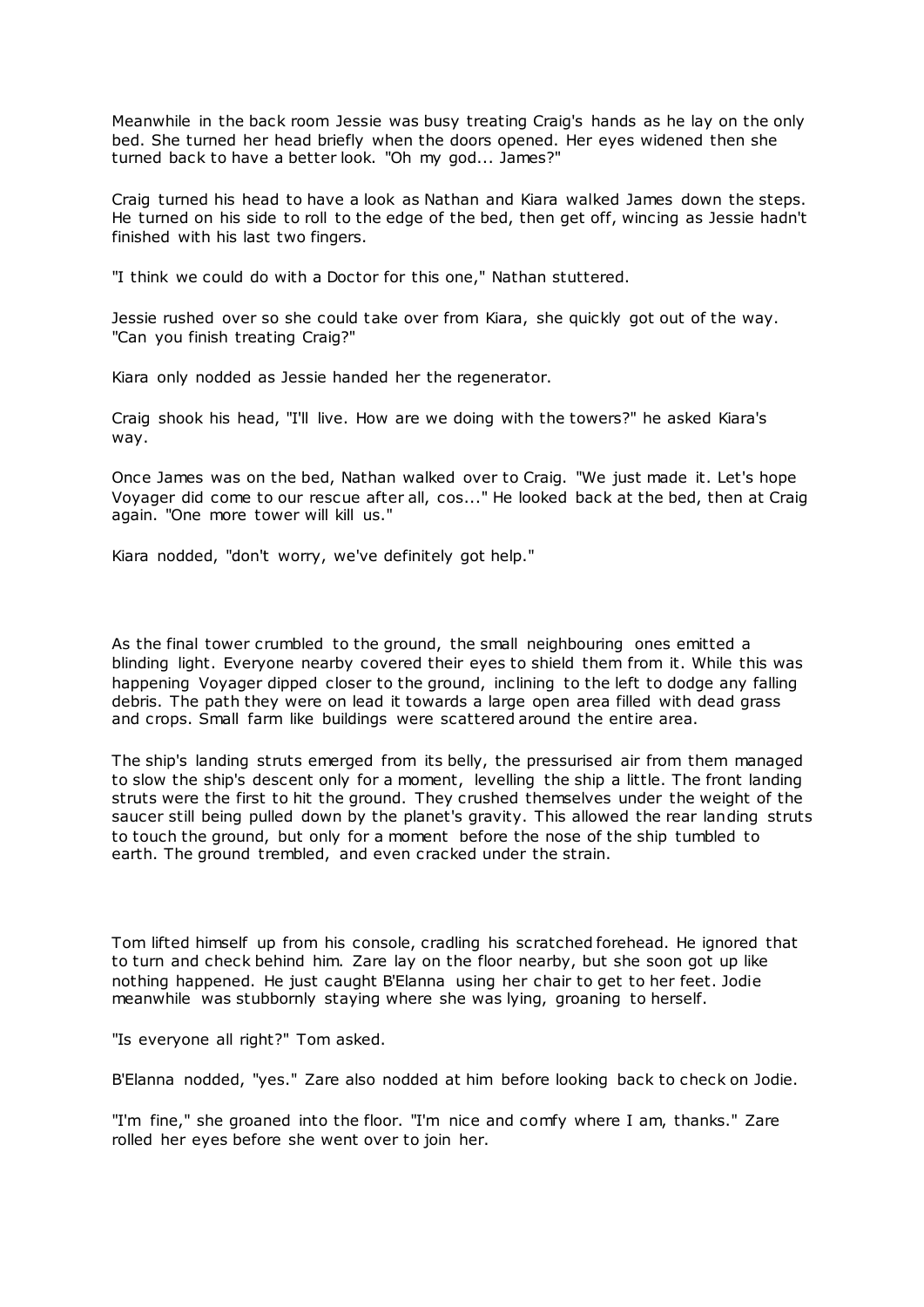"Well, the landing struts did work," Tom smiled B'Elanna's way. She raised an eyebrow back at him. "It slowed our fall, didn't it?"

B'Elanna sat back down in her chair to look at her station. "Shall I save the damage report for later?"

The back station beeped a few times, Zare decided to go for that instead of Jodie. "That's the Leda and the Flyer."

Tom sighed to himself as he got up out of his chair, eyeing the helm sadly. "I don't think I'll be needed here for a while." He walked to the centre of the bridge. "Just tell the Leda we're fine, and open a channel to the Flyer."

Zare frowned then shrugged her shoulders. She pressed one command, "we're fine." She pressed another, then looked back at Tom. "You're on."

He had buried his face in his hand again, "ugh, too literal. Flyer, can you hear us?"

*"That wasn't as good as the Enterprise D crash. You promised! Hey... this is my seat!"*

The bridge crew heard a small bang, then a few people laughing.

*"Yeah Voyager, we can hear you. Is everyone ok?" Nathan's voice asked.*

*"Ugh, you're boring."*

Tom glanced in B'Elanna's direction. "The number of lifesigns are the same as when we entered the atmosphere. Everyone's in Sickbay at the moment."

*"Damn, full house huh? Can we beam one more?"*

"Why not?" Tom sighed. "Please tell us we don't need to destroy two more towers."

B'Elanna frowned in confusion, "this is weird." Everyone looked in her direction. "I can't detect the other two tower networks."

"That answers that," Tom smiled.

"No, I mean I can't even detect debris. They're just gone," B'Elanna reported with her eyes wide.

Zare didn't seem surprised, she sighed anyway. "Once they're destroyed, they never existed."

"So, they were Game Sphere towers?" Tom questioned, his already sore forehead now throbbing.

"Without a Game, yes. Something's very wrong here," Zare mumbled to herself.

"That would explain those terrorists complaining about their planet dying, right?" B'Elanna said in her direction. "That's what those spheres do, drain the life out of the planet it's on." Zare only nodded slowly.

*"Wait, Game Sphere towers? Have I missed something?" Nathan's voice asked.*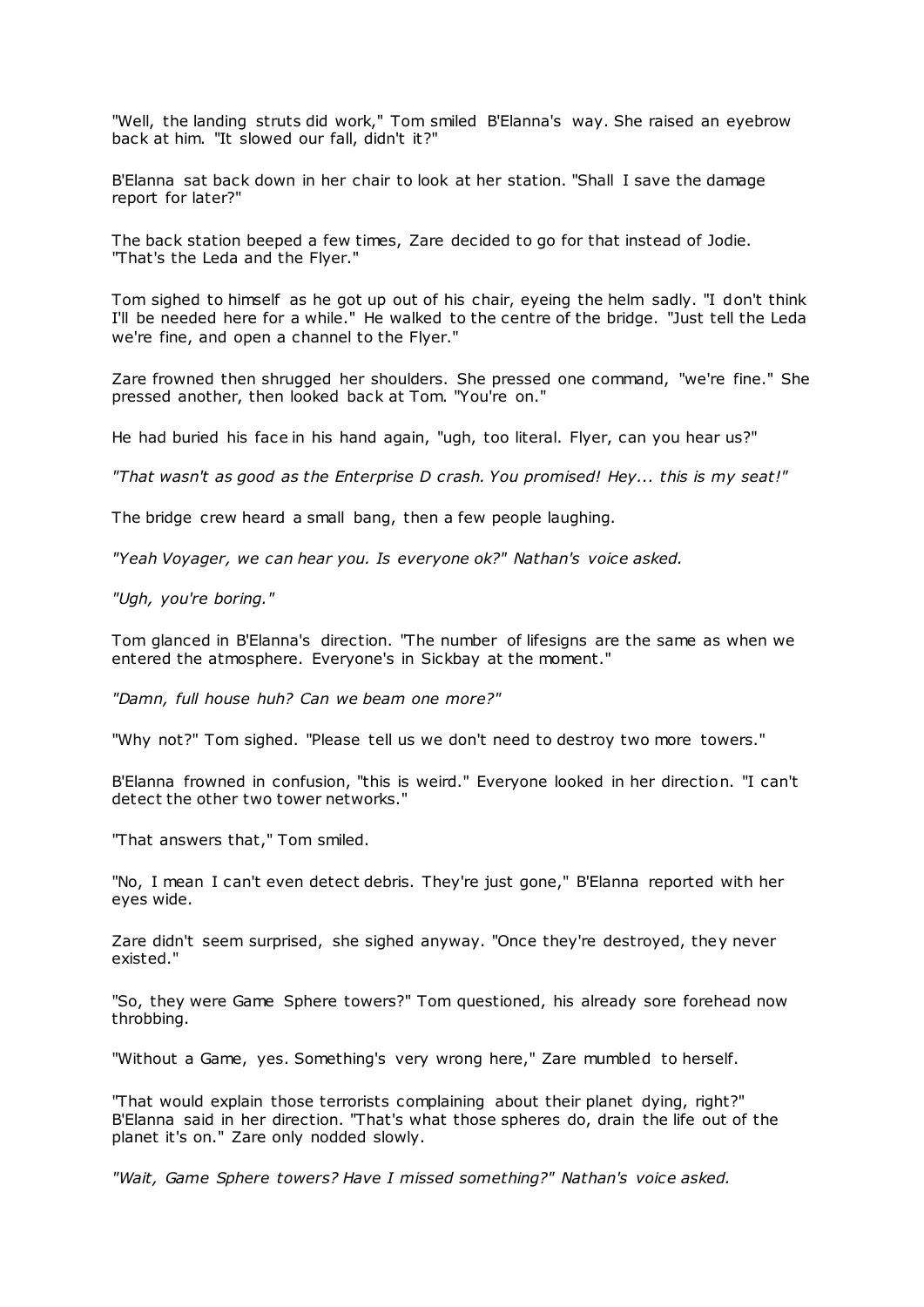"I think we all have," Tom answered him.

Two shuttlecrafts flew in front of the saucer, each of them firing a tractor beam. Dozens of people stood safely nearby, holding vasts amount of repair equipment. Nearby the clouds shifted, then the Leda emerged from them. It soon joined an alien ship hovering nearby the downed starship.

*Lieutenant Commander Paris' Log Supplemental: With the help of our new friends, the Leda and various shuttles are working to get Voyager onto its literal feet. Repair crews are on standby to start what'll probably be a few weeks worth of work to get us back into action again.*

*Even though we've destroyed the three towers, the damage already done to this planet is irreparable. We have been told by researchers here, that the whole planet only had a week or so before it would become uninhabitable. Three and all that would be left would be a debris field like we encountered lightyears away. Once we can continue repairs on our own, the Leda will be tasked with evacuating the people in the affected areas.*

# *With so many unanswered questions, all we can do is attempt to put the jigsaw together.*

"Must you do that in my Sickbay, it's a little off putting," Doctor Jones muttered.

Tom stared at him with a raised eyebrow, "off putting, you? Try pulling the other one."

The Doctor smiled broadly, "I meant for my assistants obviously." He got back to work using a regenerator on James' face. Once he was done, he tried to get off the biobed, but a hand on his arm hinted that he shouldn't. "No!"

Tom shook his head. "This isn't your Sickbay anyway, it's the Leda's."

Doctor Jones shrugged. "I am the Chief Medical Officer of the fleet, so it is."

"Interesting," Jessie sarcastically sighed. "Will he be OK?"

"Of course, I'm on the case," Doctor Jones replied cheerfully.

The doors opened for Harry and Chakotay to walk in. Zare and Ylara followed behind them, chatting amongst themselves.

"That's everyone, right?" Tom said, glancing at B'Elanna.

"We're missing Kevin, right?" Jessie said.

James shook his head, Tom looked on with a frown. "I'm afraid not, he didn't make it. Speaking of which, Doc, how are the trainees?" Jessie meanwhile glanced James' way with a look of shock on her face.

"I'm afraid we have two casualties from the battle on Voyager. One we could not recover," Jones replied sadly. "Two from the surface, as well as Mr Li'Chin."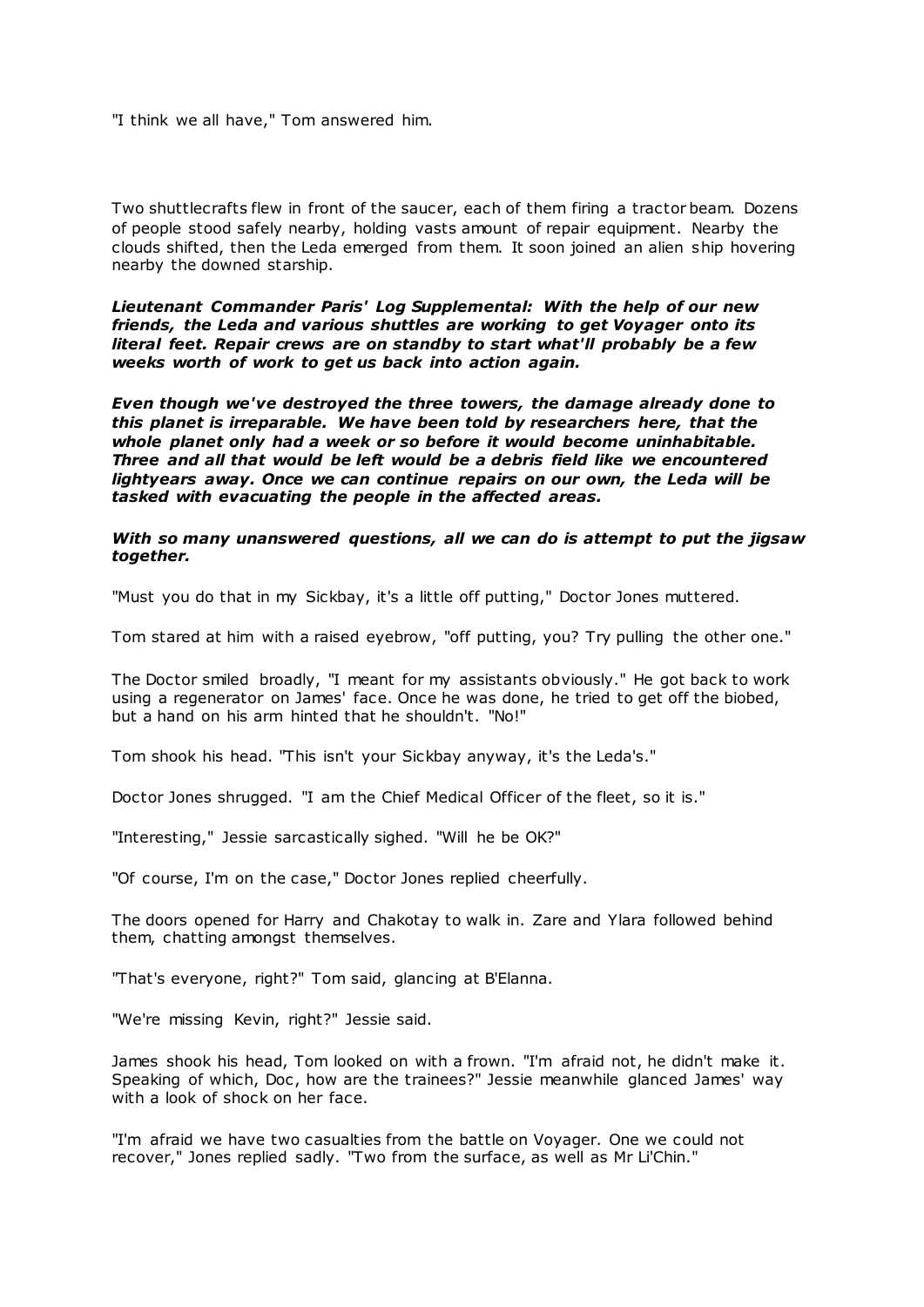Harry glanced at Chakotay, then back at Ylara nervously. "We're still missing one, but that's on purpose right?"

Tom cringed and clenched his fist, "definitely, one disaster at a time." He tried to shake it off. "All right, I've invited you here as a couple of us are trapped in Sickbay anyway, so..."

"Hey I was fine half an hour ago," Craig complained from afar. Naomi shushed him then waved a tricorder in front of him, he rolled his eyes.

"So, where should we start?" Tom questioned.

Chakotay sighed loudly. "What about the part where you and him knew what would happen?"

"Yes, this is all our fault," James groaned, rolling his eyes.

Tom shook his head, "you were told about the visions, Chakotay, all we knew was the little details."

"Little details, like what happened on the planet, these towers and..." Chakotay ranted, everyone groaned loud enough to shut him up. "Seriously, you're not bothered, even a little bit?"

"Tom and I decided not to share the new details, as they were a mess anyway. That vision was a huge blur," James answered him. Ylara nodded slightly, Chakotay caught that in the corner of his eye.

"You as well?"

"I am the second Chosen of this generation, I'm surprised you've forgotten," Ylara coldly hissed at him. He narrowed his eyes.

Jessie smiled nervously, "I knew too." Everyone looked in her direction, well except the ones who knew that. "Oh please, James is terrible at hiding things from me."

Chakotay groaned, "right. So what exactly did you know?"

"Those towers were featured heavily. There was something about a group of people raiding a room with computers," Ylara replied.

"The planet broke apart," James added on.

Tom pulled a confused face, "what about the Voyager part? You said you saw us flying passed a tower, exchanging fire."

"It doesn't seem that much of a mess to me," Chakotay said.

Harry glanced at him, "it probably makes more sense now that its happened."

"There were other things chucked in too," James said. "So much happened, it's hard to remember the order. You have to understand though that a lot of what did happen, wasn't in the vision anyway."